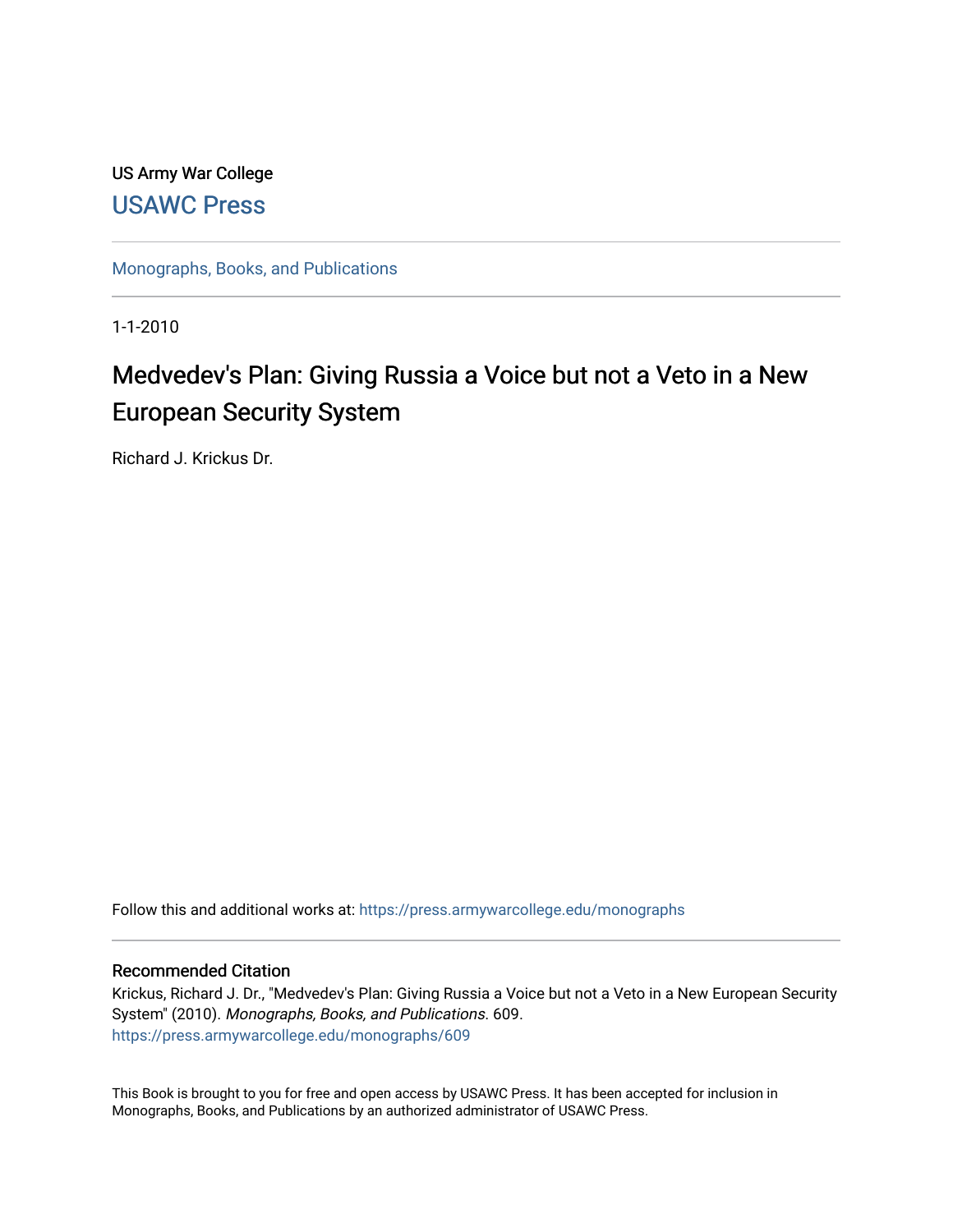#### **MEDVEDEV'S PLAN: GIVING RUSSIA A VOICE BUT NOT A VETO IN A NEW EUROPEAN SECURITY SYSTEM**

**Richard J. Krickus**

#### **December 2009**

### Visit our website for other free publication downloads http://www.StrategicStudiesInstitute.army.mil/

[To rate this publication click here.](http://www.strategicstudiesinstitute.army.mil/pubs/display.cfm?pubID=958)

The views expressed in this report are those of the author and do not necessarily reflect the official policy or position of the Department of the Army, the Department of Defense, or the U.S. Government. Authors of Strategic Studies Institute (SSI) publications enjoy full academic freedom, provided they do not disclose classified information, jeopardize operations security, or misrepresent official U.S. policy. Such academic freedom empowers them to offer new and sometimes controversial perspectives in the interest of furthering debate on key issues. This report is cleared for public release; distribution is unlimited.

\*\*\*\*\*

This publication is subject to Title 17, United States Code, Sections 101 and 105. It is in the public domain and may not be copyrighted.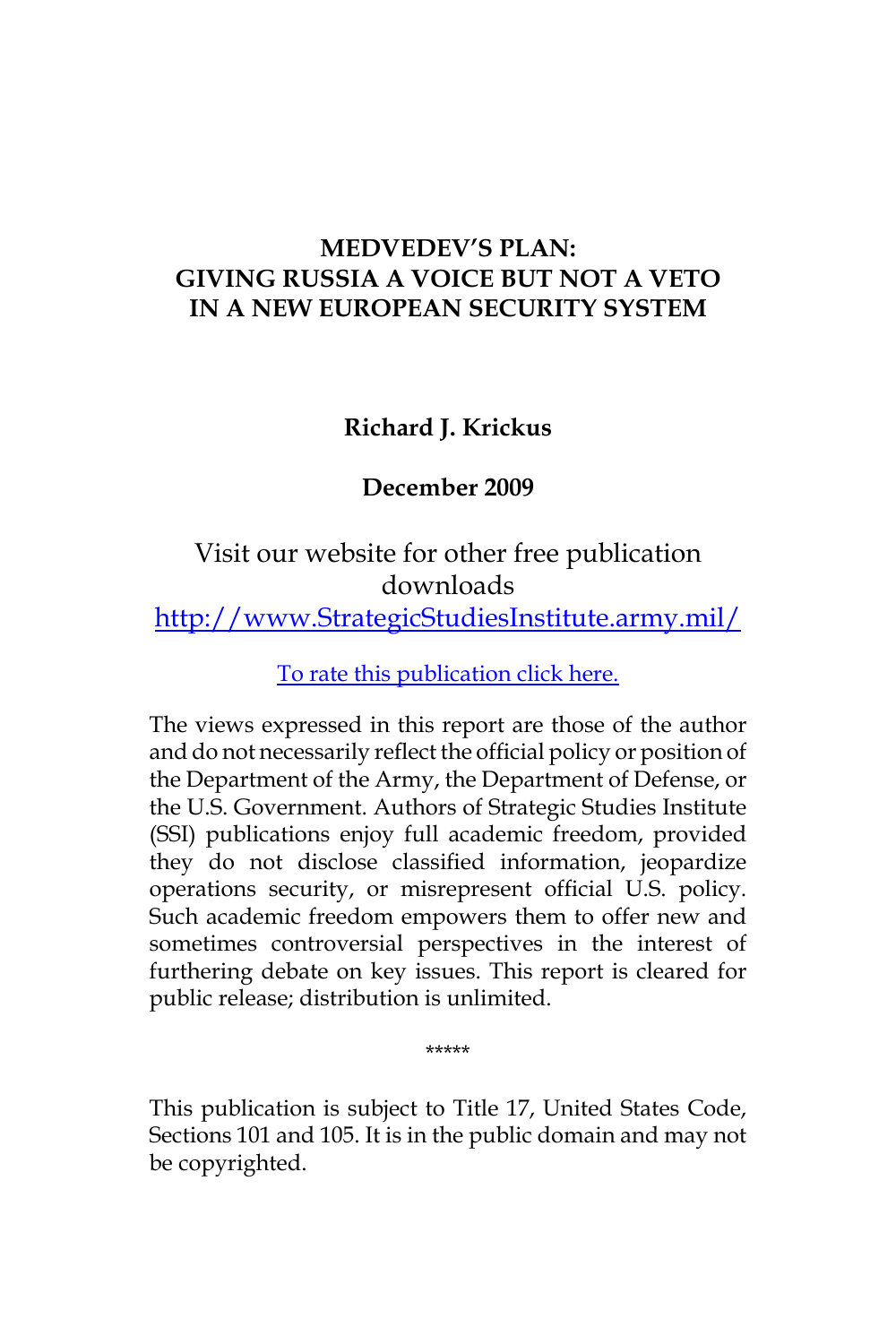#### \*\*\*\*\*

This manuscript was funded by the U.S. Army War College External Research Associates Program. Information on this program is available on our website, *www.StrategicStudiesInstitute. army.mil*, at the Publishing button.

\*\*\*\*\*

Early stages of this monograph were supported by a grant from the Kennan Institute, Woodrow Wilson International Center for Scholars.

\*\*\*\*\*

Comments pertaining to this report are invited and should be forwarded to: Director, Strategic Studies Institute, U.S. Army War College, 122 Forbes Ave, Carlisle, PA 17013-5244.

\*\*\*\*\*

All Strategic Studies Institute (SSI) publications are available on the SSI homepage for electronic dissemination. Hard copies of this report may also be ordered from our homepage. SSI's homepage address is: *www.StrategicStudiesInstitute.army.mil*.

\*\*\*\*\*

The Strategic Studies Institute publishes a monthly e-mail newsletter to update the national security community on the research of our analysts, recent and forthcoming publications, and upcoming conferences sponsored by the Institute. Each newsletter also provides a strategic commentary by one of our research analysts. If you are interested in receiving this newsletter, please subscribe on our homepage at *www.StrategicStudiesInstitute.army. mil*/*newsletter/.*

ISBN 1-58487-419-8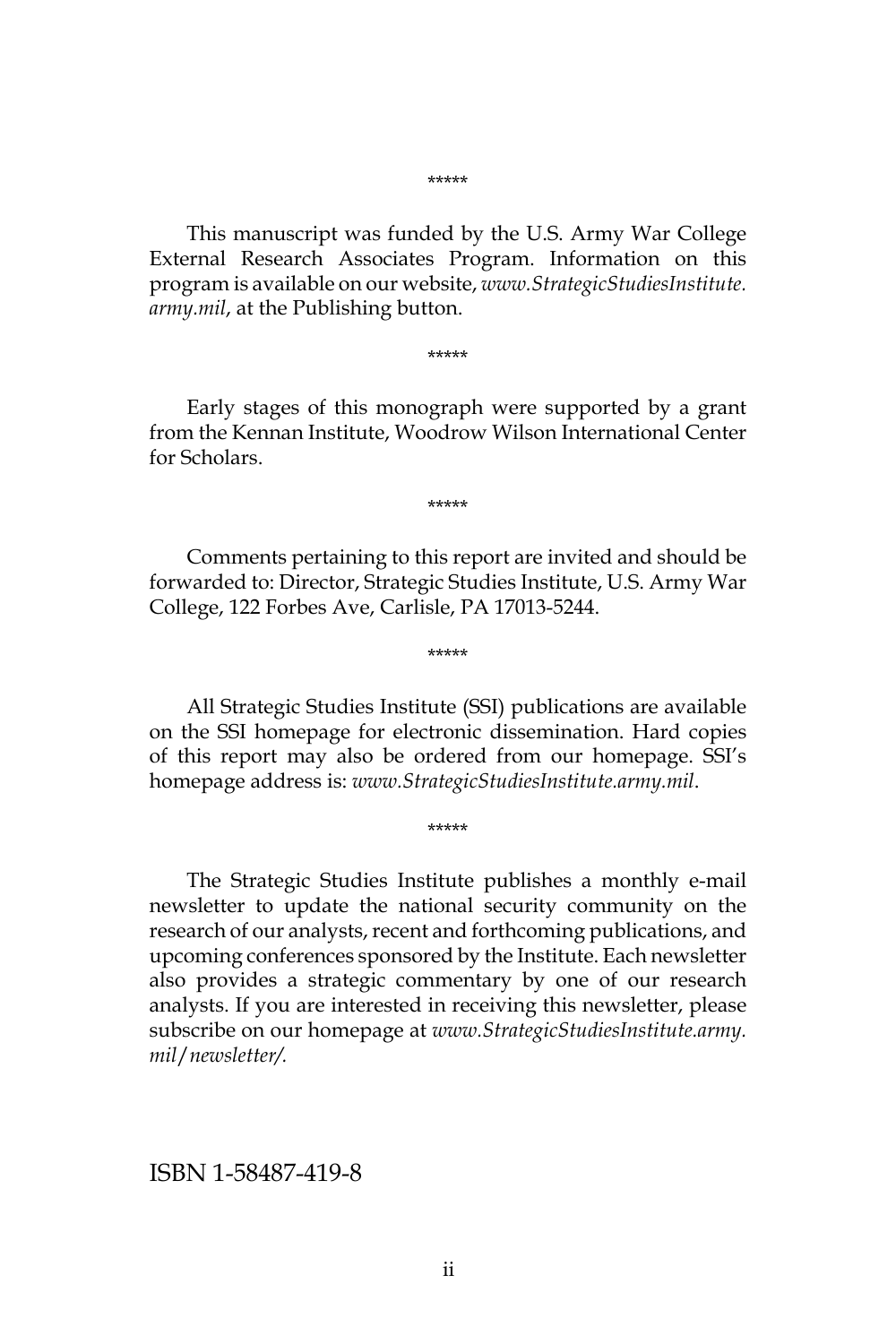#### **FOREWORD**

In the summer of 2008, Russian President Dmitry Medvedev urged the West to join Moscow in creating a new European security system. The existing one no longer provided stability on the Continent; indeed, the North Atlantic Treaty Organization's (NATO) eastward expansion had created a new rancorous fault line between the West and Russia. Before Medvedev's Plan became the subject of serious discourse, the August War in Georgia erupted, and Russia's aggression was cited as evidence that any notion of security cooperation with Moscow was a fantasy.

By the fall, however, the war was cited as a compelling reason for engaging Russia since it made little sense to isolate the largest country in Europe from any meaningful security agenda. What is more, President Barack Obama proclaimed that finding a follow-up for the Strategic Arms Reduction Treaty (START) was vital to U.S. security to prevent the spread of nuclear weapons and fissile material to rogue states and terrorist cells that might employ them against an American city. A successful outcome to the START negotiations would help reconcile other outstanding flashpoints of conflict between the West and Russia: the American anti-missile system in Eastern Europe; the issue of NATO enlargement; and resurrecting conflict management mechanisms in what Russia called its "near abroad," and Europe labeled its "troubled neighborhood." Cooperation on other vital security issues also would be advanced: energy security, climate change, and the creation of a new global economic regime.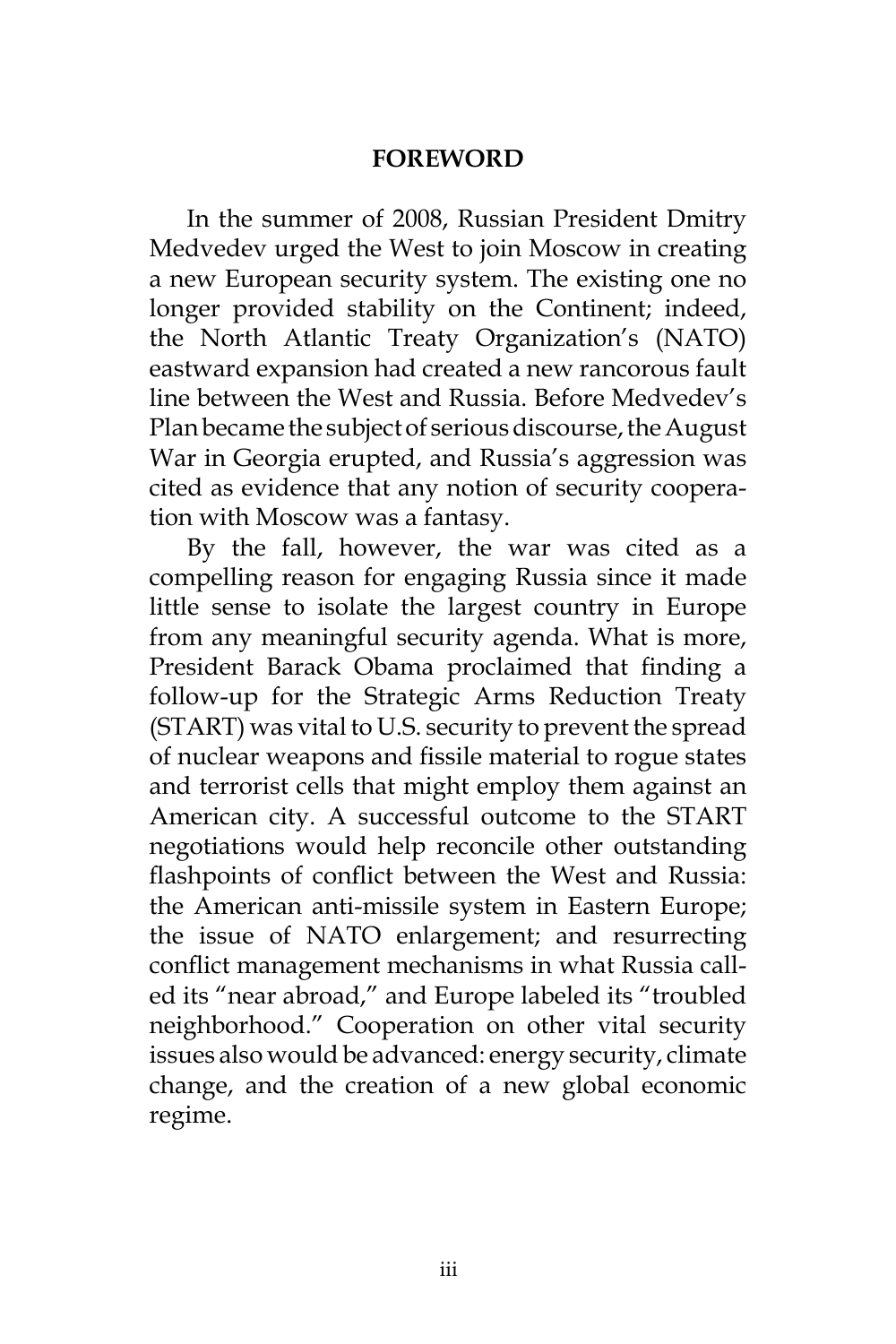It is against this backdrop that Medvedev's proposal has been revisited and, while some Western analysts deem the conflicting interests and value gap that separate the West from Russia overwhelming, others argue that the time has come to engage Russia in seeking a common security agenda in Europe. That said, the most compelling question confronting those who favor a security partnership with Russia is: How to give Russia a voice but not a veto in a new European security system?

In this monograph, Dr. Richard Krickus addresses this question and provides some provocative recommendations. Most specifically, he proposes that the time has come to provide Russia with a NATO Membership Action Plan (MAP) and agrees that those who argue against it remain mired in a Cold War mindset that is out of sync with today's strategic realities. Ultimately, a campaign to include Russia in NATO may fail but at the very least, the endeavor deserves serious consideration he believes. He also provides compelling reasons why U.S. defense analysts must consider several future outcomes for Russia. In addition to being the only state that is capable of devastating the United States in a nuclear exchange, most of the world's population and resources exist on the borders of its massive territory. Its future then, will shape the global strategic environment for decades to come.

Doagle 4. Roald.

DOUGLAS C. LOVELACE, JR. Director Strategic Studies Institute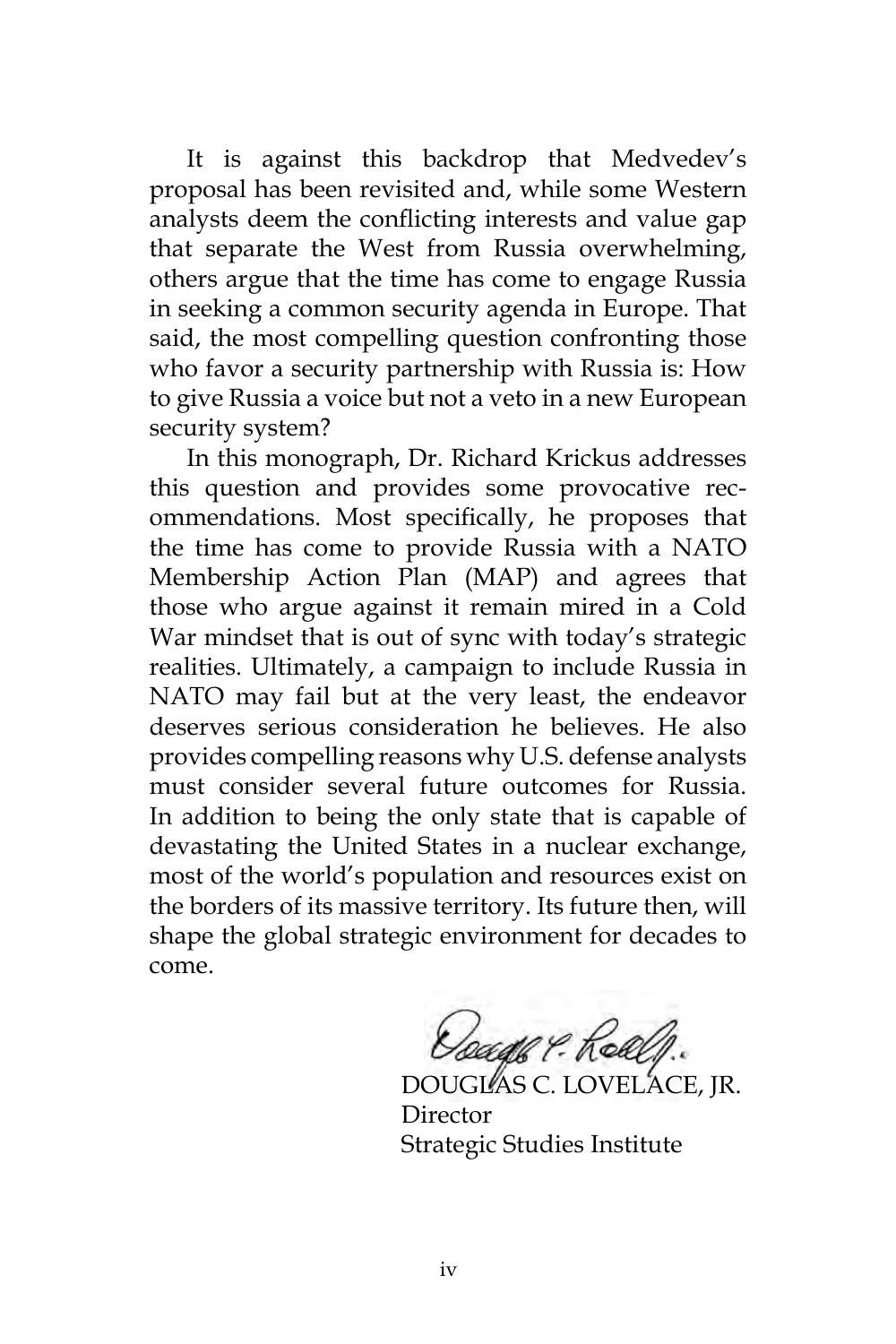#### **ABOUT THE AUTHOR**

RICHARD J. KRICKUS is a Distinguished Professor Emeritus at the University of Mary Washington and had held the Oppenheimer Chair for Warfighting Strategy at the U.S. Marine Corps University. Previously he cofounded The National Center For Urban Ethnic Affairs in Washington, DC, and in the early 1970's began conducting research on the Union of Soviet Socialist Republics' "nationalities question." In this connection, he began to write about popular unrest among the people of Lithuania. In 1990, Sajudis, the Lithuanian popular front movement, invited him to serve as an international monitor for the first democratic election conducted in Soviet Lithuania. Dr. Krickus has offered testimony at the Senate Foreign Relations Committee and has lectured at the U.S. Foreign Service Institute, the Polish Foreign Ministry, the European Commission, and other domestic and foreign venues on the Soviet Union/Russia, the Baltic countries, NATO and Kaliningrad. He has published widely on these issues for academic and policy-oriented journals as well as various newspapers, including *The Washington Post*, *The Chicago Sun Times*, *The Los Angeles Times*, and *The Wall Street Journal Europe*. For 8 years Dr. Krickus wrote a column on world affairs for *Lietuvos Rytas*, Lithuania's leading national daily. He has appeared as a commentator on Soviet-Russian affairs on U.S. radio and television on numerous occasions. He is the author of a number of books, including *Pursuing The American Dream*, *The Superpowers In Crisis*, *Showdown: The Lithuanian Rebellion And The Break-Up Of The Soviet Empire*, *The Kaliningrad Question*, and *Iron Troikas: The New Threat From The East*. Dr. Krickus holds a B.A. in government from the College of William and Mary,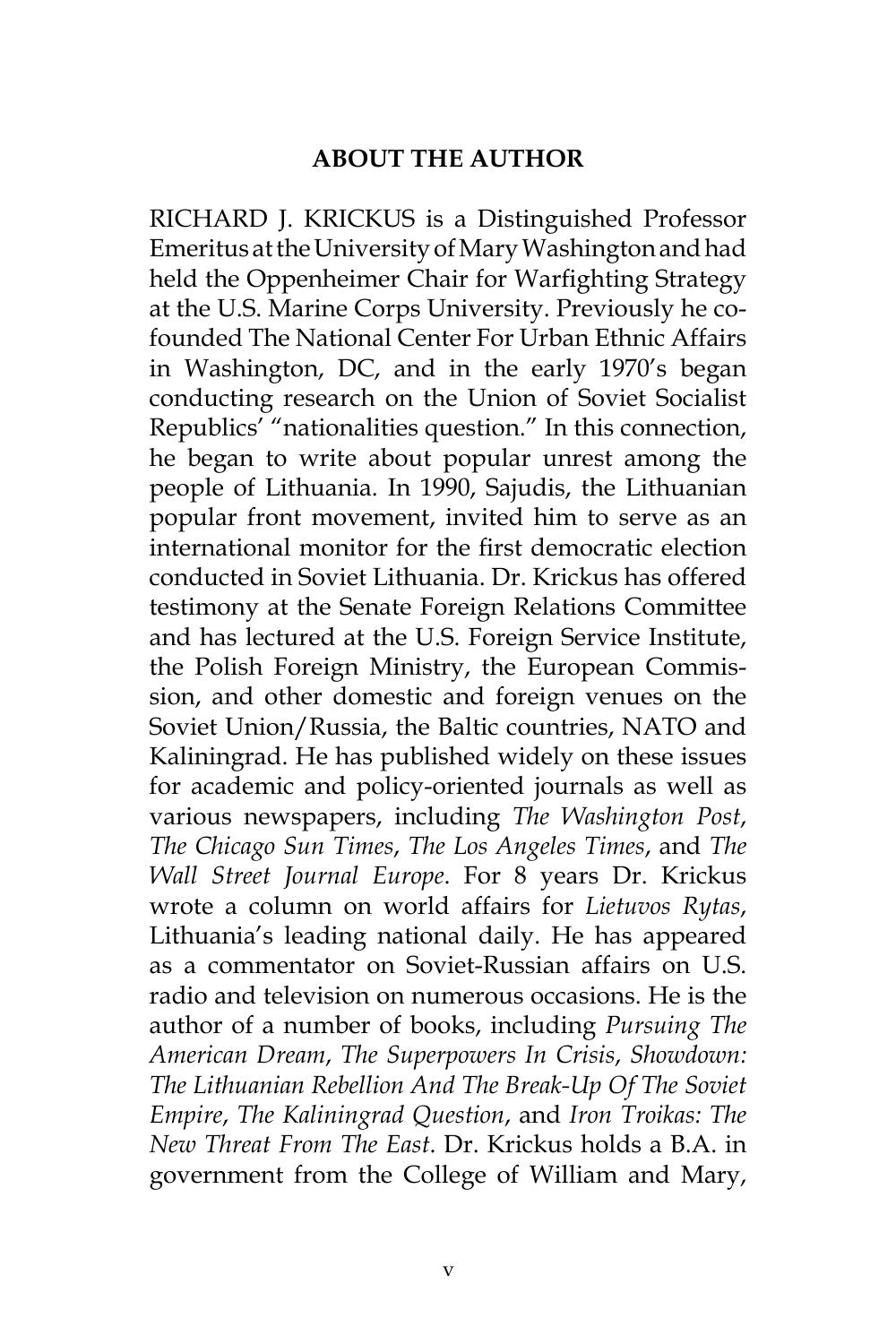an M.A. in international affairs from the University of Massachusetts, and a Ph.D. in comparative politics from Georgetown University.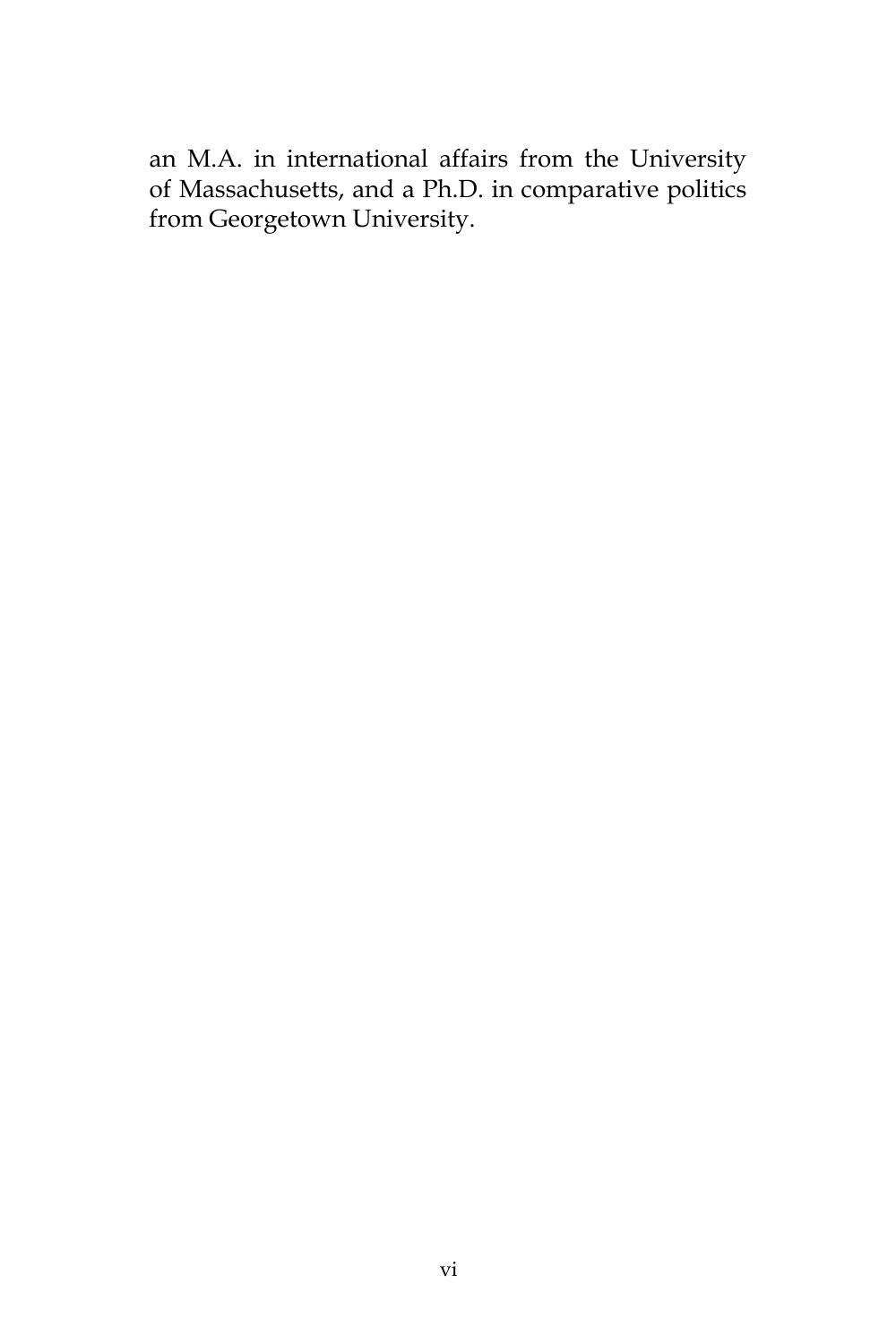#### **SUMMARY**

How do we give Russia a voice but not a veto in crafting a new European security system? This question has preoccupied analysts in Brussels, Moscow, and Washington ever since Russian President Dmitry Medvedev proclaimed that the existing one was deeply flawed. Vladimir Putin's protégé observed last summer that the American "unipolar moment" upon which it rested was over. The United States could no longer dominate the international agenda nor could NATO do the same thing in Europe.

The purpose of this monograph is to provide insight into the problems and prospects of the United States and Europe creating a new security relationship with Russia—one that can enhance the national security of all three of them. It will be comprised of three parts. First, it will address several compelling questions: What is the Russian case for a new security system? What are the arguments in opposition to it? And why, in spite of profound reservations about cooperation with Moscow, are Western statesmen prepared to consider it? In this connection, the factors that prevented a nuclear war between the Soviet Union and the West will provide a framework for our analysis: in sum, the triangular relationship between deterrence, arms control, and conflict management.

Second, points of conflict between the Western alliance on the one hand and Russia on the other will be assessed: for example, friction associated with NATO, its eastward enlargement in particular; a U.S. missile defense system in Eastern Europe; the future of the Conventional Forces in Europe Treaty (CFE) and the Organization of Security Cooperation in Europe (OSCE); and of most urgent significance the need to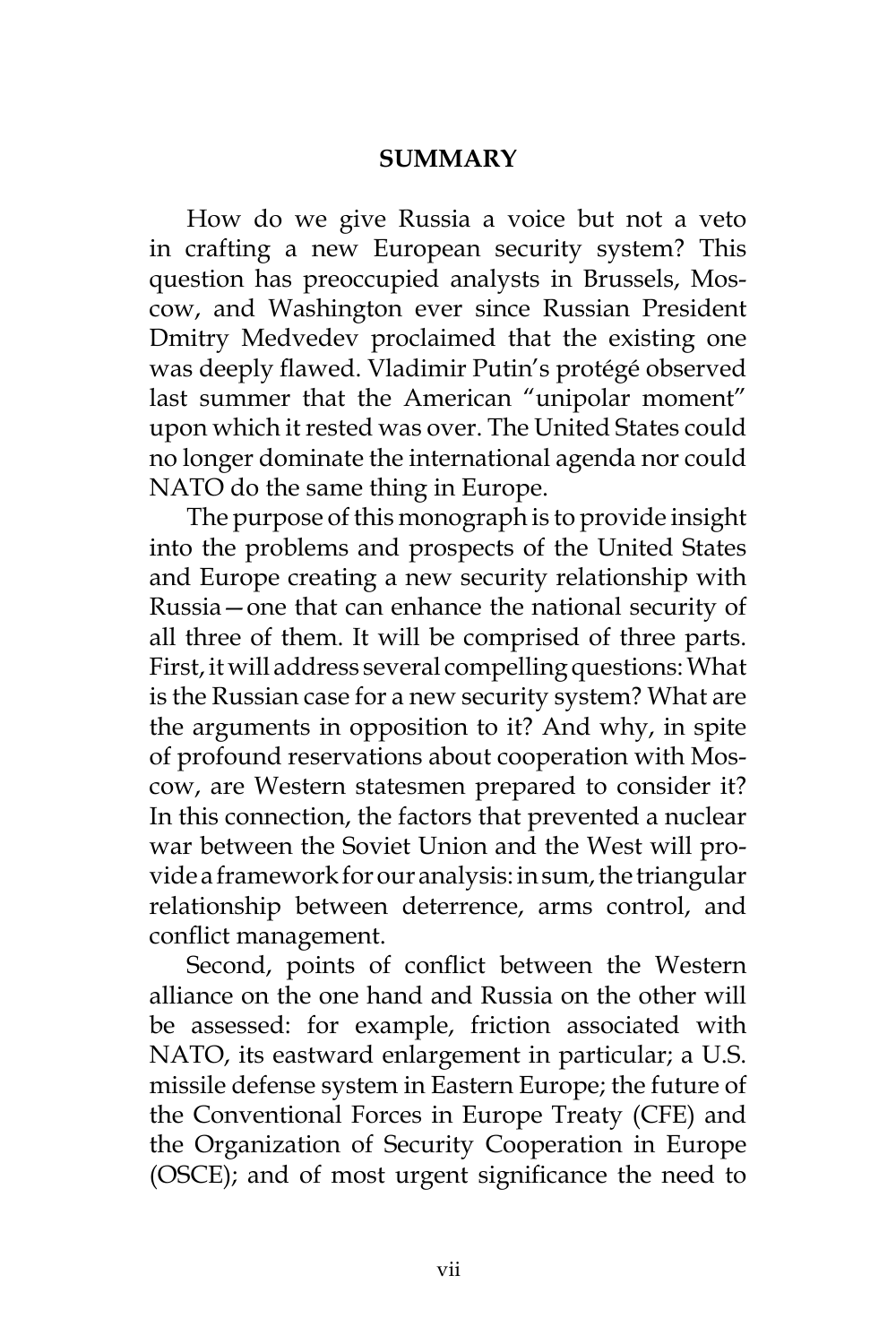reconfigure the strategic nuclear balance between Washington and Moscow by providing a new START.

Third, conclusions and recommendations will be provided that have a bearing on how the United States should respond to Medvedev's proposal and other issues associated with efforts to integrate Russia into the Western security system. A number of issues that will determine whether this campaign succeeds or fails will be assessed. For example, much has been said about a value gap that separates the West and Russia but little about differences within the Trans-Atlantic alliance and the European Union that will have a profound impact upon the prospects for security cooperation among the three partners. This assessment will provide insight into the compelling question: How to provide Russia with a voice but not a veto in crafting a new Trans-Atlantic security system? In this connection, the answer will involve a step-by-step process that rests upon renegotiating the START which expires at the end of this year. It also will investigate an initiative that borders on the unthinkable for most American defense analysts: providing Russia with a MAP for NATO membership.

This recommendation represents a minority view, but there is mounting support for it as it is apparent that the time has come to think beyond the Cold War worldview that has restrained bold new thinking about the West's relationship with Russia. The wars in the Greater Middle East, of course, now preoccupy American strategists, but they cannot lose sight of the following observations: Russia is the only country capable of devastating the United States in a nuclear attack; major American security priorities cannot be achieved without its cooperation; and most of the world's people and resources exist in and around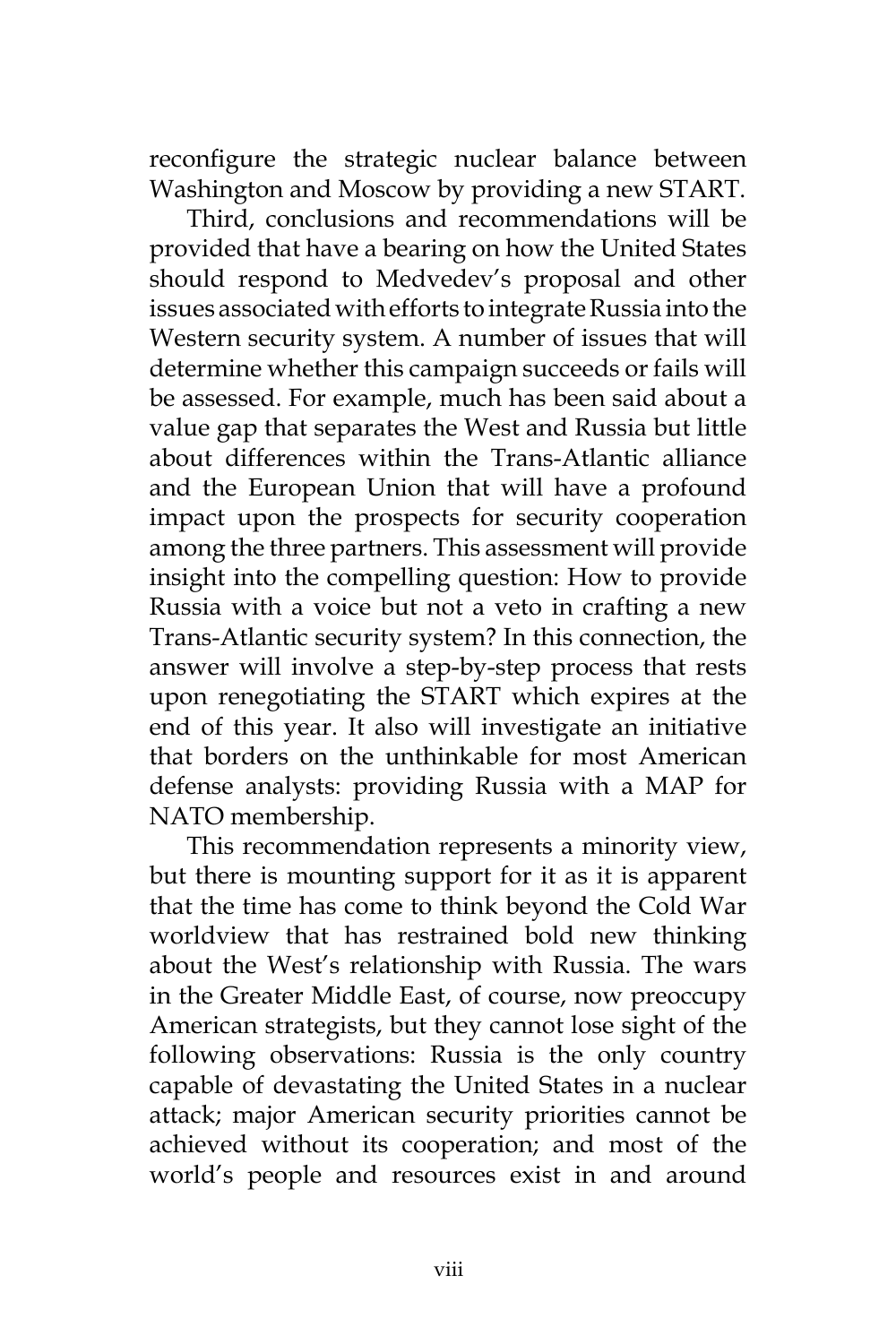its territory. Changes that occur within it will have profound consequences for American global military planning, and they deserve our close attention.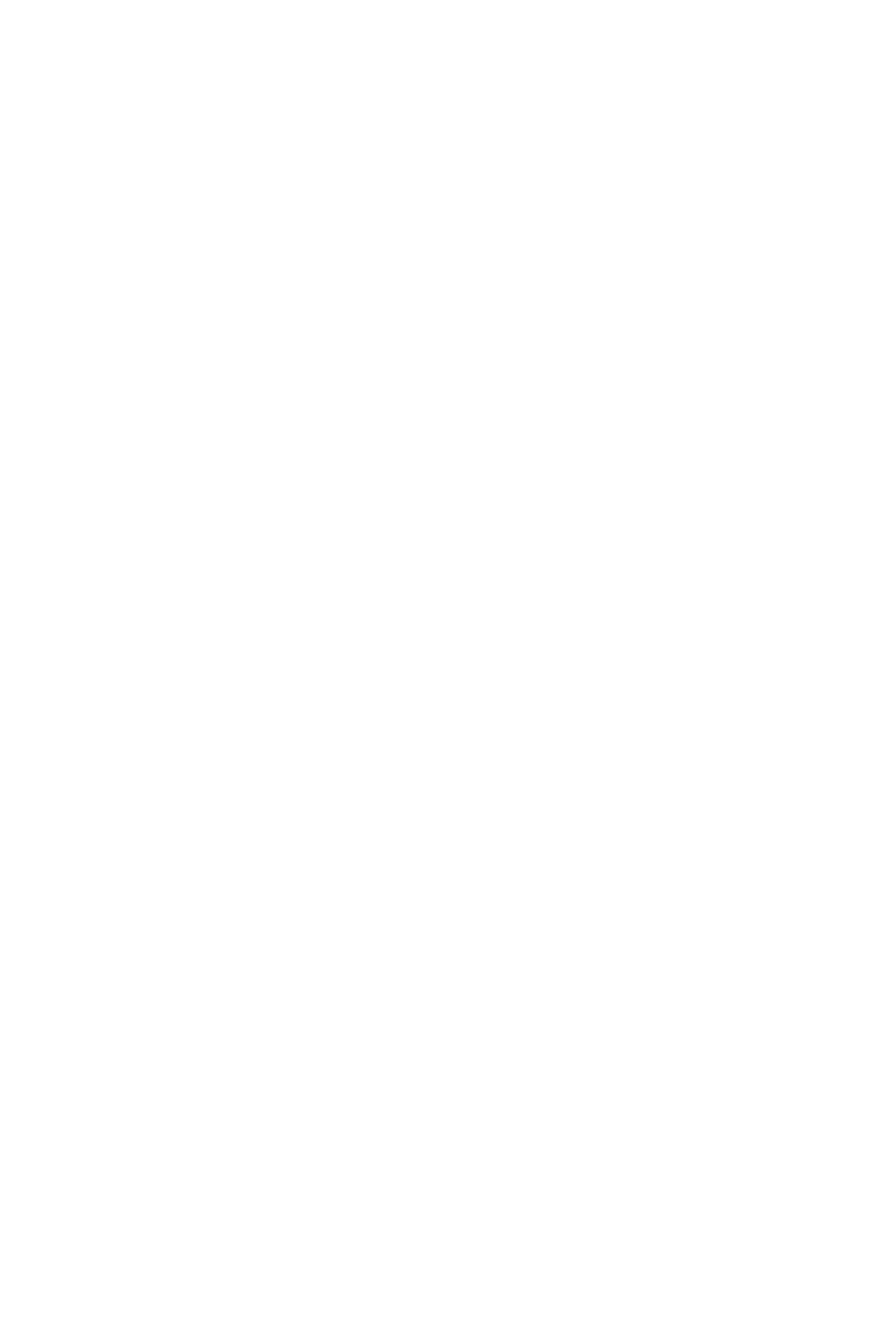#### **MEDVEDEV'S PLAN: GIVING RUSSIA A VOICE BUT NOT A VETO IN A NEW EUROPEAN SECURITY SYSTEM**

#### **INTRODUCTION**

How do we give Russia a voice but not a veto in crafting a new European security system? This question has preoccupied analysts on both sides of the Atlantic ever since Russian President Dmitry Medvedev proclaimed that the existing one was deeply flawed and had to be replaced. Vladimir Putin's protégé observed in a series of speeches last summer that the American "unipolar moment" upon which it rested was over, and the United States could no longer dominate the international agenda.<sup>1</sup> At the same time, the North Atlantic Treaty Organization (NATO) was a relic of the Cold War and incapable of addressing existing and anticipated flash points of conflict on the Continent. How could the existing security system function when it excluded Russia—the largest country in Europe—and surrounded it with a curtain of steel on its western frontier?

Medvedev's proposal—some called it a doctrine was favorably received on both sides of the Atlantic, albeit with reservations and active opposition in some quarters.2 The prospects for such cooperation were abruptly placed in a deep-freeze after the Russian-Georgian War in August 2008. Within days Russian troops overwhelmed the American-trained Georgian forces, expelling them from the break-away South Ossetian enclave, and pushing the overmatched defenders into the Georgian heartland. At one point it appeared that the Russians were about to occupy Tbilisi and depose Mikhail Saakashvilli, the Georgian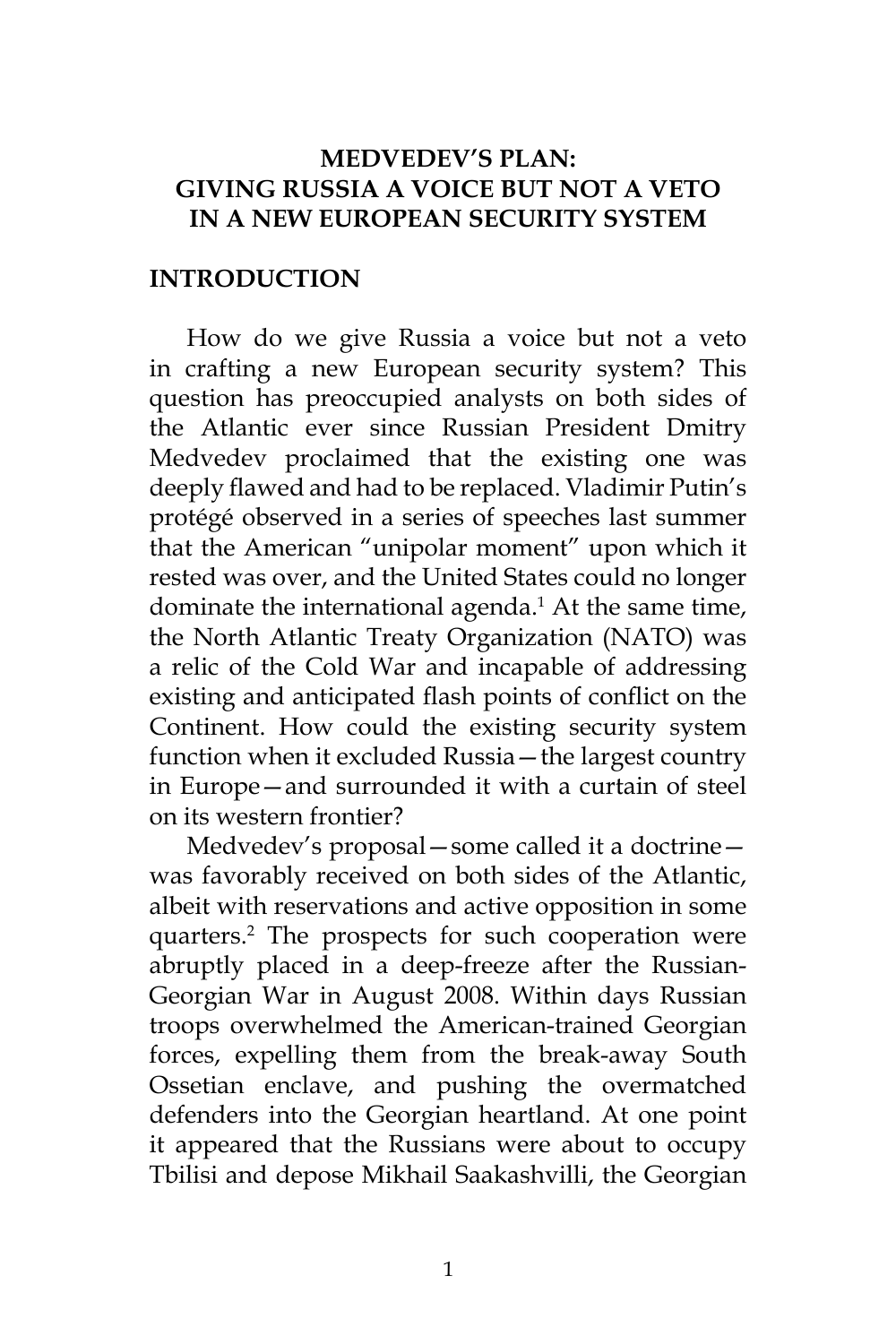president, from power. Putin reviled the man and said that under no circumstances would he negotiate with him. Georgia started the war and after its "peacekeepers" were killed, Russia had no option but to safeguard its embattled troops. The Georgian side had committed thousands of civilian atrocities through indiscriminate air and artillery attacks upon South Ossetia's capital, Tskhinvali.3

Even after Nicolas Sarkozy, the French President who was occupying the European Union (EU) revolving executive—signed a ceasefire agreement with Medvedev, there was no quick Russian exit from Georgia. Not only did the Russian army take its time leaving the country, it continued to destroy civilian installations and infrastructure that had nothing to do with Georgia's military. In a massive public diplomacy campaign, Moscow asserted that the Georgians had killed tens of thousands of people and had engaged in brutal atrocities. Since these claims were excessive, the Kremlin undermined other charges that they were leveling against Saakashvilli; namely, that he had started the war.

The George W. Bush administration condemned Russia's military actions but added that it had warned Saakashvilli against a forceful seizure of South Ossestia even though it legally belonged to Georgia, and Russian "peacekeepers" had no right under international law to remain there or in Abkhazia—a second enclave whose residents wished to be independent of Georgian rule. The Western reaction to the war, however, became muted when reports surfaced that, while Moscow had tricked Saakashvilli into his intemperate action and used it as a pretext to invade Georgia, there was mounting evidence that Georgia, and not Russia, started the war. Indeed, Saakashvilli later conceded this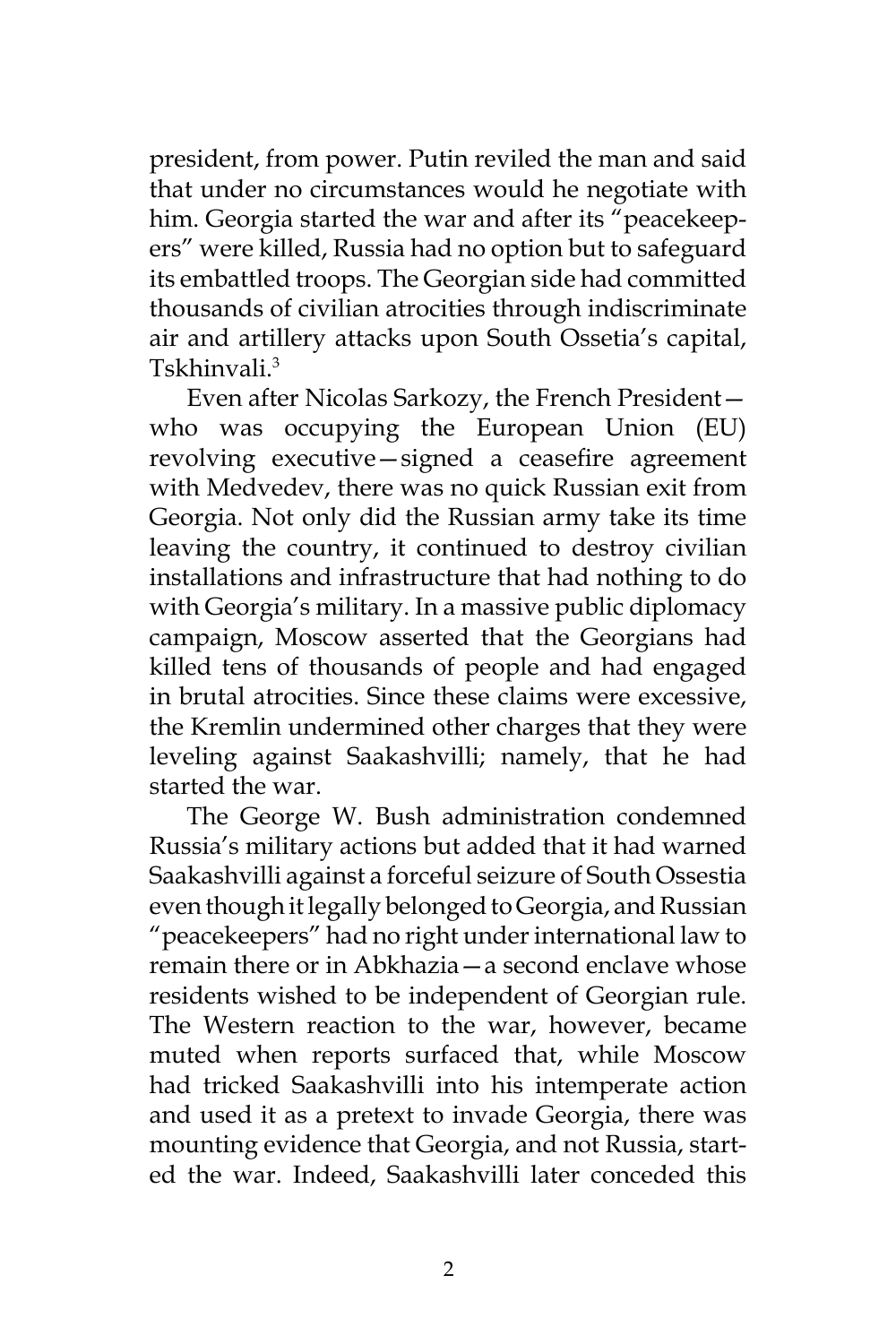point after Georgia's former Ambassador to Russia, Erosi Kitsmarishvilli, made this claim in public.4 This led to further probes into Saakashvilli's rule, and the results were not favorable to him. Among other things, his credentials as a democrat had been sullied by his use of force in 2007 to silence political critics within Georgia, while his government had neutralized independent news outlets. As Western opinion turned against him, a number of American and European observers concluded that it would be reckless to invite Georgia into NATO and run the risk of a military confrontation with Russia.

Nonetheless, opponents of Medvedev's proposal cited the Five Day War as evidence that any security partnership with Moscow was a fantasy. On the contrary, the time had come to reconsider Russia as a military threat to European peace. In wake of Russia's brutal actions in Georgia, this was the conclusion of the Supreme Allied Commander in Europe, General John Craddock, who rejected the notion that "after the Cold War and the dissolution of the Soviet Union and Warsaw Pact no borders were under threat in Europe and Eurasia. I think that assumption has proven false." He added that the Five Day War and Russian disruption of gas supplies early in 2009 ". . . suggests their [Russia's] overall intent may be to weaken European solidarity and systematically reduce U.S. influence."5

This view was popular among the so-called states of New Europe, that is, the former Soviet Republics and satellites in Eastern Europe. They had been complaining for some time that Russia had been exploiting its energy wealth to compromise their sovereignty.<sup>6</sup> For them, an effort to engage Russia as a security partner was a dangerous and incomprehensible notion. In Western (or Old) Europe, by contrast, the focus was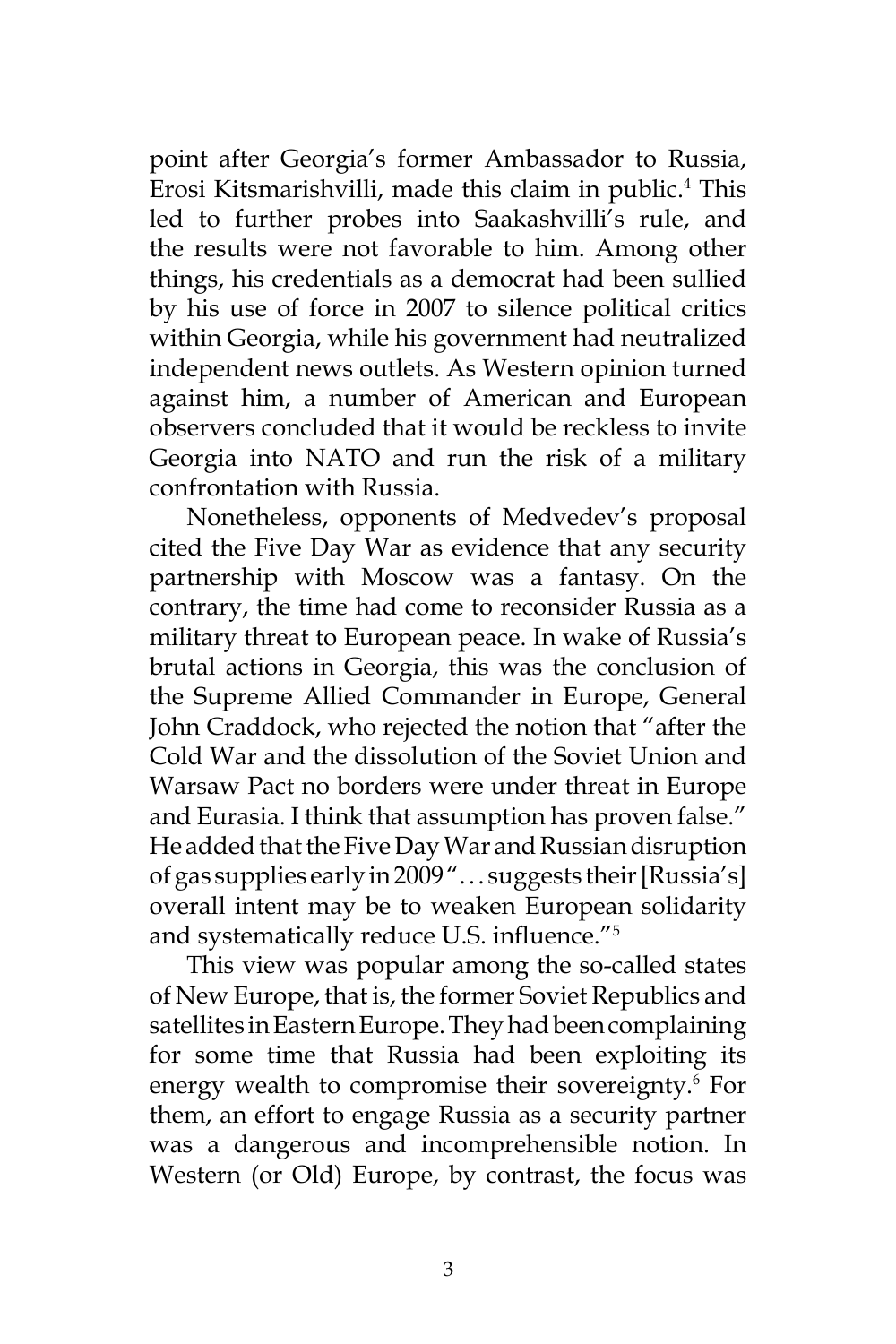upon finding ways to reconcile Russian concerns about what Moscow called its "near abroad," that is, the former Soviet entities that now belonged to NATO and the EU as well as those like Georgia and Ukraine that were being actively courted by the West. Officials in Brussels spoke of the territory they occupied as "Europe's troubled neighborhood" and, given its close ties to Moscow, it was risky to meddle in the affairs of the people living there.

Meanwhile, the Kremlin had concluded there was no hope of engaging the Bush administration in discussions of common security. Ever since President Bush terminated the 1972 Anti-Ballistic Missile (ABM) Treaty, officials in Moscow deemed that goal a dead end. Therefore they looked hopefully for a new administration in Washington. Since Senator John McCain had indicated that he would take a tough line with Moscow they welcomed the election of Barack Obama.7 The Democratic candidate pledged that, if elected, he would reengage Russia, especially in the vital area of strategic arms control.

A month after the new administration entered office, Vice-President Joseph Biden traveled to Munich and announced that the Obama administration was prepared to push the "reset" button with Russia. Then in April, President Obama met with his Russian counterpart, Dmitry Medvedev, at the G-20 economic summit in London, United Kingdom (UK). In a jointstatement, they proclaimed:

". . . the era when our countries viewed each other as enemies is long over, and recognizing our many common interests, we today established a substantive agenda for Russia and the United States to be developed over the coming months and years. We are resolved to work together to strengthen strategic stability,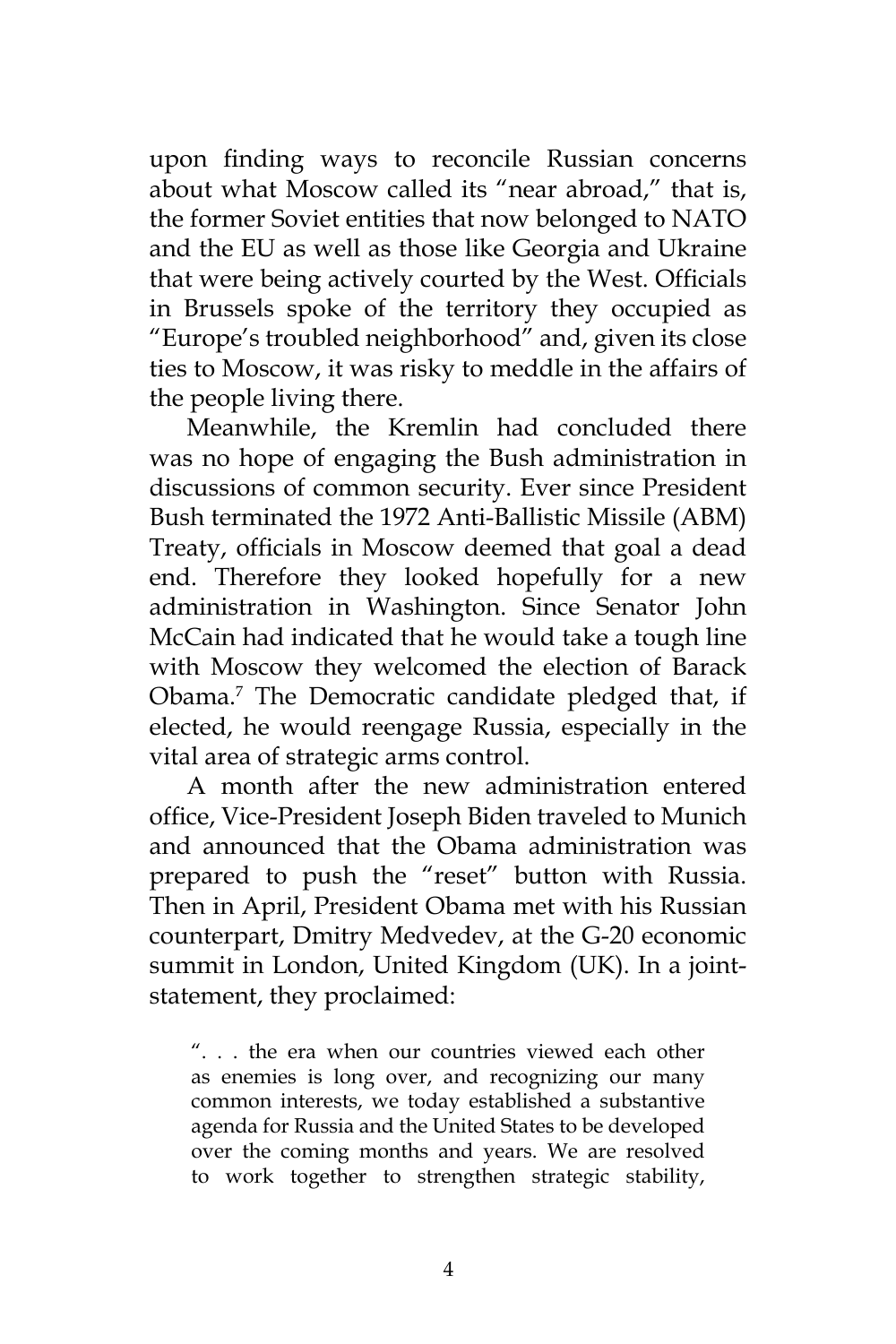international security, and jointly meet contemporary global challenges, while also addressing disagreements openly and honestly in a spirit of mutual respect and acknowledgment of each other's perspective."8

The Strategic Arms Reduction Treaty (START) that would expire in December was highlighted along with related efforts to curb nuclear proliferation, like the Non-Proliferation Treaty (NPT) that would be reconsidered in 2010. Other security issues designated as part of the American-Russian agenda were the war in Afghanistan and the dispute over the deployment of a missile defense system in Eastern Europe. In the final draft of their communiqué, the two presidents concluded: "We the leaders of Russia and the United States are ready to move beyond Cold War mentalities and chart a fresh start in relations between our countries<sup>"9</sup>

Obama had a compelling reason to reengage Russia; for unquestionably he had been warned by his security team his first day in office that the greatest threat to the United States was a rogue regime gaining access to a nuclear weapon or a terrorist cell securing nuclear material. Either way, tens of thousands of Americans could be killed in a single strike. His Russian counterpart had to consider the plausibility of a similar threat, so both had powerful incentives to cooperate. Moreover, since Russia and the United States together possessed 90 percent of the world's nuclear weapons, they were in a unique position to check their spread along with fissile material. By securing the strategic nuclear balance that prevailed throughout the Cold War, Washington and Moscow could provide a framework to deny enemy fanatics the opportunity to subject them to such an unthinkable outcome.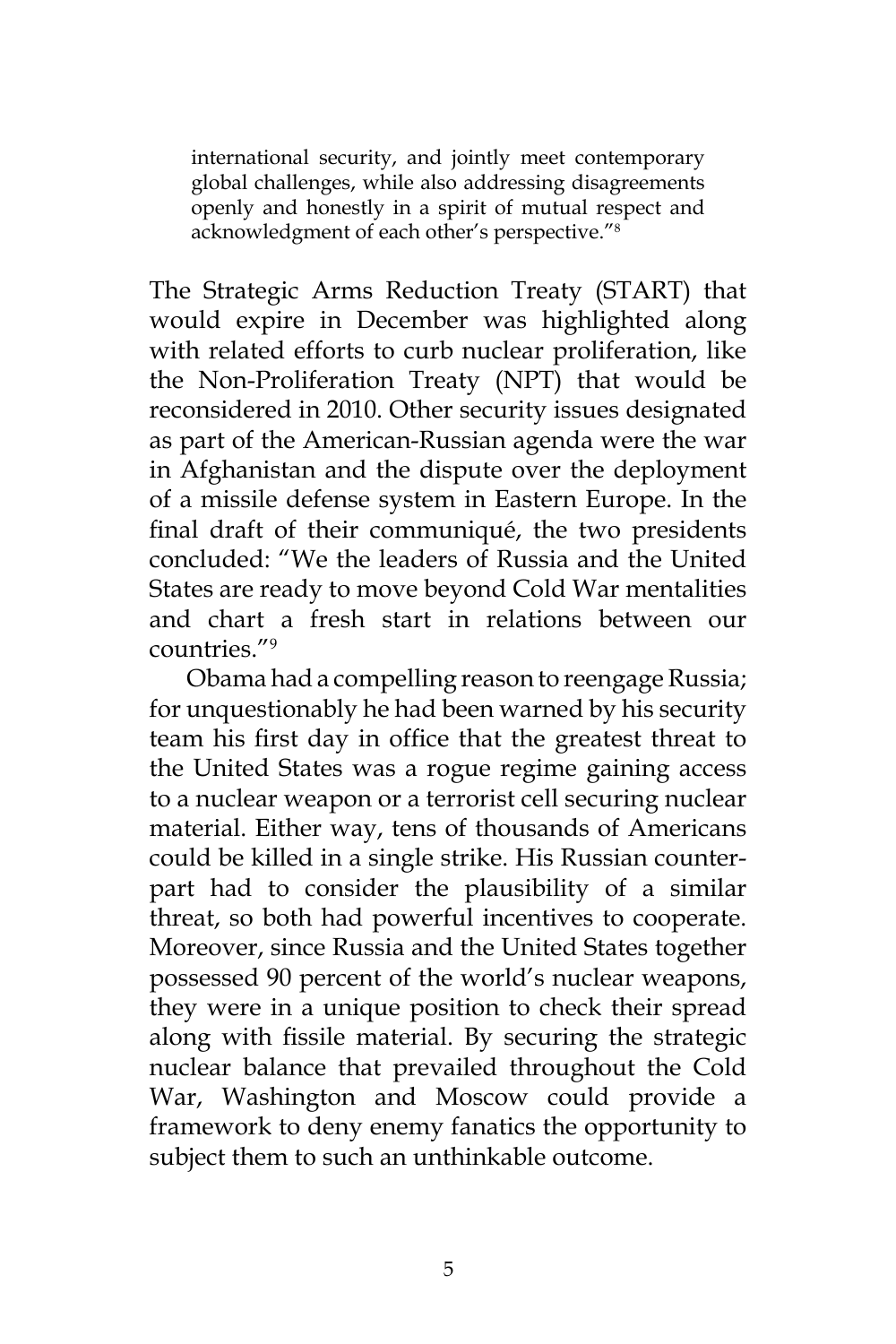But there were many barriers to a security partnership. In addition to a climate of distrust and mutual suspicion that characterized American-Russian relations during the Bush years, plus the Five Day War, there were flash points of conflict that could sabotage this undertaking. In Europe, they included NATO enlargement toward Russia, the U.S. antimissile system in Europe, and conflict over the fate of the countries in the near-abroad that were linked to the existing arms limitation and crisis prevention regimes; that is, the Conventional Forces in Europe (CFE) and Organization for Security and Cooperation in Europe (OSCE) arrangements.

Still, maintaining a balance in the American-Russian nuclear strategic relationship was of overriding interest to both Washington and Moscow. Consequently, the expiration of START that had codified the relationship ever since it was signed in 1991 had taken center stage. It would expire by the end of 2009 and, if no replacement was found for it, the prospect of a new strategic nuclear arms race could not be foreclosed.

Proponents of a new European security system look hopefully toward START for another reason. If the nuclear super-powers found a replacement for the treaty, it was anticipated that a new environment of harmony would materialize and advance efforts to reconcile differences over National Missile Defense (NMD), NATO enlargement, and other issues that were linked to the creation of a new European security system. Conversely, an abortive START initiative would foster an environment in which security cooperation between the West and Russia was highly unlikely.

The purpose of this monograph is to provide insight into the problems and prospects of America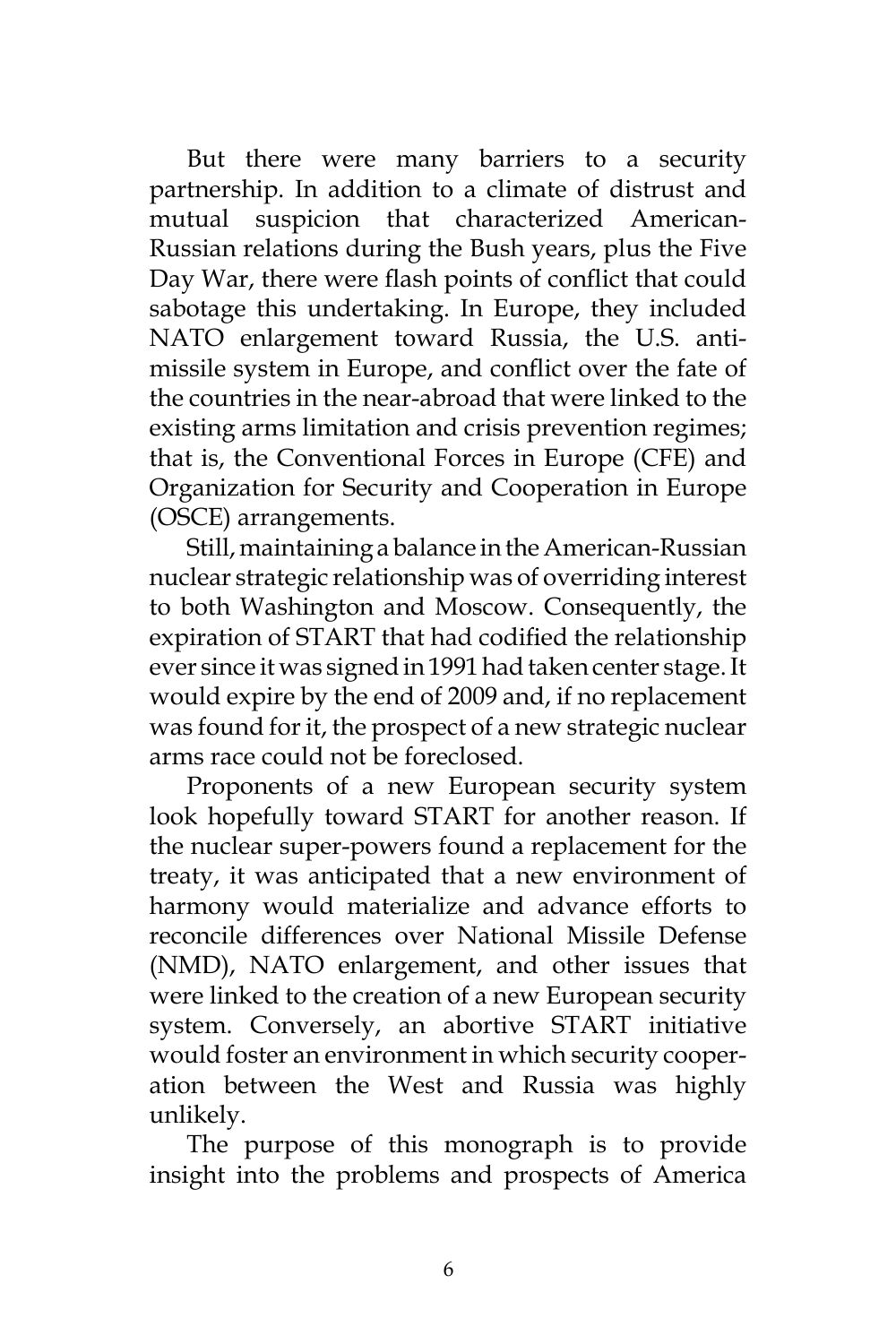and Europe creating a new security relationship with Russia—one that can enhance the national security of all three of them. In the process it may be possible to find the answer to the question, How do we give Russia a voice but not a veto in crafting a new European security system? It will be comprised of three parts:

- First, it will address several compelling questions: What is the Russian case for a new security system? What are the arguments in opposition to it? And why, in spite of profound reservations about cooperation with Moscow, are Western leaders prepared to consider it? In this connection, the factors that prevented a nuclear war between the Soviet Union and the West will provide a framework for our analysis: in sum, the triangular relationship between deterrence, arms control, and conflict management.
- Second, points of conflict between the Western alliance on the one hand and Russia on the other will be assessed: for example, friction associated with NATO, its eastward enlargement in particular; a U.S. missile defense system in Eastern Europe; the future of CFE and OSCE; and a bid to recalibrate the strategic nuclear balance between Washington and Moscow through a START follow-up agreement.
- Third, conclusions and recommendations will be provided that have a bearing on how the United States should respond to Medvedev's proposal and other issues associated with efforts to integrate Russia into the Western security system. A number of issues determining whether the campaign succeeds will be evaluated. For example, much has been said about a value gap that separates the West and Russia but little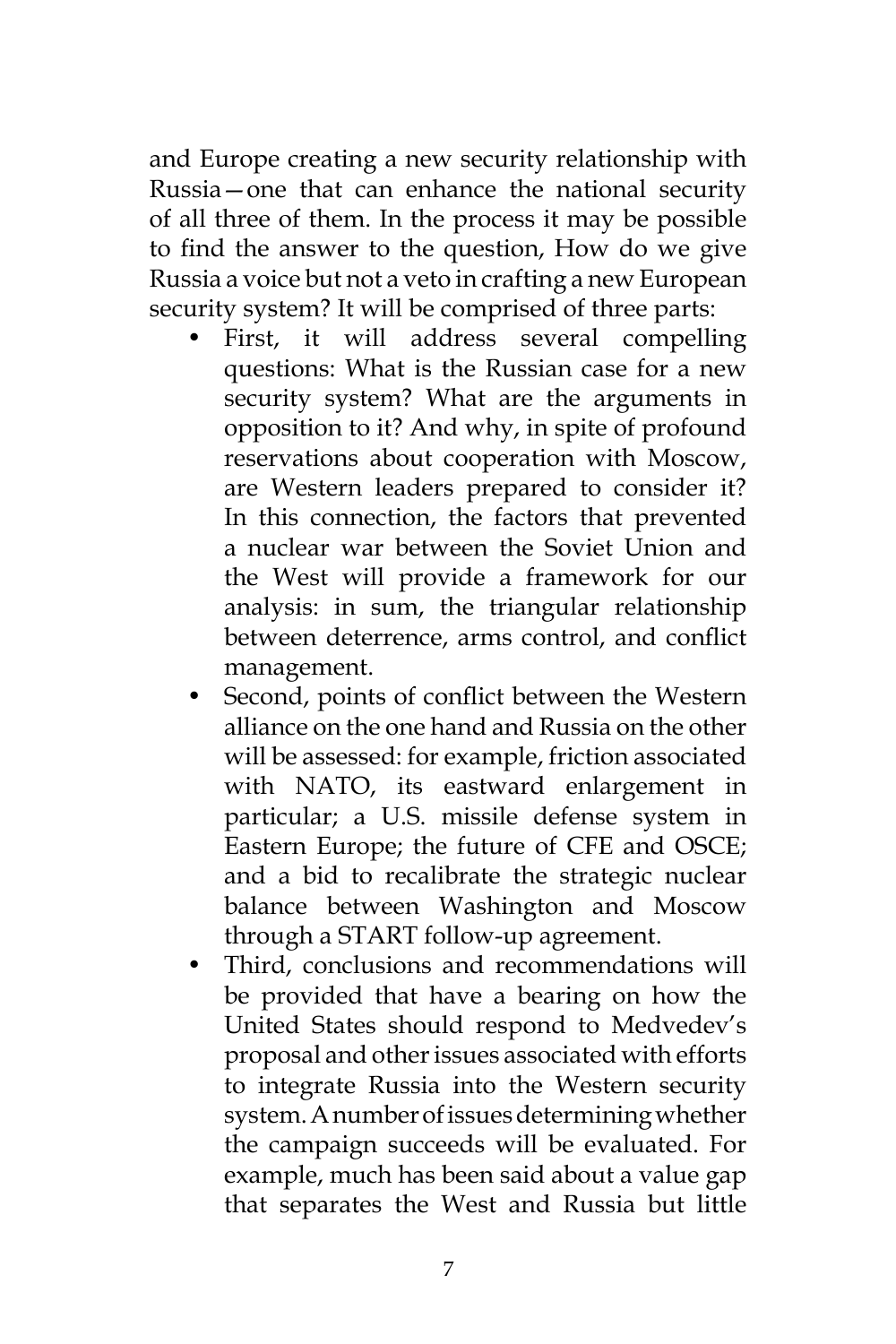about differences within the Trans-Atlantic alliance and the EU that will have a profound impact upon the prospects for security cooperation among the three partners.

It is against this backdrop that this monograph will provide insight into the compelling question: How to provide Russia with a voice but not a veto in crafting a new European security system? The answer will involve a step-by-step process that rests upon a successful outcome to the START negotiations. It will also require a bold new approach to a security partnership between the West and Russia. Toward this end, it will investigate an initiative that borders on the unthinkable for most American defense analysts: providing Russia with a Membership Action Plan (MAP) for NATO membership.

Addressing all of the matters cited above is a daunting undertaking, but the Cold War provides us with a framework to consider them, namely, a nuclear holocaust was avoided as a consequence of three interrelated circumstances:

1. Achieving a stable military balance through deterrence. Perhaps the single most important reason why a nuclear holocaust was avoided was the conviction that neither side could attack the other without risking a lethal retaliatory "second strike" in return. This was the basis for the doctrine of Mutual Assured Destruction (MAD) and a stunning example of counterintuitive logic: The security of the superpowers was based upon their vulnerability to a nuclear attack. Some strategists on both sides rejected MAD and argued that it was insane to adhere to it. For example, Richard Pipes, who served in Reagan's National Security Council as the administration's Russian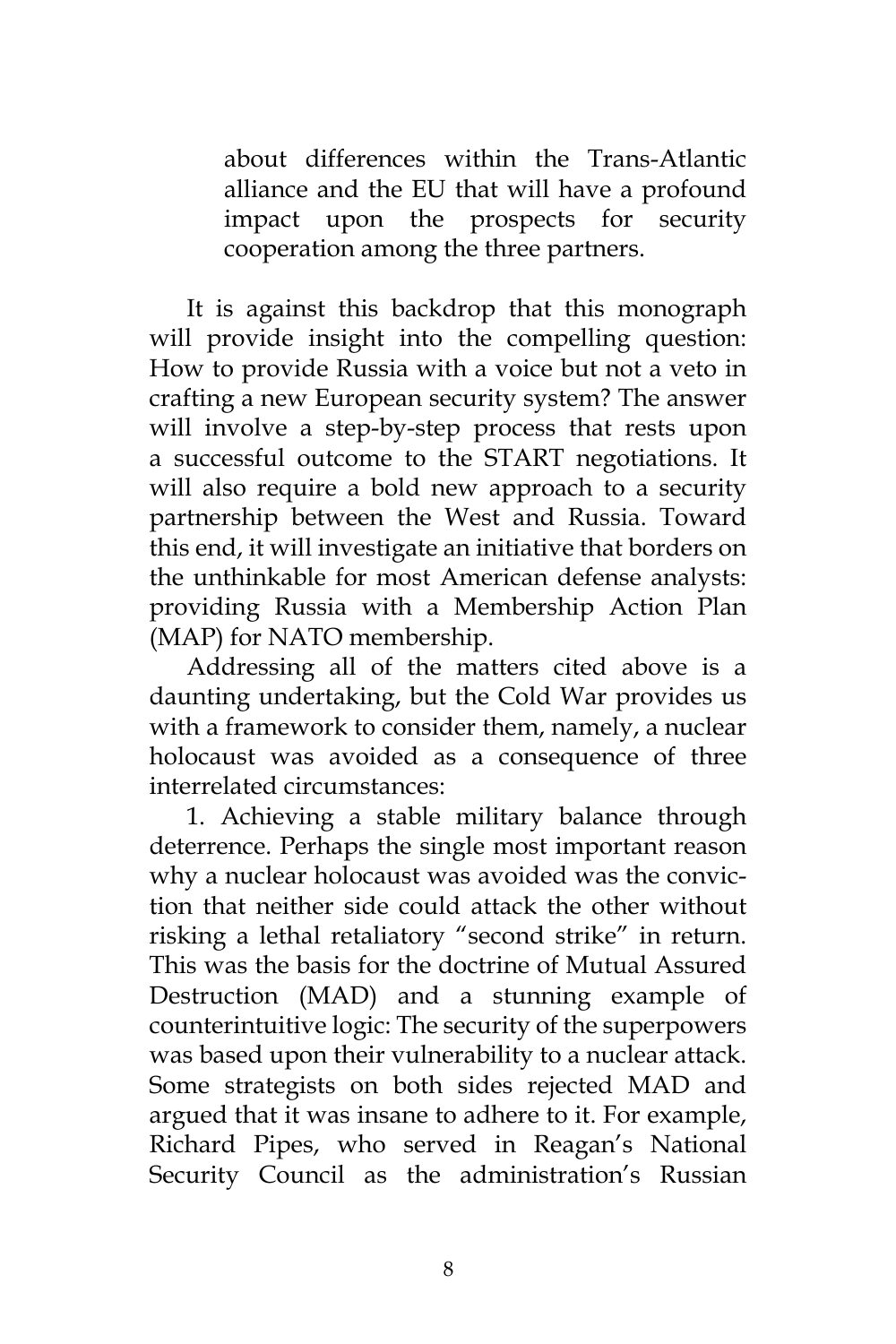expert, wrote in what would become a leading neoconservative organ, *Commentary*, that the Soviet military did not accept the logic of MAD. On the contrary, they believed that a nuclear war could be fought and won. This meant that the United States had to adopt the same posture and take this observation to its logical conclusion to achieve a condition of nuclear dominance or absolute security.<sup>10</sup> Clearly there were some in the Kremlin who rejected MAD, but Mikhail Gorbachev was not one of them. Nor, in the final analysis, did Ronald Reagan see nuclear weapons as useful instruments of war as he indicated in his second 4 years in office. He felt so strongly about this matter that at his meeting with Gorbachev at Reykjavik in October 1986, he was prepared to discuss the destruction of all nuclear weapons. Indeed, as Michael R. Beschloss and Strobe Talbott have observed, Reagan saw MAD as a "suicide pact"; he was an abolitionist when it came to nuclear weapons. "Americans who voted for Reagan in 1980 had little idea that on this issue they were electing a radical, a heretic, an idealist, a romantic, a nuclear abolitionist."11 While the debate over the wisdom of MAD still persists, the record suggests that it did foreclose a nuclear disaster during the Cold War. As we will observe below, this issue is upper-most in the minds of Russian strategists for they have good reason to conclude that the United States not only enjoys a huge conventional military advantage over them, but a plausible argument can be made that trend lines indicate that the United States is also moving ahead of them in strategic nuclear capabilities. That projection may be challenged, but there is no doubt that the Kremlin leadership deems it plausible and it does not serve U.S. interests to leave them with that unsettling thought.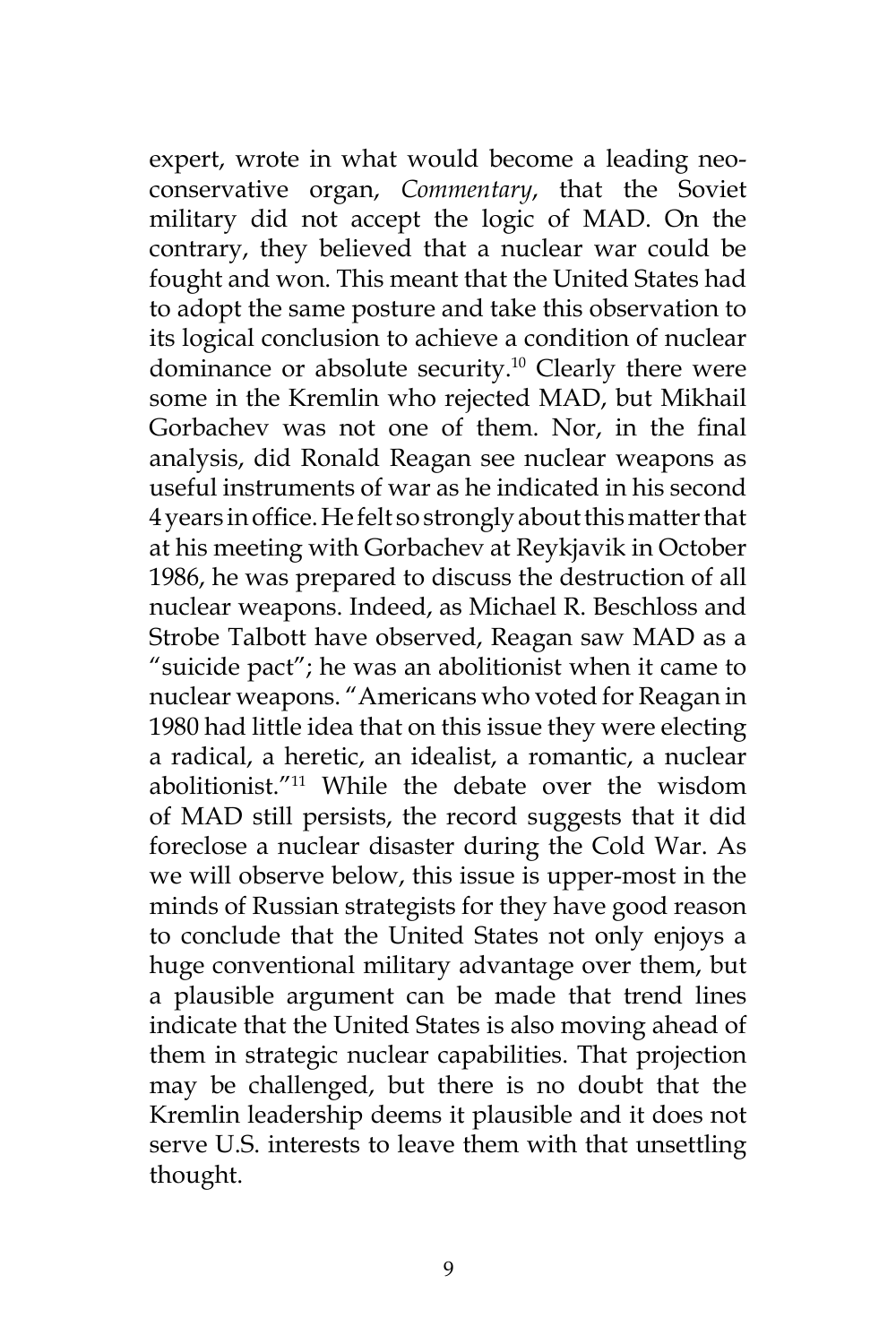2. Creating an environment of trust was accomplished through a series of arms control agreements during the Cold War. They placed limits on both nuclear weapons and their delivery systems and rested on the notion that there was no such thing as absolute security. The Soviet invasion of Afghanistan in the winter of 1979 foreclosed further progress on this front. But in 1987, President Reagan and his Soviet counterpart, Mikhail Gorbachev, ended a dispute over the Soviet deployment of intermediate-ranged SS-20s by outlawing all weapons of this nature with the signing of the Intermediate-Range Nuclear Force Treaty (INF). This breakthrough provided the basis for the signing of START and other efforts to prevent the spread of nuclear weapons as exemplified by the Nunn-Lugar Cooperative Threat Reduction Initiative. In 2002, the younger Bush signed the Strategic Offensive Reduction Treaty (SORT) and took other measures with Russia to address the problems of nuclear proliferation even though the Kremlin deemed them inadequate. Proponents of reengaging the Russians on these matters therefore can cite all of the above as evidence that a security partnership between the West and Russia is not a doomed undertaking. Today, of course, the major arms control objective of Washington and Moscow is to find a replacement for START. The roadblocks to an agreement are many, but to date both sides have been meeting on a consistent basis and the negotiations have been characterized as positive and serious. A successful outcome to the talks will make it easier to address other flash-points of conflict in Europe, but should it fail, it could foster a climate of enmity that would further exacerbate them.

3. A third component of the regime that prevented a war between NATO and the Warsaw Pact was the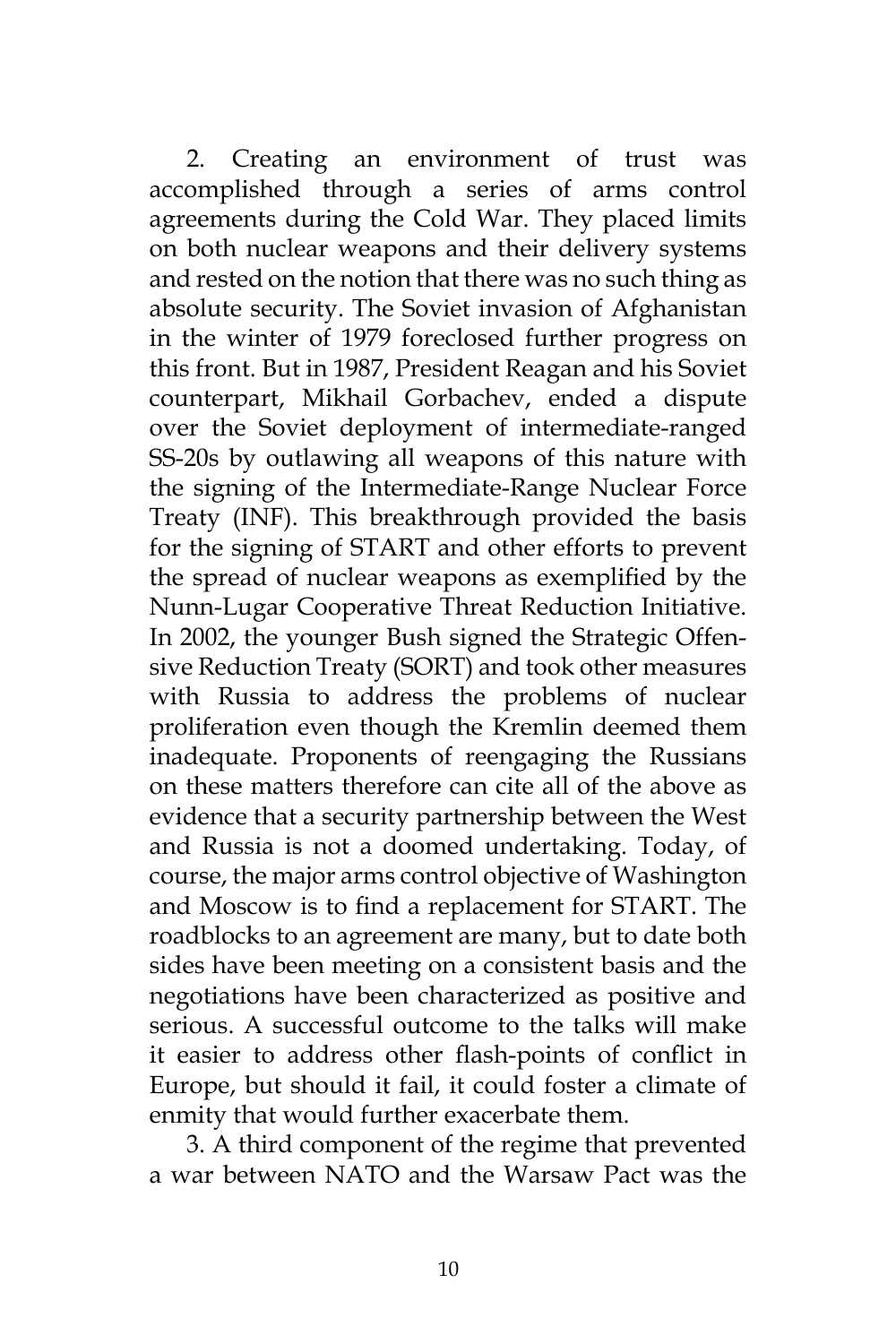successful management of crises that could spawn a nuclear showdown. The Berlin Crisis of the early 1960s and the even more dangerous Cuban Missile Crisis were successfully managed. The ability to manage such crises was critical since few defense analysts believed a nuclear war would start with a strike from the blue. Instead, they were convinced that one could erupt as a result of an accident, miscalculation, or some unforeseen circumstance in the Third World. For example, allies or puppets of both sides would engage in conflict such as the 1973 October War between the Arabs and Israel and result in a nuclear showdown between the West and the Union of Soviet Socialist Republics (USSR). Today, disputes over NATO enlargement and the deployment of a U.S. missile system in Eastern Europe could sabotage efforts to create a common security regime; so could new fighting between Georgia and Russia. At the same time, how both sides reach agreements on the future of CFE and OSCE will have a bearing on their capacity to achieve security cooperation. They represent the only politicalmilitary agreements that include both NATO and all of the former Warsaw Pact members, and in their absence it may be impossible to avoid a clash between NATO and Russia in this troubled neighborhood populated by countries suffering from economic and political upheaval—namely, Armenia, Azerbaijan, Belarus, Georgia, Moldova, and the Ukraine. It is apparent that a new crisis management regime is required in Europe, and it is the thesis of this monograph that this objective will not be accomplished short of giving Russia a voice in a new European Security System (ESS). Indeed, it will also be proposed that the best way to achieve that objective is to offer Russia a NATO Membership Action Plan.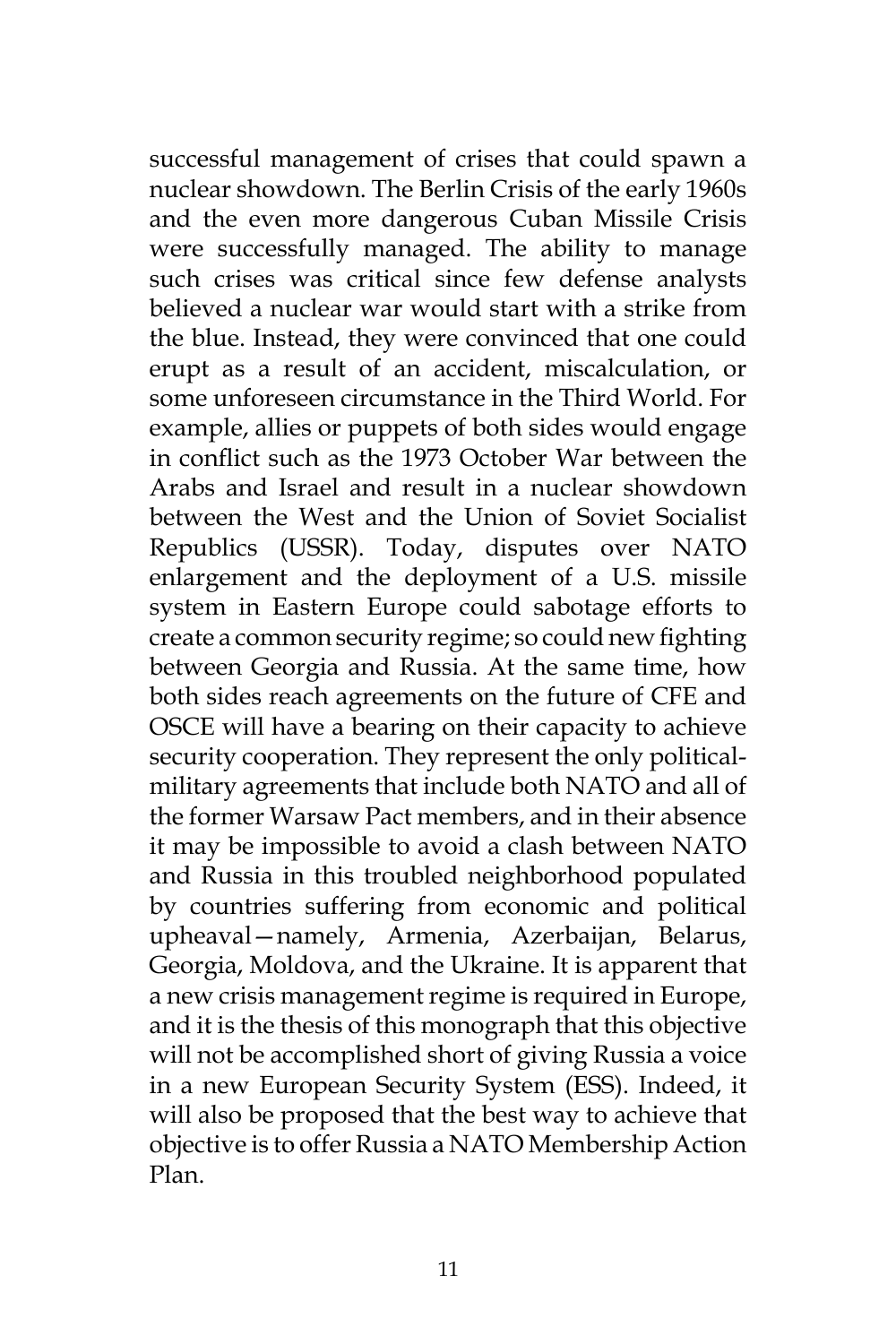#### **MEDVEDEV PROPOSAL**

What are the prospects for a new security relationship between the West and Russia in Europe? Medvedev's proposal and President Obama's pledge to press the reset button with Russia has prompted a vast outpouring of publications to answer this question.<sup>12</sup> Toward this end, a trinity of critical questions has been addressed: What case does Russia make for Medvedev's initiative? What arguments have surfaced in the West in opposition to it? And what should be the Western reaction to Medvedev's proposal?

On February 10, 2007, in a gathering of world leaders, journalists, and foreign policy analysts at Munich, Germany, Russian President Vladimir Putin raised eyebrows when he forthrightly proclaimed that Russia would no longer tolerate American domination of a unipolar world where it reigned as "sovereign." The American hegemon had abused its powers globally and was "plunging the world into an abyss of permanent conflicts."13 Up to this point, he and his Kremlin associates had issued similar words but primarily within Russia. So why did he make them before such a prominent gathering that guaranteed they would be covered by the global media? The answer was threefold: First, Bush's War in Iraq and the troubled occupation of that country had overstretched America's military and diminished its moral authority among the international community. Second, in the last years of Putin's presidency, Russia experienced a financial windfall through the sale of its abundant natural gas and petroleum wealth. Third, like his Soviet predecessors, the former KGB operative controlled the Russian state without viable political opposition but, unlike them, he enjoyed unparalleled popularity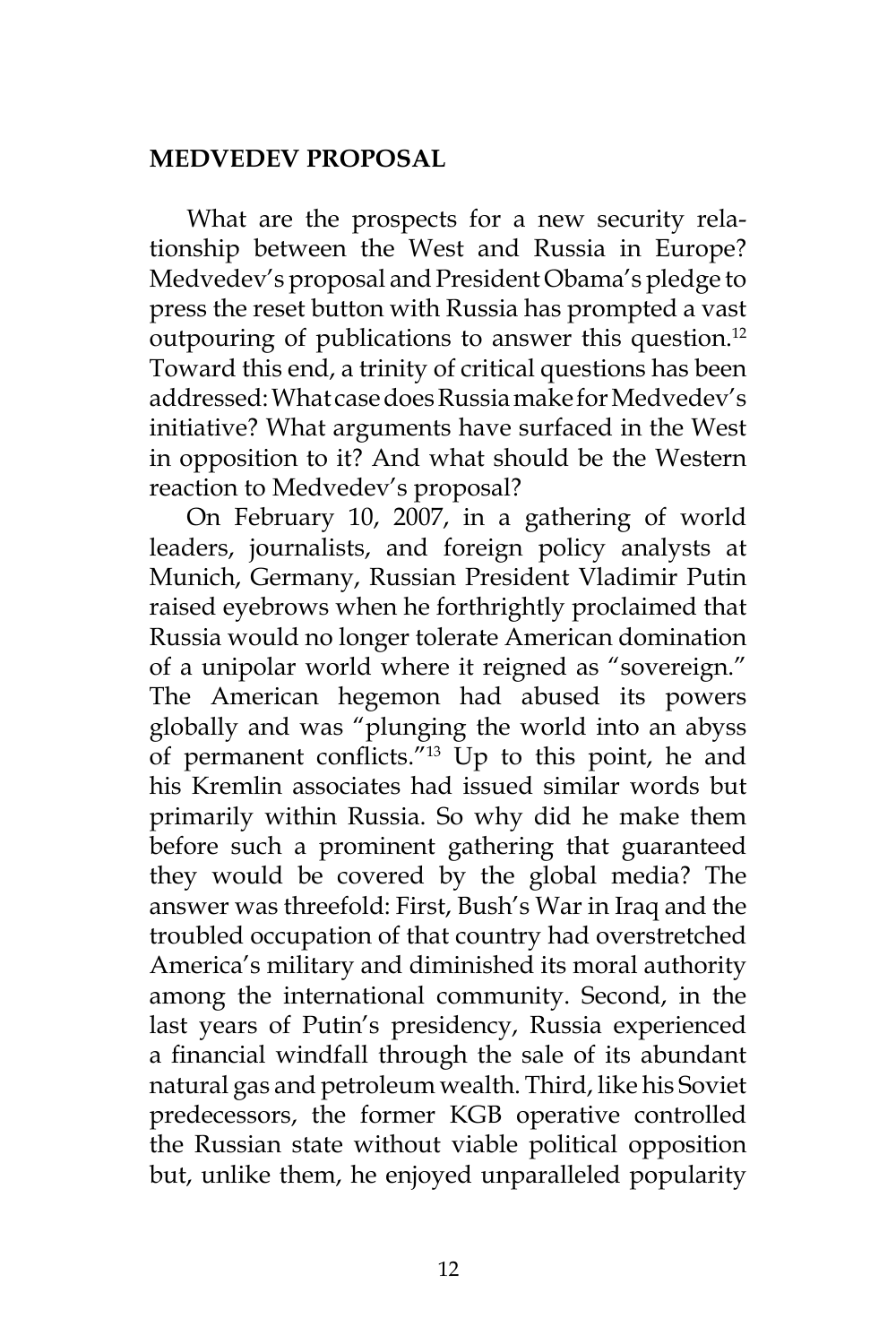among the Russian people. With a solid political base and a surging hydrocarbon economy, Putin was prepared to tell the world that "Russia is back!"

Putin's accession to the presidency in 2000 provided Russia with new confidence as the young and resolute ex-KGB agent took over and brought members of the security community—the Siloviki—with him into the Kremlin. Nonetheless, they anxiously anticipated the George W. Bush presidency, for soon after occupying the White House, Bush scrapped the 1972 ABM Treaty one of the major treaties negotiated during the Golden Age of arms control. At the same time, a chilling signal was sent to Russia that the neo-conservatives who were filling important positions in the Bush administration had rejected arms control as a U.S. priority and instead embraced the notion of "absolute security." In sum, from Moscow's vantage point they rejected MAD doctrine in favor of a posture of nuclear dominance. The younger Bush excised the ABM Treaty to make way for a national missile defense system, and this move was consistent with the quest for what appeared to be an American drive for absolute security—a goal that his predecessors had deemed impossible.

As a consequence of the September 11, 2001 (9/11) attacks, the Russians reasoned that the Bush administration might henceforth concede that even the all-powerful American leviathan needed friends to defeat its jihadist enemies. The global terrorist threat clearly demonstrated that only a multilateral solution to it made any sense. Besides, Putin was the first world leader to offer his condolences to Bush and to provide U.S. access to former Soviet bases in Central Asia, while Moscow used its influence with friends in Afghanistan to help the American special forces defeat the Taliban and al-Qaeda jihadists in less than a month of combat.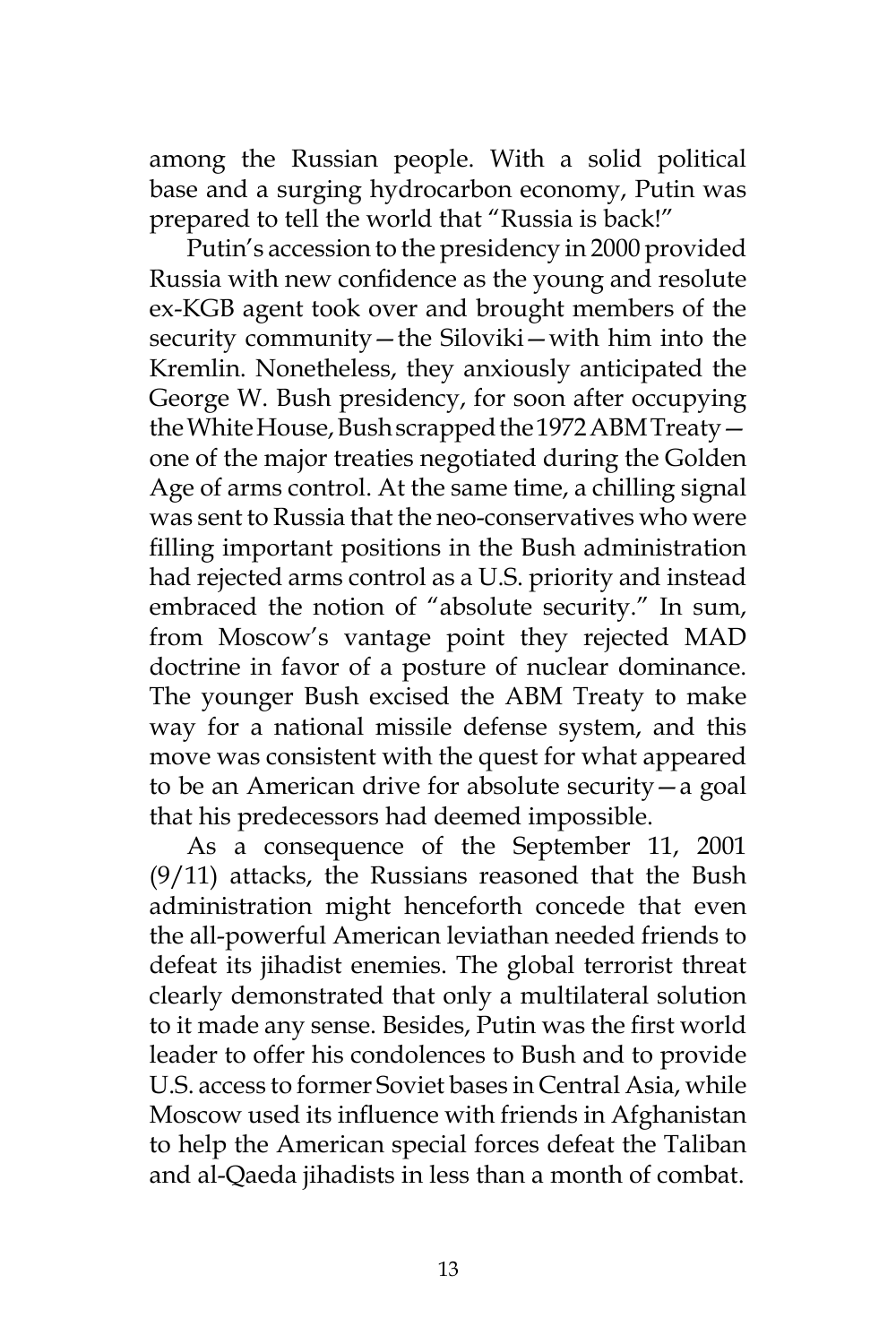It was only after Bush snubbed Russia and his French and German allies, and launched a preemptive war against Iraq, that Putin became a vocal critic of America's war on terrorism. His military commanders also were stunned by Bush's justification for the war, especially when all of the reasons why it was deemed legitimate failed to materialize. Here was compelling evidence that the Americans were exploiting unrivalled military prowess to achieve their major foreign policy priorities. Even if the radicals in the White House had no intention of launching a preemptive first strike against Russia—in no small part because they could not take the risk that it was incapable of responding with a second, albeit diminished, strike—Bush and his team of hawkish unilateralists could promote their bellicose geo-political agenda, and no one could prevent them from doing so.

Bush also implemented plans first adopted by the Clinton administration to advance NATO up to the very borders of Russia. This was in violation of the elder Bush's pledge to Moscow not to deploy Western military assets on the territory of the new member states. Russians therefore asked: If the Cold War was over and with it the dismantling of the Warsaw Pact, what was NATO's purpose? The answer they found was a disturbing one, for it rested on the conviction that the West was trying to surround Russia with a "curtain of steel." This would happen in 2004 after the Baltic States were included in a second round of enlargement. To make matters worse, the Balts refused to abide by revisions in the CFE treaty that were adopted in 1999 at Istanbul. Like the United States, they contended that Moscow was in violation of CFE when it refused to withdraw its peacekeepers from Georgia and Moldova. Here again, the West was adhering to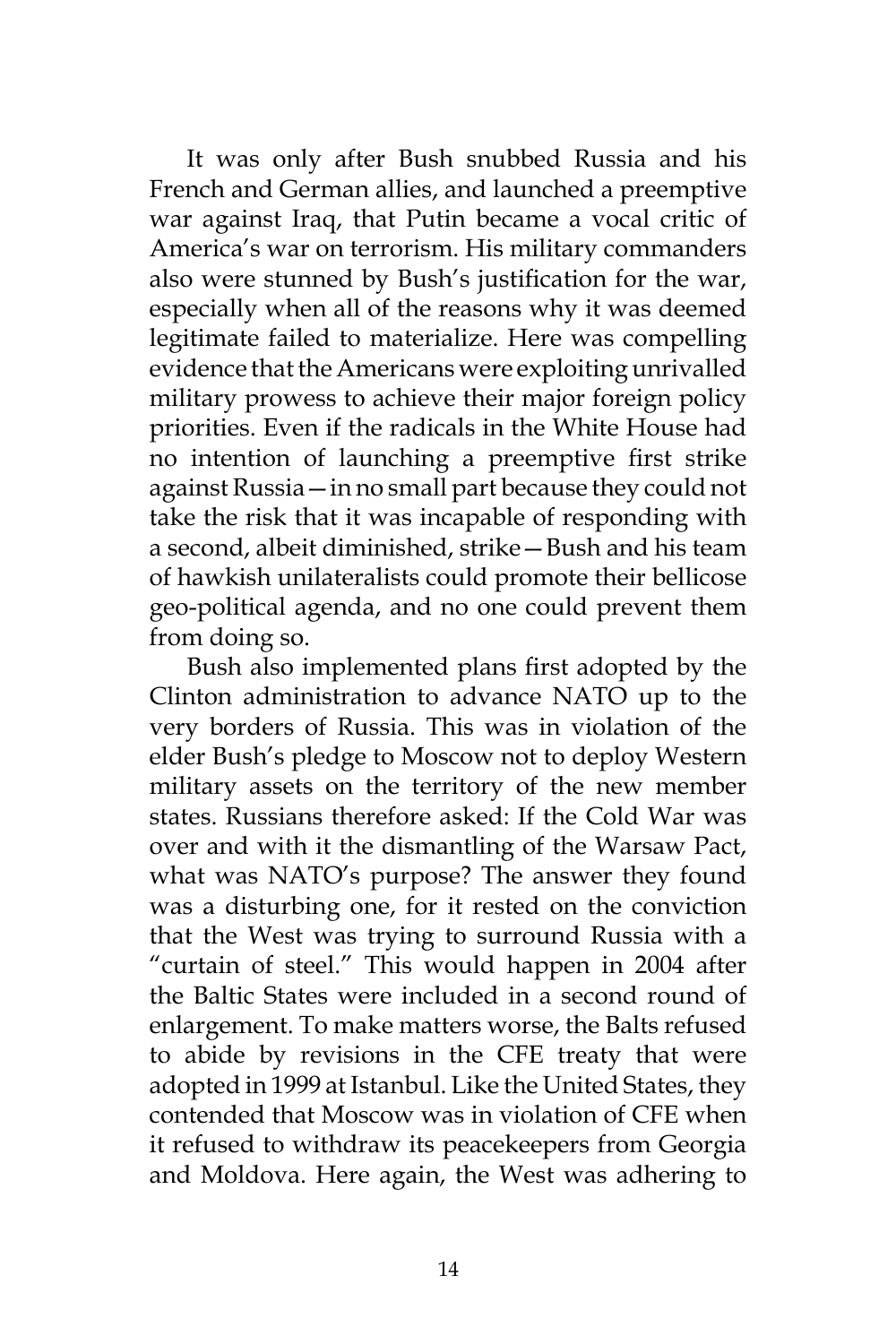a set of double standards at Russia's expense because NATO now possessed a gray zone that did not comply with CFE.

Meanwhile, the Americans encouraged Georgia and Ukraine, through their "colored revolutions," to join NATO, and set about achieving closer relations with the former Soviet Republics in Central Asia, providing the Kremlin further cause for alarm. In addition to their lust for the region's energy assets, the Americans hoped to secure military bases in the area. Here was additional proof that the United States was intent upon the military encirclement of Russia. Most alarming of all was the conclusion that Washington was set upon achieving regime change in Russia itself.

In this connection, Moscow portrayed the OSCE that sent monitors to evaluate elections in former Soviet entities—as a Trojan horse, a weapon the Americans wielded in the hope of promoting regime change in Russia. This was the rationale for Putin closing down nongovernmental organizations (NGOs) that were funded by Western organizations, presumably the same ones that had helped elect pro-Western governments in Georgia and Ukraine.

Many independent Russian commentators, like Dmitry Trenin, who often rejected Kremlin policies, found much to agree with this prognosis. In conclusion, Russia no longer wished to be part of the West, but it was a mistake to confuse it with the USSR of yesterday. There was no messianic ideology driving Russia's moves, and it would cooperate with the West on some matters like fighting terrorism. In spite of its resurgence, Russia was not likely "to become a second Soviet Union

. . . not a revanchist and imperialist aggressor bent on reabsorbing its former provinces. . . . Russia may not be pro-Western, but neither is it anti-Western." The West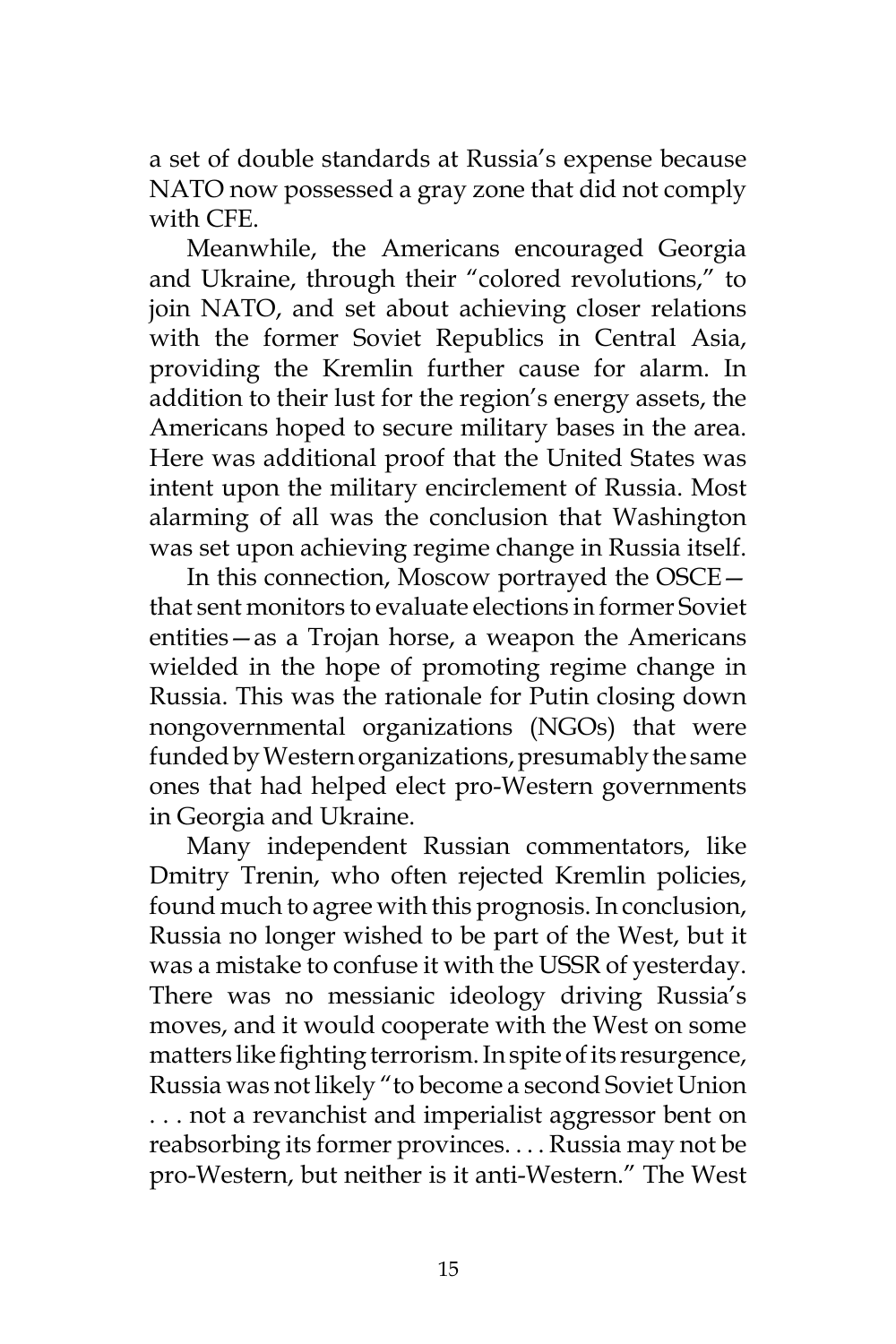must calm down and adopt a pragmatic "issue-based" approach to Moscow.14

Trenin made these observations 2 years before the August War, but he proved prescient when he predicted that Western-Russian relations were likely to get worse before they improved. Among other things, he noted that Kosovo's independence—giving the Muslim Albanians an independent state at the expense of a pro-Russian Slavic country, Serbia—would serve as a template for Russia's approach to conflict in Georgia and Moldova. It was in line with this narrative that Putin delivered caustic anti-American remarks in Munich in February 2007. What is more, the West under American leadership had humiliated Russia while ignoring its legitimate concerns about foreign troops approaching its borders.

In May, Dmitry Medvedev was elected Russia's president, and from the outset some Russian-watchers pondered whether he would adopt a softer approach to the West. Others rejected that notion as wishful thinking. After all, Medvedev was a long-time aide to Putin, and his adopting a less confrontational approach to the United States was a ruse. He merely was playing the good cop to his predecessor's adopting the tough cop role. Still, Medevev's talk about reasserting the rule of law in Russia and other liberal policies forced Western observers to recall that Putin's 2007 Munich speech was not merely dripping with anti-American venom. It had provided a second major message that was all but ignored by critics when it first surfaced: That is, Putin welcomed the opportunity to work with the United States to reduce nuclear weapons. Specifically, he urged both sides to adhere to the NPT scheduled to be reviewed in 2010. He went on to cite weapons in space (Star Wars) as a threat to the peace and said, "Plans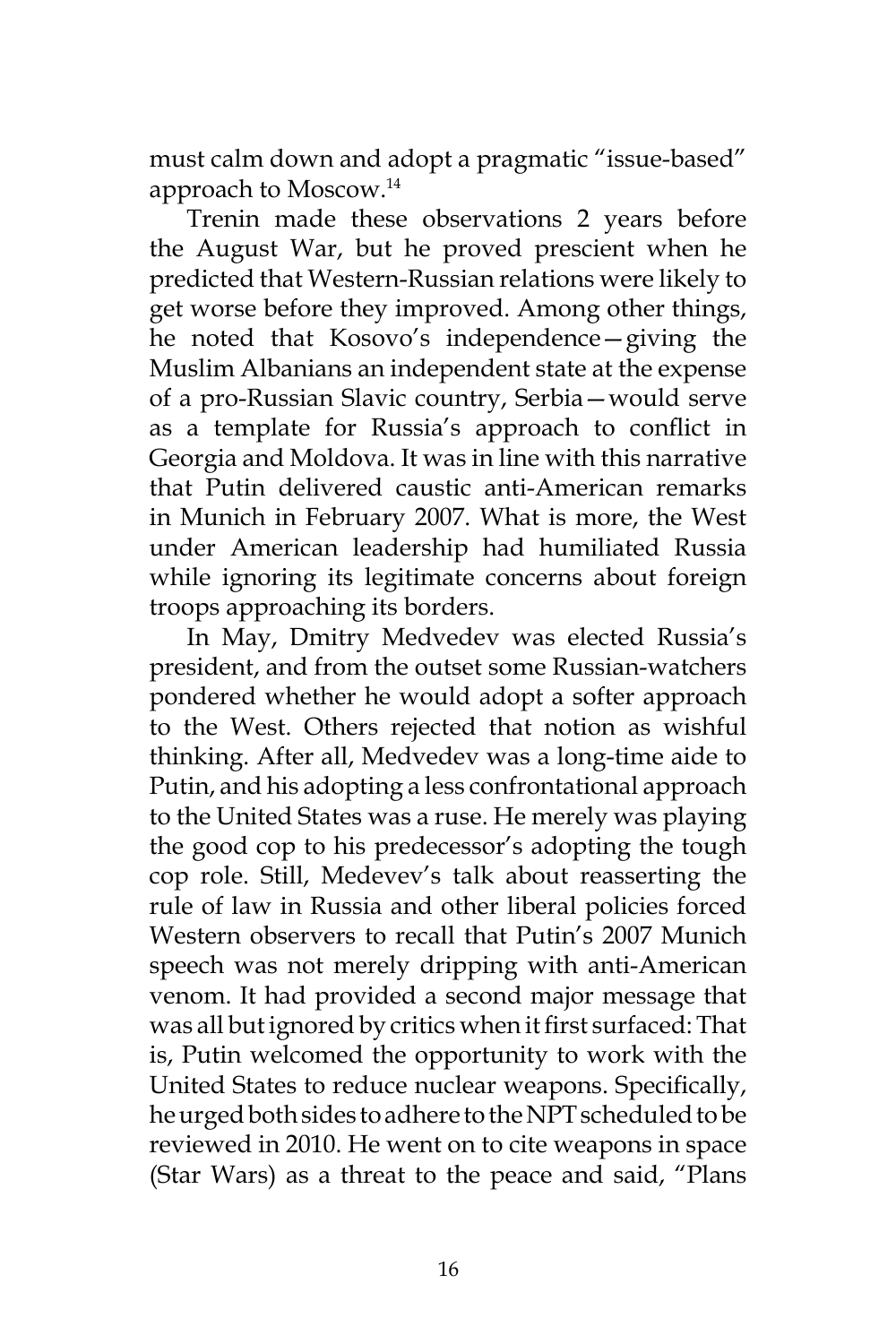to expand certain elements of the anti-missile defense system to Europe cannot help but disturb us." Putin added to his list of concerns the CFE as revised in 1999. He then turned his attention to NATO enlargement. "I think it is obvious that NATO expansion does not have any relation with the modernization of the Alliance itself or with ensuring security in Europe. On the contrary, it represents a serious provocation that reduces the level of mutual trust."15 In remarks following his speech, he indicated that Russia might withdraw from both the CFE and the INF agreements since both had outlived their usefulness; the West was exploiting the first at Russia's expense, and unnamed neighboring countries were doing the same thing as they deployed their own intermediate-ranged missiles.

After he replaced Putin as Russia's president, Medvedev joined his Prime Minister in declaring that the American unipolar moment was over. The post-Soviet years when the Americans could dictate to the world were history in no small part because Bush's invasion and occupation of Iraq had proven to be a colossal disaster. In addition to the 4,000 plus deaths suffered in the fighting, some economists estimated the Iraq War (and the unfinished war in Afghanistan) would cost the American taxpayer something in the neighborhood of three trillion dollars.16 Bogged down in Iraq, and facing another disaster in Afghanistan, the American military did not have the capacity to honor the threats that the Bush administration and its neo-conservative cheerleaders persisted in making consequently, the Mullahs in Iran who were being threatened by Washington for their quest to develop a nuclear arsenal, greeted such saber-rattling with a yawn.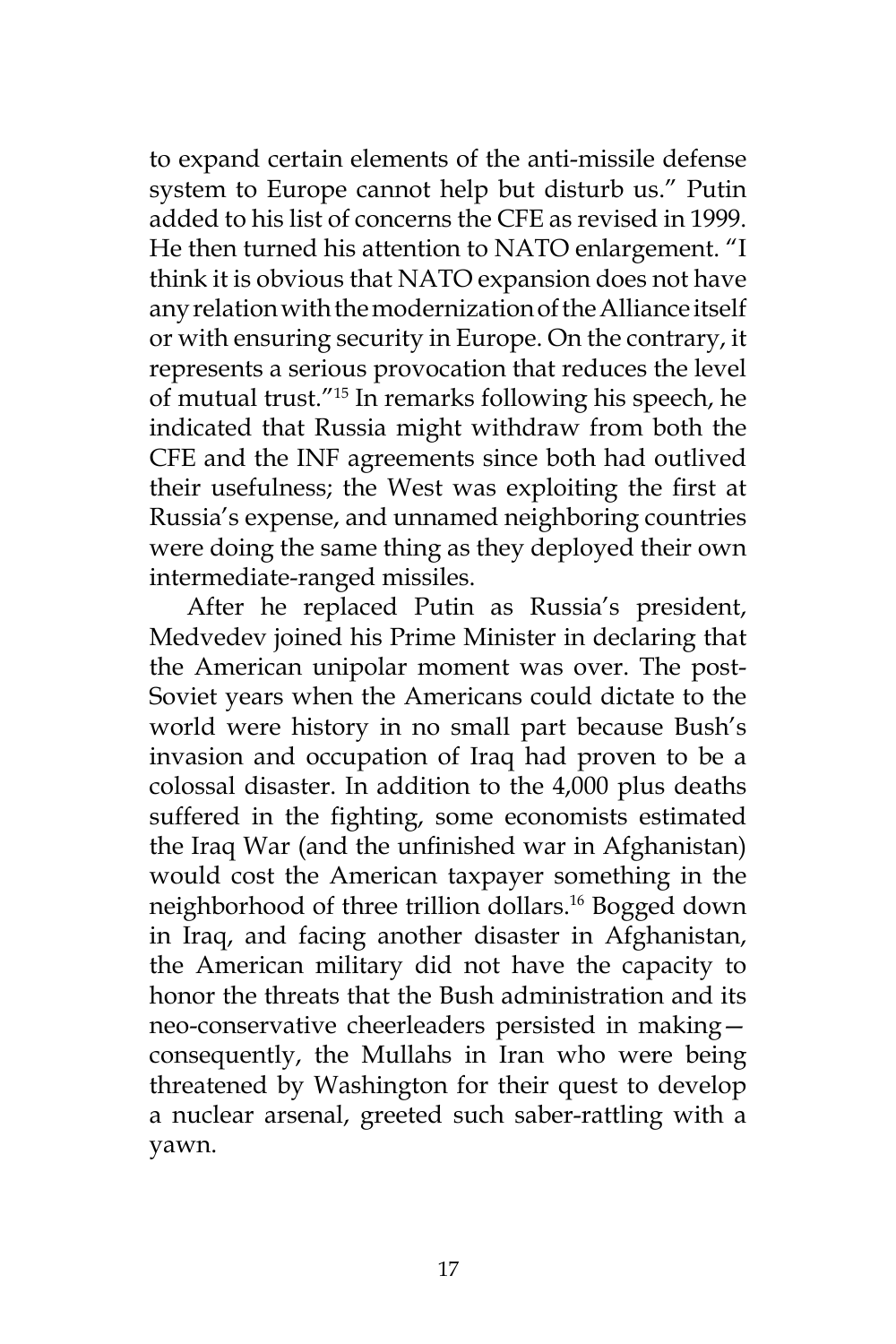In his Berlin speech, Medvedev spoke about an opportunity "to build up genuine cooperation between Russia, the EU and North America as the three branches of European civilization."17 In an October 8, 2008, address at the World Policy Conference in Evian, France, he said that the Georgian crisis demonstrated "that the international security system based on unipolarity no longer works."18 In its "desire to consolidate its global rule,"<sup>19</sup> Washington promoted an independent Kosovo, scrapped the ABM treaty, and prepared to deploy a missile system in Eastern Europe. Talk about Ukrainian and Georgian NATO membership was a further provocation. Nonetheless, "we are open to cooperation. And we intend to cooperate responsibly and pragmatically."20 The damage done to such cooperation by the August War was not fatal or irreversible. Yet clearly the August events demonstrated that NATO was incapable of serving as Europe's security infrastructure for it failed to prevent the Russian-Georgian War. An alternative Euro-Atlantic system had to be inclusive and without zones of influence. Toward this end, he provided five guiding principles which included abiding by the rule of law, rejecting the use of force to settle disputes, and other generalities that no one would reject. What was missing was a roadmap that demonstrated how a new security system for Europe could be established.<sup>21</sup>

While Medvedev's proposal was eviscerated by many Western foreign policy analysts, others perceived it in a more favorable light. Michael Mandelbaum, for example, cited NATO enlargement as a provocation that Moscow could not tolerate, and it exemplified a major shortcoming of the West's approach to Russia in the post-Soviet period—ignoring Moscow's legitimate concerns. He noted with special emphasis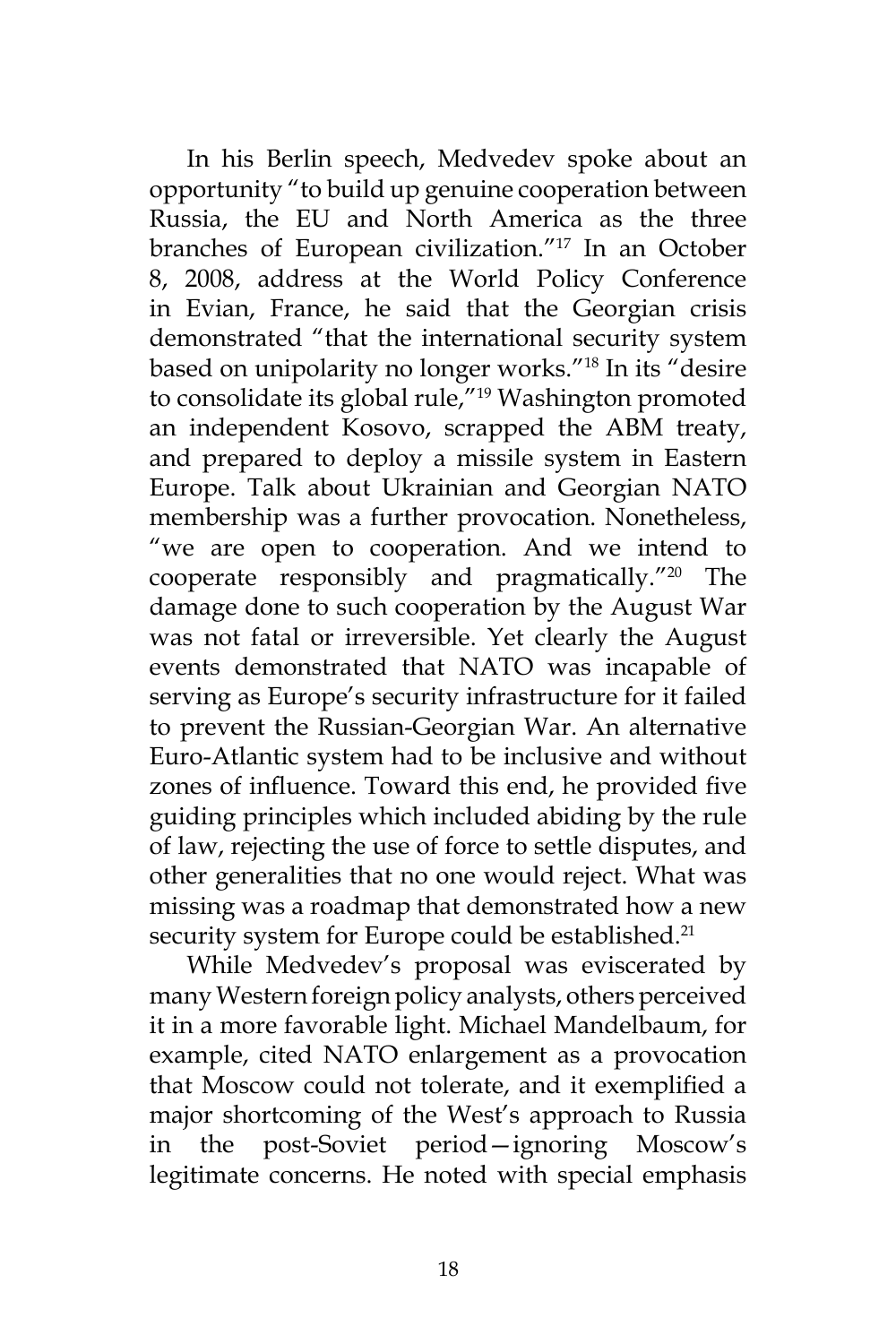that the Americans and Europeans forgot a compelling historical lesson: If defeated countries are not integrated into the post-war security system, they may eventually undermine it. For example, after Napoleon's defeat early in the 19th century, the monarchs of Europe provided a place for France in the post-war environment. The United States, by welcoming Germany and Japan into the West's security embrace after World War II did the same thing. But note that by failing to integrate a defeated Germany into Europe after World War I, that blunder led to the ascendancy of Adolph Hitler and the most devastating war in human history.

In preventing a future conflict in Europe, Mandelbaum has advocated the West give serious consideration to Medvedev's proposal and find a place for Russia in NATO. For many of his colleagues, that is thinking about the unthinkable, but perhaps that impulse is based upon conditions associated with the Cold War that no longer pertain to today's security environment<sup>22</sup>

The case for maintaining the existing European security architecture which excludes Russia can be provided in a few words. Under Putin, Russia is on a journey into the past—one that is reminiscent of the Soviet Empire. Putin's autocratic rule clashes with his claim of Russia wanting to become a normal European country with a democratic polity, a vibrant civil society, and a thriving free market. Putin's exploitation of Russia's energy assets as a geo-political weapon clashes with his assertion that he seeks harmonious relations with his neighbors. There is no doubt that some in Russia, who prefers modernization to empire, eagerly welcome all of these things, but unfortunately they are not in charge.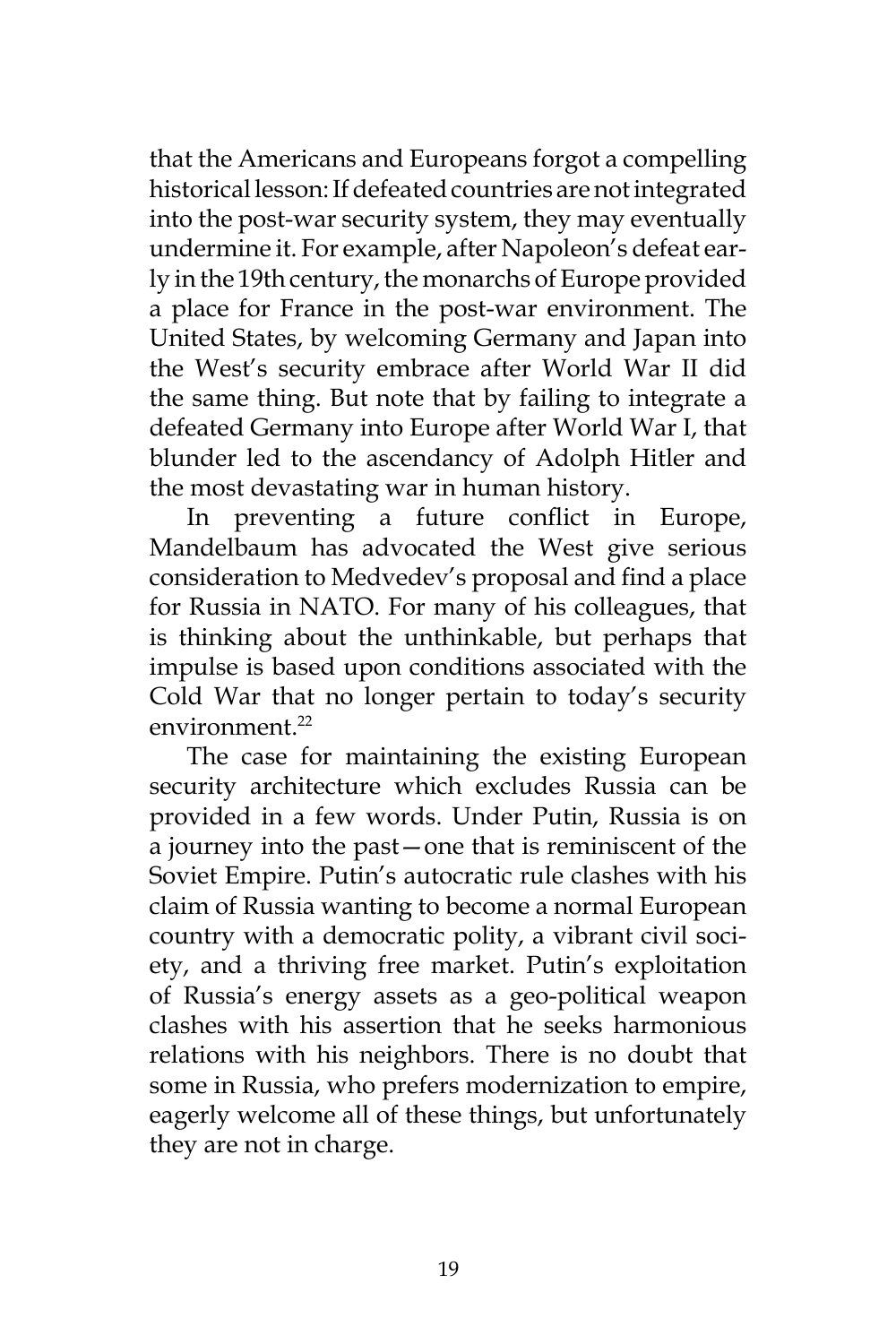Janusz Bugajski, in his *Cold Peace: Russia's New Imperialism*, contends that Putin's return to an imperialist path has placed at risk countries that once belonged to the Soviet Empire. The Soviet Union and the Warsaw Pact have faded into the mist of history, but the imperial impulse resonates in the hearts and minds of the Kremlin leadership. Bugajski cites six broad strategic goals that are in line with the Kremlin's hegemonic ambitions in this region: expanding Russia's foreign policy reach into the former Soviet space; securing monopolistic control over the countries occupying that space; compelling the countries of Eastern Europe to become politically dependent upon Russia; preventing the West from gaining influence over that space; using "Eastern Europe as a springboard for rebuilding a larger sphere of predominant influence and great power status; and promoting Russia's global geo-strategic objectives while eliminating U.S. unipolarity."23

The *Economist*'s Edward Lucas agrees that New Europe represents a central front in the struggle between the West and Russia, and Putin's imperial ambitions explain why the New Europeans are vulnerable to Moscow's machinations. Lucas argues also that there is a value gap between Russia and the West that represents a huge barrier to cooperation. With the appointment of Vladimir Putin as Prime Minister in 1999, the Kremlin leadership returned to autocratic rule, what Lucas refers to as "The New Tsarism."24

Former members of the KGB have achieved near total political power in the Kremlin, and there is reason to believe that Putin and his associates provoked the Second Chechen War to accomplish this objective. There is one party rule in Russia, and critics who openly challenge the government are intimidated into silence, arrested, exiled, and in some cases killed. Putin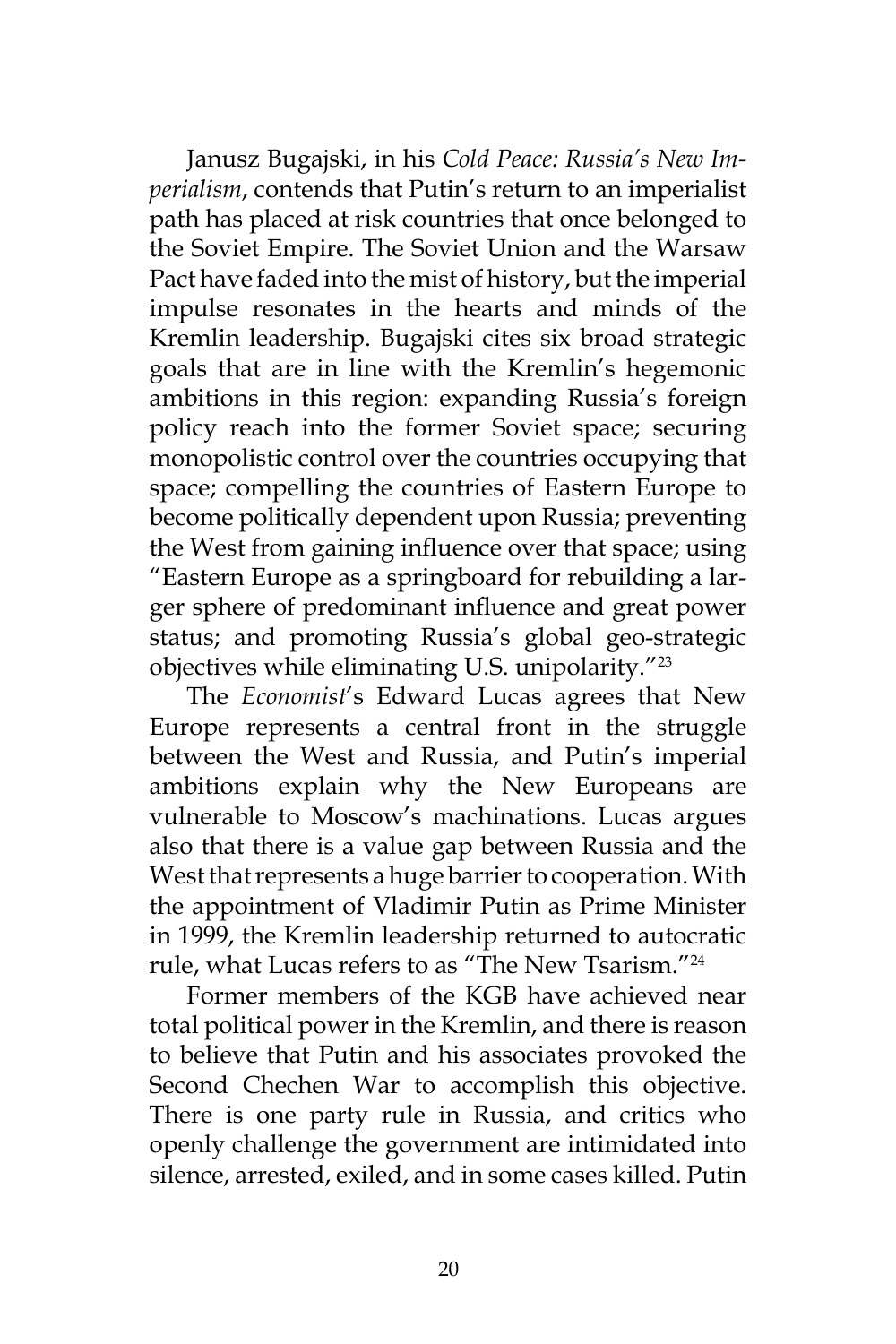has further consolidated centralized control of Russia's pseudo federal system by denying governors in 89 regions the legitimacy of free elections.

While Putin has tolerated independent printed publications, he has secured near total control of TV the most important source of political information for most Russians. At the same time, he has put the business oligarchs on notice that if they fail to cooperate with the Kremlin, they, like Mikhail Khodorkovsky, the former owner of Yukos, could find themselves in prison. He also has made things difficult for NGOs in Russia citing open or presumably hidden funding to support his claim that foreign entities are behind socalled Russian efforts to create a civil society.

Lucas's claims, and those of like-minded colleagues, are not merely the ranting of unrepentant Cold Warriors, for some Russian commentators have added their voices in explaining why it is foolhardy to believe that the Kremlin leadership is truly serious about security cooperation with the West. Accusations that the Europeans and Americans have isolated Russia while encircling it with a military curtain ignore evidence of Russia's self-isolation. Lilya Shevtsova writes in reference to the war in Georgia,

The events this August confirm the simple truth that Russian foreign policy is really an instrument deployed to accomplish objectives of the domestic political agenda. Since the powers that be seem patently unable to consolidate society by any means and excuses save for existence of an enemy, it means that they will certainly find a scapegoat even if NATO stops being available in this capacity for any reason.<sup>25</sup>

In short, for many observers of Russia, the overriding truth is that it is a revisionist power that does not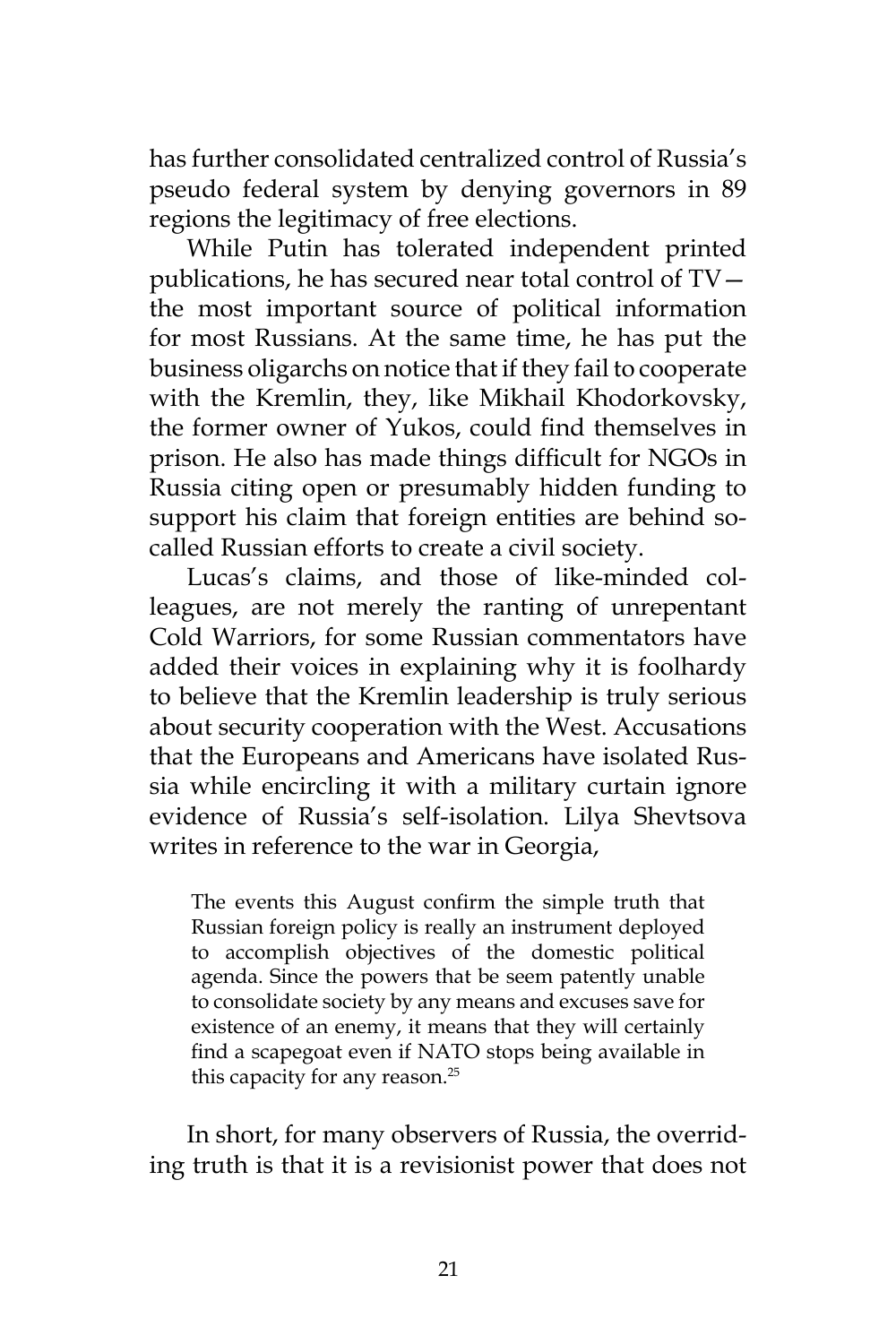seek accommodation with its neighbors, only domination over them. To expect the Kremlin leadership to behave otherwise simply is not part of its DNA.

Notwithstanding such legitimate reservations, some American statesmen have responded favorably to Medvedev's proposal even if they may not agree with him about the contents of a new security system. "We believe that the fundamental interests of the United States, Europe, and Russia are more aligned today or can be made so—even in the wake of the Georgia crisis, than at any point in recent history. We must not waste that opportunity."26 These are the words of two prominent American statesmen, Henry Kissinger and George Shultz. Both were former Secretaries of State and, along with retired Democratic Senator Sam Nunn and one-time Clinton Defense Secretary William Perry, they have staunchly lobbied for ridding the world of nuclear weapons. This objective cannot be achieved without Russia's help and the same holds for crushing the Taliban in Afghanistan, and denying the Iranians a nuclear weapons arsenal.

Kissinger and Schultz note that after the August War there were calls to chastise Moscow but "isolating Russia is not a sustainable long-term policy. It is neither feasible nor desirable to isolate a country adjoining Europe, Asia and the Middle East and possessing a stockpile of nuclear weapons comparable to that of the United States."27 All of these observations are in keeping with the perspective of the Obama administration, and that explains why there has been a surge in bilateral discussions between officials in Washington and Moscow.

Medvedev's proposal has been favorably received in Old Europe, especially in Berlin and Paris by Chancellor Angela Merkel and President Nicholas Sarkozy respectively. Like their Russian counterparts, they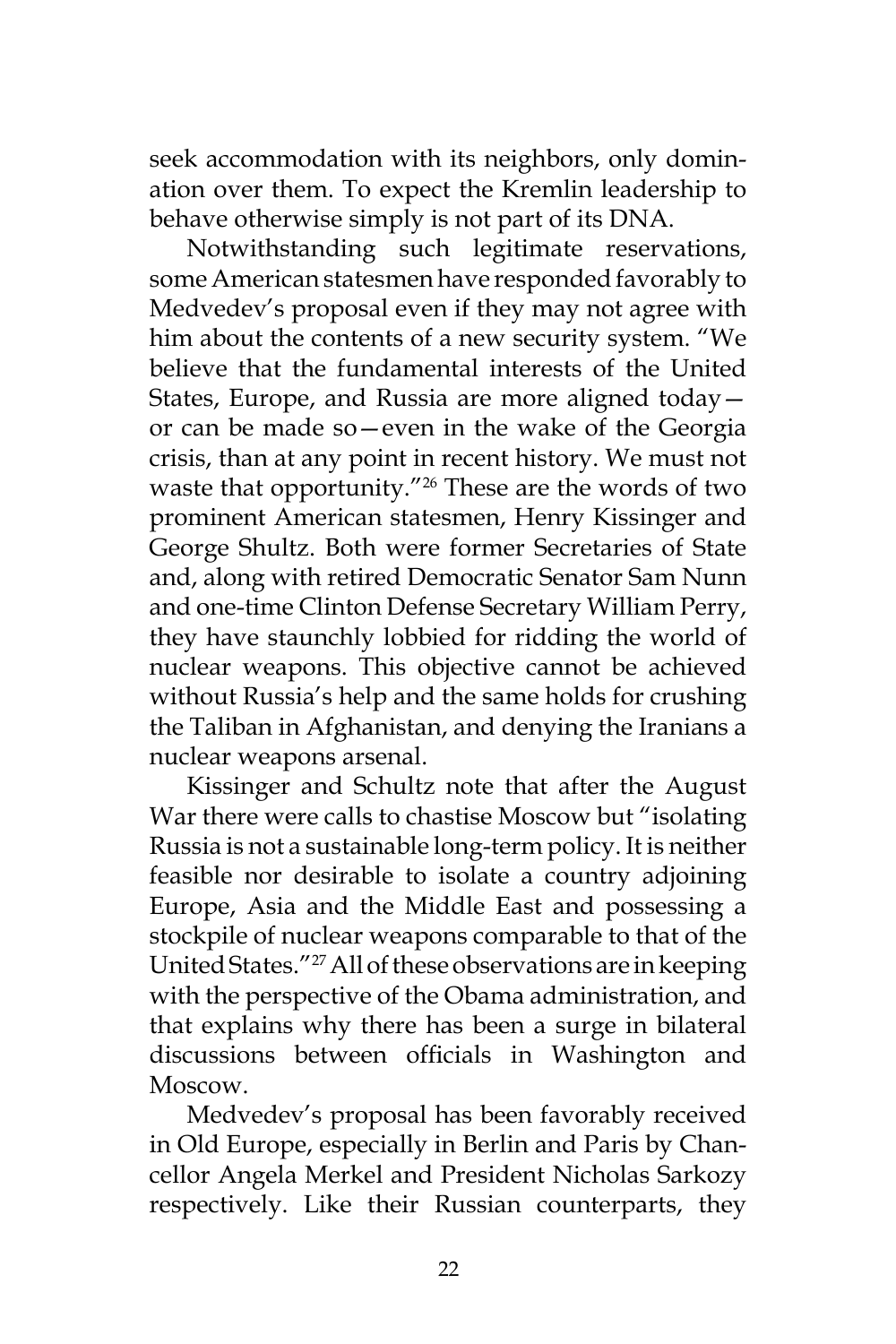have had reservations about the wisdom of providing NATO membership for Georgia and Ukraine. While claiming they favor membership for both countries, they led the fight at the spring 2008 NATO summit in Bucharest, Romania, to deny them Membership Action Plans. Yes, the door remains open to both countries, but they would not cross the threshold at this time.<sup>28</sup>

Of course, while some Europeans were alarmed by the Five Day War and interpreted the gas dispute between Moscow and Kiev as cause to urgently seek alternatives to Russia's energy exports, others cited both events as evidence that Europe must more closely work with Russia on all fronts. At the same time, there was no prospect that Europe can find a replacement for Russia's natural gas any time soon even if efforts were underway to do so.

Likewise the global economic crisis—for which the United States has to take major responsibility—has enhanced the case of those who argue that in today's world only multilateral solutions can resolve global problems. Yes, a value gap separates Russia from its Western partners, but the economic crisis clearly demonstrates that common interests are the basis for the relations between the United States, Europe, and Russia, not arguments over their domestic affairs. After all, Washington has ignored human rights violations and autocracy among its allies, such as Saudi Arabia and Egypt, for years, so why not give Russia a pass as well—it is in our vital security interest to do so.

Proponents of a new security system for Europe, however, cannot ignore one compelling reservation: Medvedev's proposal lacks substance. His remarks to date represent a vague statement of principles absent concrete proposals about what the security system would look like<sup>29</sup>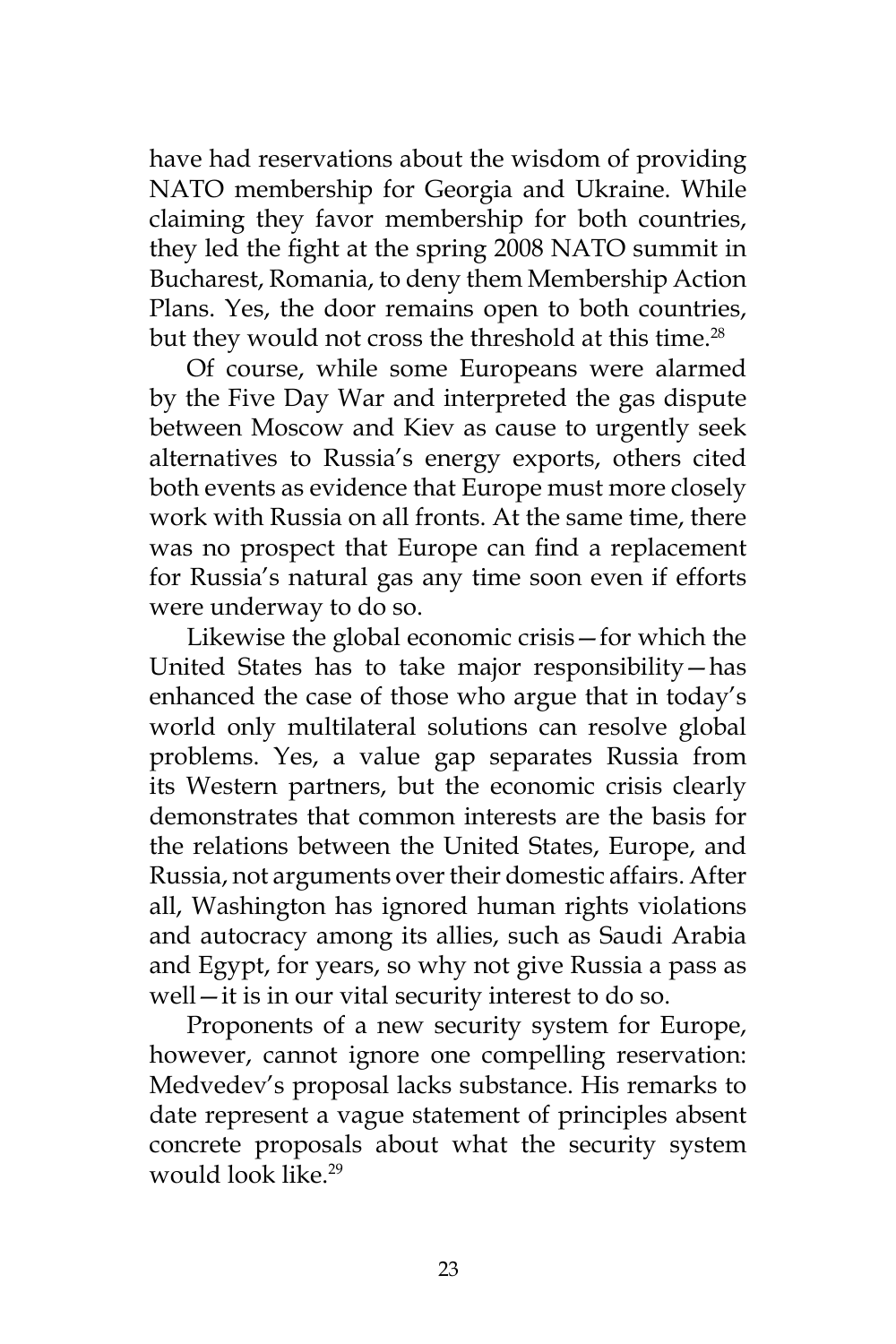A second compelling problem for those in the West favoring efforts along these lines is exemplified by the question: How do we give Russia a voice in a European security affairs but not a veto? As indicated at the outset, this volume will attempt to provide an answer to this question by assessing the points of conflict between the West and Russia in the context of Europe. In doing so, all avenues will be explored including the possibility of providing Russia with a MAP for NATO membership.

One thing is apparent at this point: Progress on these matters will all turn on the success or failure of Washington and Moscow to find a follow-up to START.

#### **START**

The last significant U.S.-Russian arms control treaty was the 2002 Moscow Treaty or the Strategic Offensive Reduction Treaty (SORT). But "Without START, . . . SORT will lose the verification and counting provisions that had made this short and streamlined treaty somewhat meaningful."30 Prevailing safeguards tethered to START then will terminate if that treaty is allowed to expire in December 2009.

Subsequently, a new nuclear arms race could ensue, and efforts to address a host of security issues in Europe would be placed in a deep-freeze. What is more, this abortive effort to address the scourge of nuclear weapons would occur at a time when Iran is striving to build a nuclear weapons arsenal, presumably with the intention of placing nuclear munitions on its solid-fueled ICBMs; at a time when North Korea is both expanding its nuclear arsenal and its capacity to deliver nuclear-tipped warheads; at a time when control of Pakistan's substantial nuclear arsenal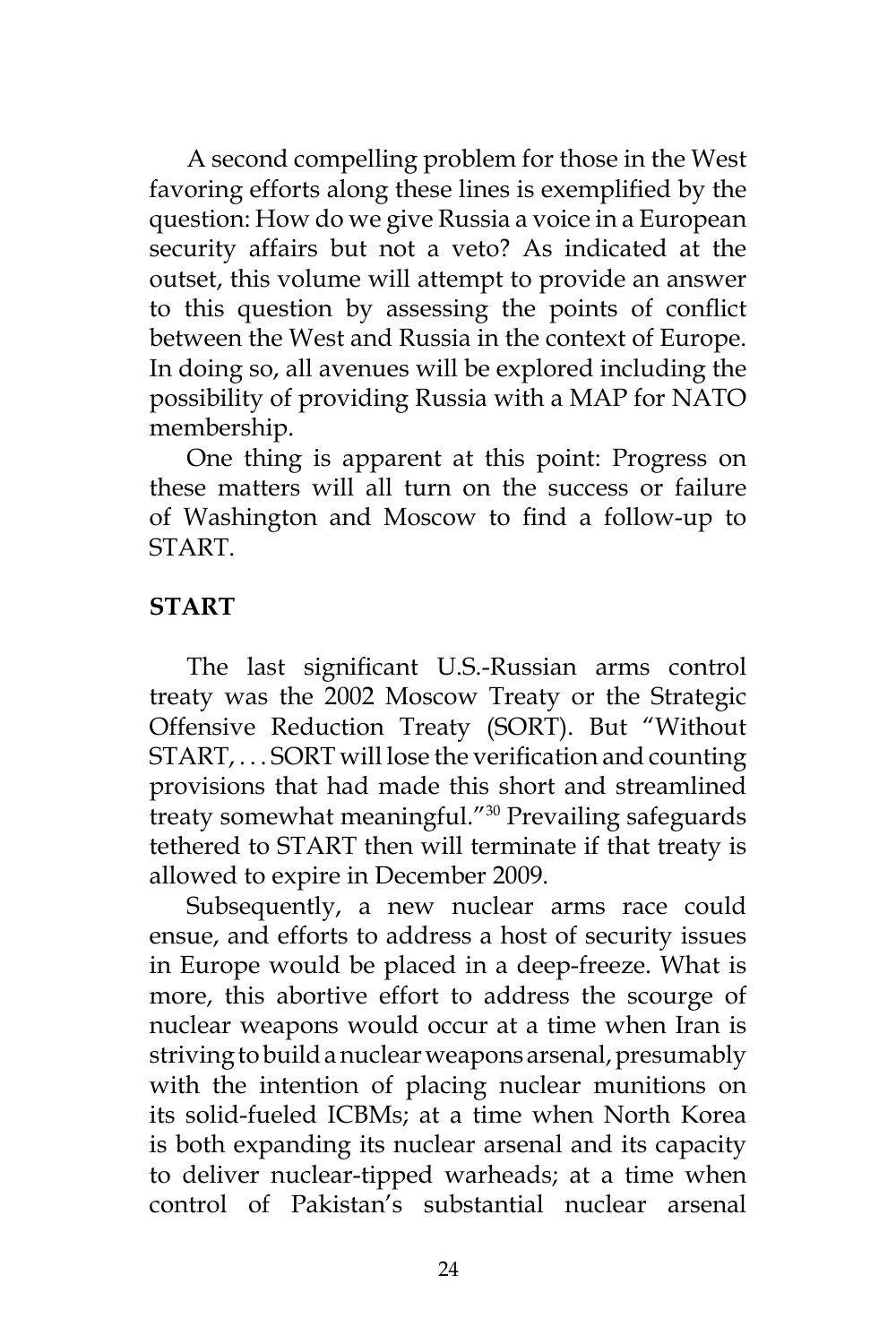remains in question; and at a time when the availability of unregulated fissile material is making it feasible for rogue states to acquire nuclear weapons and terrorist organizations to secure nuclear grade weapons material. Under these circumstances, the specter of an American city being devastated by a nuclear bomb or device would surge.

Before turning to the issues involved in the ongoing START negotiations, a few words of background are in order. The elder Bush and Gorbachev signed START I in 1991 and, under it neither side could have more than 1,600 delivery systems (ground launched intercontinental missiles and those carried by submarines and bombers) and no more that 6,000 nuclear warheads. According to Russian sources, the day it was signed, the Soviet Union had 10,271 strategic nuclear warheads carried on 2,500 launchers. The respective figures for the United States were 10,563 and 2,246.<sup>31</sup> Note that these figures are estimates, and those of us who operate in an open environment can only rely upon them for guidance. That said, there does not appear to be a dispute over their accuracy.

The treaty became operative in 1994. Seven years later, "Russia said it now had 1,136 vehicles and 5,518 warheads, and the U.S. 1,237 vehicles and 5,948 warheads."32 START II was signed in 1993, but the treaty was never ratified.<sup>33</sup> Among other things, it would have prohibited the deployment of Multiple Independently Targeted Re-Entry Vehicles (MIRVs). Soon after their introduction, both sides deemed them to be destabilizing, and therefore it made sense to remove them from the nuclear equation. There simply was no way that defensive systems—given daunting technological problems and enormous costs—could prevent an offensive strike armed with MIRVs from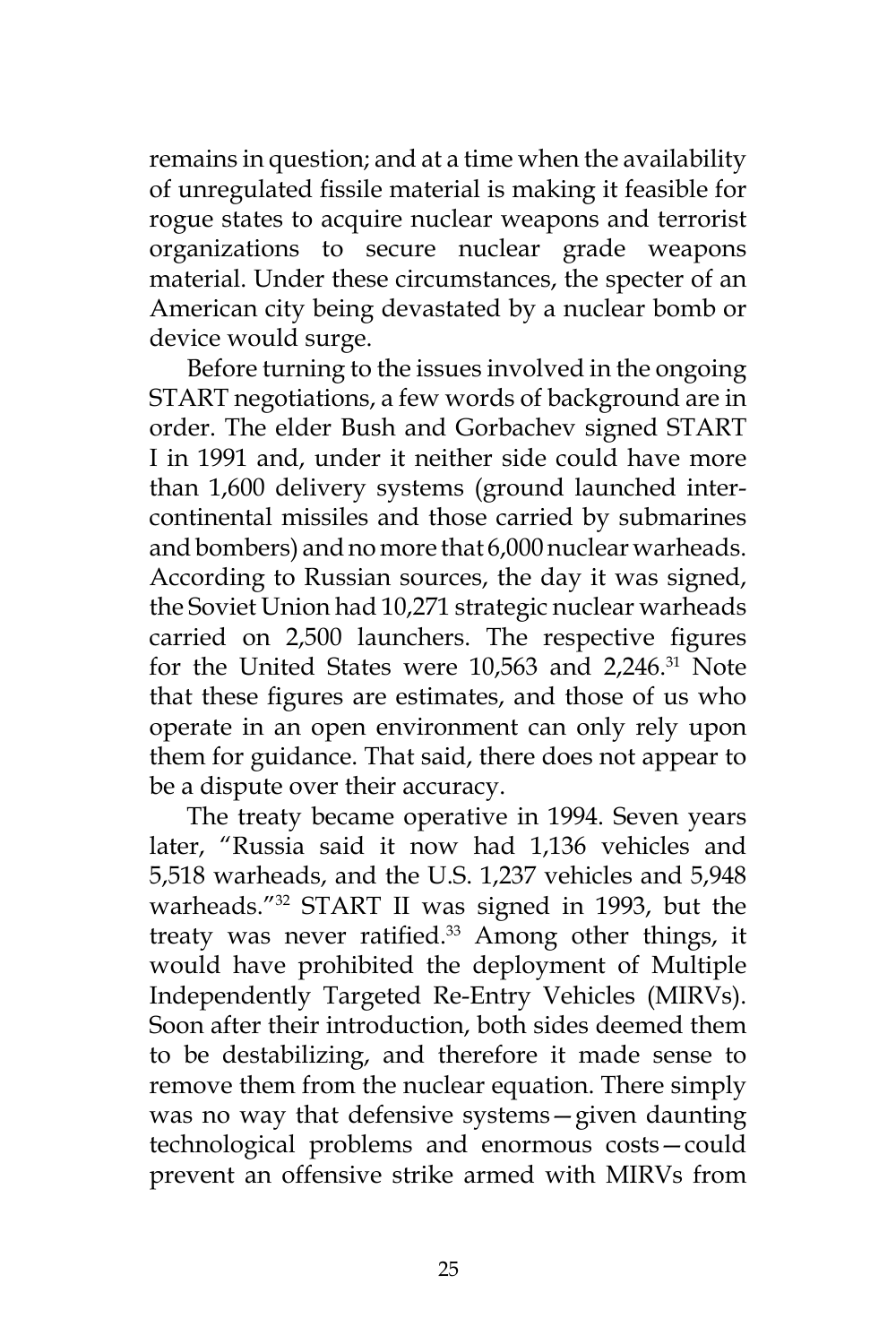devastating a country under a wholesale nuclear attack. Under these circumstances, MAD was subverted.

In contrast to his father, however, George W. Bush displayed wariness toward arms control and cancelled the 1972 ABM Treaty in December 2001. Russia retaliated by withdrawing from START II. But Bush did move the nuclear arms control agenda forward in 2002 with SORT. "Although it has set a ceiling of 1,700 to 2,200 warheads for each side, it has not stipulated the number of vehicles and warheads per vehicle each side is free to decide on the make-up of its nuclear forces. The treaty did not provide control mechanisms either—instead, both sides limited themselves to a reference to START and to calling an implementation commission meeting twice a year."34

In short, without START, SORT would expire as well, and for the first time in 15 years the nuclear balance between the United States and Russia would not be framed by a single agreement.<sup>35</sup> Alexei Arbatov writes: "This situation is largely the result of the destructive policy pursed by the USA, especially by the Republican Administration over the last eight years."36 While it is common practice for Russian commentators to blame the Americans for a host of unfortunate circumstances, the record appears to support his assessment of events, for the Bush administration displayed a cavalier attitude toward arms control during its second term in office.

Bush and his closest advisers were likewise dismissive of the strategic nuclear balance that rested on MAD. He quipped at one point that the United States would replace "mutual assured destruction with mutual cooperation."37 From Moscow's perspective, this meant that the United States would go for a position of nuclear dominance and henceforth dictate to Moscow the terms of the strategic nuclear balance.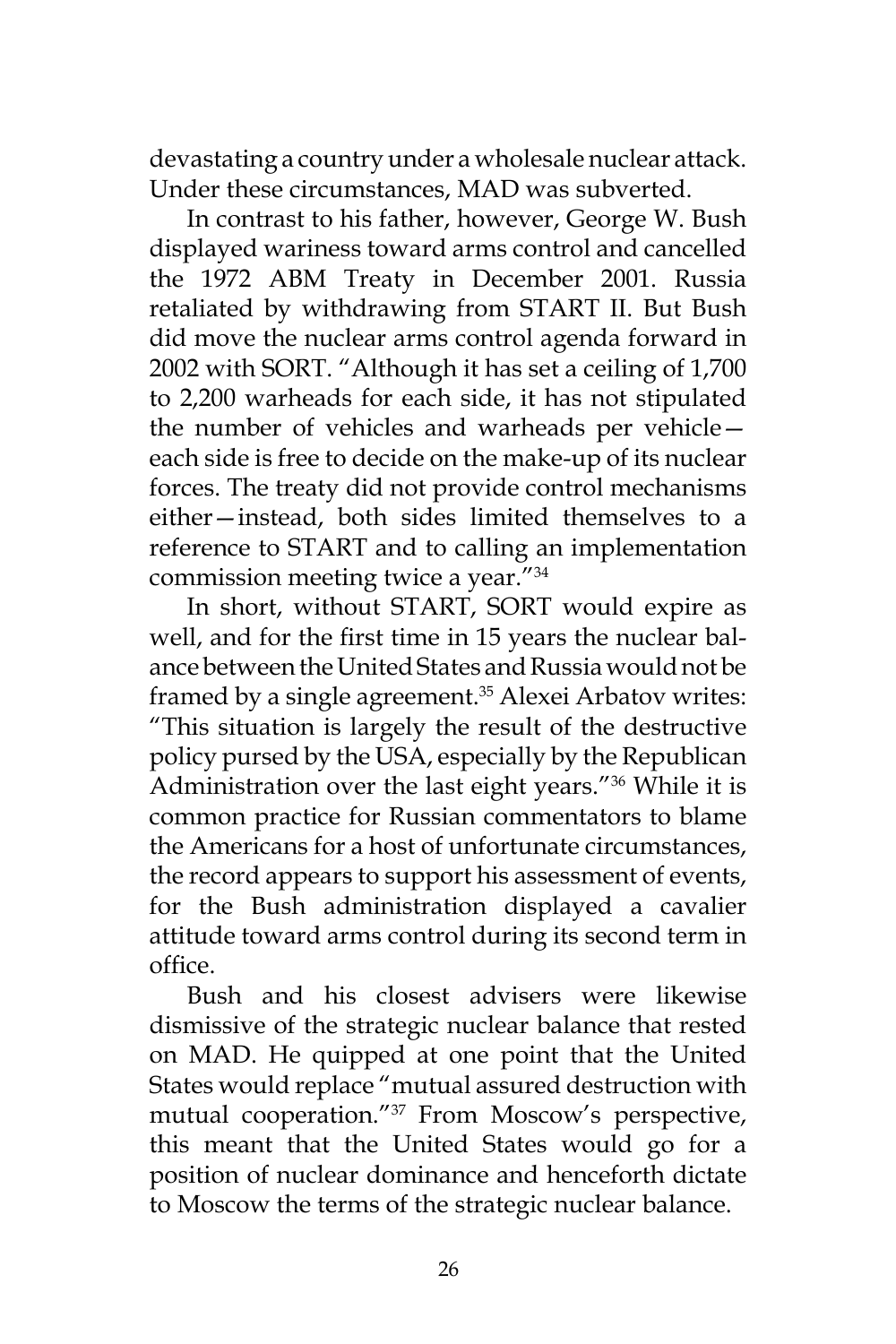American defense analysts have conceded that there is a basis for Russian claims to this effect. One writing in the last year of the Bush-43 administration observed, "The dominant motif of U.S. defense policy, to some extent under President Clinton, but strongly articulated in the Bush administration, is the refusal to accept any kind of deterrence upon its capabilities for a global strike."38

In the Russian reading of the 2002 Nuclear Posture Review (NPR), one finds the basis for the linkage between Bush's withdrawing from the ABM Treaty and the U.S. drive for absolute security. According to press reports, this classified document stressed three interrelated parts of the strategic U.S. nuclear arsenal:

- Modernization of the U.S. nuclear arsenal (and the addition of conventional munitions) to deter or preempt rogue nations and movements that threatened the United States with WMD. Note: Special attention was placed on the development of conventional munitions that could, in effect, replicate the power of small nuclear munitions, and this asset is the basis for Moscow's assertion that they cannot be ignored in negotiating START.
- The adoption of a national missile defense system that would prevent rogue states like Iran or North Korea from raining rockets on the United States.
- Lastly, a wholesale upgrading of the U.S. national security infrastructure.

The Union of Concerned Scientists said that the NPR undermined efforts to stem the proliferation of nuclear weapons and concluded, "U.S. nonproliferation goals can be accomplished only if the United States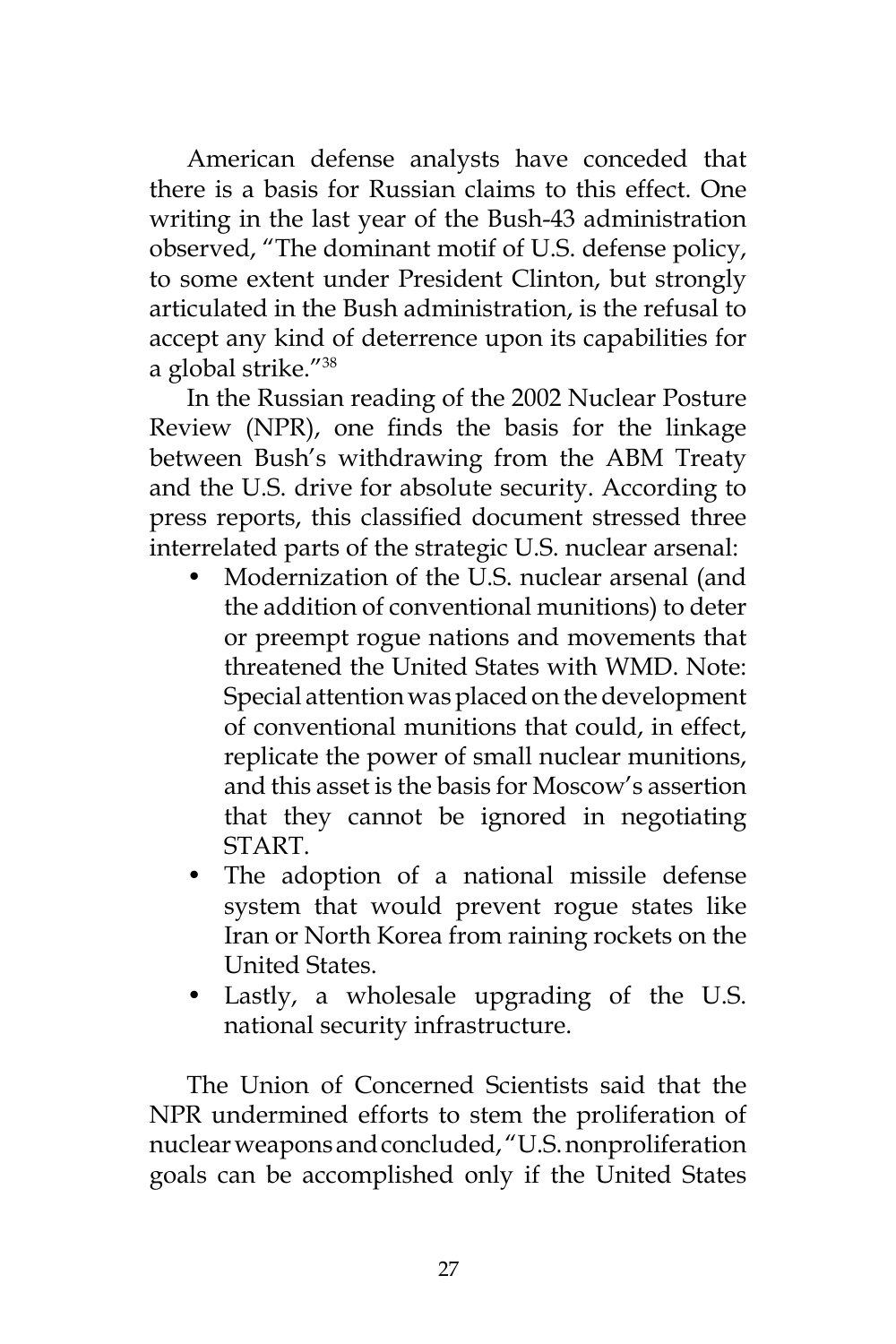demonstrated by its own actions and policies that it has reached the firm conclusion that nuclear weapons bring with them greater dangers than security benefits and that it intends to move expeditiously toward a non-nuclear world altogether with the other nuclear weapons states."39 An even more explosive claim was made several years later when two American analysts concluded that the United States had the capacity to launch a first strike against Russia without fear of being devastated by a returning second strike.<sup>40</sup>

Before becoming president, Bush indicated that he would withdraw from the ABM Treaty; but 9/11, and the global war on terrorism, provided an additional pretext to scrap it and make a fundamental shift in U.S. defense strategy. Henceforth national missile defense would be a critical component of U.S. security doctrine, and this focus would feed fears in Moscow that the United States was securing a first-strike capability. The Kremlin noted with emphasis that the American missile complex in Eastern Europe would represent the third and final leg of the global U.S. system. The other two were in Alaska and California.

Bush's refusal to acknowledge Moscow's concerns about NMD underscored its conviction that the Americans no longer took Russia seriously and would treat it with contempt. Presumably this explained why Bush did not take active measures to pursue agreements on arms control that he made with Putin at Sochi in April 2008. In the Declaration at the seaside resort, "They reiterated their intention to carry out further reduction in strategic offensive arms, they pledged to continue development of a legally binding post-START arrangement, and they restated their commitment to Article VI of the nuclear Non-Proliferation Treaty (NPT) which calls for eventual total elimination of nuclear weapons."41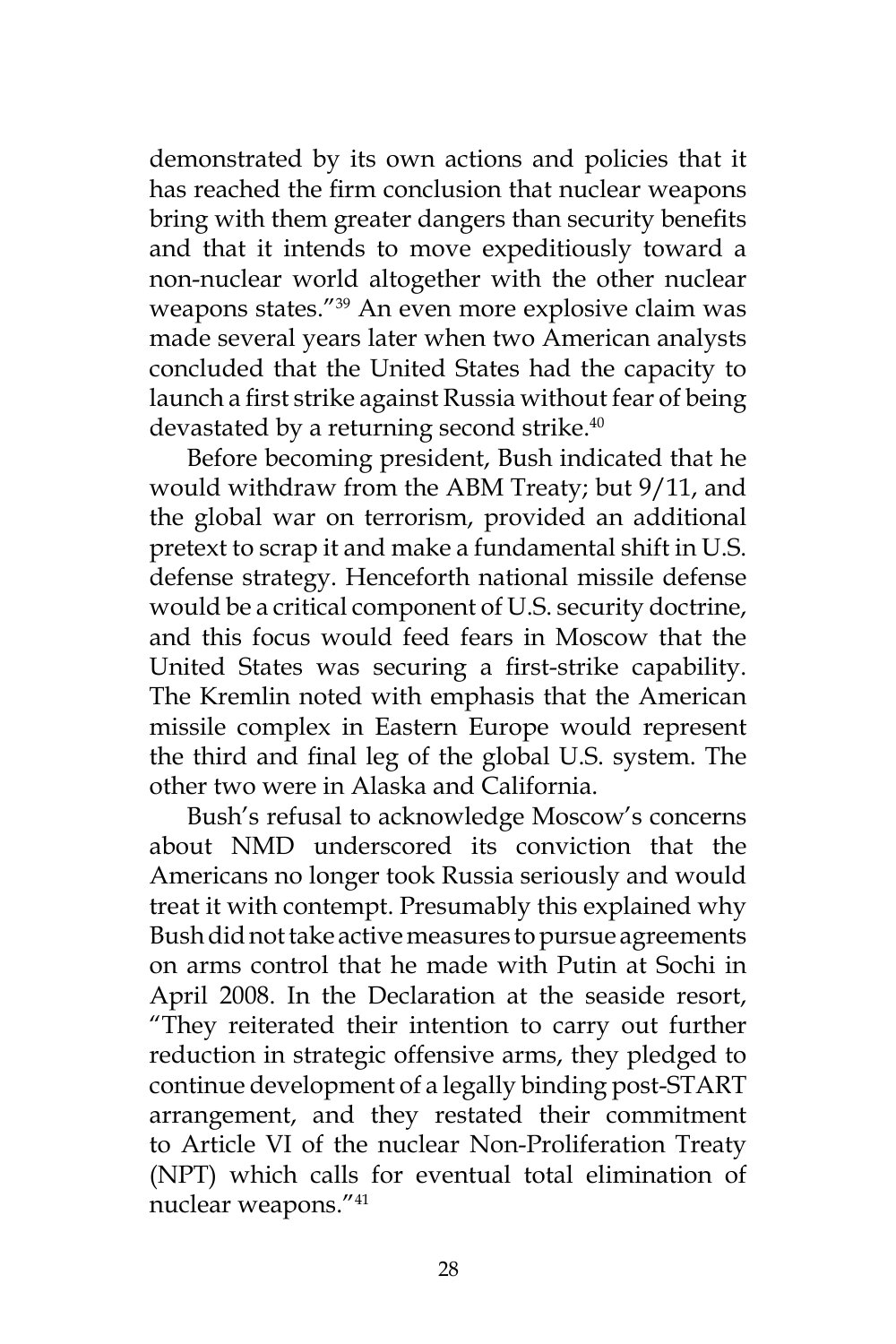Meanwhile, Russian arms control experts like Arbatov wrote in the summer of 2008 that after years of inaction on these matters, Russia was ill-prepared to negotiate them with the Americans. There had been a "departure of qualified civil and military specialists from the ministries and agencies"<sup>42</sup> and an absence of "a community of diplomats, military professionals, scientists and defense industry representatives who share a collective experience of cooperation" in dealing with strategic arms control issues.<sup>43</sup>

At her confirmation hearing, Obama's choice for Secretary of State, Hillary Clinton, observed that arms control experts must be returned to Foggy Bottom to achieve one of the administration's priorities negotiating a new round of arms control agreements with Russia.<sup>44</sup> They found little work under the previous administration even though they might have wanted to do more. It is noteworthy, however, that the individuals who have played an aggressive role in pressing for arms control initiatives in the United States are not identified by party affiliation but more by age, that is, by individuals who were active in government during the Cold War—an era that has been labeled the Golden Age of arms control. For them the bomb represented a compelling existential threat. Their younger colleagues, by contrast, have been preoccupied with the global war on terrorism and are disinclined to pay much attention to the Russian Question.

Today, Russian authorities remain wary of Obama as many believe that he has not shed the hubris of his counterparts and, in spite of his congenial words, the Kremlin remains cautious in their dealings with him. Tough talk on the part of his Secretary of State and Vice-President regarding Russia has been cited by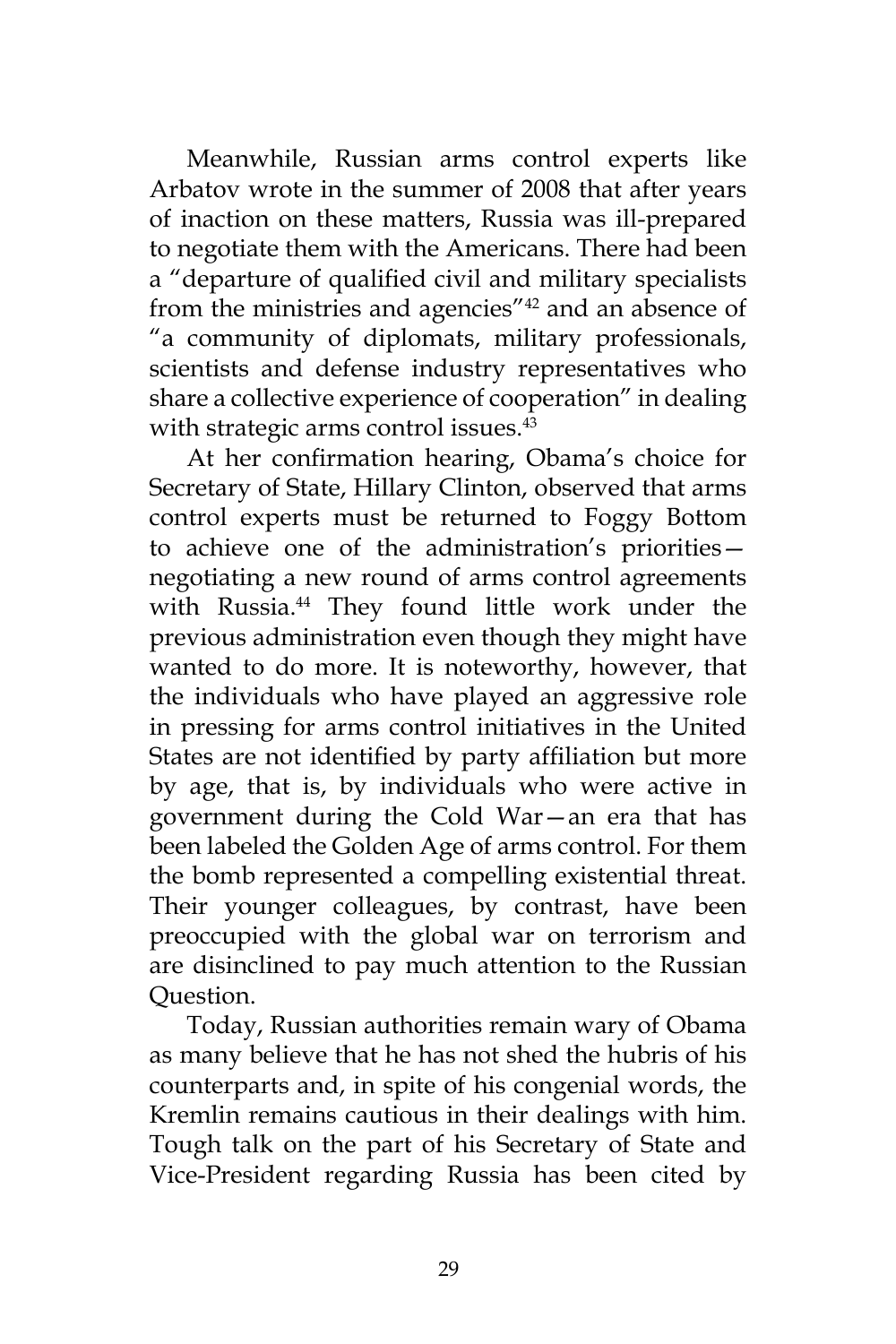them as a reason why they remained skeptical about his intentions in the run-up to the Moscow Summit in July.

Contrary to some dark predictions, the Summit was a success. After years of drift and a gathering storm of enmity, the world's two superpowers were once again talking seriously about their strategic nuclear relationship. In light of the inactivity of the recent past and uncertainty about the future, there is a risk that their significance may be exaggerated, but in addition to favorable words about START negotiations, several other hard-security agreements were adopted: an accord on American-Russian military cooperation; allowing the U.S.-NATO forces to cross Russian territory to resupply their troops in Afghanistan with lethal weapons; a commitment to conduct a jointassessment of defensive and offensive systems; and the creation of a missile-launch detection center.

Two notable interrelated points of conflict, however, were not resolved. Russia did not commit itself to working with the United States to impose heavy new penalties upon Iran. Indeed, in the various meetings and press conferences that were conducted, Iran did not receive a great deal of attention. Also, Obama did not announce that the American anti-missile project in Eastern Europe had been cancelled. He did placate his Russian host's concern about NMD by asserting that the issue of the anti-missile project in the Czech Republic and Poland was under internal review, and he agreed to discuss the relationship between defensive and offensive systems. Realizing that Obama faced stiff political pressure at home if it appeared that he had crumbled on this issue in the face of pressure from Moscow, the Russian leadership wisely did not make much of this matter.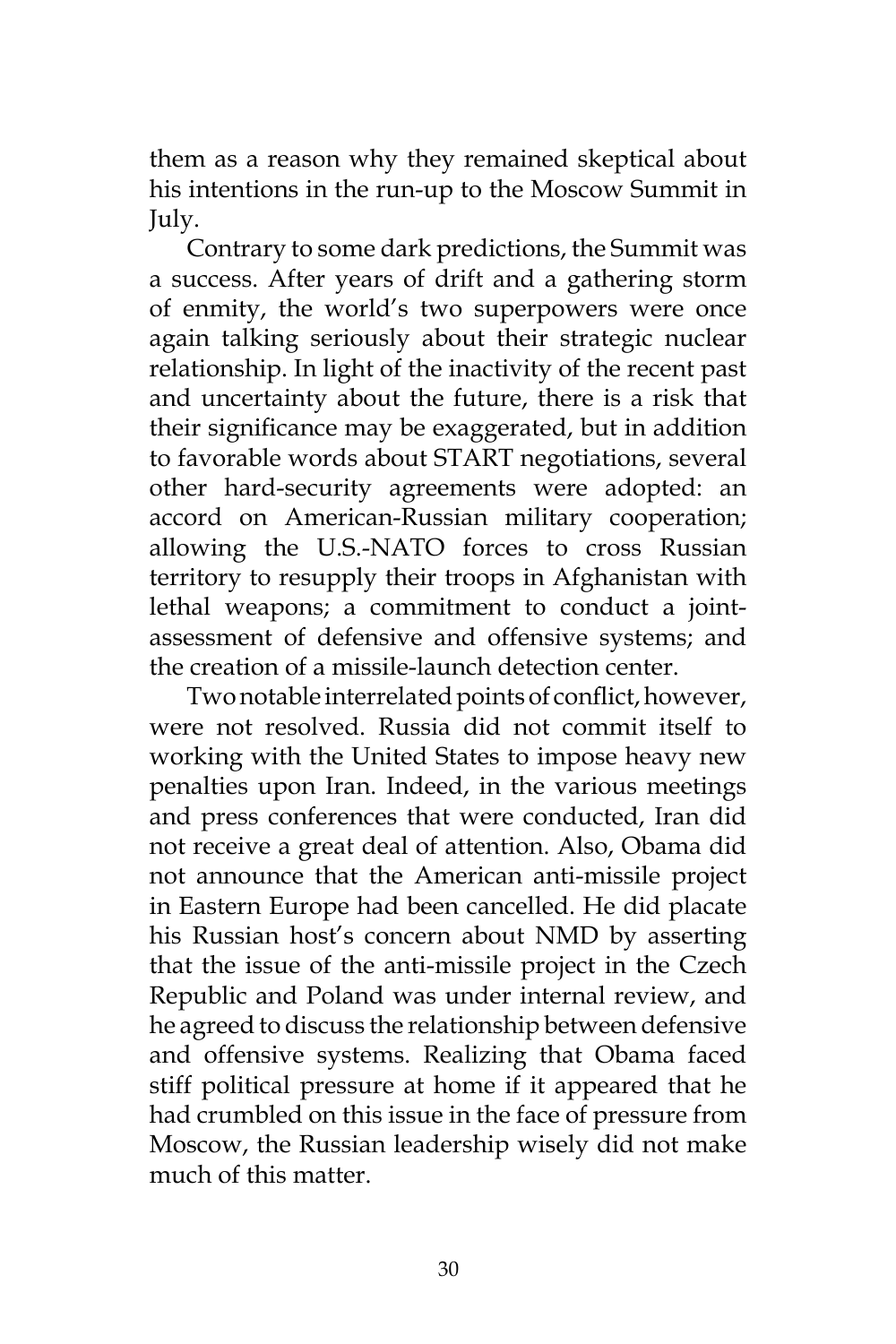In his Moscow press conferences and public addresses, President Obama made a concerted effort to address Russian claims that Washington has been going out of its way to humiliate Russia and to diminish its importance in world affairs. He did not receive the exuberant rock-star reception that he enjoyed elsewhere, but Russia's leaders and people appreciated his gestures of good will. His trip demonstrated that Washington was conceding before the world that Russia mattered! Several weeks after the Summit, Interfax published a poll indicating that 54 percent of the Russian people thought that Obama's visit meant better Russian-American relations.<sup>45</sup>

While the START deliberations have been conducted behind closed doors, the major points of contention are not secret. They include the following:

- "Moscow does not want to accept anything less than legally binding agreements in the area of military-political relations."46 Bush balked at the idea because among other things that would allow the Senate to have a voice in the matter that he deemed a preserve of the president, but it appears that the Obama administration will accept a law-based document.
- A thornier issue is Moscow's desire to tie the new treaty to a parallel agreement on ballistic missile defenses and weapons in space.<sup>47</sup> American arms controllers are convinced that efforts to renegotiate START will be placed at risk by including outside elements in the talks. Still, some commentators in Moscow indicated that if the United States deployed the missile defense system in Eastern Europe, START was dead.48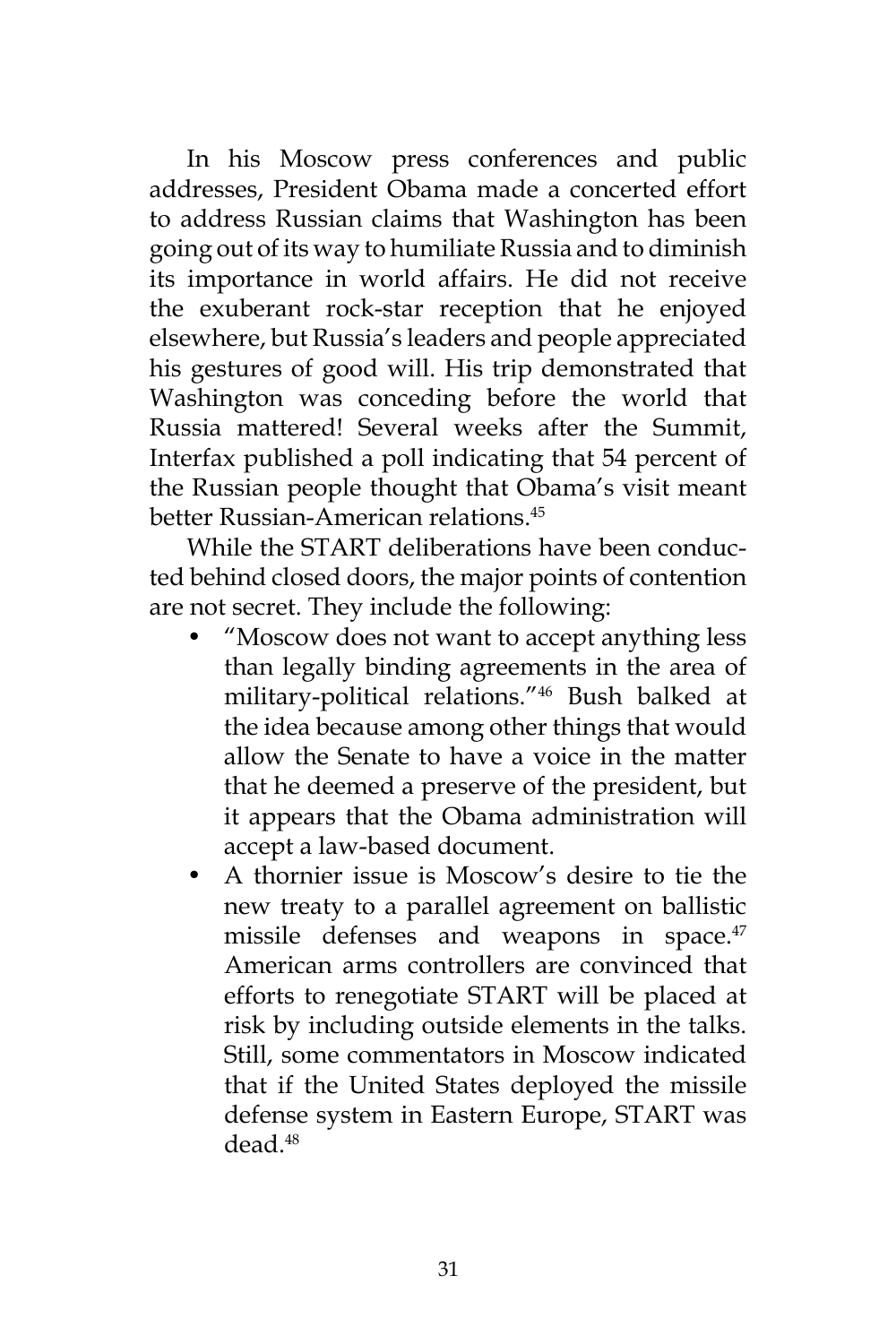- SORT calls for the reduction but not the destruction of warheads. The Russians want them destroyed and not merely placed in storage as the Americans prefer. What the Russians call up-load potential, then, is a major concern to them; i.e., taking them out of storage and placing them on launchers. Conversely, defense analysts in Washington see them as insurance against a third party threatening the United States.
- Moscow has expressed deep concern about American conventional weapons capable of hitting a target with pin-point accuracy and deadly force. Russia does not have a similar capability and wants the weapons in question to be counted along with nuclear warheads. For the United States, they offer a non-nuclear option since they can destroy deeply embedded terrorist bases. In this instance, think Iran.
- Perhaps the most serious point of discord involves the dispute over a reduction in delivery vehicles. At the Moscow Summit, Russian officials demanded deep cuts in American bombers and ground and sea-based rockets and mentioned a total of 600. As of January 2009, Russia possessed 800 delivery systems and the United States possessed 1,200 launchers. The American negotiators favored the higher number.49
- Russian analysts remain concerned about the question of how many and what kind of warheads are placed upon the launchers and how the requirement of transparency is determined.
- Finally, officials in Moscow have stated categorically that they cannot accept an American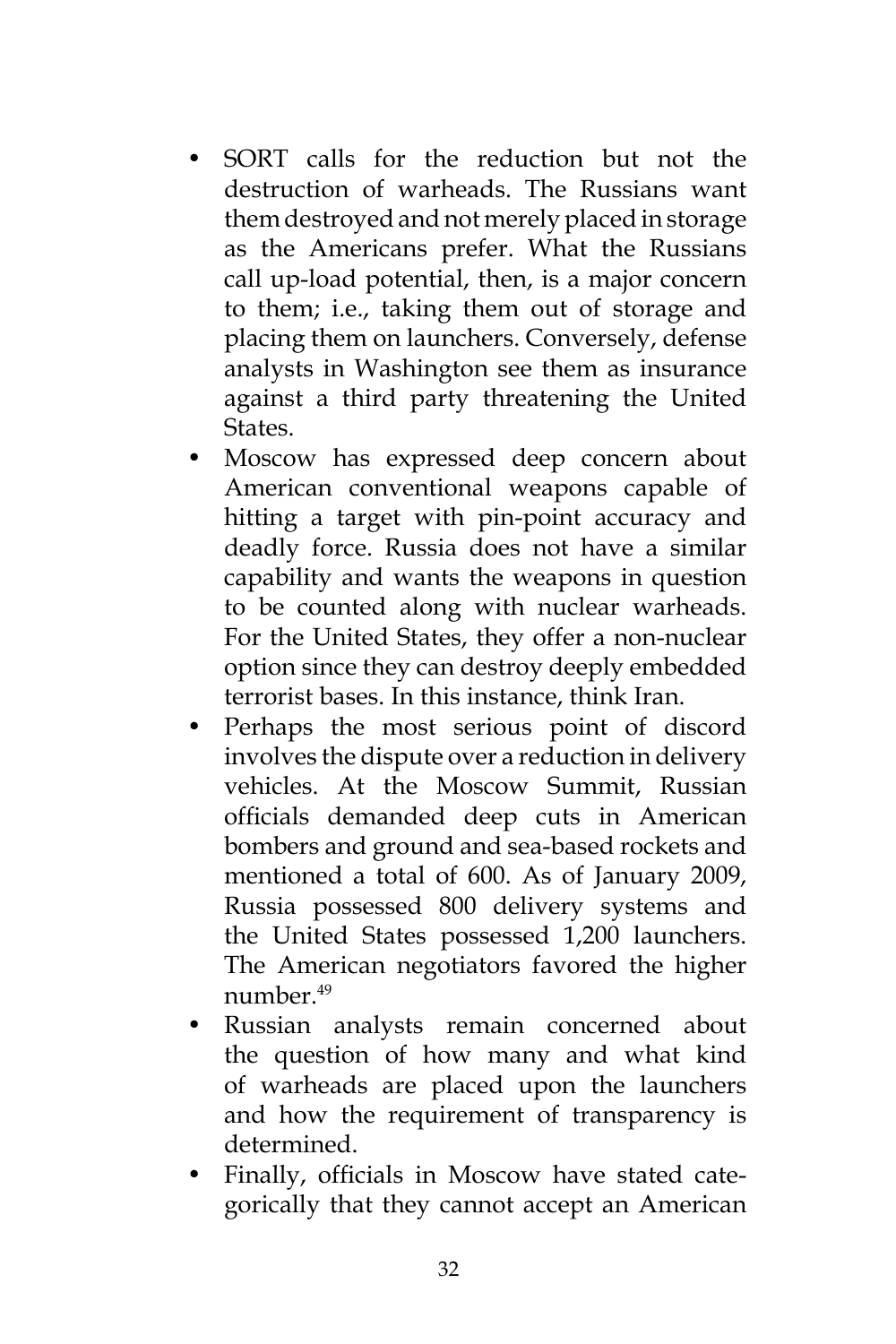proposal that strategic nuclear weapons for both sides be reduced to 1,000. This number would subject Russia's declining nuclear forces to an American first-strike.50

Opposition to START has been muted in American defense circles, but some critics fear that the new accord will undermine the U.S. nuclear strike force. For example, Peter Hussey, a consultant to the National Defense University (NDU), rejects the idea that we can end our nuclear triad and rest easy if there is a dramatic reduction in strategic U.S. nuclear warheads. "The synergy between intercontinental ballistic and submarine-launched ballistic missiles is what gives deterrence its strength and viability. . . ." Should the United States eliminate either of the ICBM systems, both North Korea and Iran "will thank the United States for its thoughtlessness and continue their nuclear programs."51 There is no evidence that China or Russia would stand-down a single one of its nucleararmed rockets should the United States follow this path.

The START follow-up negotiations have energized those who oppose the very idea of the United States resetting political-military relations with Russia, but it appears that they do not have the heft to abort it. $52$ In light of the slow pace at which the Senate operates, however, and the efforts on the part of some lawmakers to exploit the ratification process for their own parochial political gains, the deadline of December 5 may not be met. Senator Richard Lugar has warned Obama that if he does not submit a treaty to the Senate by September 2009, it probably will not be ratified by the deadline.53 Also if on the eve of the START deadline the economy remains mired in low productivity, high rates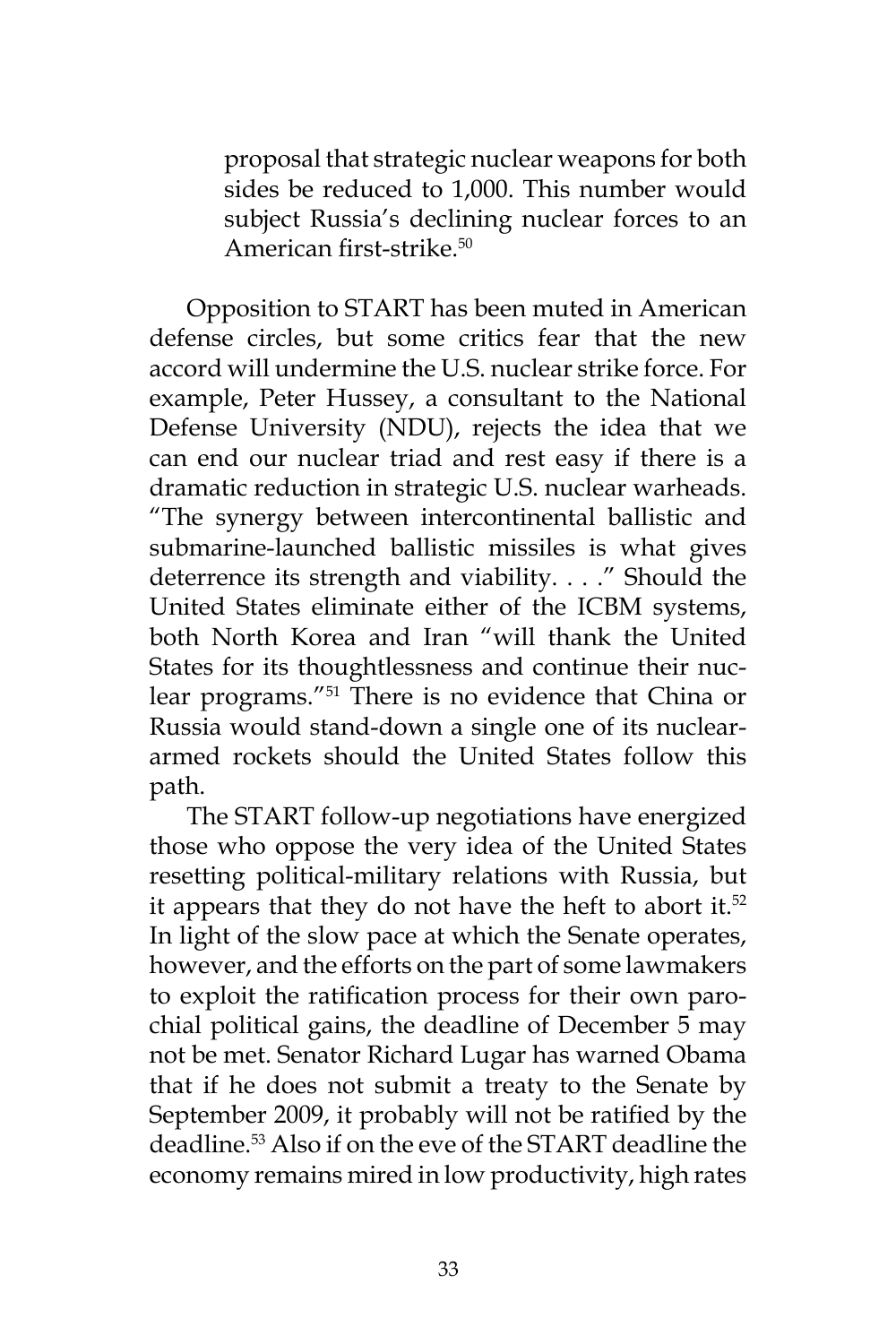of unemployment, a phlegmatic stock market, widespread unhappiness with his health plan, and a soaring deficit with few signs of improvement, Obama's popularity may nose-dive.

It would appear that the White House can depend upon its 60-vote margin in the Senate—with support from some Republicans—to get a treaty through that body. The U.S. Senate approved the Moscow Treaty, SORT, by a margin of 95 to 0, and even if the START follow-up treaty will not pass by such a wide margin, it is likely to be ratified. Note, only 25 percent of the American people have indicated that they oppose arms control negotiations with Russia.54 Also while some of Obama's political opponents are prepared to adopt a slash and burn effort to curtail his domestic policies, many of them will be reluctant to do so when a matter of national security is concerned.

On the Russian side, one can assume that the Putin-Medvedev duo will provide the political clout necessary to bring about a replacement treaty. Still, failure to reconcile differences over missile defenses and space weapons or the status of powerful precision-guided conventional weapons could become a vexing point of discord between Washington and Moscow. Also some incident in Europe's troubled neighborhood could bring front and center the reality that the Americans enjoy an unrivalled advantage in conventional forces, and it would be foolhardy for Russia to reduce its nuclear assets. There is no question that given the massive U.S. advantage in conventional forces, it benefits every time the number of nuclear weapons are scrapped. Members of the Russian military have been making this case for some time even though the counterclaim can be made that Russia will be hurt more by a START failure than Washington. It simply does not have the resources to match the United States in a nuclear arms race.<sup>55</sup>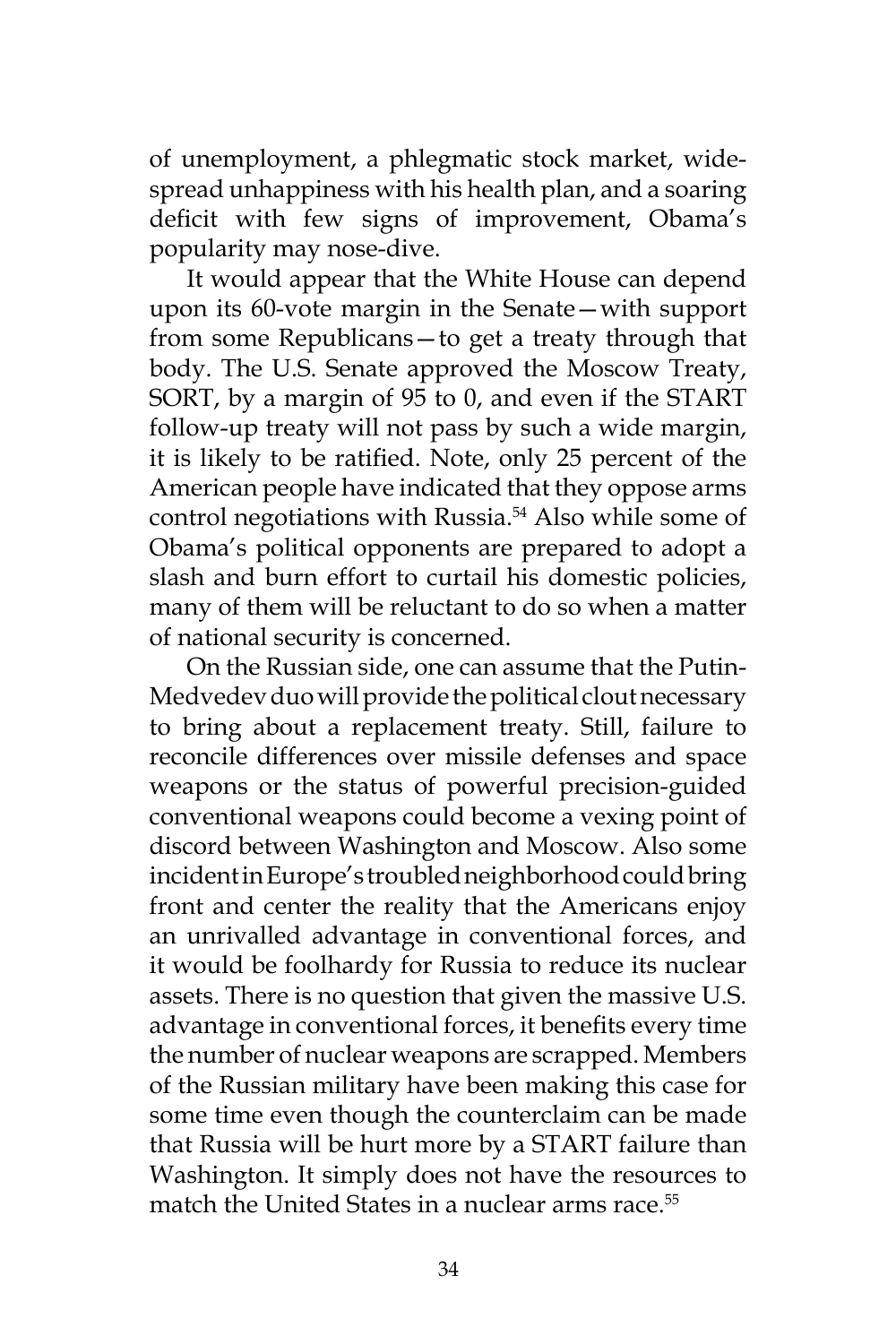Critics on both sides who warn of military risks, however, have a weak case. Even at the level of 1,000—about 700 nuclear weapons less than the figure that is being used in the START negotiations—both sides will possess more than enough fire-power to sustain the American-Russian nuclear balance and the capacity to devastate any country that is insane enough to direct a nuclear strike against them. At Moscow, the number mentioned was only a little less than 1,700, and while the talks have been conducted under close wraps, it appears that both sides are comfortable with it. Of course, the negotiators may threaten to walk away from the talks to enhance their bargaining position, but in the final analysis neither side can allow the START negotiations to fail. That outcome would set in motion a fire-storm of rancorous claims and counter-claims that would make any attempt to cooperate on security matters nearly impossible. Still that does not mean that, given the vagaries of the human condition, a successful outcome to the START negotiations is a certainty.

One thing is certain, with a successful outcome to START, efforts to achieve progress on reconciling differences over other contentious issues in Europe will be given a strong boost.

## **NATO ENLARGEMENT**

With the end of the Cold War, NATO pursued two conflicting goals: to consolidate the zone of democracy that had appeared in Eastern Europe, and to develop a new security relationship with Russia. The Kremlin saw them as mutually exclusive, since the first entailed NATO enlargement without Russia, while its accomplishment negated the second goal, Russian integration into the Euro-Atlantic community. Also, as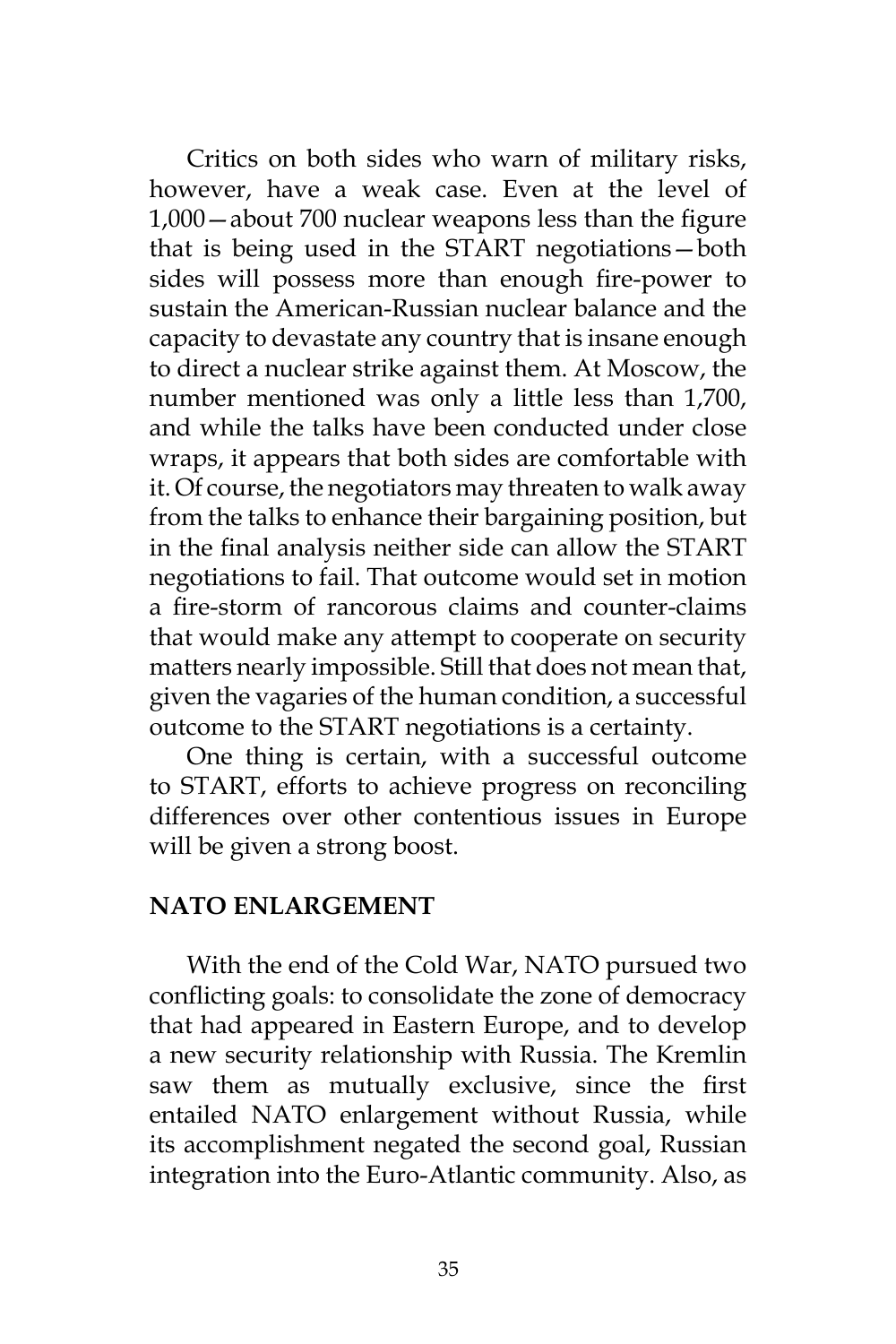Dmitry Trenin has indicated, there never was a serious effort on the West's part to provide Russia with a voice in a post-Cold War security regime.<sup>56</sup>

In 1997, the NATO-Russian Permanent Joint Council (PJC) was created in an effort to placate Boris Yeltsin's concern about further eastward enlargement without a Russian input. But Moscow deemed it inadequate, a ploy to deny Russia a real voice in security decisionmaking. Yeltsin took an on-again-off-again approach to the prospect of membership in NATO, but some European commentators proposed that Russia deserved a greater role in European security affairs.

Timothy Garton Ash, the English journalist/ scholar, wrote in The New York Times in the summer of 200l: "President George W. Bush has been bold in his design for a Europe whole and free. Now he needs to be bolder still."<sup>57</sup> Ash, who had been a champion of Solidarity and supported Baltic membership in NATO, urged the U.S. president to go further. "When Mr. Bush meets Vladimir Putin today, he should express clearly that his vision includes a future in which a democratic Russia is eventually embraced as part of NATO."58

Several weeks after 9/11, Tony Blair proposed that the PJC be replaced by a new security entity, The Russia-North Atlantic Council (NRC). A week later, during a 2-day visit to Moscow, NATO's General Secretary, George Robertson, discussed the new appendage with Putin, remarking that it had the support of the American, British, Canadian, and Italian leadership.<sup>59</sup> In their discussions, Putin and Robertson focused on cooperation in three areas: terrorism, arms control including nuclear proliferation—and peacekeeping. Robertson responded to expressions of alarm among European and American analysts that Russia would enjoy a veto over NATO decisions by proclaiming that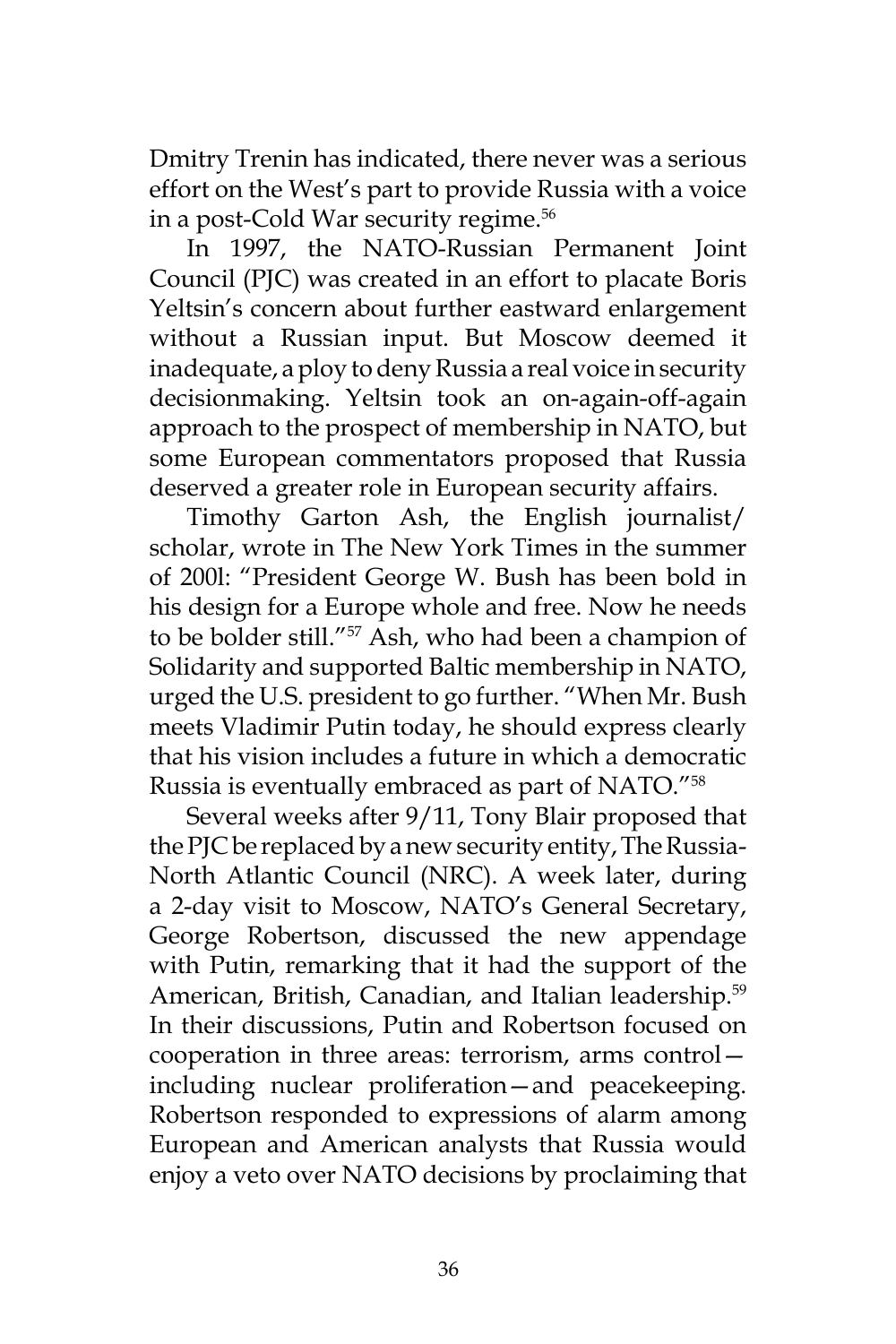no such deal was in the works. NATO would enlarge eastward in spite of Putin's reservations. At the same time, Igor Ivanov, Russia's foreign minister, remarked: "What is at issue is not full fledged participation or membership in NATO but going in a new direction, a new quality which is in line with the times."60

Since its inception, the NRC has received mixed reviews from the Kremlin. Dmitry Rogozin, Russia's Ambassador to NATO, has said, "The strategic task of the NRC is to serve as the major structure for developing cooperation between Russia and NATO. But the NRC failed last year [2008] to fulfill all these tasks."61 Yet Rogozin stated that "Russia's foremost foreign policy goal" is "a strategic partnership with the West." Indeed, he has predicted that the August War will be perceived by historians as a positive turning point in relations between Russia and the West. To those who assert that Russia's actions in Georgia demonstrate its aggressiveness, the tart-tongued Ambassador responded that all his country wanted was "the return of Russia to its rightful position on the world stage."62

He also advised the Europeans that, "It is time for Europe to stop acting like an occupied continent and start displaying its own political will."63 It is words of this nature that have convinced many Western observers that Medvedev's proposal is merely a device to drive a wedge between America and Europe. Russian commentators deny that it is a devious effort to split the West; rather Medvedev's critique of NATO wrests on the following propositions:

- NATO has been a destabilizing force in Europe creating a new line of enmity between its members and Russia.
- Its eastern enlargement has encircled Russia with a curtain of steel and its New European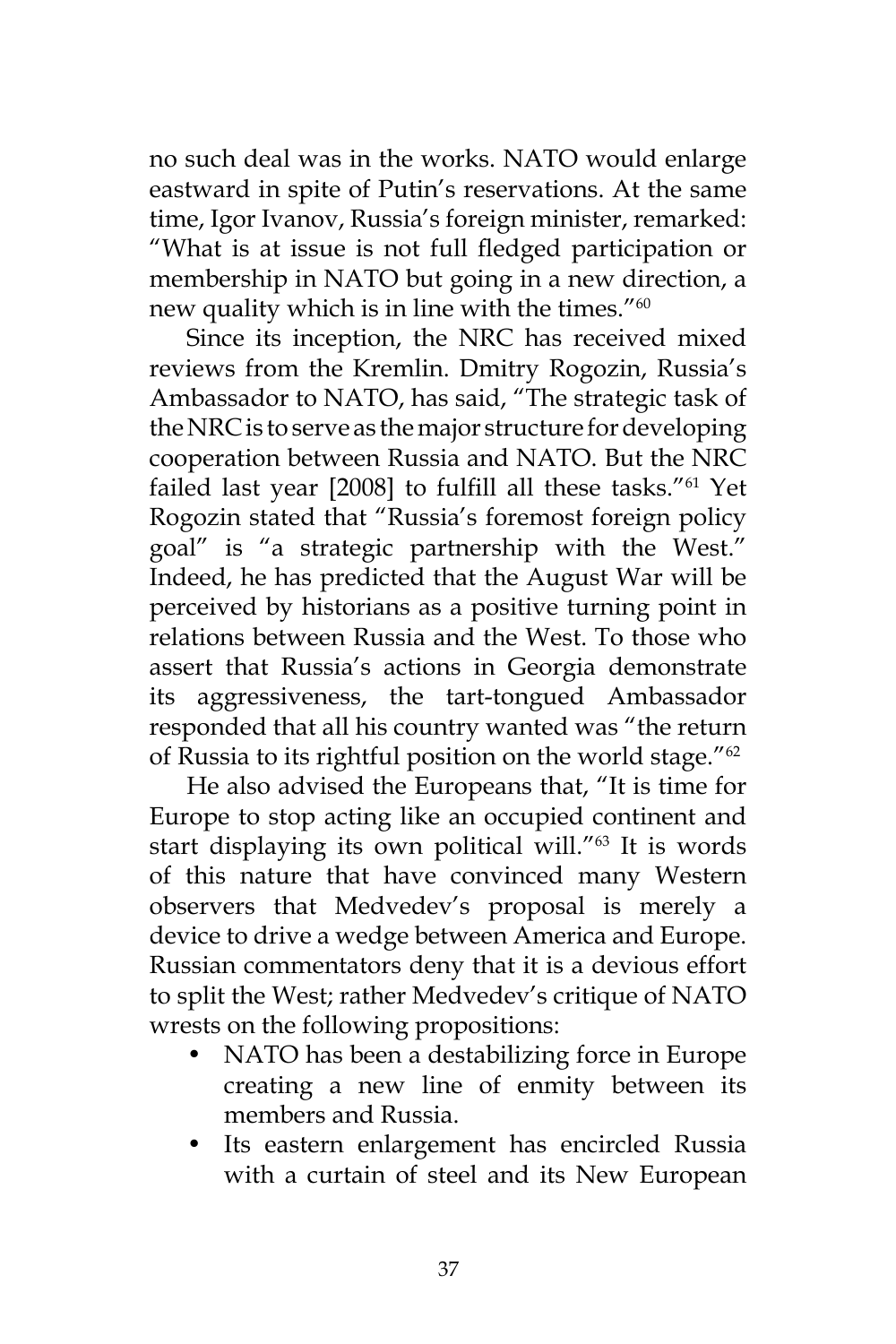members are represented by countries where large numbers of people harbor aggressive intentions towards it.

- NATO is a relic of the Cold War and a hollow shell. It is all form without substance, as the mounting predictions of disaster in Afghanistan suggests.
- Since Russia has been excluded from NATO, it must be replaced by a more inclusive common security regime, and in the meantime any effort to include Georgia and Ukraine in the alliance must be halted.

How well do these claims stand up under scrutiny? First, in spite of Kremlin disclaimers, expanding the zone of democracy in Eastern Europe through NATO has been a plus for everyone living in the region. For the first time in centuries, a war between its major powers, such as France versus Germany, is unthinkable. Likewise, divisions within and between nations have been resolved; specifically, ethnic and territorial claims have been superceded by the security that is associated with NATO membership. Poles are not asking for a change in their boundaries with Germany nor is the reverse true, while Hungary and Romania are not clashing over the heavily Hungarian area of Transylvania that is under Bucharest's rule.

Second, there has not been a significant deployment of NATO troops to the new member states of Eastern Europe and the curtain of steel metaphor is baseless. After enduring centuries of Czarist rule and brutal Soviet oppression in the 20th century, the New Europeans joined NATO in search of a safe harbor. Against this legacy, is it any wonder that they feared the intentions of their giant neighbor to the East? Since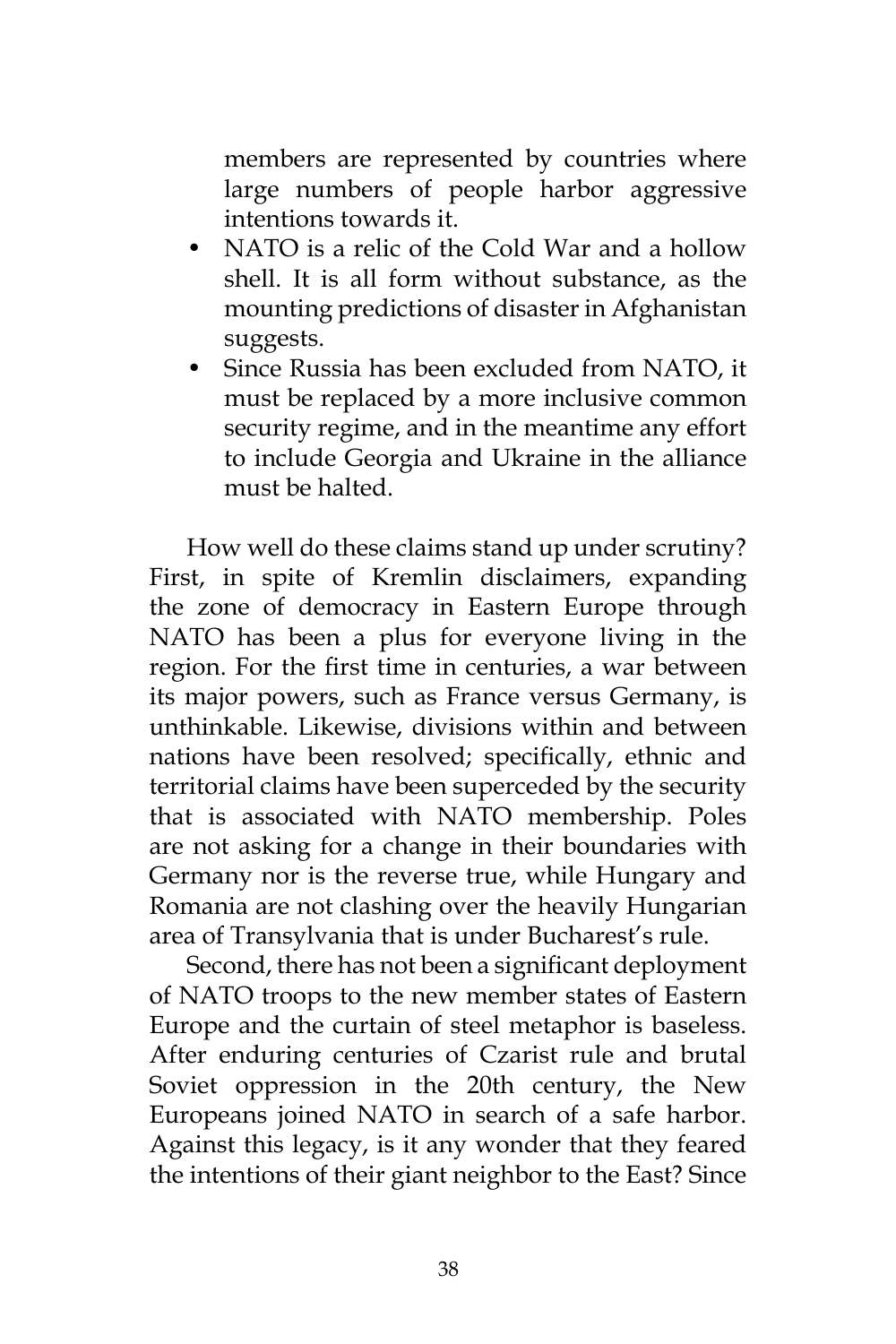they had no idea what the future would bring Russia, it would have defied human nature for them not to anticipate worse case scenarios—a resurgent bellicose Russia or one that disintegrated into a failed state.

Room must be made for any European state that wishes to enter NATO and meets its requirements assuming, of course, that the alliance members are capable and willing to defend it if attacked. The Russians no more have the right to demand special privileges at the expense of their Baltic neighbors than the French do to maintain special privileges in their former North African or Sub-Saharan colonies. Colonial peoples have the right to choose their destiny wherever they may reside, and it is unconscionable to deny them what is a fundamental principle of international law. One would think that the French and Germans who have complained about Washington's dismissing their concerns, would not do the same thing in addressing the New European's fears about a revanchist Russia.

Likewise, Russia faces serious internal security problems and threats to its south and east in an arc of instability, while its western frontiers are occupied by small democratic countries that neither have the means nor the will to threaten it. It is simply untrue that Russia is less secure today because of NATO enlargement. Would Putin and Medvedev rather have several unstable countries—similar to those in the North Caucasus—embroiled in violence on Russia's borders? The egos of the imperial-minded may be bruised by eastward enlargement, but progressives who hope that Russia may eventually become a modern democratic (normal European) society cite the democracies on their western frontier as evidence that the quest for pluralism is not beyond their grasp.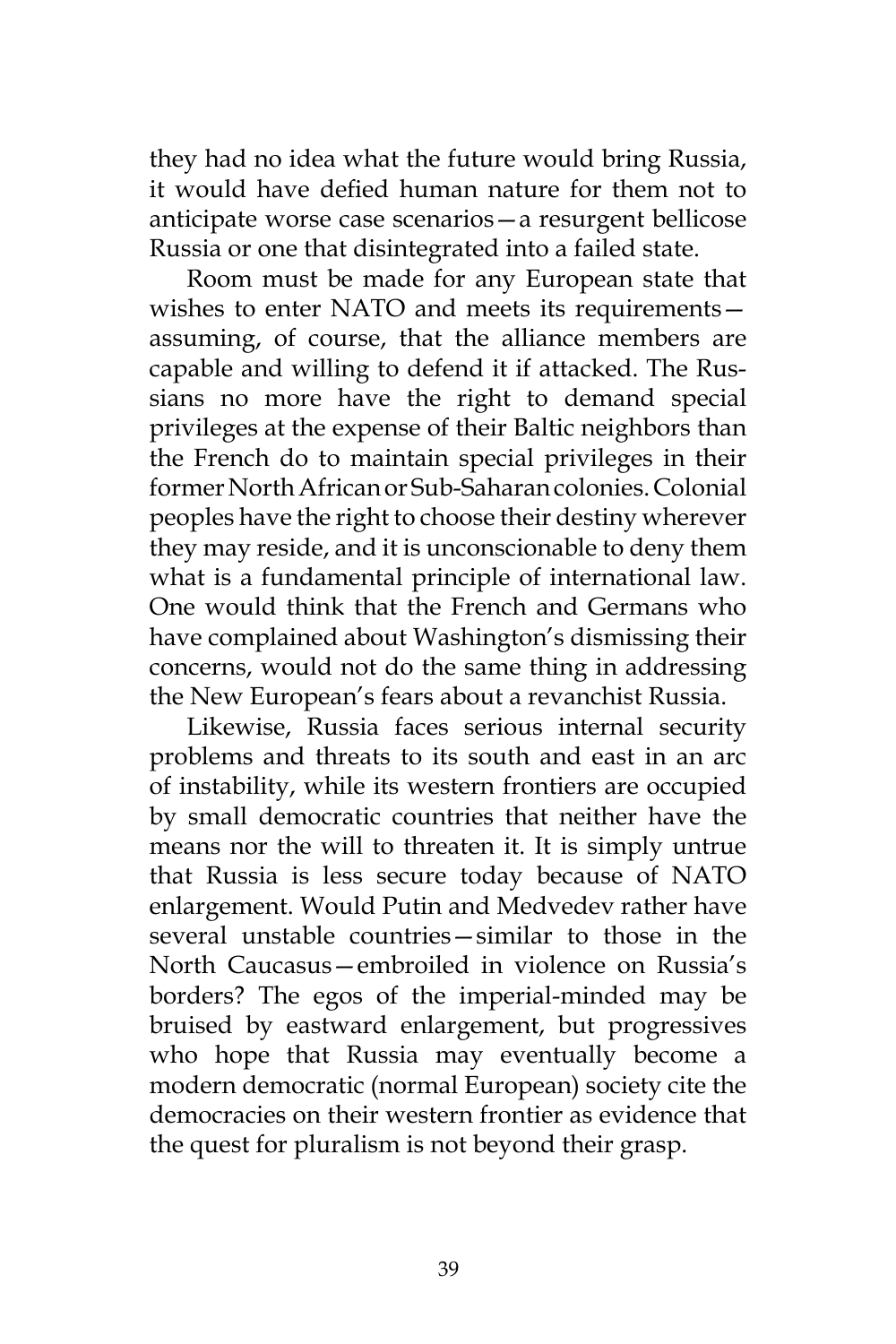While the Russian critique of NATO fails on the first two claims, there is reason to find merit in the second set of charges regarding its viability and the price of excluding Russia from important decisions that are made within NATO. Russian commentators cite the failure of NATO to prevent the Five Day War as evidence that it is dysfunctional. But an even stronger case to this effect can be made in looking at its out-ofarea operations in Afghanistan. The war there is beyond the purview of this monograph, but the prospects that Washington and its allies in Europe will ultimately have a falling out over the mission there suggests one of NATO's most serious problems: conflicting American and European assessments of Afghanistan. After the 9/11 terrorist attack, the Europeans rallied around the United States, and Article 5 of the NATO Charter was invoked to prevent further attacks. This was the first time the mutual defense guarantee had ever been put in place, and defenders of the alliance could cite it as evidence that NATO had a vital role to play in the post-Cold War world.

Alliance solidarity took a hit, however, when, in contrast to the UK, the two other major European military powers, France and Germany, denied Bush the UN's legal backing to invade Iraq. After their warnings that the invasion was a reckless undertaking proved to be prescient, European public opinion reflected growing doubts about American leadership. The long-held view that "the Americans may abuse their awesome power on occasion, but in the end they always do the right thing," was undermined by reports that surfaced early in 2004 that U.S. personnel in Iraq were committing acts of torture in violation of the Geneva Accords.<sup>64</sup>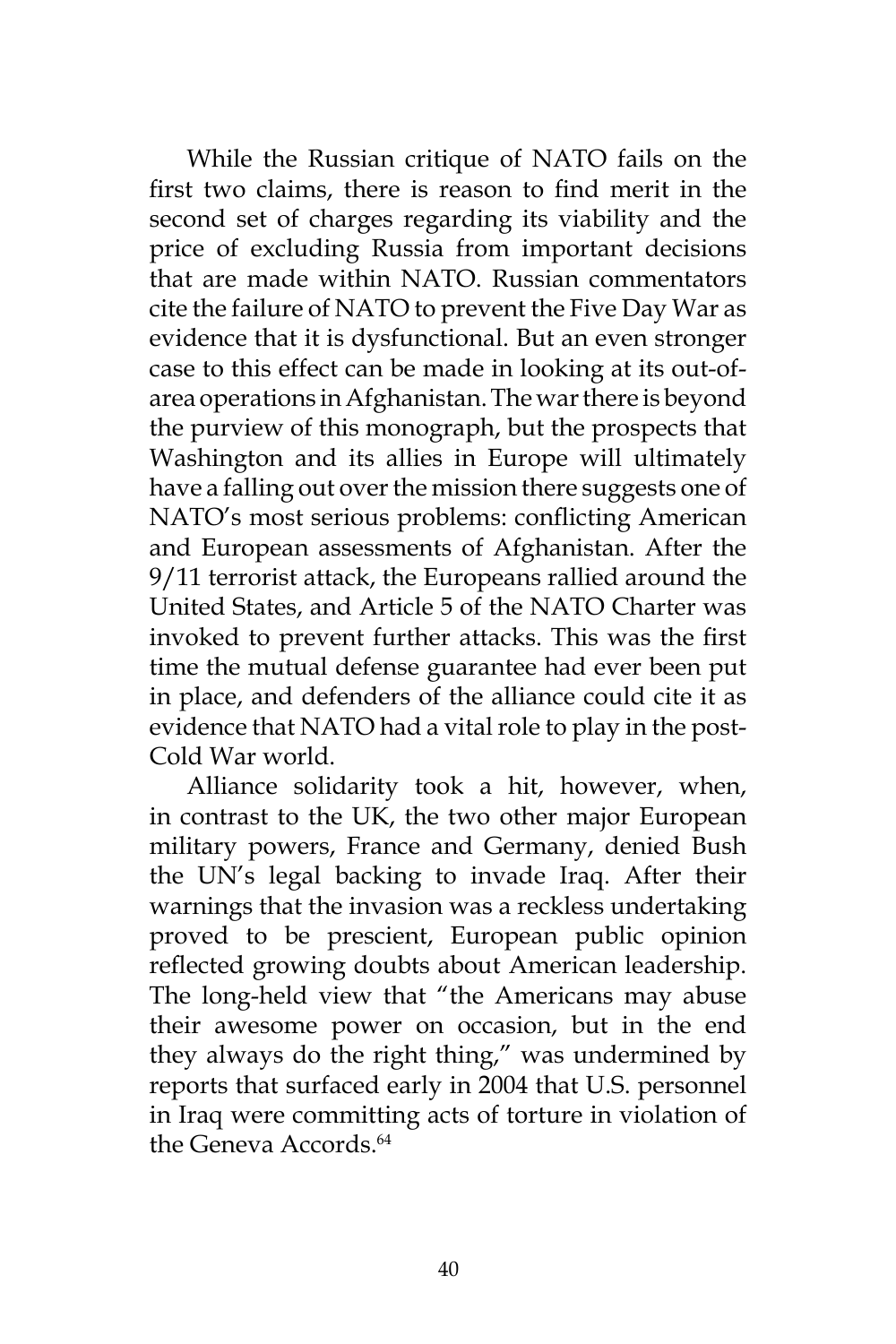From the perspective of European public opinion and many leaders on the Continent, American triumphalism was the basis for George W. Bush's foreign policy blunders in the Greater Middle East. They, in turn, reaffirmed concerns in Europe about Washington's penchant for NATO out of area operations. Reports that the war in Afghanistan is not going well has enhanced the influence of those in Europe who think in these terms. Such sentiments have been bolstered by mounting NATO casualties and the recent fraudulent presidential election.

Obama's speeches during his April visit to Europe were greeted with unrestrained enthusiasm, but when urging the deployment of more European troops to fight the terrorists in Afghanistan, he received a cool reception. His audiences were exceedingly uneasy when he said that he would deploy roughly an additional 21,000 American combat troops to Afghanistan. They interpreted this escalation as an indication that the new White House residents, like their predecessors, remained enamored with armed conflict as a major response to international problems.

When Obama was elected president, there were almost an equal number of American and NATOmember troops fighting in Afghanistan—about 30,000 troops each. After entering the White House, Obama took measures to enlarge the U.S. combat force so that by the end of the year, it would be doubled. In several speeches in Europe during his April visit he explained why this was necessary, but he was summarily snubbed by the allies. They offered 5,000 troops, not all of them assigned to combat operations, while two-thirds would return home after the elections in Afghanistan were conducted. This raised eye-brows among foreign policy experts, but most ordinary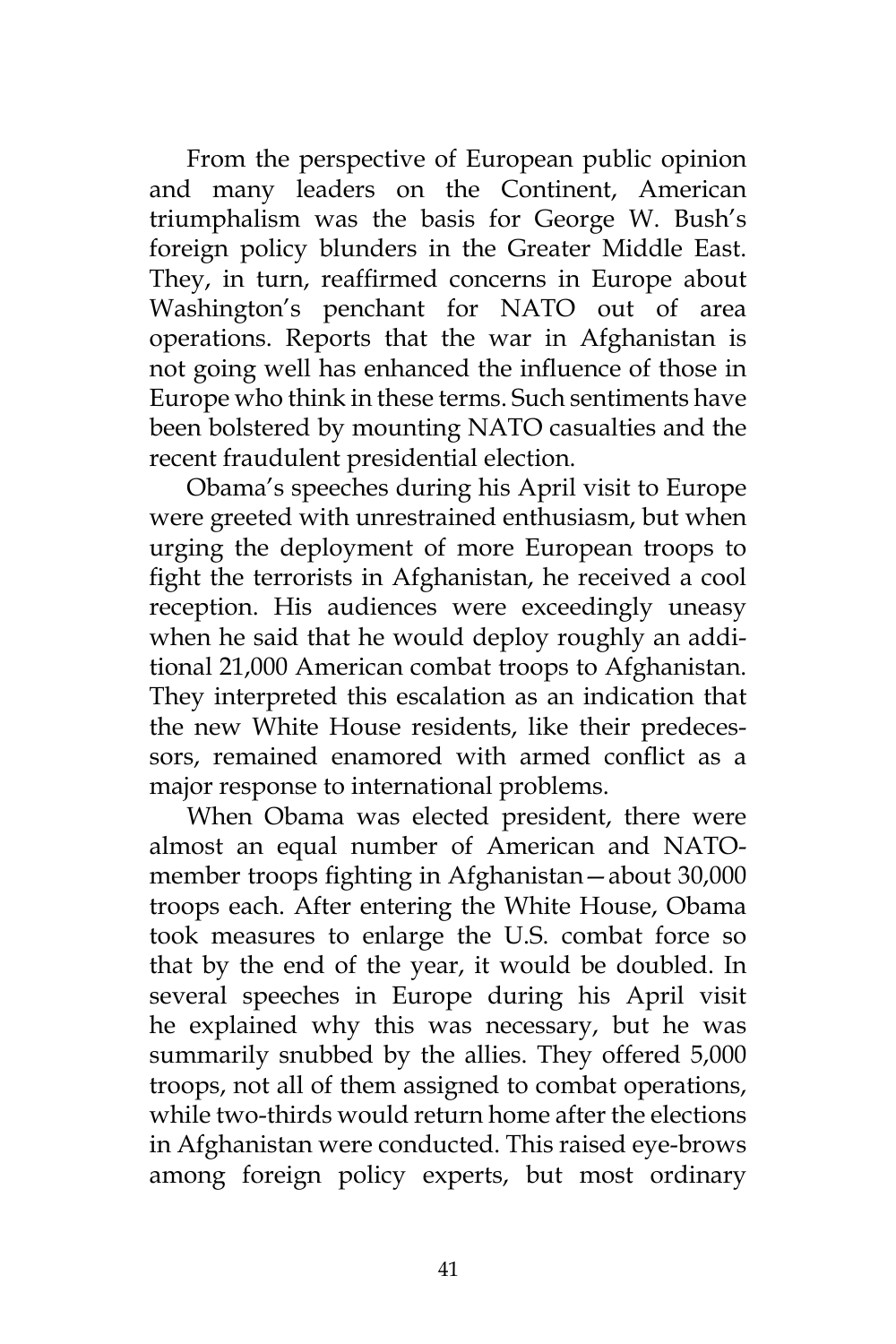Americans, preoccupied with their own economic security, seemingly ignored the slight. This has changed as Defense Secretary Robert Gates' prediction has come true—namely, as combat operations surge in Afghanistan and allied casualties increase, support for the war will decline.<sup>65</sup> Many American have expressed their anger that, while the Europeans roasted the Bush administration for fighting the wrong war in Iraq before the right one was completed in Afghanistan, many European countries have refused to contribute their fair share to the fight against jihadist terrorism. Whatever happened to NATO's invoking Article 5 for the first time in its history? Has it been proscribed?

At the same time, those in Europe, who claim that Afghanistan is America's problem, have cited mounting casualties as proof positive that out-of-area operations go beyond NATO's mandate. ( Note: Proportionately more Brits and Canadians have died in Afghanistan than Americans.) What has been deemed a bogus presidential election in Afghanistan has hardly helped Obama's case for greater European troop deployments in that country. Bogged-down in Afghanistan, NATO's capacity to meet its primary goal to safeguard European security will decline and lend credence to Medvedev's claim that NATO has become an outmoded remnant of a by-gone era.

But what about the Kremlin's two-fold warning that: (a) it has been a grave blunder for the West to exclude Russia from the alliance's decisionmaking, and (b) by providing membership for Georgia and Ukraine, any hope of Russia joining Europe and the United States in security cooperation will be foreclosed?

The first part of this warning from Moscow has already been addressed. In short, the West's refusal to give Russia a voice in vital European security affairs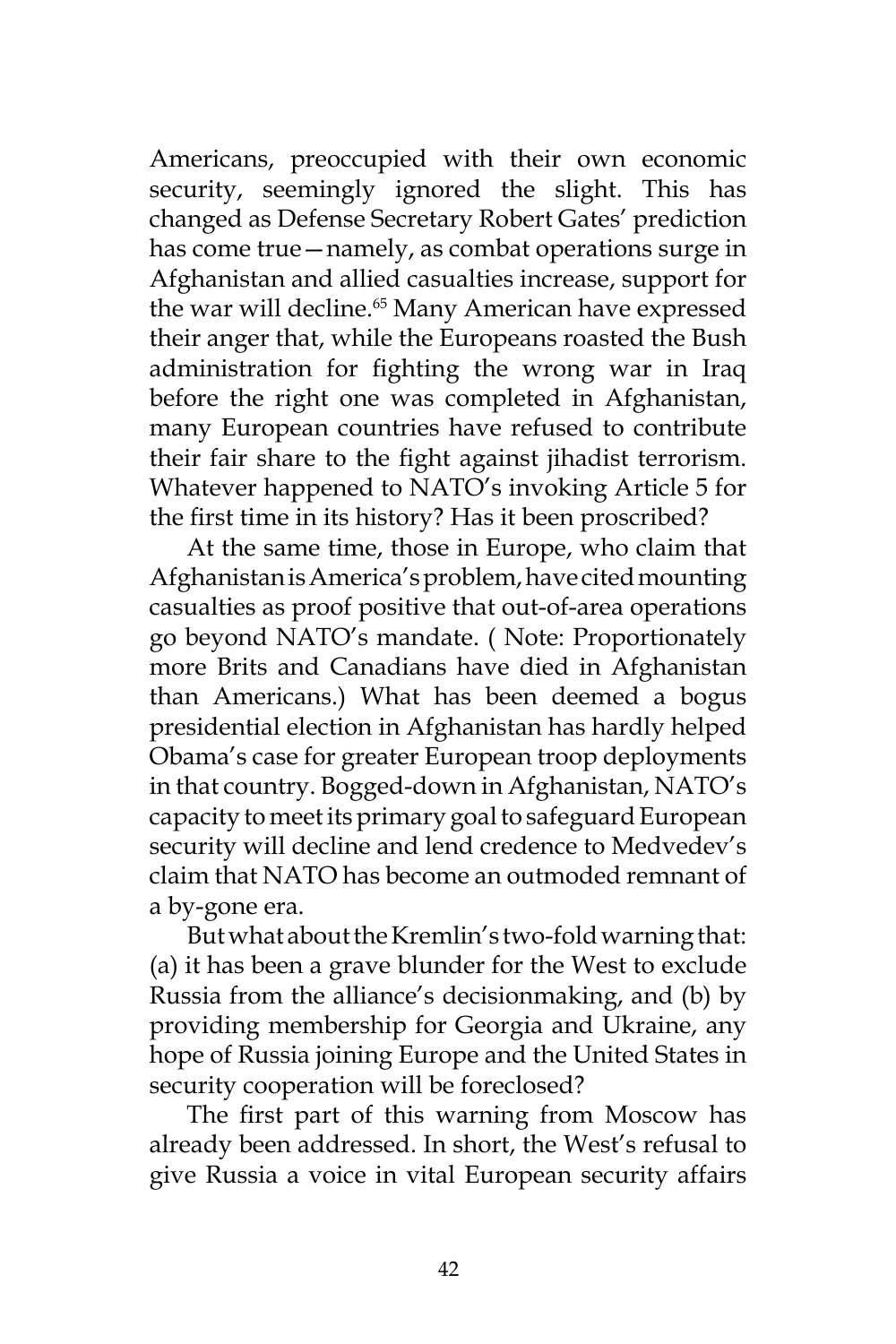was a grave error as exemplified by mounting tensions between the West and Russia that resulted in the Five Day War. A companion to this view is the European complaint that in discussions of hard security matters with Moscow, Washington should not monopolize the conversation. In spite of the Georgian War, many Europeans do not believe that Russia represents an existential threat to them, and they are looking for ways to arrange bilateral deals with it. Dominique David, the executive director of the French Institute of International Relations, has observed: "Only the Europeans can establish and organize the necessary dialogue with Russia. To this end they must agree to speak with a single voice. And it must be their own."<sup>66</sup> The Obama administration then has real cause to worry that the allies will proclaim support for NATO rhetorically but in fact will seek bilateral agreements with Moscow on a host of different issues, including security ones. Some in Washington claim that it is precisely this mindset that leads may Americans to fear—like the New Europeans—that Medvedev's Plan is a Trojan horse embedded in the Western Alliance.

But what about claims that NATO membership for Georgia and Ukraine represent a threat to Russia? The Western response is that they do not have a factual basis. Much like the Balts and Poles, the Georgians and Ukrainians have cause to fear Moscow's designs on their sovereignty. Russia's pressure has exacerbated political discord within both countries, and it, in turn, has been cited as cause for denying Georgia and Ukraine membership in NATO. Many in Kiev and Tbilisi argue that the domestic turmoil that they have experienced has been promulgated by members of the Russian security services. What is more, had Ukraine and Georgia been embedded in NATO, what has been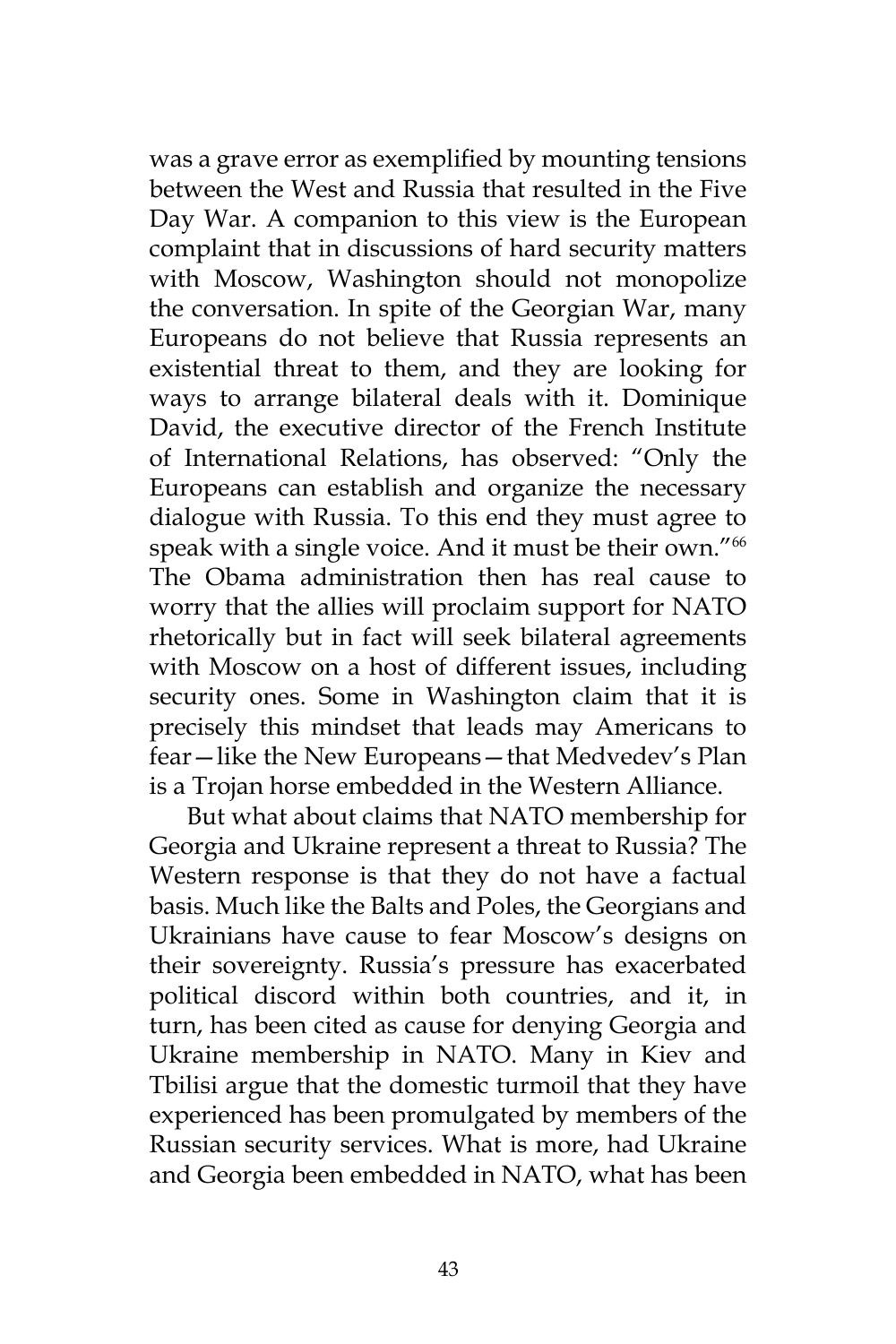characterized by critics as the reckless behavior of their leadership might never have materialized. Had Georgia and Ukraine been provided membership, they would have put their own internal political house in order. In short, the MAP process is a cleansing one.

There may be some justification for these remarks, but many American and European commentators cite serious problems in both Ukraine and Georgia that represent a barrier to their membership. Doubts about the courts and legal system and widespread corruption and the capacity of organized crime to infiltrate both governments prevail in the West. They must be dealt with before membership is offered. Moreover, existing fractious behavior between Moscow on the one hand and Tbilisi and Kiev on the other are capable of undermining cooperation between NATO and Russia.

In May 2009, while Moscow and Washington were exchanging unpleasant charges over the wisdom of NATO conducting military exercises in Georgia, the government in Tbilisi reported that it aborted a military coup and plot to kill President Mikhail Saakashvilli. The inference was that Russia was behind both efforts; but Moscow depicted the charge as mad and said that Saakashvilli was trying to deflect attention from growing opposition to his rule at home. It would appear that many Western sources were of the same opinion. This is the conclusion of a *Stratfor.com* report that depicted the mutiny at the Mukhrovani Base as a power play on the president's part—a ploy, in short, to achieve two objectives: to cut-short opposition street demonstrations that called for Saakashvilli's ouster; and to settle scores with military leaders who, among other things, opposed his invasion of South Ossetia.<sup>67</sup>

Growing reservations about Saakashvilli's rule have diminished his image in Washington and in Europe—including in some New European countries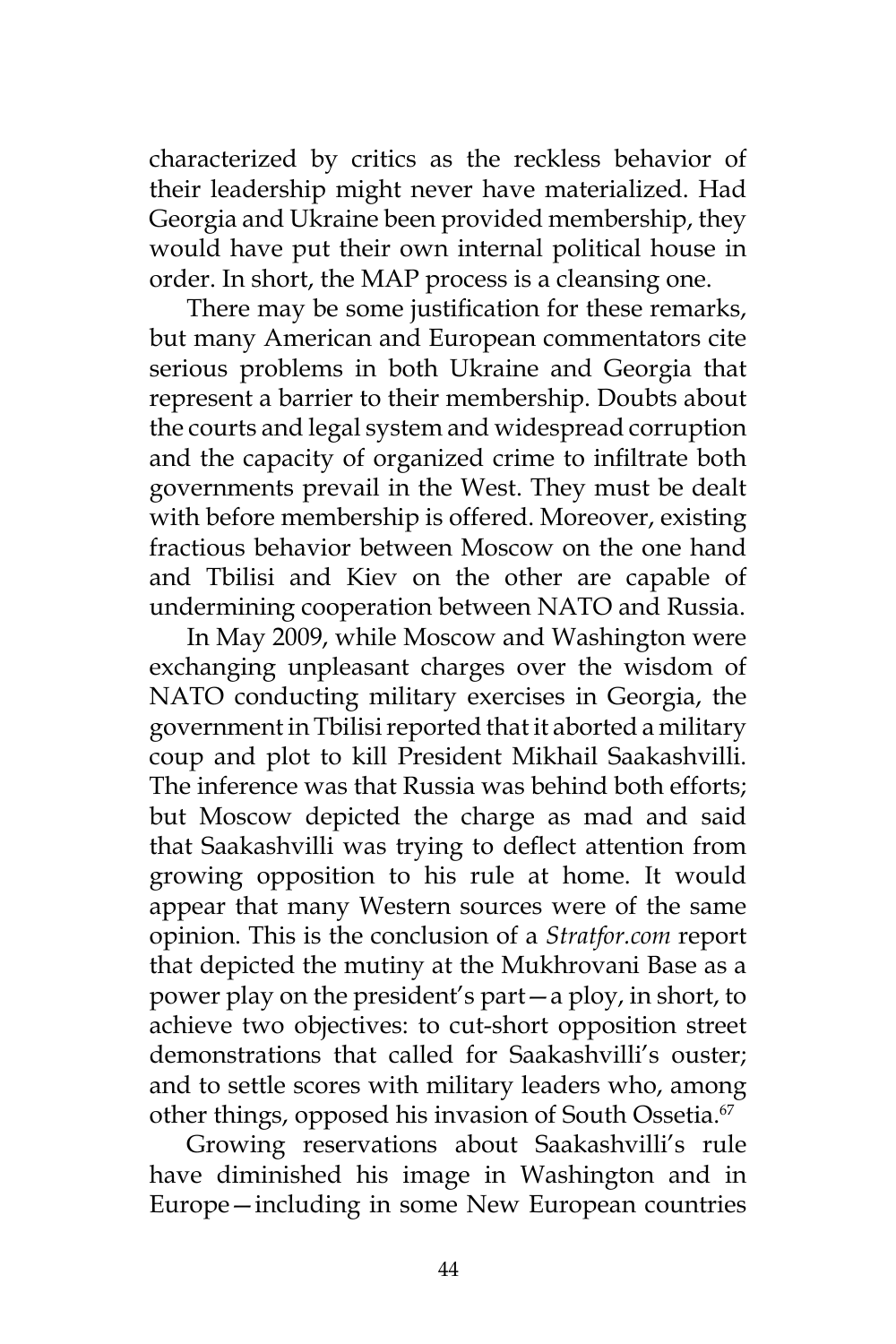that have rallied to Tbilisi's defense.<sup>68</sup> It would appear, therefore, that Georgia will not be offered the opportunity to join NATO any time soon to no small degree because Saakashvilli is considered to be a loose cannon by American, French, and German leaders. It is in this sense that the crisis associated with Georgian NATO membership has been managed. For how long that will be the case is another matter.

Meanwhile, the ongoing Russian-Ukrainian energy dispute has strained relations between Kiev and Moscow. Escalating friction between Moscow and Kiev is potentially of huge significance, and one day could result in a military clash between Russian and Ukrainian units. Many among the Kremlin elite claim that the Ukraine, or at least portions of it—the heavily populated eastern portion of the country and the Crimea—belong to Russia; the flaky Nikita Khrushchev had no right to give it to Ukraine as a gift in the 1950s. Putin informed George W. Bush: "Ukraine is not a real country."69 By this, he meant that Ukraine has been an integral part of Russia for a thousand years and even if one ignores this long linkage between Russia and Ukraine, many ethnic Russians live in Ukraine.

Political turmoil within Ukraine complicates matters further as the pro-Western officials in Kiev are at odds over the future course of their country in general and its relations with Moscow in particular. Divisions among democratic elements in Ukraine suggest that their dispute could weaken them and strengthen those in Kiev who prefer a pro-Russian orientation. Two of the major players in the Orange Revolution, President Viktor Yushchenko and Prime Minister Yulia Timoshenko, have been feuding over ways to engage Russia, and the political upheaval associated with their rivalry diminishes a NATO invitation in the near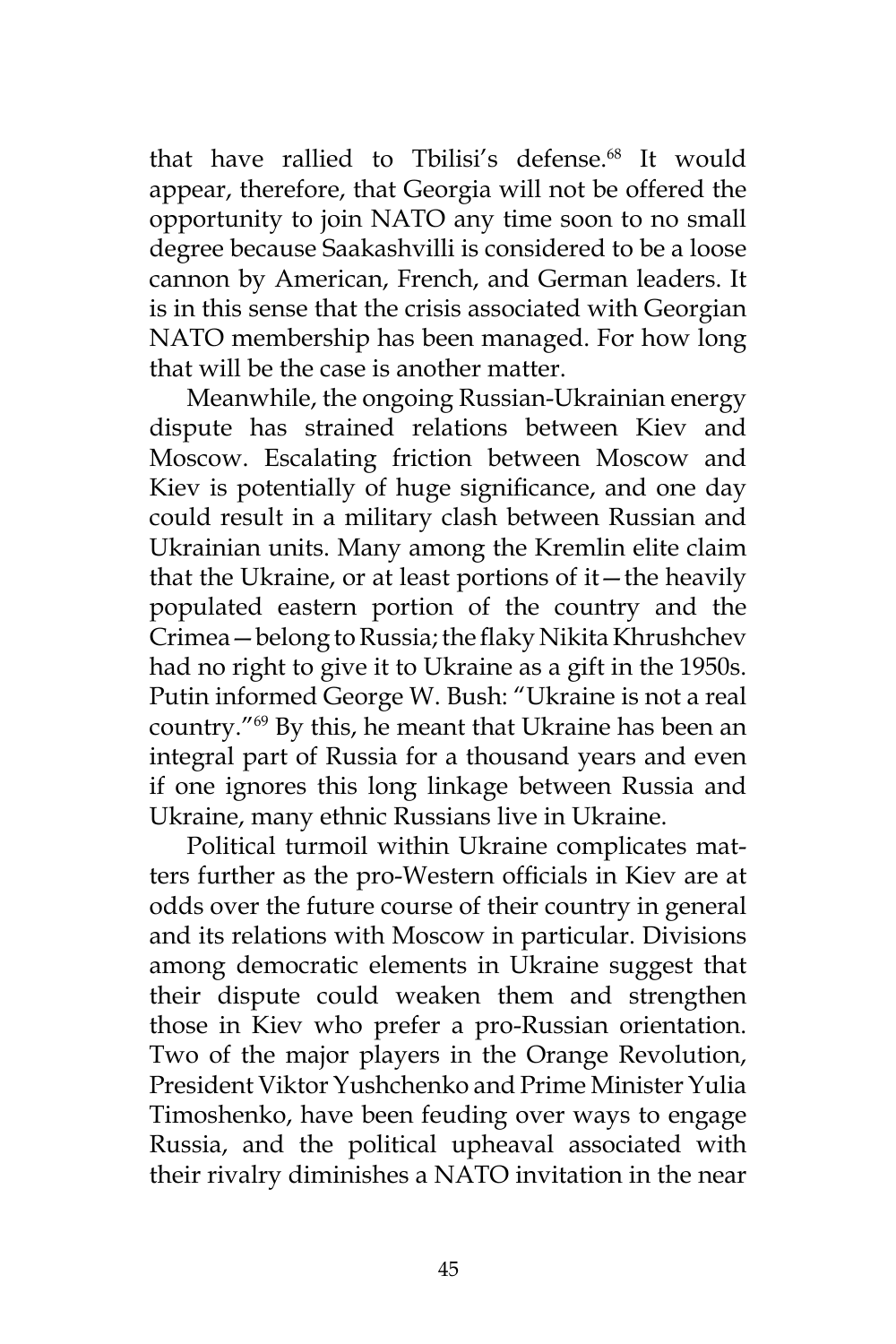term. Also, many Ukrainians have reservations about a NATO connection, while others clearly prefer close relations with Moscow. It is noteworthy that many Ukrainians hold positive views of Russia.70

Still, Ukrainian and Russian authorities face some daunting areas of discord in the military realm. A worrisome issue involves the future of the Russian Black Sea Fleet that is located in the Crimea—where most residents are Russian. It will come to a head in several years when the treaty covering Russian naval bases there expires. Also, Moscow has lashed out at the authorities in Kiev for providing Saakashvilli's forces with weapons, while the Ukrainians in turn assert that Russia violated international law by allowing its Black Sea fleet to engage in military operations against Georgia.

Of larger geo-political significance, prominent Russian leaders like Moscow's Mayor Yuri Luzhkov claim that the Crimea belongs to Russia, and likeminded commentators in Russia not only say the same thing, they favor providing Ukrainians with Russian passports in anticipation of the region reverting to Russian sovereignty. Ukrainian officials in turn charge that Moscow is waging an ideological crusade against their country.<sup>71</sup>

Even if Moscow and Kiev reconcile their differences in the short term, over the long haul they are likely to remain in confrontation over the price of gas sales to Ukraine and Kiev's disrupting it through the control of pipelines that transport gas to Europe. Of course, these commercial disagreements represent a fig leaf for the real source of enmity—NATO membership. All of these factors portend potential serious political upheaval and possibly violent confrontations in a country whose size and population approximates that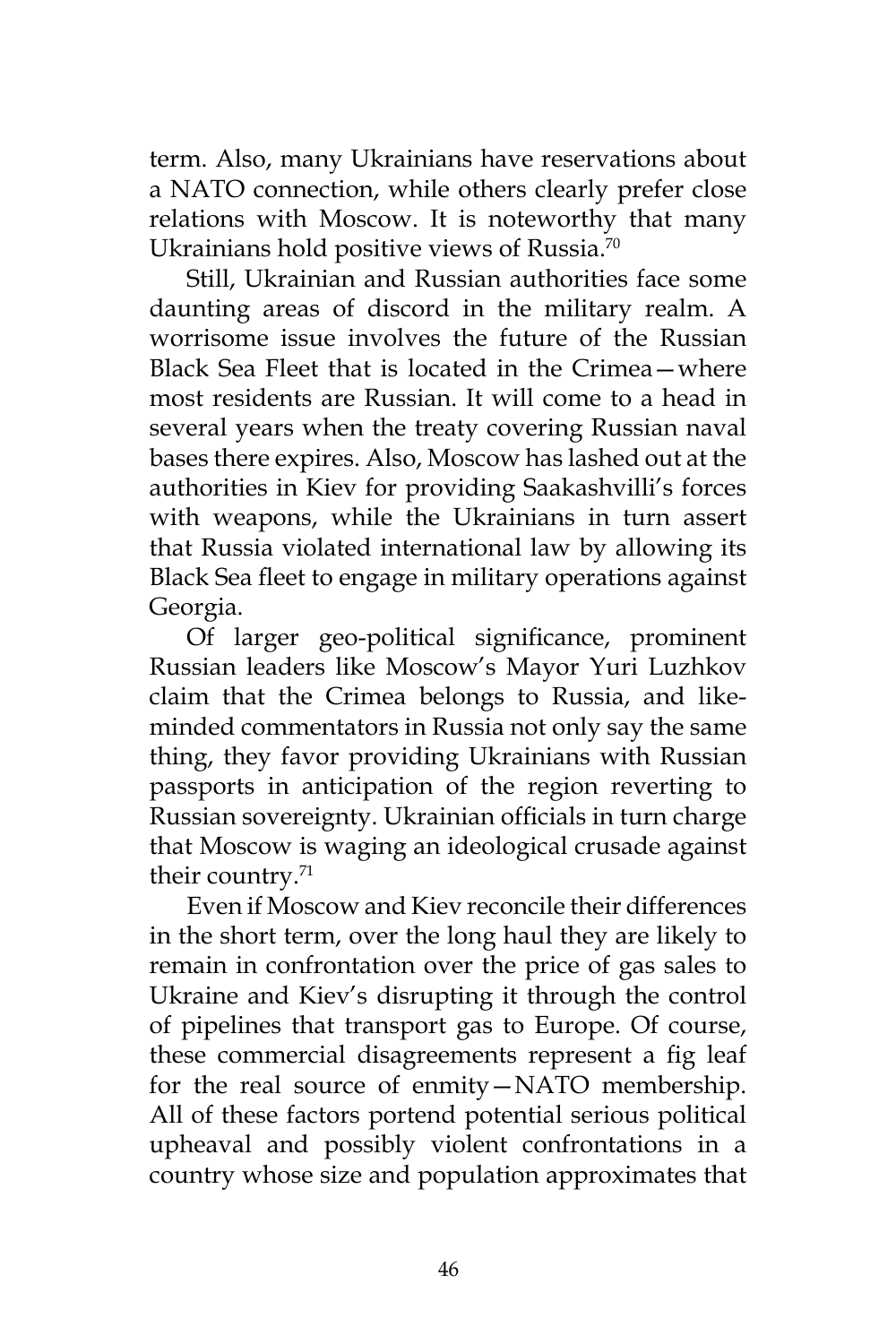of France. Tensions between Kiev and Moscow clearly place at risk efforts on the part of the West and Russia to cooperate on sensitive military-political issues.

At the December 2008 summit, the NATO foreign ministers once again denied Georgia a Membership Action Plan and instead created a Georgia Commission to help that country prepare for ultimate membership. They did the same with Ukraine. Whatever the cover story, these actions sent a clear message to the governments in Tbilisi and Kiev—you will not be offered membership for some time.

The Obama administration continues to offer Georgia aid, including some military assistance, and Vice-President Biden, in his trip to Georgia and Ukraine, pledged U.S. support for their drive for full democracy, but simultaneously lectured them on doing more along those lines. Also it is noteworthy that American analysts who clashed with their European counterparts over the wisdom of invading Iraq agree with them that neither Georgia nor Ukraine is ready to enter NATO at this time. Michael O'Hanlon of the Brookings Institution is a Liberal Hawk who favored the invasion of Iraq, but he has observed: ". . . the net effect of premature NATO membership for Georgia and Ukraine is to make war more likely." Therefore he urges the Obama administration not to provoke Moscow by pressing for their immediate membership. This provocation will preclude the West and Russia from addressing critical security problems.<sup>72</sup> O'Hanlon's comments find an appreciative audience in Europe where the leaders in France, Germany, Italy, Spain, and Greece will veto any move to include Georgia and Ukraine in the alliance.

That said, some Western analysts believe that by denying both countries a MAP, Russia is being rewarded for invading Georgia, and the West's weak response to Moscow's military actions in that country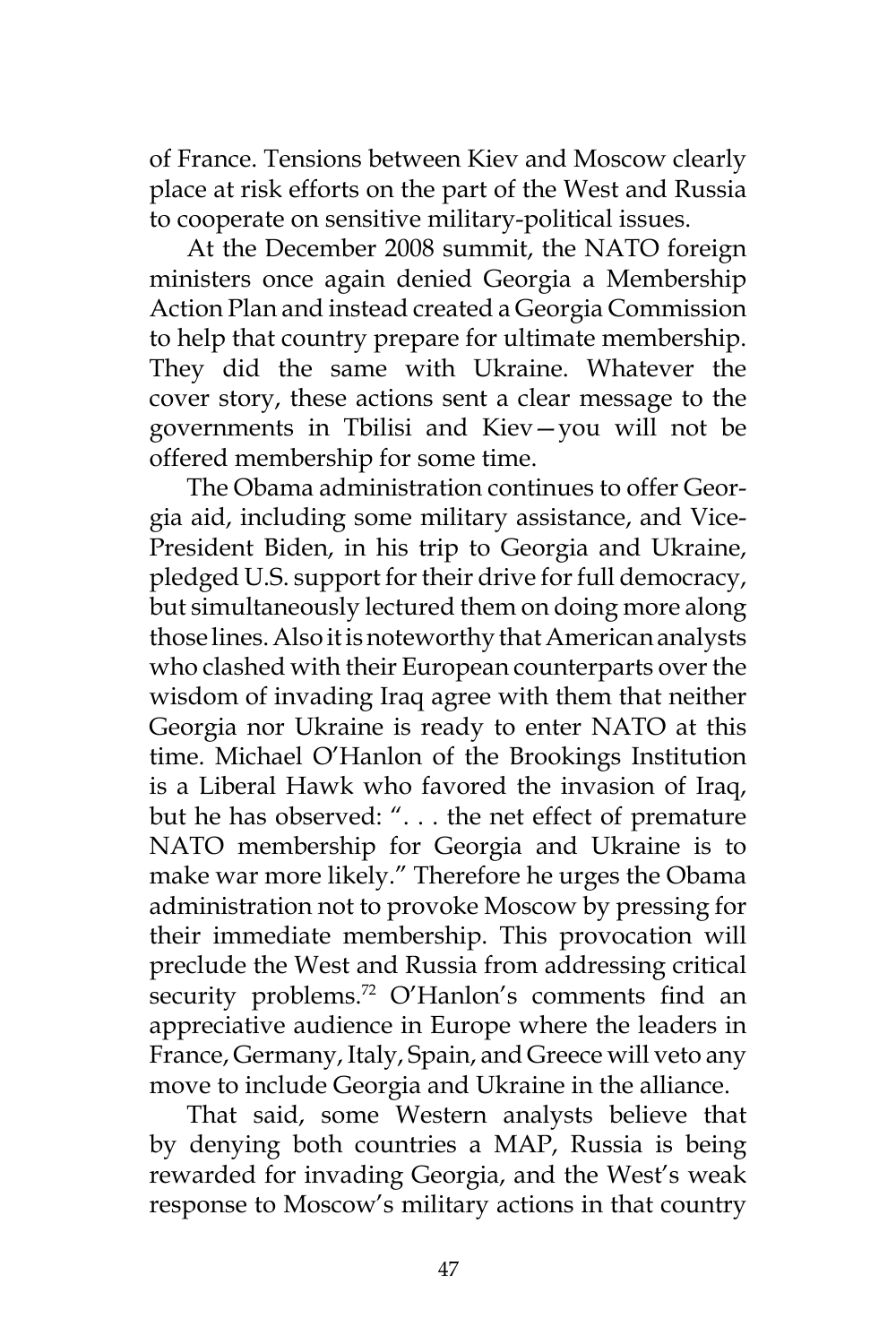will encourage hardliners in the Kremlin to take even tougher measures in the future. It was no accident that the Russian military conducted exercises on its border with Georgia at the very same time that President Obama met with Medvedev in Moscow to discuss American-Russian relations.73

While the Kremlin and its opponents in Europe continue to level charges at one another that have a bearing on Medvedev's proposal, one thing is certain: There is no prospect that the alliance members are contemplating NATO's replacement. There has been a surge in anxious discussions of NATO, but the discourse largely focuses upon two things. First is the reforms required to make NATO relevant to the post-9/11 world. Here there is cautious optimism about achieving this objective, e.g., with France's rejoining NATO's command structure, its president's favoring a more robust military alliance, and adjustments in force structures to address terrorism and to fight cyberspace wars.

A second major focus is upon providing the EU with a more robust military capability and finding ways to promote greater cooperation between it and NATO. It is with both objectives in mind that the Trans-Atlantic alliance can be made relevant to the West's current military challenges.74

In truth, neither development should be overestimated, and Russian commentators seem to acknowledge that it is imprudent to propose that NATO be scrapped for an unknown entity. To do so would set-off alarm bells in Western capitals. For the time being, the Kremlin can take comfort in the fact that Medvedev's idea about new security cooperation has been favorably received in many of them. Acceptance of his argument in many Western circles that Russia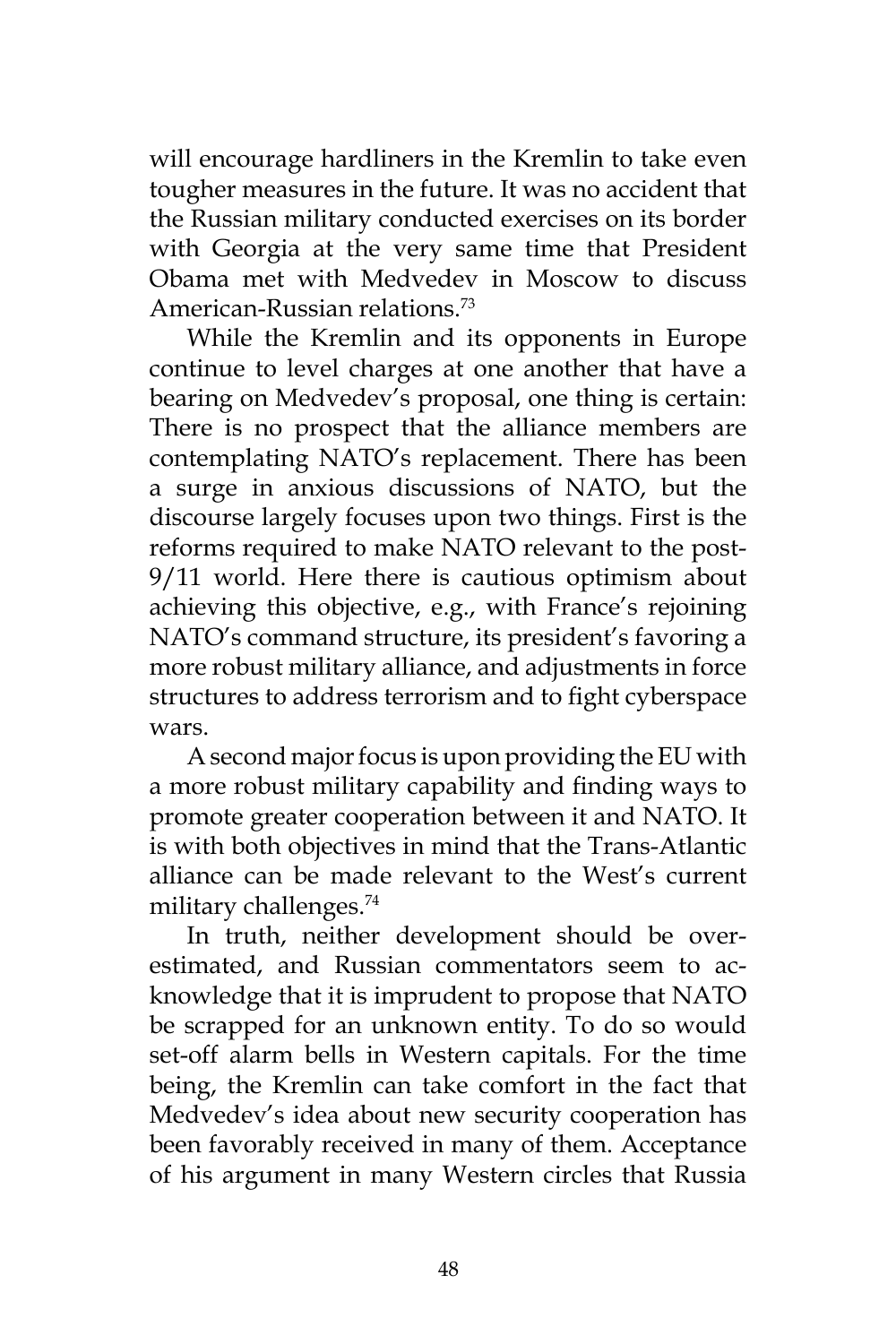should have a greater voice in European security affairs is a sufficient victory for him at this point in time.

Furthermore, in addition to Western scholars like Mandelbaum, statesmen like Joschka Fisher have taken this proposal to its logical conclusion: Russian membership in NATO.<sup>75</sup> Since many in Washington deem the former German foreign minister something of a maverick, his view on this matter has not been seconded by most of his American counterparts. Still, the idea is not a new one, for James Baker, the elder Bush's secretary of state, wrote after 9/11,

The affirmative case for Russian eligibility for NATO membership is fairly straightforward and easy to make. The alliance has at least two implicit and at least five explicit criteria for admission. The first implicit requirement is that candidates are a member of the Atlantic community—this is to say, the West. The second is that the candidate share important security concerns with the other members. Russia surely qualifies on both counts.76

He added, however, that its membership was unthinkable since Russia did not share common values with NATO's members.<sup>77</sup> This, it would appear, represents conventional wisdom on the part of most members of the American foreign policy community today. As this monograph has and will demonstrate, however, NATO membership for Russia appears to be a vehicle that is gaining traction.

## **THE U.S. MISSILE SITE IN EASTERN EUROPE**

Ever since President Ronald Reagan celebrated the merits of his Strategic Defense Initiative (SDI) in the 1980s, Moscow has associated ballistic-missile defense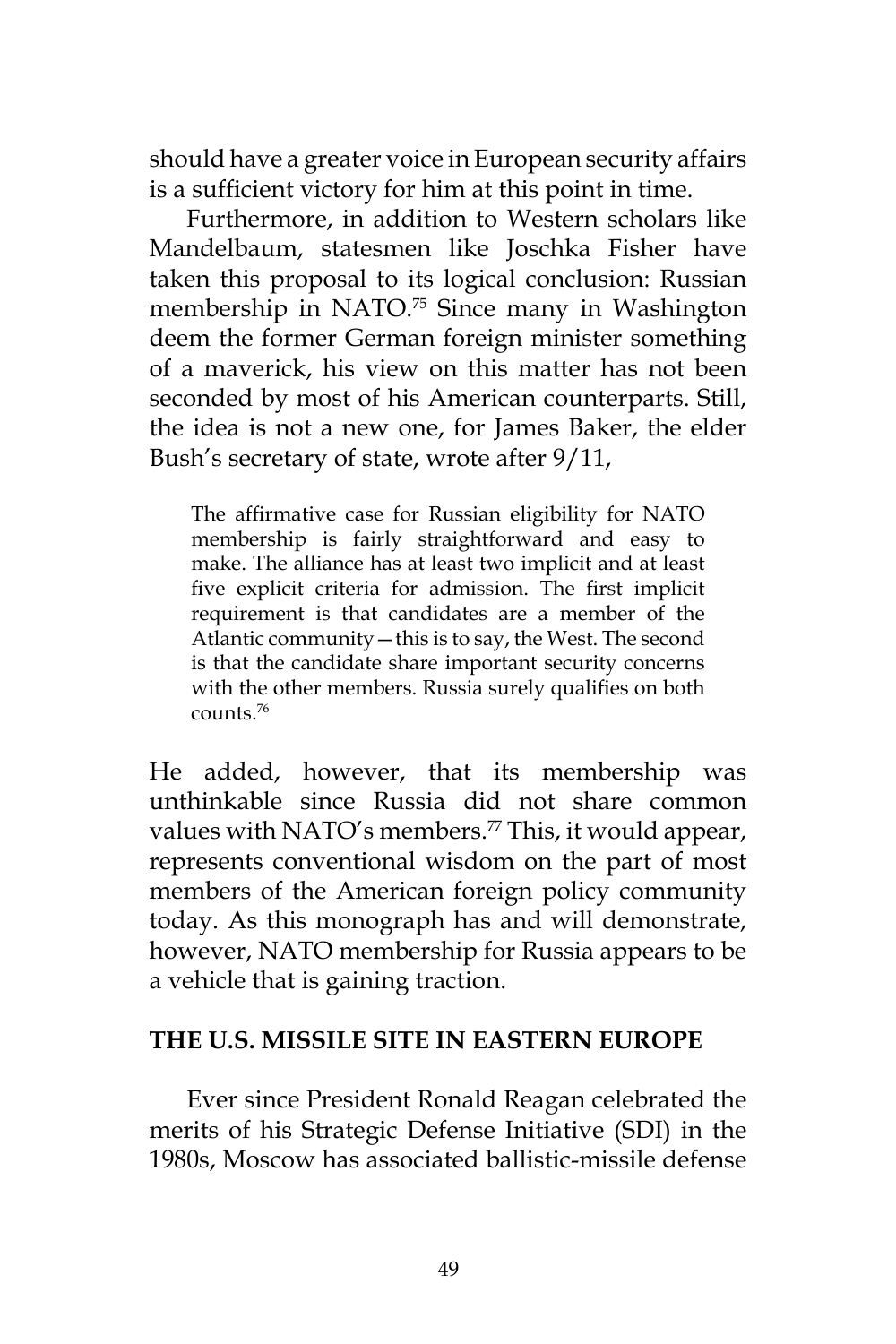systems with a premeditated campaign to undermine the MAD doctrine. A quick look-back provides important insights into why the Russians have made so much of the U.S. missile shield in Eastern Europe.

Soon after the Soviets placed multiple warheads on their massive SS-9s, it was apparent that no anti-missile system could protect soft targets like cities. Offensive nuclear weapons could always overwhelm defensives and impose unacceptable damage on the country under attack. It was easier to deploy a fleet of MIRVed ICBMs than to blunt them through a missile defense system. To avoid an even more dangerous arms race, the nuclear superpowers signed the May 1972 SALT I Treaty. The ABM Treaty was incorporated within it, and at the outset provided for two sites and then only one after a 1974 revision.78

After Soviet nuclear strategists accepted the argument that a viable ABM system would place MAD at risk, they greeted with alarm Reagan's 1983 announcement that the United States would explore the feasibility of an ABM defense. A year later, the SDI was adopted which stunned the Russians because the only logic that they saw behind it was the drive to achieve a U.S. first strike capability. What is more, Reagan's threat to roll back the Iron Curtain was a dangerous marriage of capability and intent that they could not ignore. SDI faded as costs and technological problems soared, and, with the USSR's collapse, fears attending a massive Soviet attack subsided. Funding for the program remained in the budget, but the focus henceforth was about Theater Missile Defense.

Upon gaining control of the Congress in 1994, the Republicans pressed forward, but, fearing a violation of the ABM agreement, Clinton did not move energetically to deploy a missile shield. During the 2000 presidential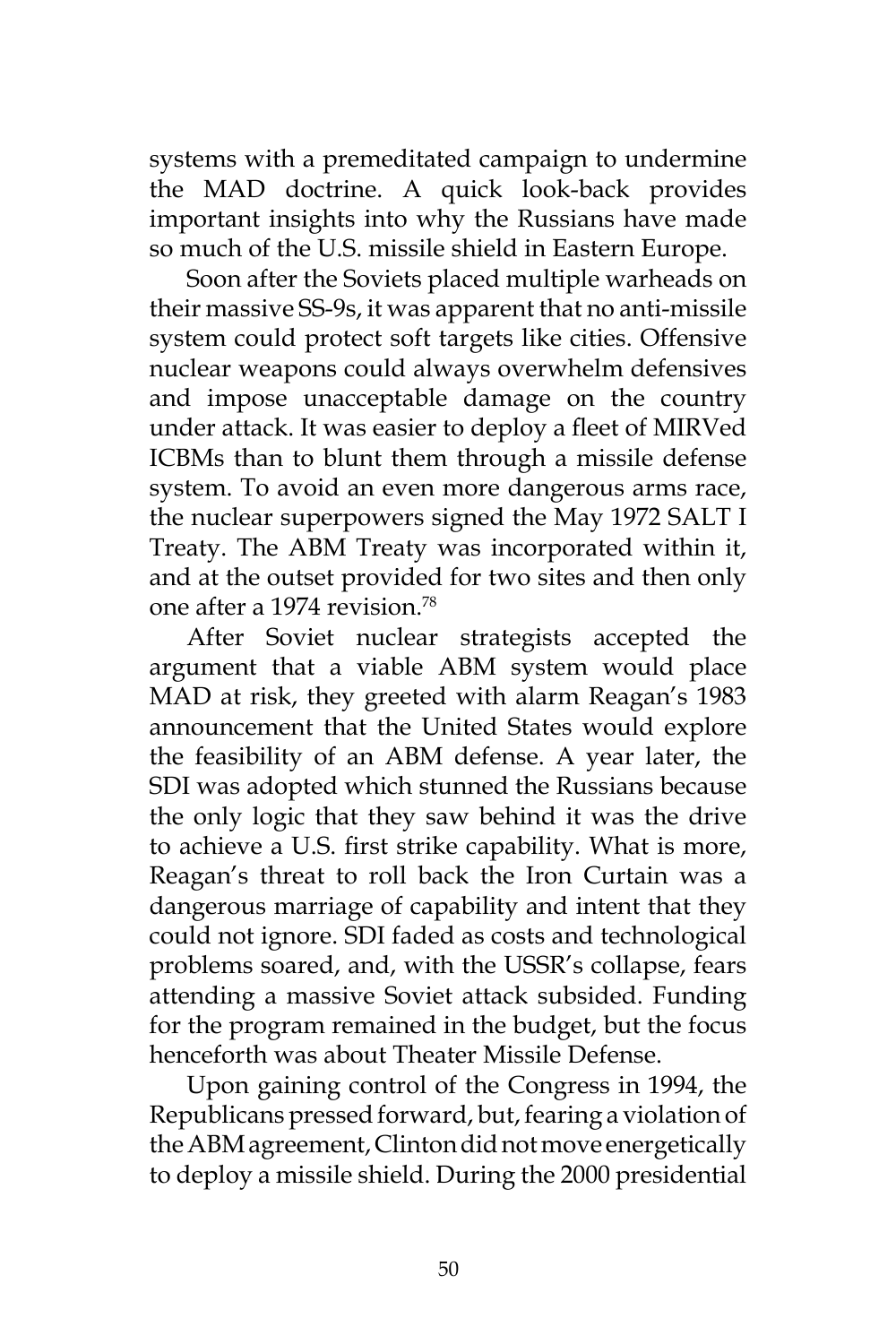campaign, George W. Bush said he favored it, and the Russians took note that one of its most active and articulate advocates, Donald Rumsfeld, was appointed Bush's Secretary of Defense. After 9/11, the urgency to protect the country grew, and Vice-President Dick Cheney and National Security Advisor Condoleezza Rice warned that the next terrorist attack might be exemplified by a mushroom cloud. On December 13, 2001, the President announced the United States would withdraw from the treaty, and the Missile Defense Agency was established. The new layered system would intercept missiles in all phases—lift-off, mid-course, and terminal. Its purpose was to protect America and its allies against a limited nuclear attack by a rogue regime—presumably, North Korea or in the near future, Iran.

President Bush proclaimed that he welcomed Russia's support for the program and indicated that the United States would keep Moscow advised of its progress. In signing SORT, both sides promised to engage in transparency and information sharing that had a bearing on the American NMD. Similar promises were made in signing other agreements and efforts—such as the NRC—to promote confidence in this endeavor.

The Russian side interpreted that pledge against the 2002 NPR. "The fact that the NPR was only partially declassified must have unshackled the imagination of GRU analysts. . . .The emphasis on precision strikes combined with enhanced intelligence against mobile targets must have left the Russians wondering about the survivability of Russia's mobile SS-25 and SS-27 (Topol-M) ICBMs," and this would force "them to think about the survivability of their country's silobased ICBMs and command and control facilities."79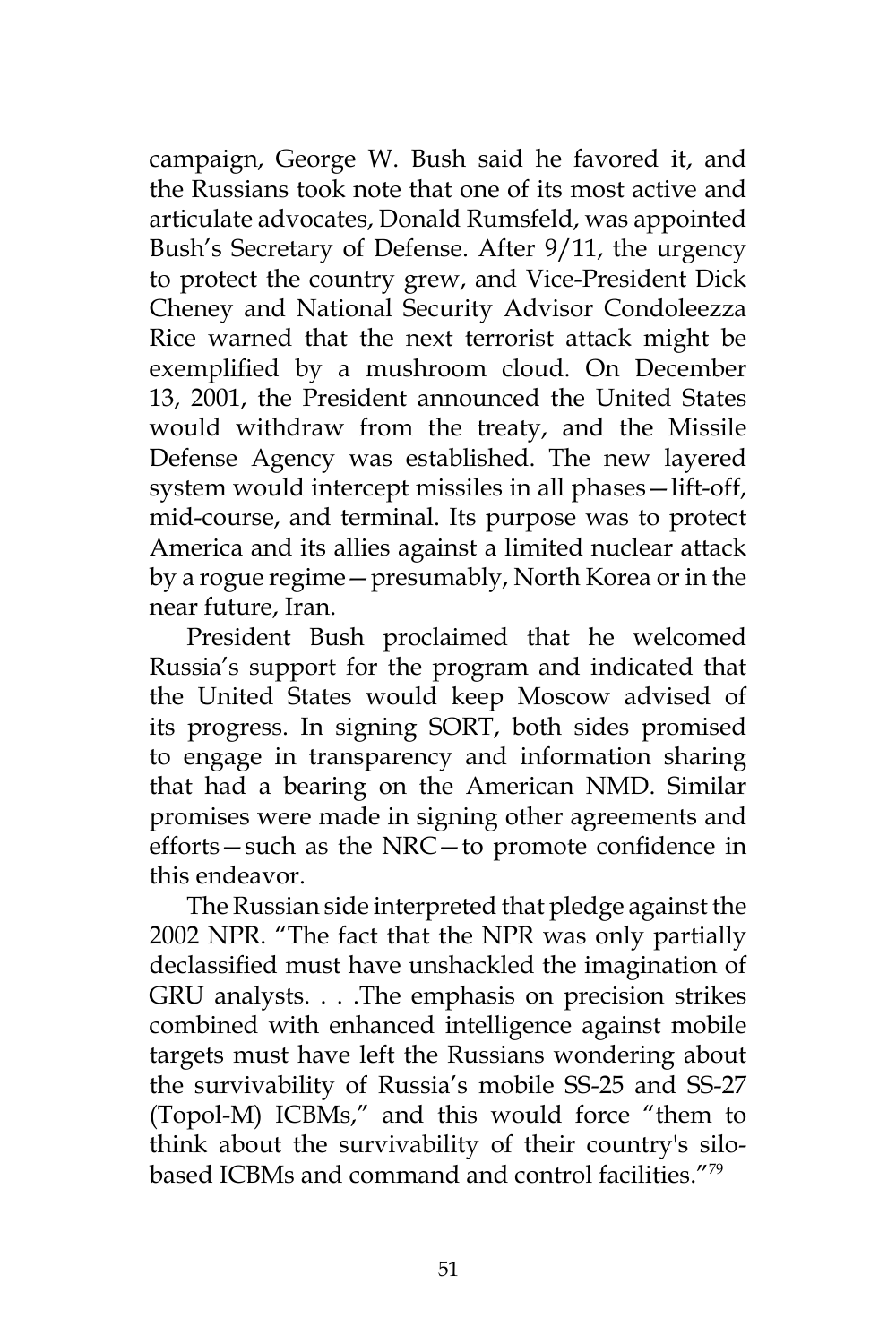Prior to Bush's election, several individuals who would secure high level posts in his administration— Cheney, Rumsfeld, and Paul Wolfowitz—would press for a full blown missile defense system via the neoconservative Project for the New American Century. At the same time, leading members of the Department of Defense (DoD) derided arms control per se; for example, Douglas Feith, the third in command at Bush's Pentagon, informed Yuriy Baluyevskiy, the First Deputy of the Russian General Staff that "We're not looking to create arms control-style negotiations or agreements."80

Russian analysts knew that Feith's boss, Wolfowitz, was the master-mind behind a document that surfaced in the administration of the older Bush. With the demise of the Soviet Empire, James Mann wrote: "The search for a new post-cold war rationale for American military power culminated a few months later in one of the most significant foreign policy documents of the past half century. It set forth a new vision for a world dominated by a lone American superpower, actively working to make sure that no rival or group of rivals would ever emerge." The document written by Wolfowitz's assistant, Zalmay Khalilzad, leaked out of the Pentagon in draft form. After it had become public, the embarrassed administration ordered it rewritten. Mann observed its essence would be adopted by Bush-43.<sup>81</sup> It is against this backdrop that Russian concern about the United States building an NMD to achieve nuclear dominance must be assessed.

U.S. analysts are too modest in dismissing Russian concerns about an American technological breakthrough in a NMD campaign. Russian analysts, by contrast, cannot afford to assess U.S. capabilities in what they may see as a cavalier dismissal of American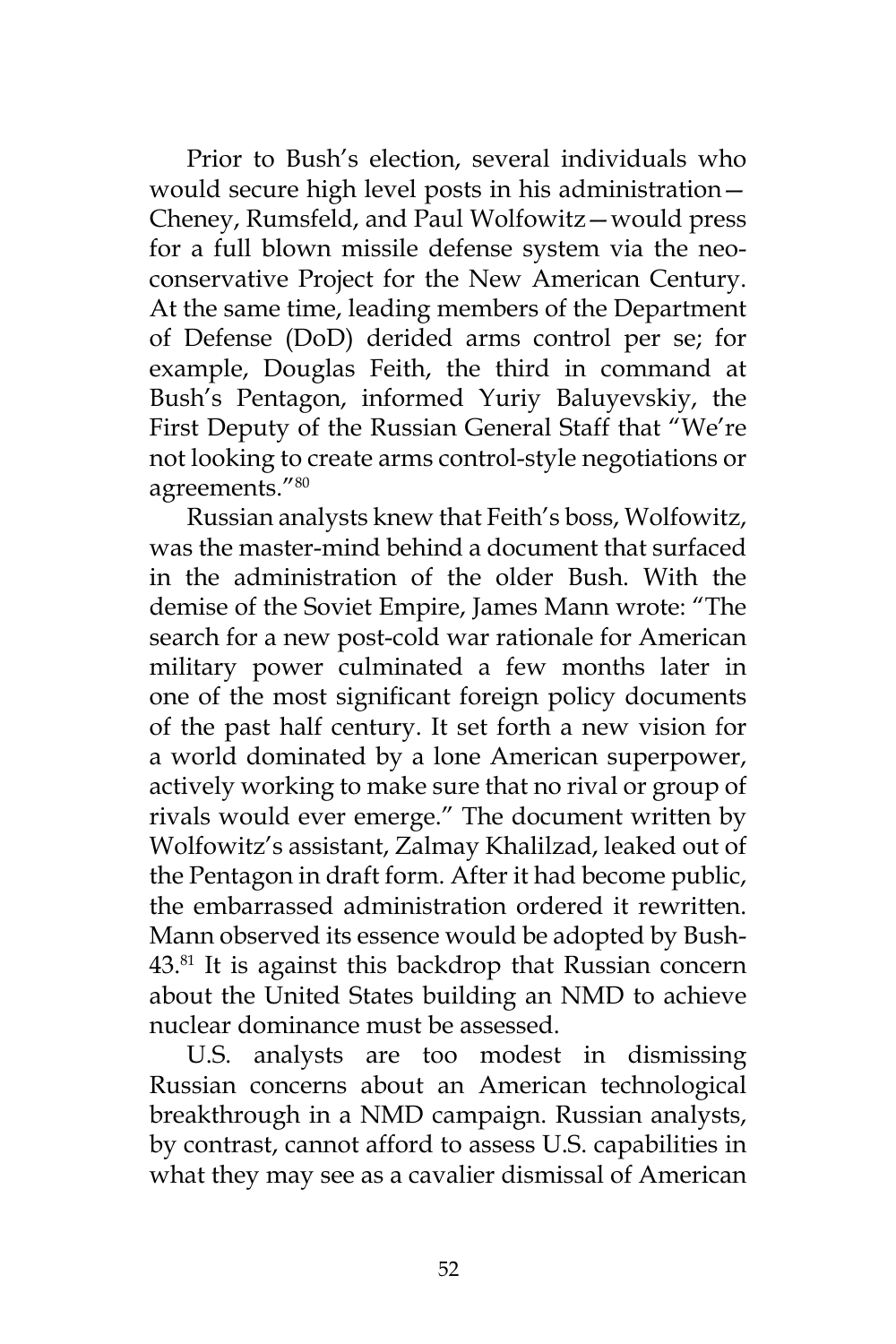know-how. In addition to the vast resources available to the U.S. side, it also has the capacity to secure the help of gifted and well-financed European and Japanese colleagues. In a word, Russian defense analysts would be derelict in ignoring the full U.S. potential in any area regarding nuclear weapons.

Fyodor Lukyanov has observed that U.S. "... missile-defense elements planned for Poland and the Czech Republic are the third phase" of a global system. "There are serious doubts that this is technologically possible, but this could change in the future. And if it does, the strategic balance in the world would shift dramatically because it would remove the basic principle that has ensured stability in the past—the threat of mutually assured destruction."82

Also, two American observers, George N. Lewis and Theodore A. Postol, claimed that the Eastern European shield would effectively blunt an ICBM attack against the United States. Consequently, "It is difficult to see why a well-informed Russian analyst would not find such a potential situation alarming."<sup>83</sup> This was a minority view among American officials who argued that they have shared evidence with their Russian counterparts that indicated that the Eastern European project did not threaten Russia. Consequently, why were their colleagues in Moscow so troubled?

Pavel Felgengauer, an independent Russian defense analyst who is a bitter critic of the Kremlin, explains why they feel this way. Russian military observers are puzzled by the logic behind the American system since it rests on the notion of a direct intercept of an oncoming missile. That is, "A solid metal warhead is directed to strike and pulverize an attacking ballistic target on collision course." But,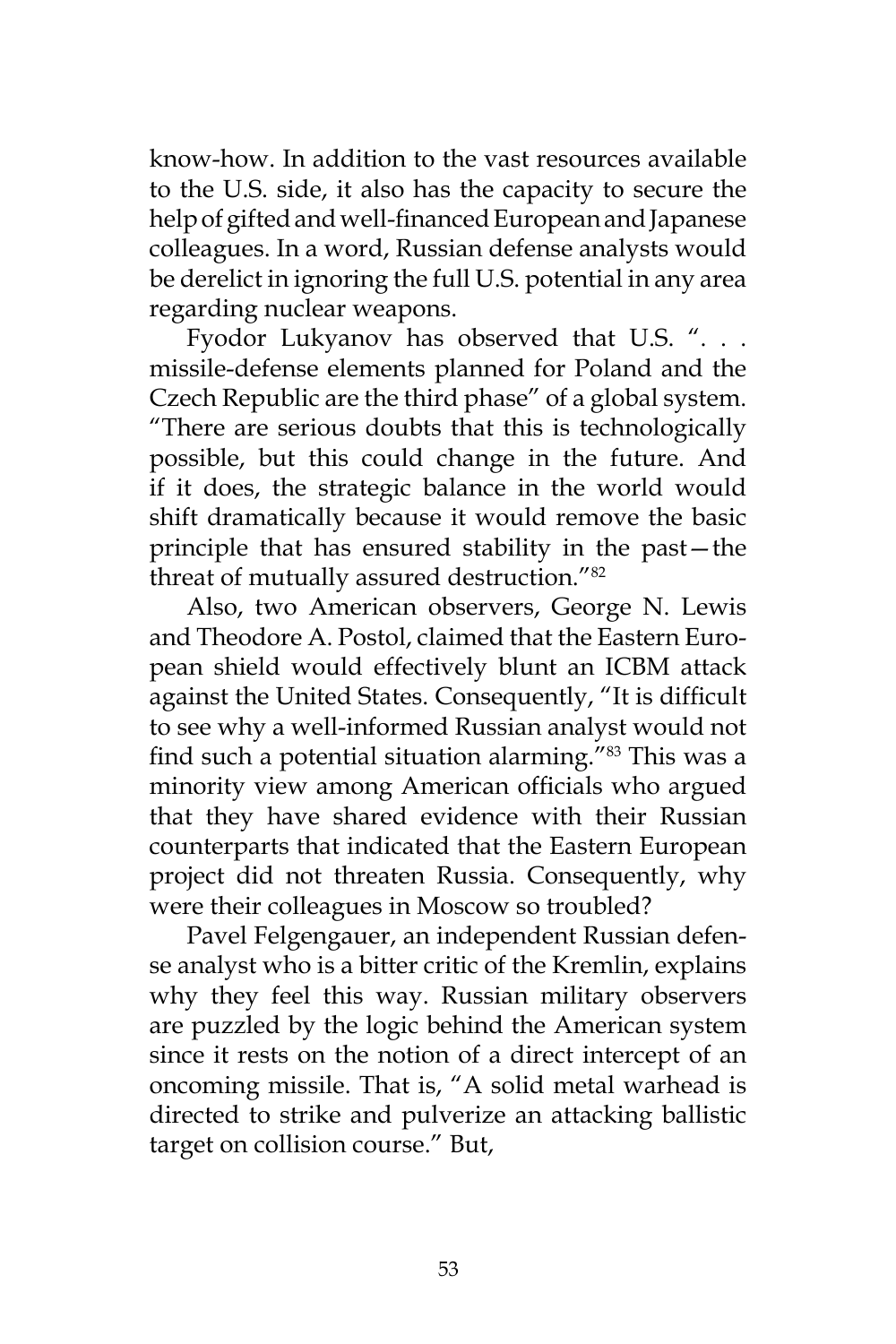The Russian military believes that the "direct intercept" concept that they abandoned during the Cold War is still technically impossible. The military tells its political masters that the American direct intercept concept or "bullet hitting bullet" is a hoax and cannot work in the real world. It is assumed that the missiles in Poland will, in fact, be nuclear-tipped and intended for a surprise attack to annihilate the Russian political and military leadership in their workplaces in Moscow, effectively incapacitating Russia before a mass of other U.S. nuclear missiles from more distant locations comes crashing in to destroy a helpless Russia.<sup>84</sup>

The Kremlin concluded long before the 2008 presidential election that to talk with the Bush administration about arms control matters was a hopeless enterprise. If President Bush was serious about arms control, why would he scrap one of the most significant arms control agreements, the ABM Treaty? Just weeks before President Bush retired to Texas, John Rood, Acting Under Secretary of State for Arms Control and International Security, sought to assuage Moscow's fears about the missile system by offering Russian officers access to it on a constant basis and by adopting a policy of transparency on all matters germane to its operation. His Russian counterparts did not budge and continued to oppose the deployment, not primarily because they feared the United States was prepared to launch a first strike against them, rather because it would provide the Americans with modern military assets that could in the short term force the Kremlin to accept humiliating geo-political concessions and in the long term enhance—with a technological break-through — an American first-strike.<sup>85</sup>

There was cause to believe, however, that the missile shield in Eastern Europe would never be deployed. When running for the presidency, Obama registered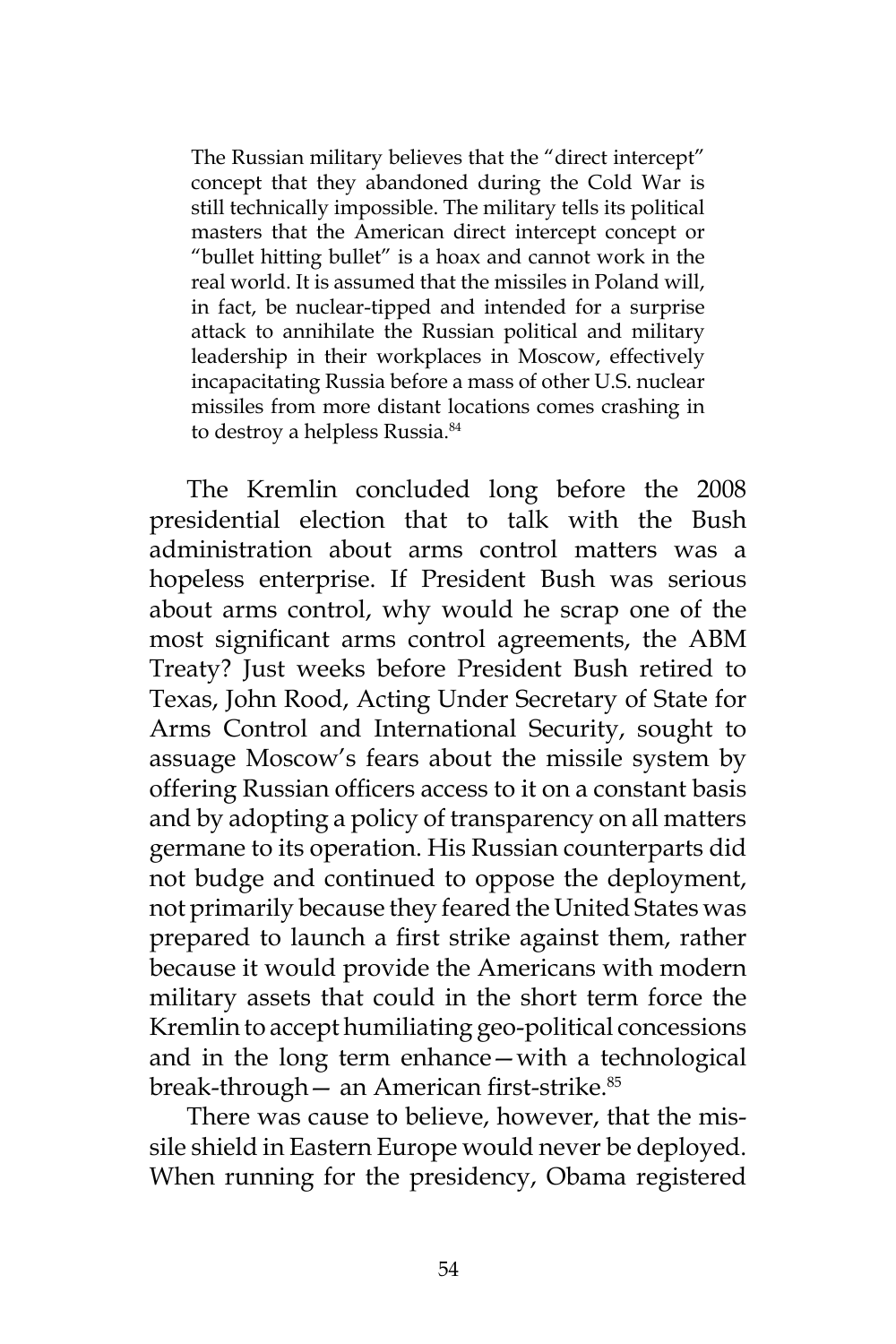reservations about its capabilities, while observing that the threat of an Iranian missile strike was not existential. What is more, critics of its deployment made the following arguments against it:

- The system is massively expensive and in light of America's daunting economic crisis, its cost takes on new significance. Since President Reagan delivered his Star Wars speech, it has been estimated that \$120 billion has been spent on missile defense, and since 2002 the bill has amounted to \$56 billion, with an additional \$50 billion in the works.<sup>86</sup> Under existing circumstances, it may be difficult for Congress to provide these funds. It has proven unworkable, and there is as yet no evidence that it will provide the protection for which it was designed.<sup>87</sup>
- No rogue state will launch a missile against the United States—that borders on national suicide. At the same time, terrorists do not possess ICBMs, and the means of delivery they could deploy—a nuclear device of some kind in a suitcase—cannot be stopped by any anti-missile system.
- Insofar as Iran's ability to strike the United States or one of its allies is concerned, analysts like MIT's Theodore Postol estimate that in spite of its having a solid-fueled-two-staged Sejjil rocket, it will be many years before it can place a nuclear warhead on it that can be used against Europe or the United States.
- Finally, as indicated above, Postol and an associate claim that the U.S. system in Eastern Europe could be effective against a Russian ICBM strike against the United States.<sup>88</sup>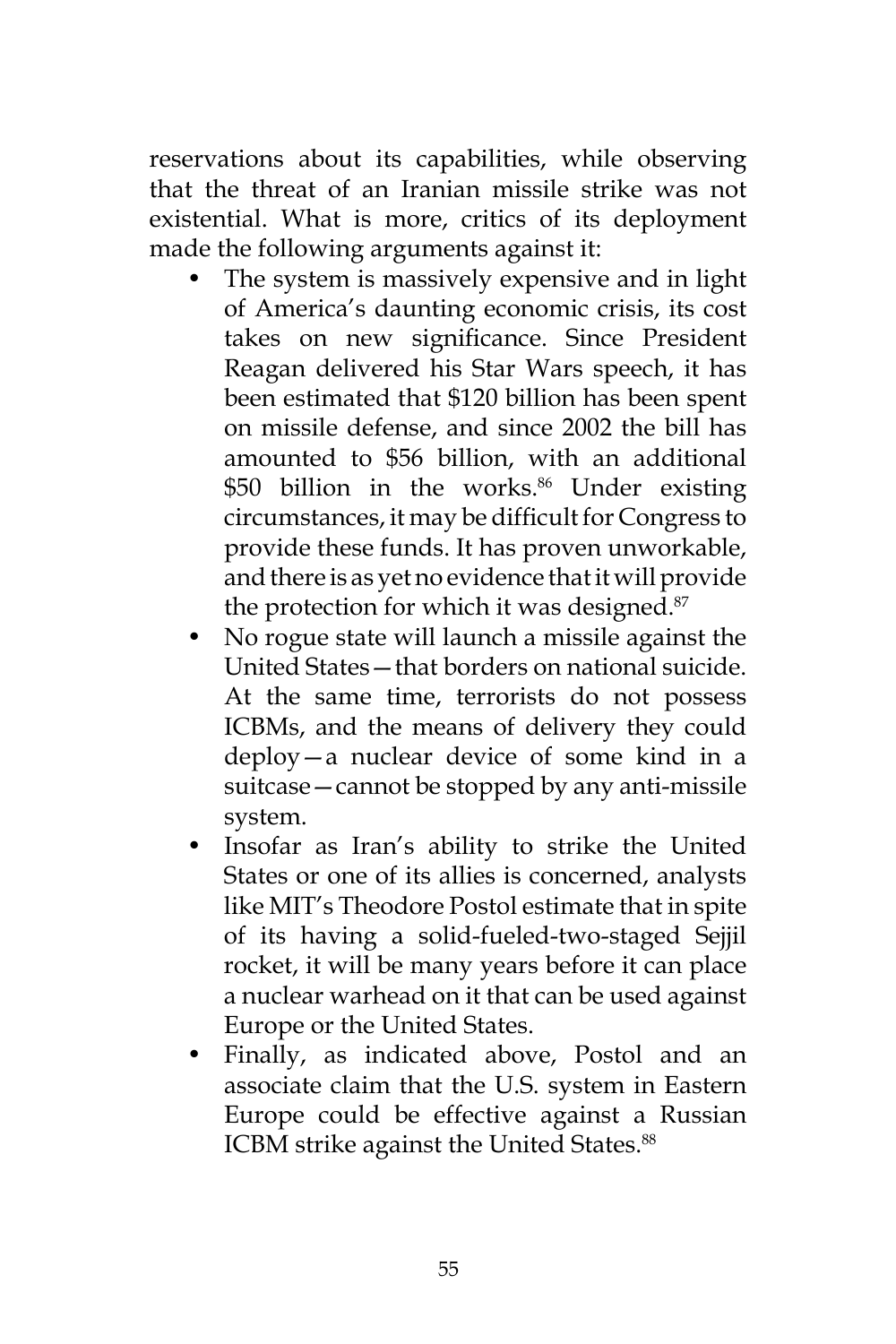Meanwhile, French President Nicolas Sarkozy, after meeting with his Russian counterpart in November 2008, said, "Deployment of a missile defense system would bring nothing to security in Europe . . . it would complicate things, and would make them move backward."89 Many Europeans endorsed his analysis, not to mention that public opinion in Poland and the Czech Republic opposed the system. Even while the Bush administration was pushing for its deployment, there were doubts about it being endorsed by their respective legislatures. Recall also that the leaders in Eastern Europe favored the system because in their eyes it bolstered the U.S. pledge to defend them, so if other means were taken to accomplish that objective, their ardor for the system would cool.

The Kremlin anticipated an Obama victory hoping that it might strike a deal with him on NMD, but the day after he was elected president, Medvedev committed a serious faux pas when he threatened to deploy missiles in Russia's western most Oblast, Kaliningrad, to counter the planned American antimissile complex in the Czech Republic and Poland.<sup>90</sup> By threatening Obama, Medvedev was subverting the hope of the international community that, with a new American president, the United States might once again act like a responsible superpower. His advisors should have reminded him that most inhabitants of the world, unlike most Americans and Russians, were people of color who have chafed under European colonial rule for centuries. Therefore, they were enthralled that the world's most powerful country elected a black man president, and they saw Obama's success as a victory for themselves as well.

Medvedev quickly retreated when he realized that he had committed a huge blunder. Rather than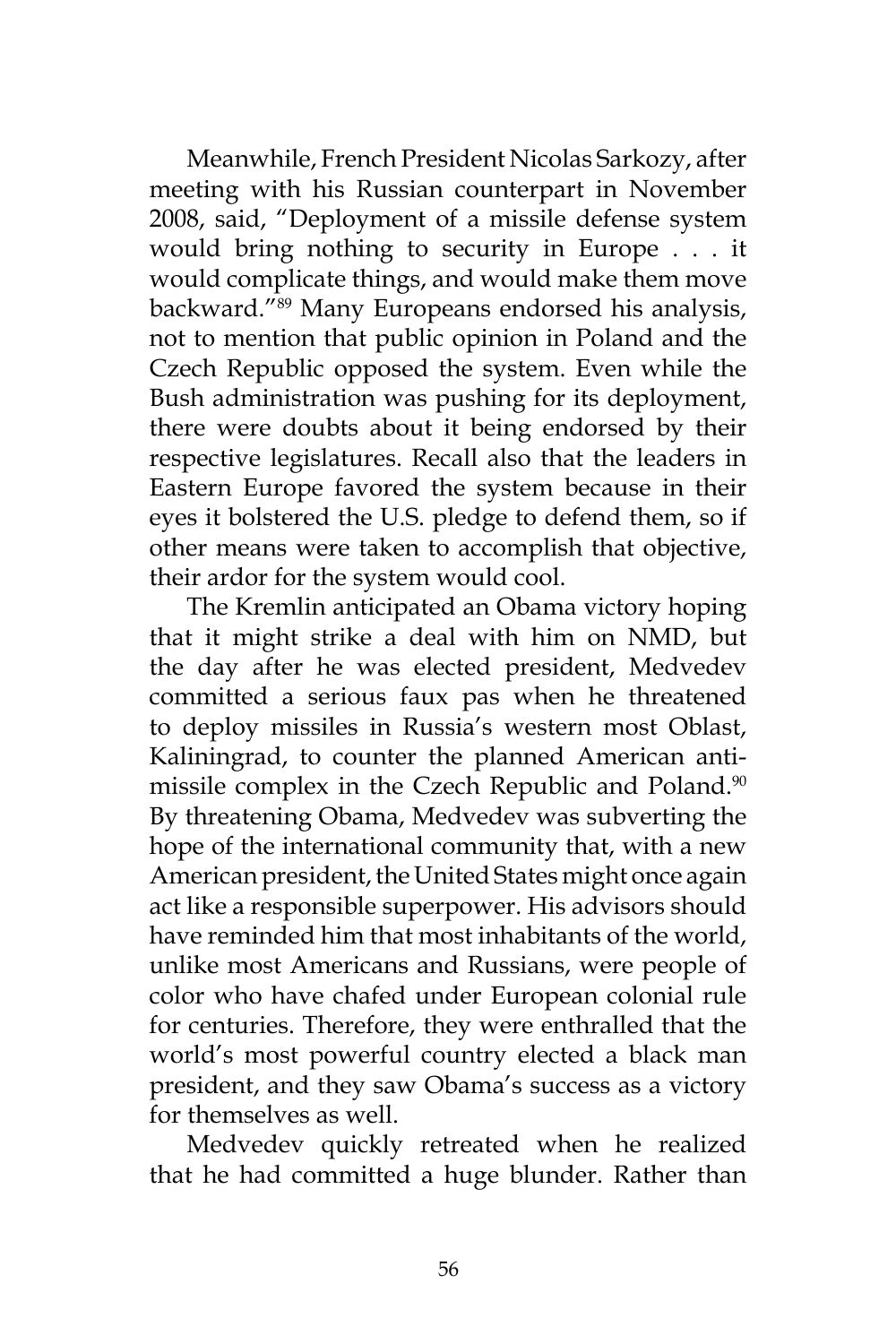encourage Obama to reverse Bush's decision to deploy an anti-missile complex in Eastern Europe, his threat encouraged Obama to do just the opposite, lest he be accused of weakness at home. Medvedev's remarks were especially gratuitous when it was clear that the American president-elect had profound reservations about the prudence of deploying a system that had not been proven to work against a threat that had not as yet materialized.<sup>91</sup>

As the deadline for a START follow-up approached, Moscow insisted that no cooperative Russian-Western security system was possible if the United States did not: (a) scrap the missile shield in Eastern Europe, or (b) ask Russia to join Washington in the enterprise. American pundits meanwhile observed that Obama would not announce a change in U.S. policy regarding the missile defense system in Europe as long as Russia showed no sign of blocking the Mullahs' march toward a nuclear arsenal. Soon after Obama entered the White House, the *New York Times* reported that he wrote a letter to Medvedev proposing that if Russia helped curb Iran in its quest for nuclear weapons, the United States would halt deployment of the missile system in Eastern Europe. The White House claimed that never happened.<sup>92</sup>

The Kremlin insisted that it did not welcome Iran acquiring nuclear weapons, but it would not join the United States in aggressive efforts to prevent that outcome. Russia stood alongside China in refusing to subject Iran to the pressure required to force it to comply with UN resolutions demanding it halt its nuclear weapons program.

American Kremlin-watchers cited the following observations to account for Russia's duplicity: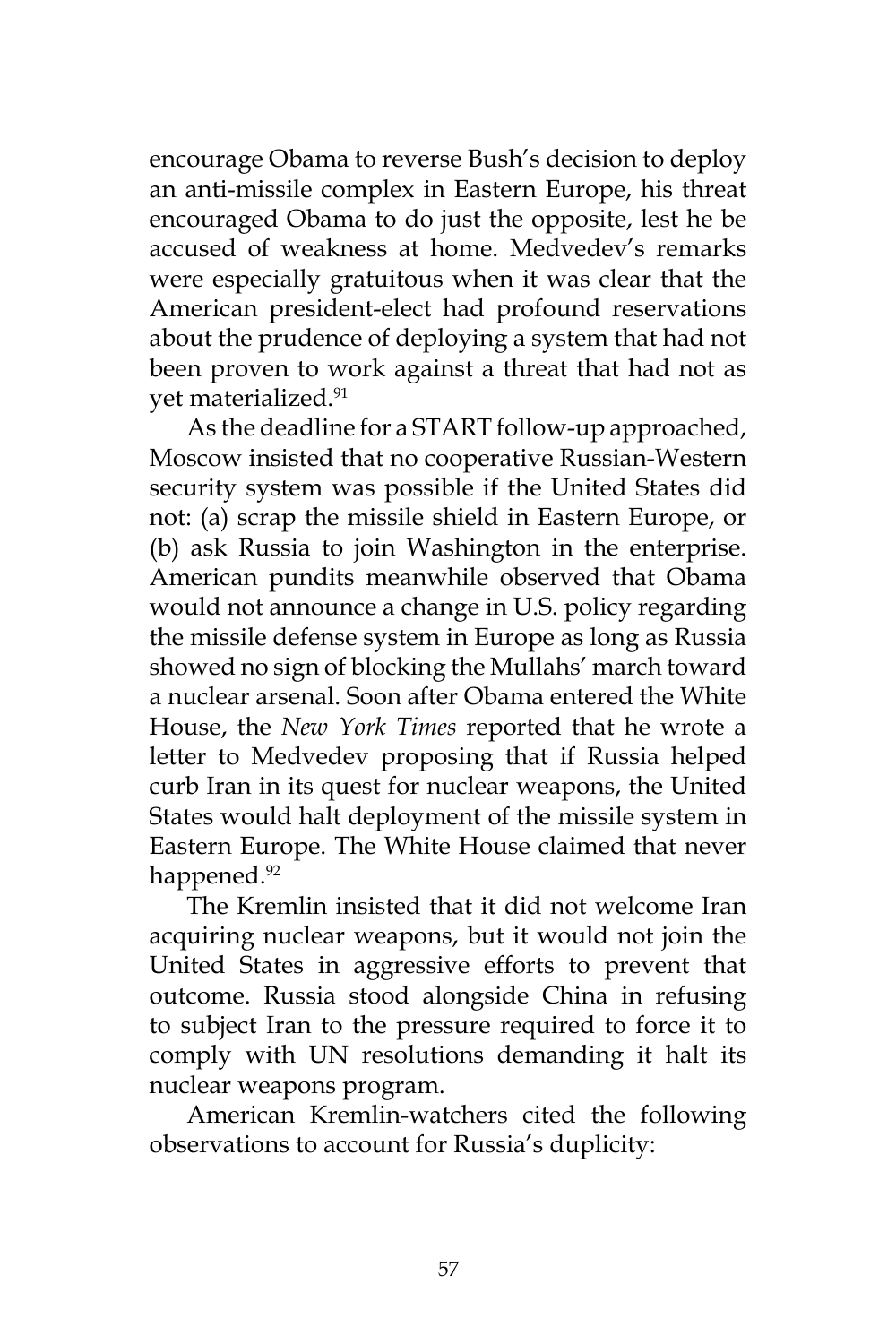- It does not view the threat as a near-term problem and welcomes U.S. frustration in not checking Iran's nuclear ambitions.
- It has extensive and profitable commercial relations with Iran and does not want to halt them, especially in face of the current global economic meltdown. Among other things, it has helped build a nonmilitary nuclear installation in Bushehr, while it has considered selling ground-to-air S-300 missiles to Iran.93
- Russia believes it is in its vital strategic interest to have good relations with the most powerful state in the Gulf Region, and they enhance the Kremlin's efforts to court its own 20-million Muslim population.

Meanwhile, key members of President Obama's foreign policy team warned Tehran that if it proceeded with its nuclear weapons program, the United States would not take the military option off the table. Iran treated such threats with derision:

- Bogged down in Iraq and Afghanistan, the U.S. military is overstretched and clearly does not want to engage in a third war, especially with a country that has a population of 70 million.
- Short of attacking Iran with nuclear weapons, the United States does not have the capability to destroy its myriad and widely dispersed nuclear installations via air strikes.
- A conventional ground assault is impossible since the United States does not have the resources to launch one, and, besides, any kind of military action against Iran would be accomplished at great risk: a surge in fighting in Iraq via insurgents close to Tehran; or,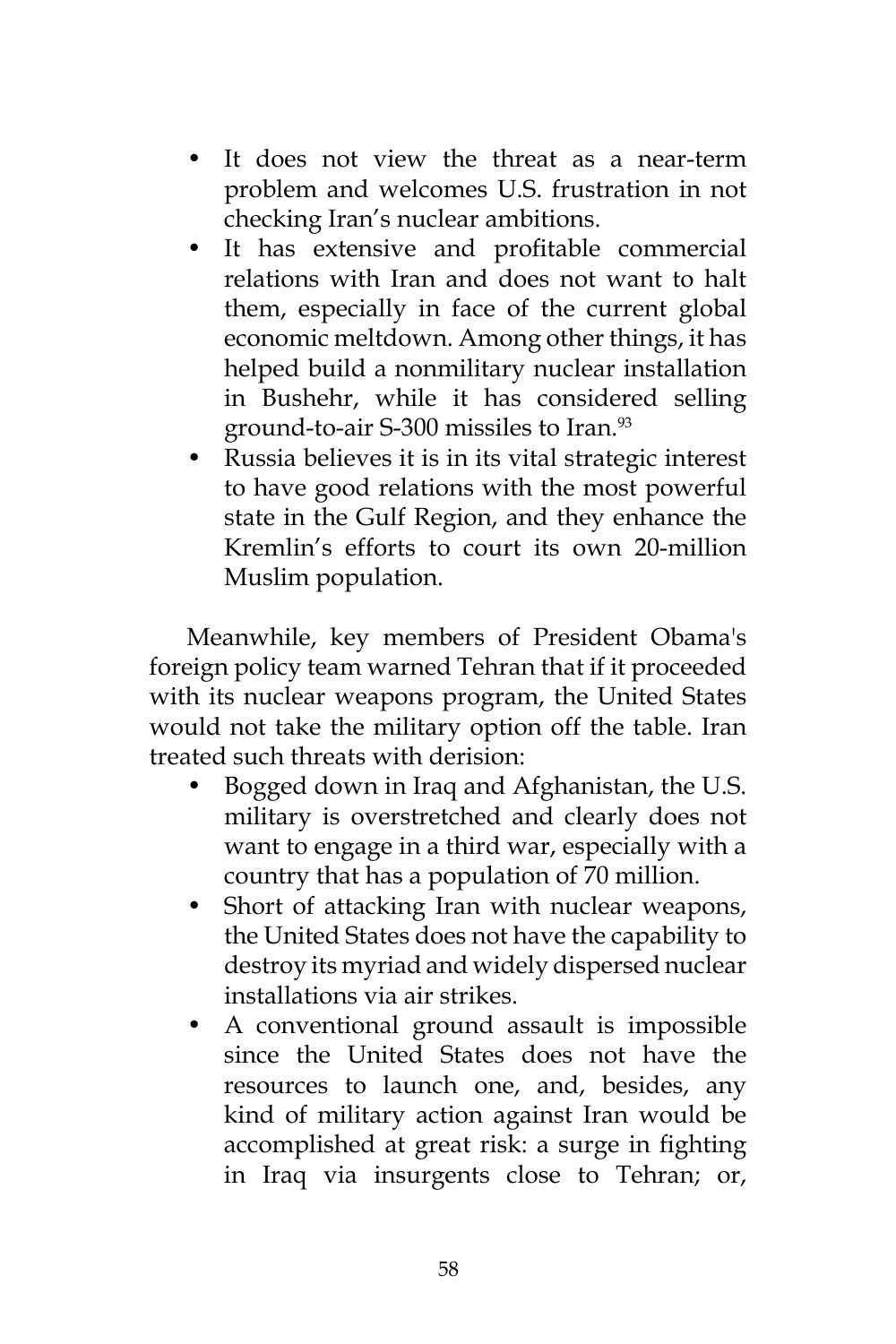Iran's preventing shipping from carrying oil from the Persian Gulf to global customers; or, measures taken to compromise the U.S. effort in Afghanistan.

An Israeli strike may represent a military option, but, barring the use of nuclear weapons, it would only momentarily halt Iranian nuclear operations. At the same time, even if the United States did not condone it, Washington would be blamed by the Muslim world for being complicit in it. Any hope that the Obama administration would reach out to one billion plus Muslims then would be dealt a lethal blow, not to mention the resulting firestorm of upheaval that would be set loose throughout the Persian Gulf and beyond. This would be the case even though Sunni leaders wish to deny Tehran nuclear weapons, because the United States cannot overlook a compelling observation: The Sunni ruling elites' view of this matter may not reflect that of the "Muslim street."

The United States then had two options in meeting Iran's nuclear threat. The first involved a diplomatic campaign. Obama entered office knowing that the diplomatic option was lost in the spring of 2003 when the Bush administration failed to engage Iran in serious negotiations. The Iranians indicated that they were prepared to talk about a broad range of issues that were points of friction between both countries ever since they halted diplomatic ties in 1979. Secretary of State Colin Powell and his deputy, Richard Armitage, "favored a positive response to the Iranians." But they were overruled by Vice-President Cheney and Secretary of Defense Rumsfeld who proclaimed: "We don't speak to evil."94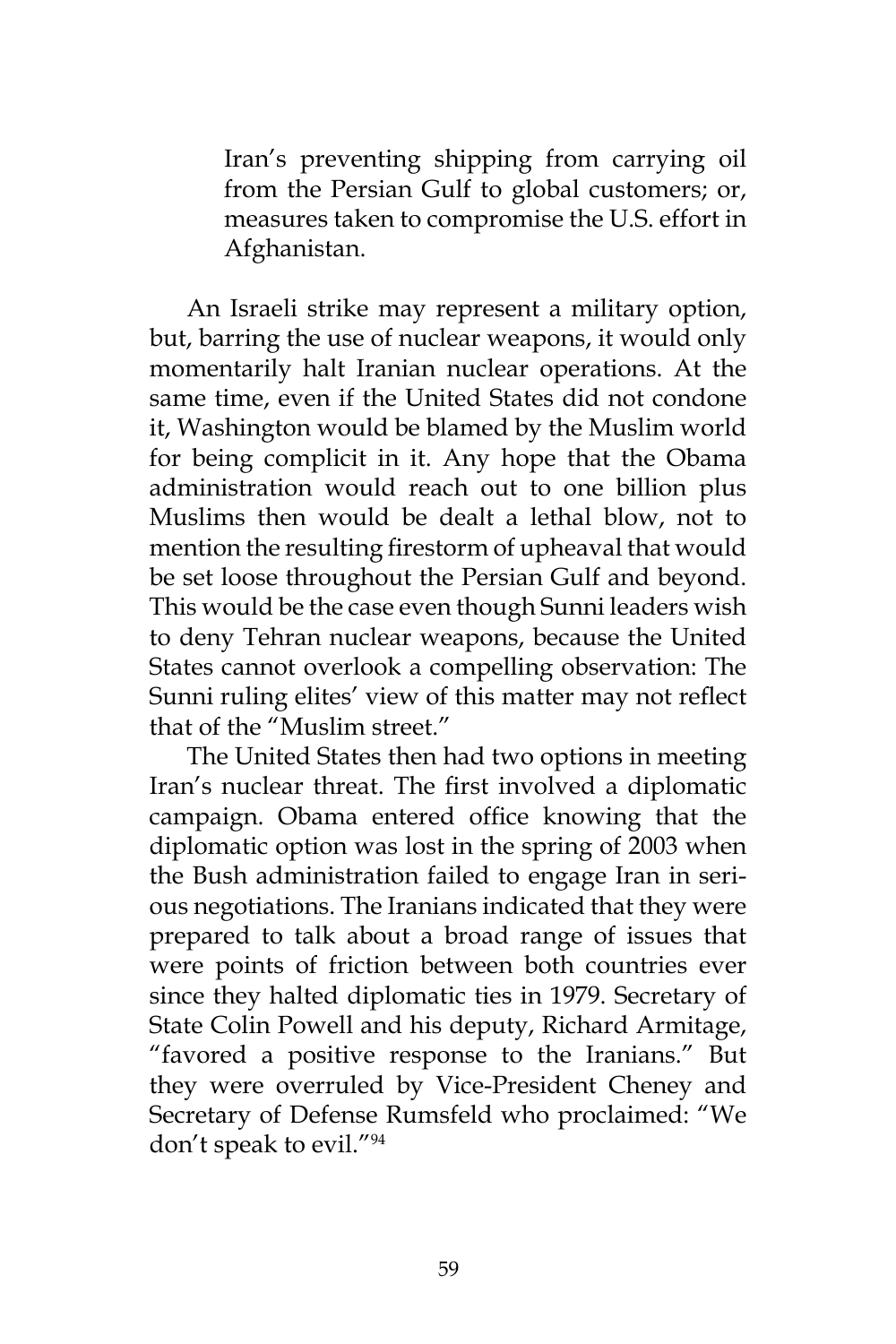President Obama attempted to resume serious talks with Tehran after he was elected, but his efforts were greeted with contempt. For example, on the Iranian New Year he sent congratulations to both Iran's leaders and people, but to no effect. Then the bogus election in Iran, and widespread public expressions of discontent associated with it along with the brutal oppression of Iranian protestors, prompted even his supporters to reject talks with the reactionary Mullahs in Tehran.

The second option, getting Moscow to press the Iranians to comply with UN resolutions in their drive for nuclear weapons, did not produce results either. For the reasons mention above, the Kremlin did not believe that it was in Russia's interest to press Iran on this matter.

Meanwhile, some influential voices in Moscow began to express optimism about reaching an accommodation with Obama on the missile shield in Eastern Europe. The views of Sergey Rogov are noteworthy. As director of the Institute for the United States and Canada, he is well placed to characterize Russian thinking on this matter. He has noted with optimism that the Obama administration has eliminated certain components of a global missile program. Furthermore, his analysis has prompted him to conclude that the U.S. NMD project will not "include a space-based component." At the same time, growing economic constraints serve as a rationale for the Americans not endorsing an expensive missile defense system.

As a consequence, Rogov chides the Russian mass media for exaggerating the U.S. program. "Again and again they propagandize the nonexistent achievements of 'Star Wars,' which has long ceased to exist." In conclusion, he sees Washington and Moscow reconciling their differences over NMD.<sup>95</sup>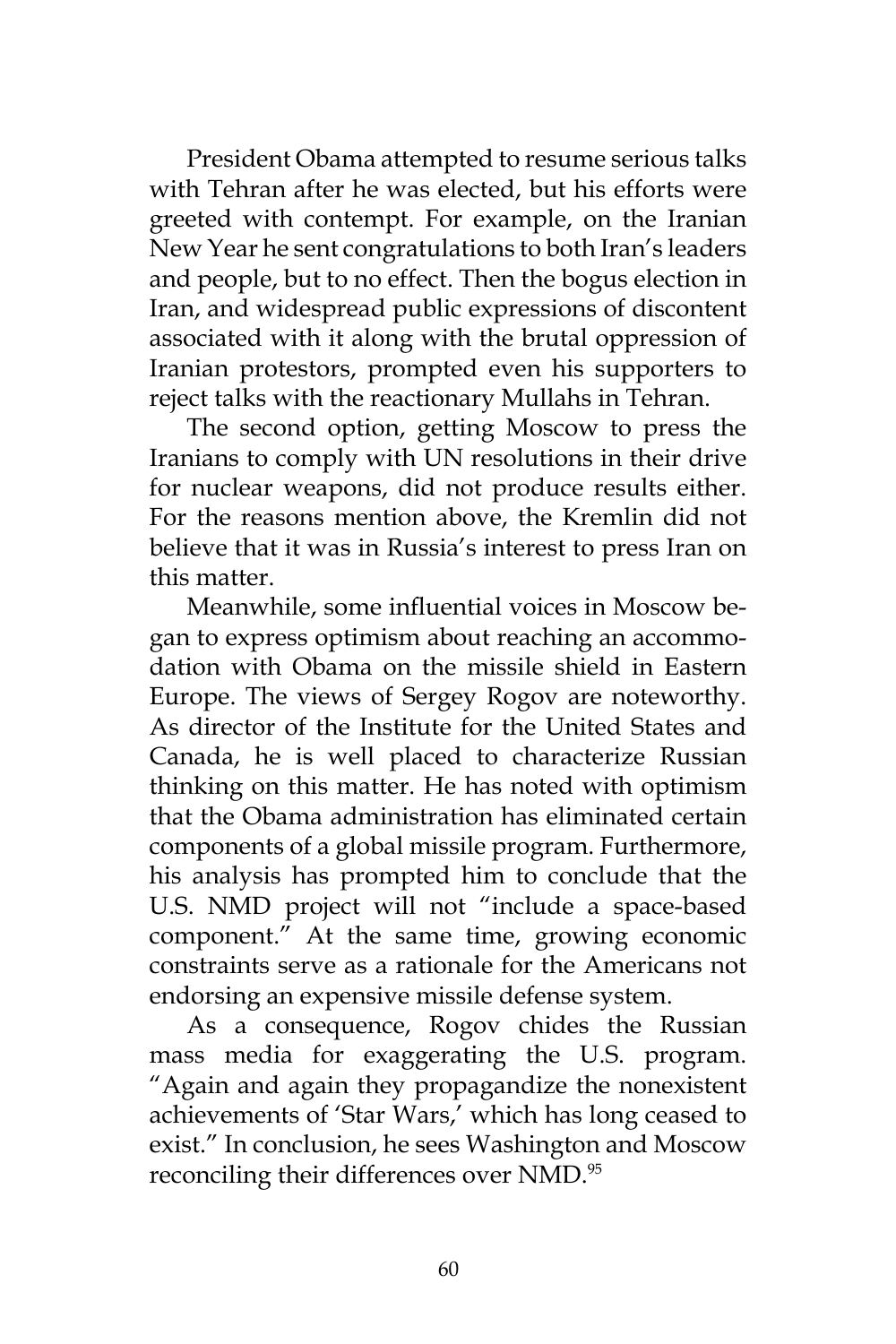This optimism has found purchase on the American side. Defense Secretary Gates in his testimony before the Senate Appropriations Committee—just weeks before his president was to meet with his Russian counterpart in Moscow—said: Prime Minister Putin "basically dismissed the idea that the Iranians would have a missile that would have the range to reach much of Western Europe and much of Russia before 2020 or so. And he showed me a map that his intelligence guys had prepared. I told him he needed a new intelligence service." Gates continued: "The fact of the matter is, the Russians have come back to us and acknowledged that we were right in terms of the nearness of the Iranian missile threat, and that they had been wrong. And so my hope is we can build on that."96

On September 17, the U.S. Government announced that the American missile project in Eastern Europe had been scrapped in favor of a new system that would be deployed first at sea and later in the air and on land with the explicit purpose of meeting the threat of short and intermediate range Iranian missiles. Gates, who had previously endorsed the missile site in Eastern Europe, explained why he had changed his mind. That system had been designed to deal with the threat of Iranian ICBMs, but intelligence reports indicated that they represented a long-term threat. The United States had to deal with the near-term threat of Iranian short and intermediate range missiles that were soon to be operational. What is more, under Bush's program, the United States could not achieve protection until 2017, but under the new one, its first phase would be completed by 2011. At that time, ". . . we will deploy proven, sea-based SM-3 interceptor missile weapons that are growing in capability in the areas where we see the greatest threat to Europe." This Aegis system, Gates stressed, works!<sup>97</sup>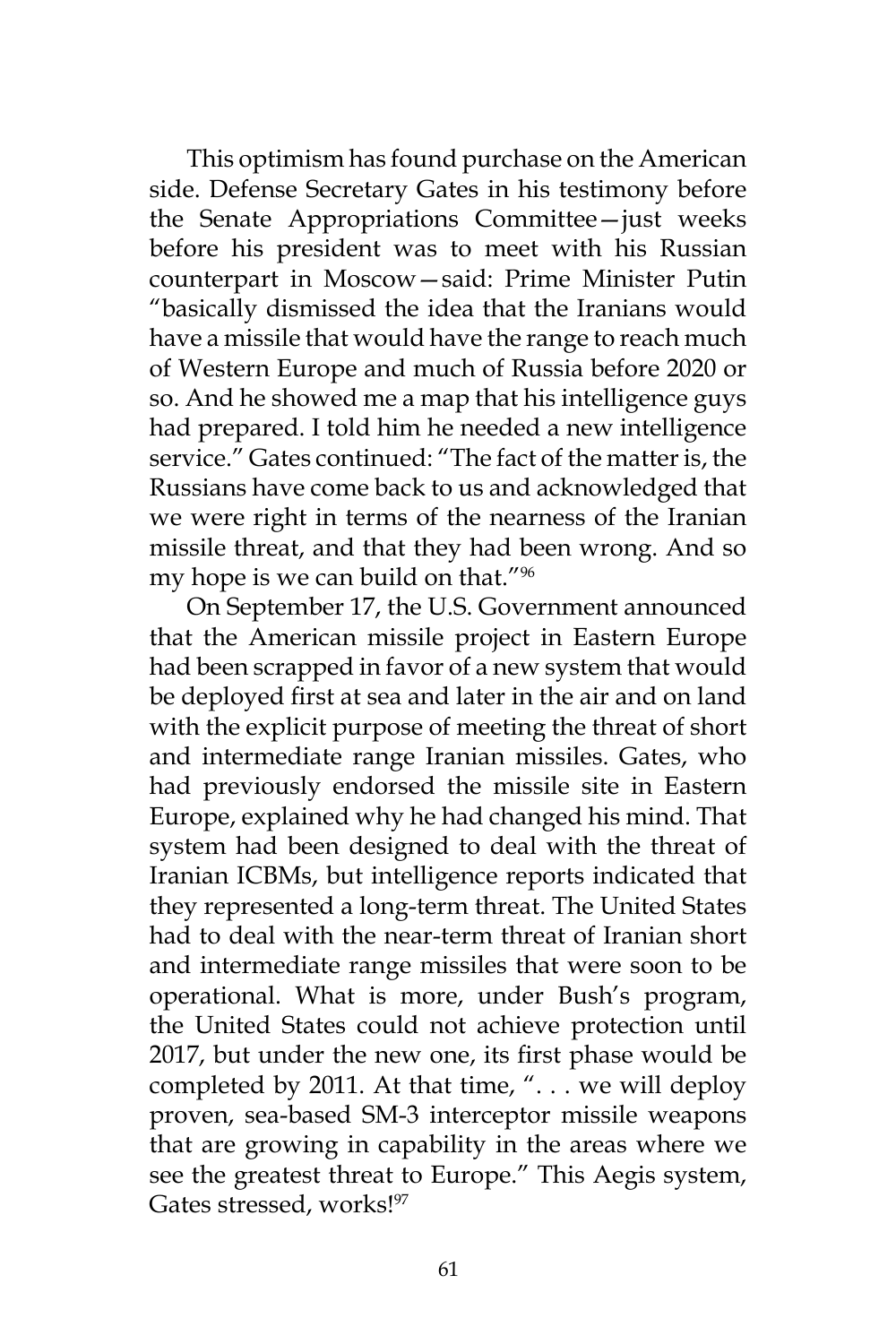President Obama's critics charged that he had adopted this option under pressure from Russia. He responded, "Russia had always been paranoid about this [the system in Eastern Europe], but George Bush was right. This wasn't a threat to them." He added, "If the byproduct of it is that the Russians feel a little less paranoid and are now willing to work more effectively with us to deal with threats like ballistic missiles from Iran or nuclear development in Iran, you know, then, that's a bonus."98

Obama's Republican opponents charged that the decision compromised U.S. security, but in fact the Pentagon was happy about the decision. It was no secret that the Bush project was ill-conceived and of no value to U.S. security. The initial response from Russia also was positive but limited: Putin characterized it as a brave gesture on Obama's part, while officials in Moscow said that Russia would not deploy its Iskander missiles in Kaliningrad. But there was no indication that the Russian government was prepared to provide Washington with what it wanted most of all: categorical support for harsh measures to force Tehran to halt its drive for nuclear weapons. But then on September 23, as Medvedev was prepared to attend the UN meeting in New York, he hinted that Russia might join the United States in this campaign when he said: "Sanctions are seldom productive, but they are sometimes inevitable."99

In conclusion, as is true of NATO enlargement, reconciling differences over NMD are essential if the Americans, Europeans, and Russians are to successfully develop a common European security system.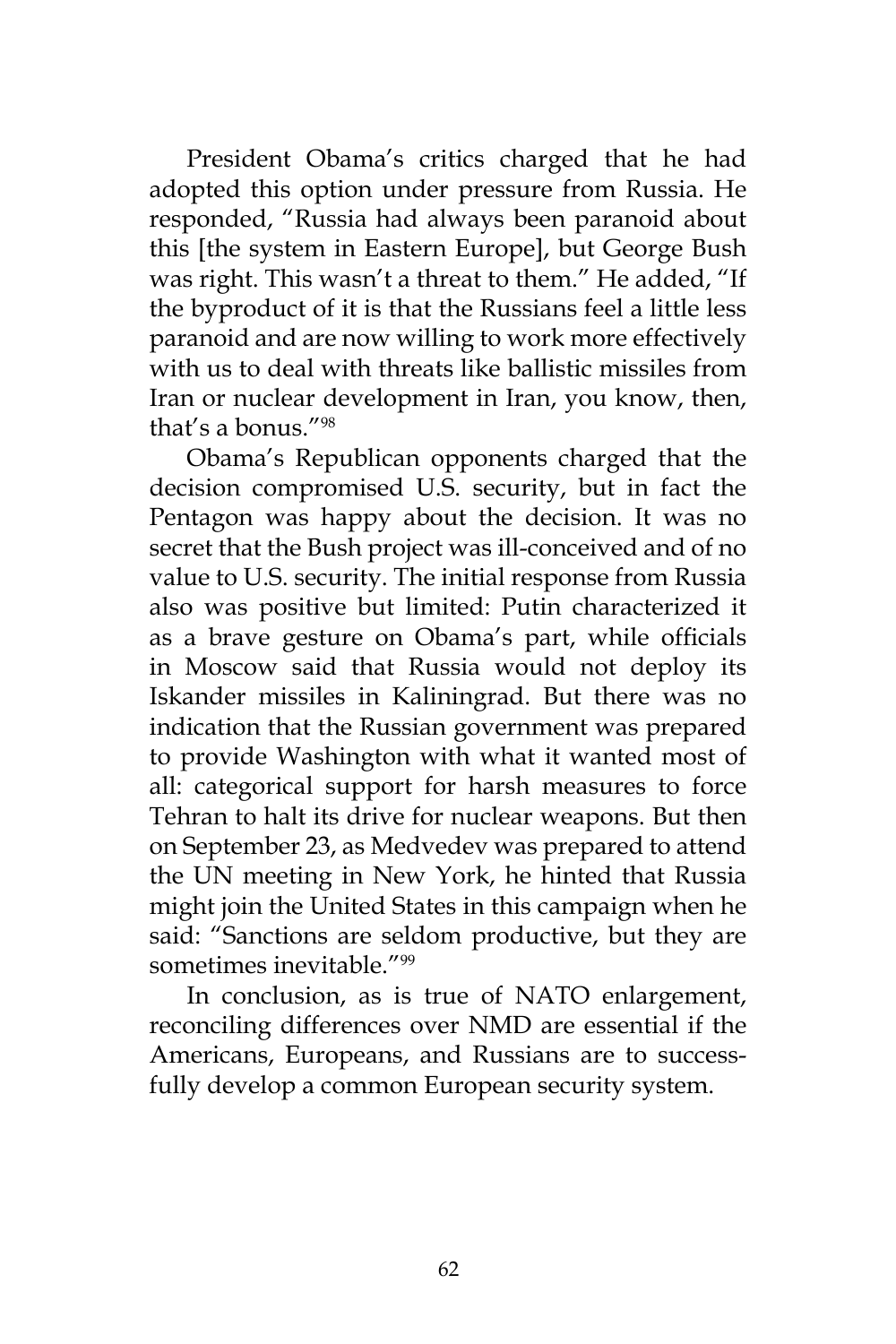# **CFE, OSCE, AND CONFLICT RESOLUTION IN A "TROUBLED NEIGHBORHOOD"**

The 5 days of fighting between Georgia and Russia last year is proof-positive that modern Europe can still be stricken by war. It also underscores the alarming prospect of a military confrontation between American and European forces on the one hand and Russian fighters on the other. That clearly is a remote prospect, but it cannot be discounted. It is with this specter in mind that the capacity of existing arms limitation and crisis prevention regimes such as CFE and OSCE must be assessed. Medvedev claims they are dysfunctional and must be replaced.

What Moscow has called its near abroad but recently labels the Commonwealth of Independent States (CIS), and officials in Brussels designate as Europe's "troubled neighborhood" is the focal point of concern. The countries involved are Armenia, Azerbaijan, Belarus, Georgia, Moldova, and the Ukraine; all are closely entangled with Russia or rife with internal problems that promote instability in the region. Armenia and Azerbaijan, for example, have clashed over Nagorno-Karabakh, the Armenian enclave embedded within Azerbaijan. Many people in Moldova have favored unification with their ethnic cousins in Romania—a move opposed by the Kremlin—while the Moldovans have been in conflict with Moscow over the fate of the Russians who got stranded in the enclave of Transnistria<sup>100</sup>

The West has rejected the pretense that all of them are in Russia's sphere of influence and has insisted that their citizens, and not outsiders, should determine their security preferences. Brussels, in turn, has engaged them through its Eastern Partnership Program to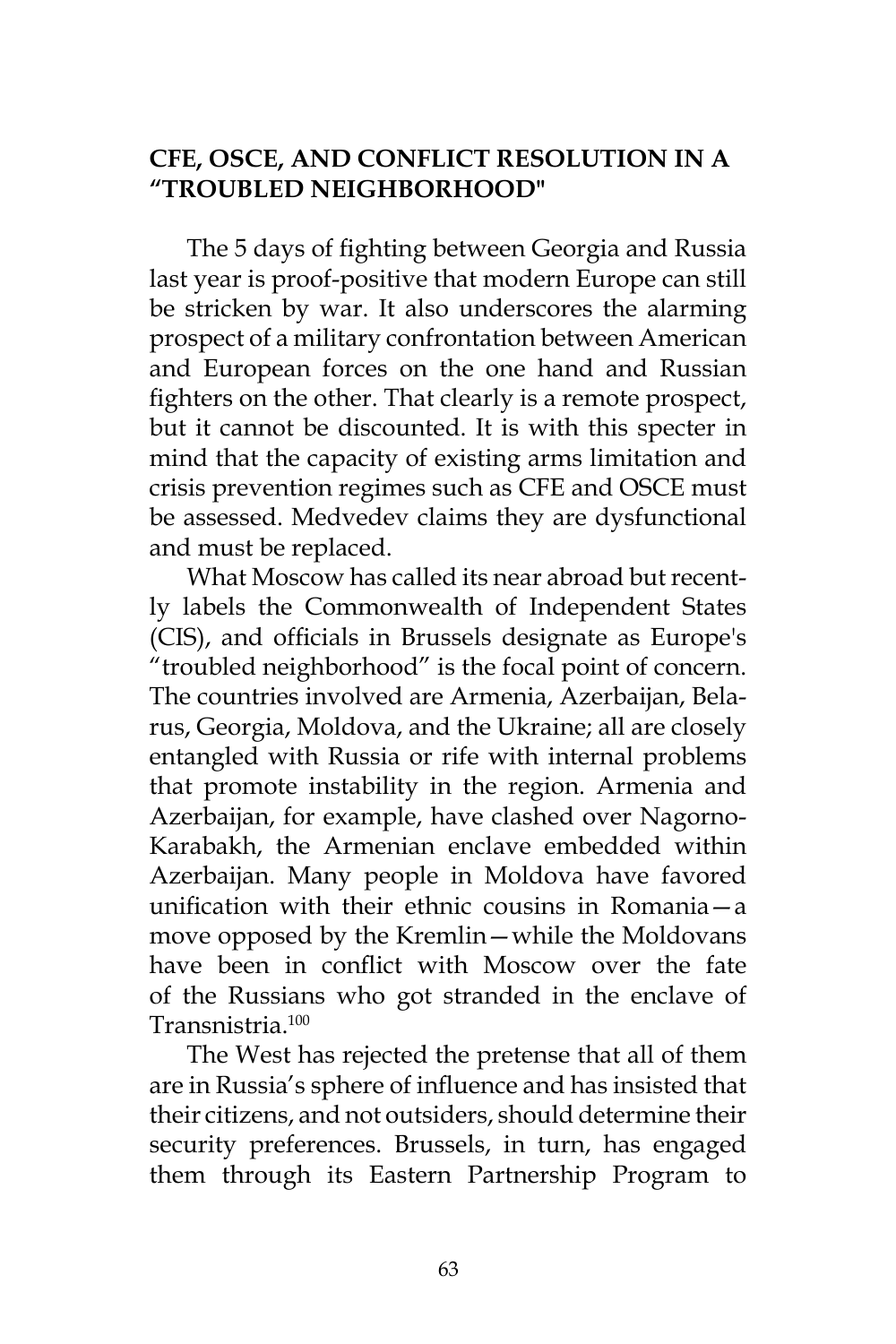promote economic and political practices and values that prevail in Europe, although some in Old Europe are wary of engaging countries that are in Russia's backyard.

The Kremlin cites EU meddling and American efforts to arm Georgia and court Ukraine as evidence that Russia's vested interests in the area are at risk. It also deems CFE and OSCE as working in favor of the West's interest. Medvedev's case for a new European security system, however, rests on the observation that they are dysfunctional and must be replaced.

In response, he has called for "Helsinki Two" to manage conflict in this area. It is noteworthy that the Helsinki Accords of 1975 were established at a time when the United States was in a weakened condition. and its leaders were chastened by their failed venture in Vietnam. Perhaps this is one of the reasons why Moscow today looks upon it with such favor. Andrei Gromyko, the somber Soviet Foreign Minister, had lobbied for an East-West accord for years with the following purposes in mind:

- To secure the legitimacy of Europe's post-World War II borders. The Kremlin in particular wanted the West to endorse the USSR's control of territory that it acquired with Nazi Germany's crushing defeat.
- To reduce conflict by resolving any doubts about the sovereignty of the states in question and to foreclose revanchist claims that could lead to a military clash between East and West.
- To promote and safeguard the human rights of all Europeans. Moscow had to include human rights provisions in Basket III of the accords to placate the democracies, but in the opinion of many Western critics, it had no intention of honoring them.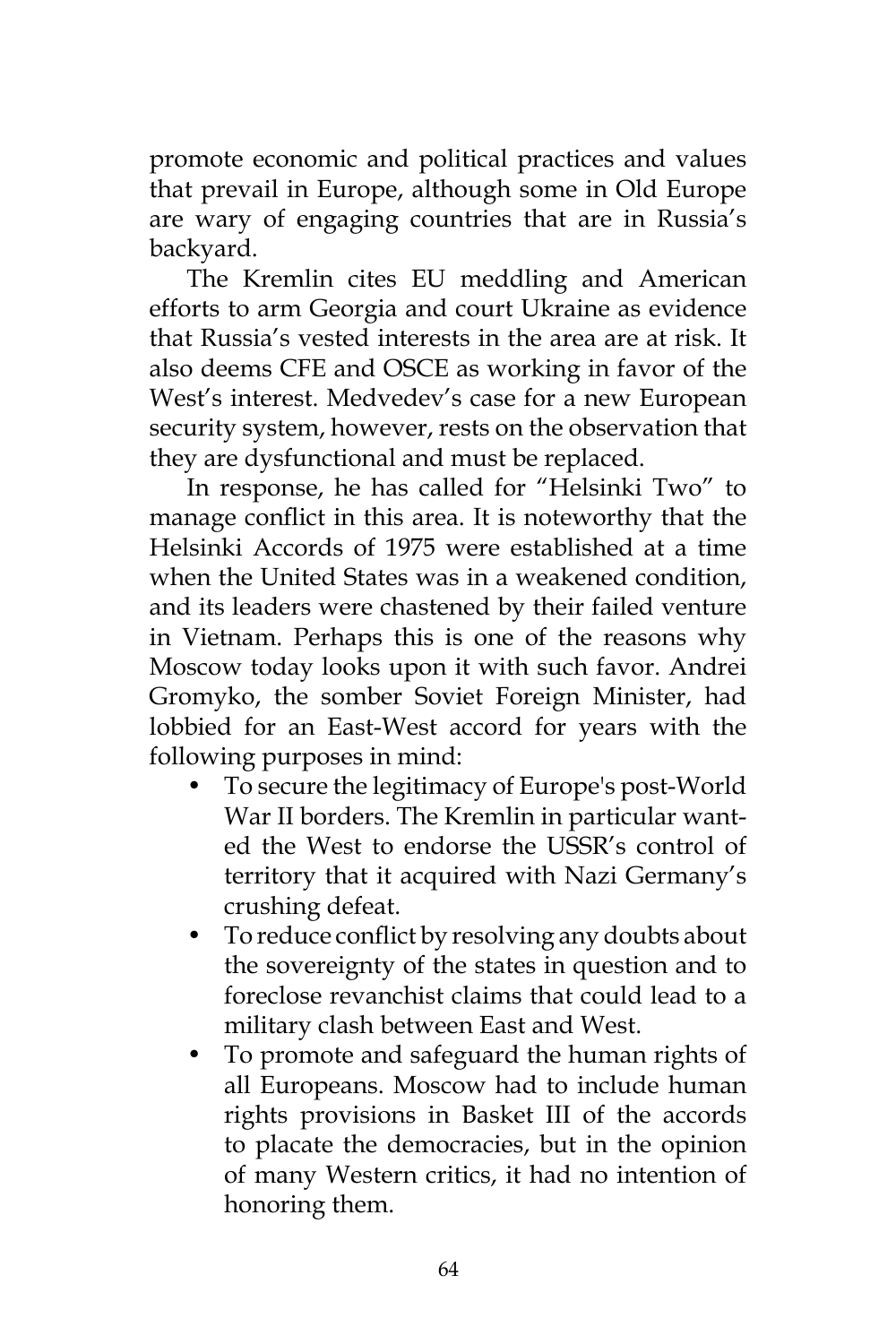Like the Soviet inhabitants of the Kremlin in 1975, those working in it today want to find a way to end border and sovereignty disputes in the post-Soviet space. In this instance, to create a new Euro-wide agreement in the hope of halting NATO and EU enlargement at the expense of territory that Moscow sees within its sphere of influence. That is why many Western observers reject Medvedev's call for a new European Security Pact.

It is rumored that at his breakfast meeting with Obama at the Moscow Summit, Putin characterized what we have called Europe's troubled neighborhood as Russia's sphere of influence. The American President responded that every country has the right to choose its own security system.101

At the University of Helsinki on April 20, 2009, Medvedev reiterated his call for a conference that would facilitate "multifaceted cooperation among the Russian Federation, the European Union, and the United States of America."102 This comprehensive mutual security system would reconcile problems that neither NATO nor the CIS, the EU, or the Common Security Treaty Organization (CSTO) had successfully addressed.

It could be held under the auspices of the OSCE, but Medvedev reiterated his reservations about that organization since it only focused "on solving partial, sometimes even peripheral security issues."103 Moreover, it has been exploited by the West to apply democratic standards on Russia that are not always met in the United States and Europe. Among other things, Moscow could cite charges coming from within the American military that claimed human rights violations were condoned at the highest levels of the Bush administration<sup>104</sup>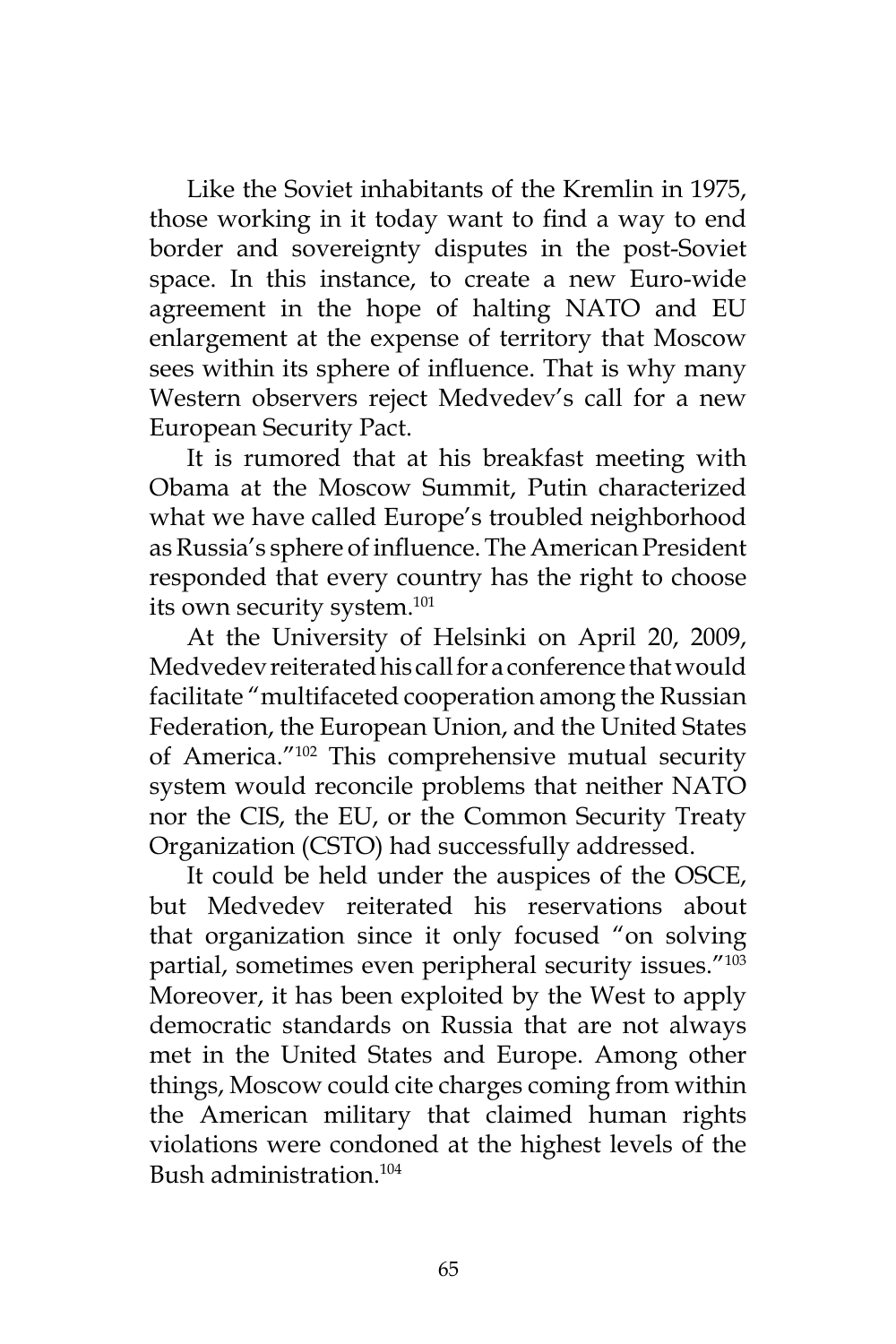In the case of a new Helsinki gathering, Medvedev acknowledged that "Such a meeting cannot take place simply by snapping ones fingers . . .," and the process leading up to a new security system would be a long and difficult one.105 There was the ancillary problem of it producing high expectations that could not be quickly met. As an aside, he said that Russia had reduced its armed forces in Kaliningrad; a gesture, one might assume, to downplay the intemperate threat that he directed at Obama the day after the new American president was elected. Medvedev also observed that "we would welcome the Alliance's decision to abandon plans to further strengthen the military capabilities of the Baltic countries."<sup>106</sup> The inference here was that Russia had legitimate cause to take military actions to counter those being contemplated by NATO. Of course, the audience knew that while the West deemed the fate of the Balts sealed by their joint membership in the EU and NATO, Moscow still saw them as part of the "near abroad." Also, like their Baltic neighbors, many Finns cited Russia's involvement in the Five Day War as evidence of its revisionist proclivities. Some therefore concluded that Finland should seek the safety of NATO membership.

Medvedev added that, "Work on the treaty can also facilitate another important task, namely the process of moving towards a world without nuclear weapons."107 This, no doubt, was an attempt to convince his audience that he was on the same page as the immensely popular American president, who created a buzz days earlier with his Prague speech calling for nuclear disarmament.

In celebrating the Helsinki Final Act, however, Medvedev ignored Basket III. It focused on Human Rights and gave rise to Helsinki Watch Groups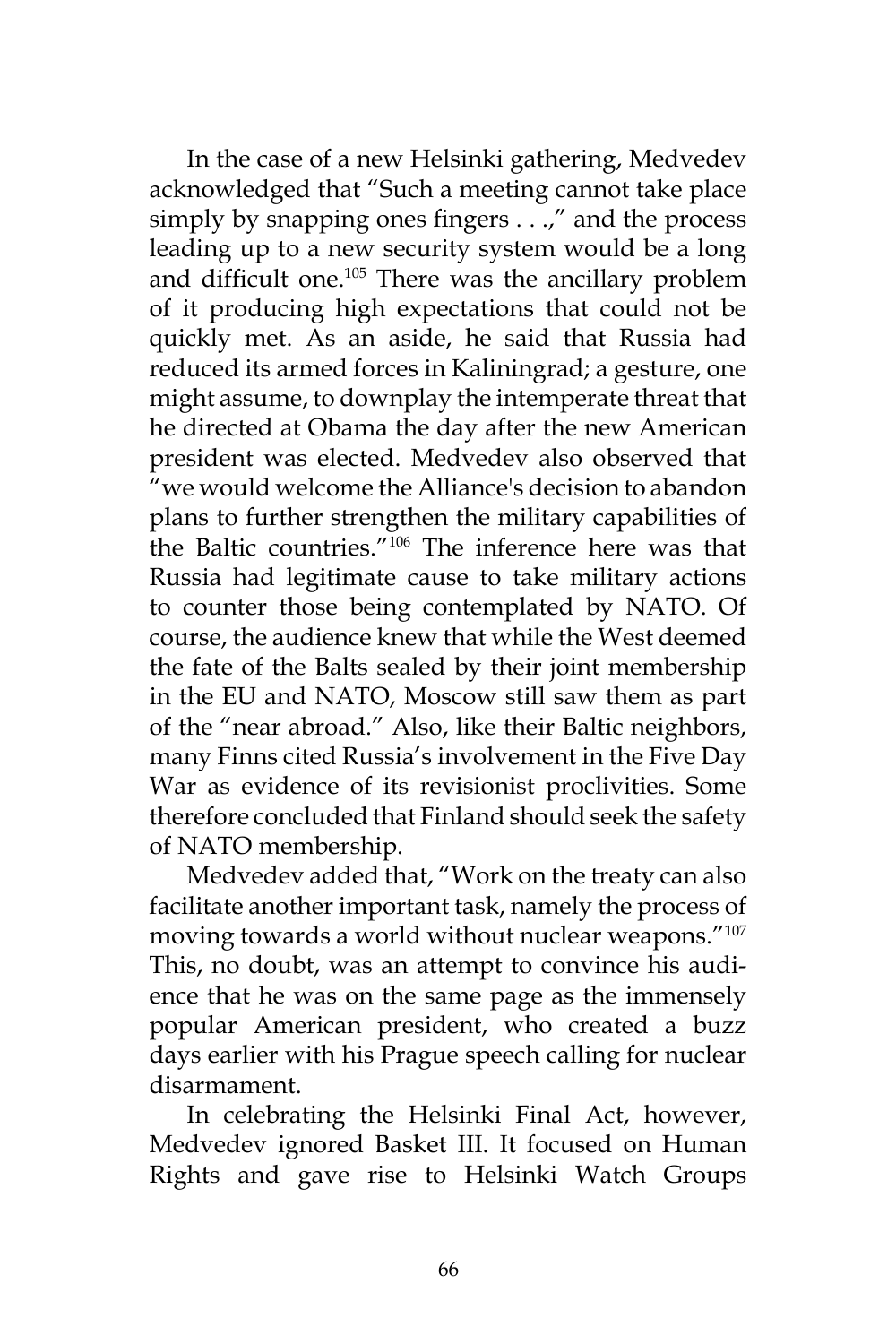throughout the USSR that contributed to the Soviet Empire's demise. In many parts of that empire, the Accords provided the framework for Popular Front Movements—for example, in the Baltic Republics as well as Russia—that mobilized grass roots resistance to Kremlin rule. American critics that had predicted the Kremlin would not honor Basket III did not anticipate that it would encourage human rights movements in communist Europe. This conclusion had to be reassessed after Jimmy Carter made human rights an important element in U.S. foreign policy as did dissidents in the USSR who adroitly exploited Basket III to advance their campaign to reduce the oppressive practices of the Soviet *nomenklatura*. Indeed, the Soviet Empire was brought down because of internal factors not pressure from the outside.108

Today, of course, officials in the Kremlin ignore issues like democracy and human rights because Russia's performance on these matters leaves—to put it mildly—much to be desired. The same holds true of Russian commentators who are unaffiliated with their government.109

Here again it should be restated that while one can make a powerful case for addressing Medvedev's proposal from an agnostic realist perspective, concern about the absence of democracy and the rule of law there may result in the Kremlin finding merit to the old nostrum: Beware what you ask for!

Russian officials stress security measures, but they cannot silence commentators in the West that press them on democracy and human rights. As one German observer has noted: "Revitalizing the OSCE as a security policy actor without jeopardizing its human dimension will be difficult in view of the Russian position."<sup>110</sup> She also pinpoints the motives behind Medvedev's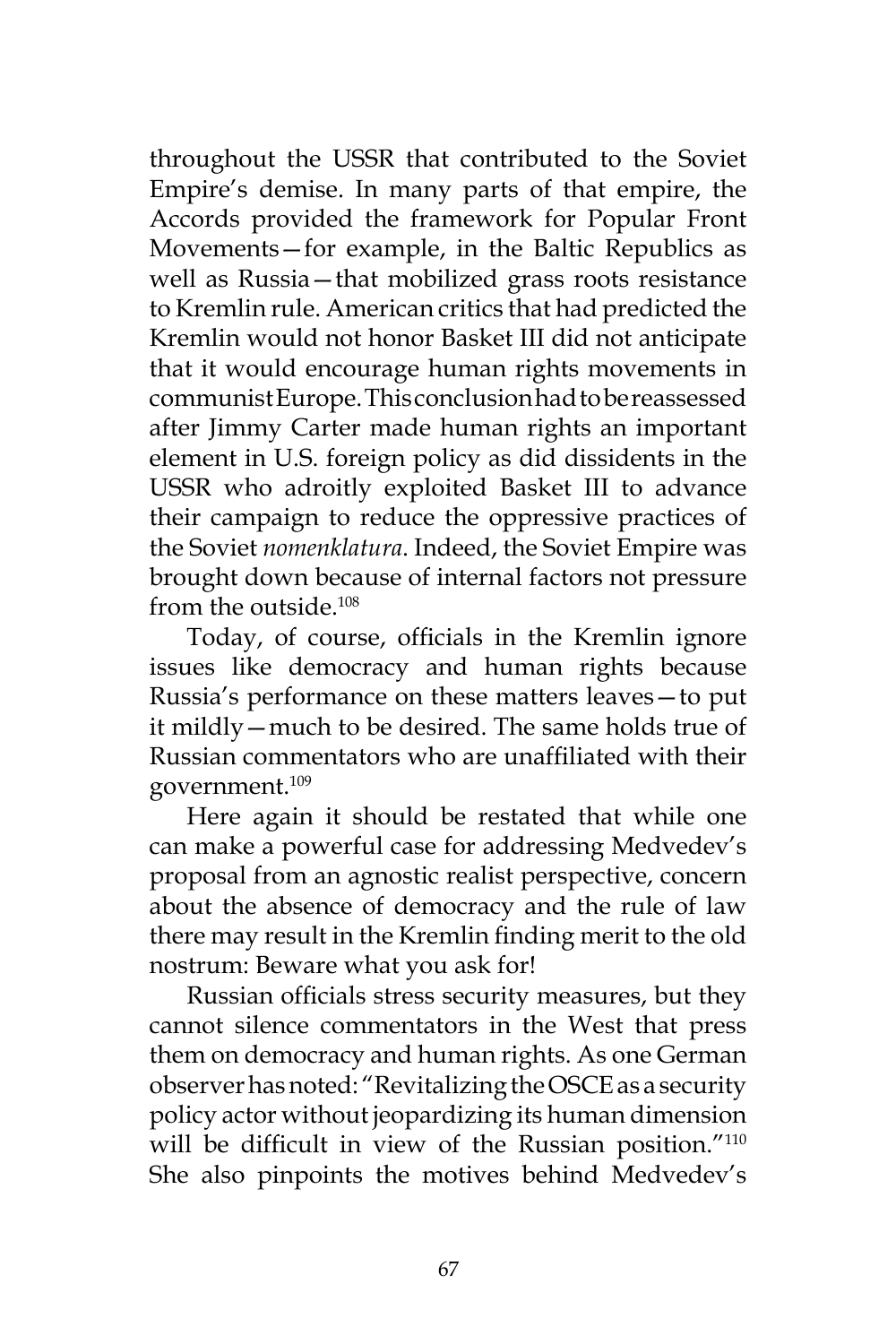proposal; i.e., "weakening the role of NATO within European security policy."<sup>111</sup> Both factors taken together provide opponents of Medvedev's proposal with ammunition to shoot it down.

Still, she indicates this does not foreclose a debate over a new security system. "In addition to a revitalization of the OSCE in terms of security policy, an enhancement of institutionalized cooperation between Moscow and Brussels would be a major step forward for European security."112 In this connection, the debate over the future of OSCE clearly will be tied to the role that the EU can play in promoting conflict management in Europe. In sum, issues linked to Europe's troubled neighborhood may best be addressed by the EU rather than NATO or the United States.

EU peacekeepers and European civilian personnel can play a pivotal role in working with Russia to reduce tensions in this troubled neighborhood. Such cooperation should be part of a larger effort to develop an EU approach to a range of agreements between Brussels and Moscow. A big question mark here, however, is can the EU demonstrate a greater unity of purpose in its relations with Russia than has been true up to this point? Friction between Old and New Europe over how to approach Russia has proven to be a major obstacle to a common European approach to Moscow on a host of matters. The dispute over energy is beyond the scope of this monograph, but Europe's approach to it is a case in point. Many observers of the EU have complained that rather than adopt a common unified position, bilateral agreements between the several states and Russia have prevailed.<sup>113</sup>

At the same time Nicu Popescu and Andrew Wilson note that Brussels has done little to address the many varied problems of the states in the region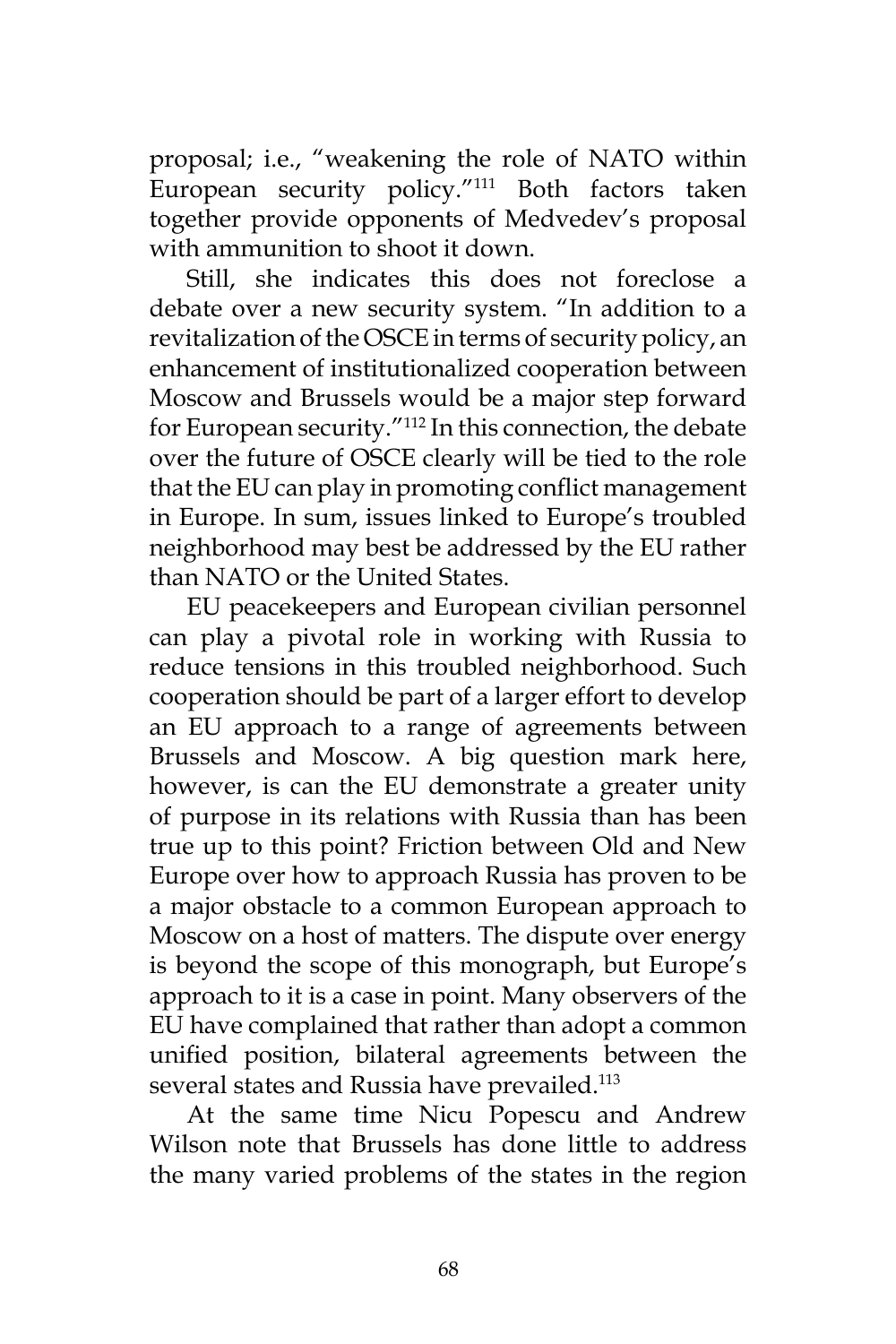through its Eastern Neighborhood project. "While the EU frustrates neighbourhood governments with its bureaucracy, Russia offers straightforward benefits such as visa-free travel and cheap energy."<sup>114</sup>

It is noteworthy, however, that while they claim that Russia hopes "to rebuild its sphere of influence and to undermine the sovereignty of the eastern neighborhood states. . . .,"115 they endorce Medvedev's plan. In their view, "The EU should support cooperation with Russia in the neighborhood where possible: it should, for example, publicly back President Medvedev's proposals for discussions on 'new European security architecture,' first floated in June 2008."116

That same proposal, however, has been greeted with alarm and suspicion in New Europe where leaders deem the Germans and Italians too accommodating to Russia's aggressive behavior. Also, as Vygaudas Usackas, Lithuania's foreign minister, has observed, "The West has no grand strategy but Russia does."117 His fear that the chess masters in Moscow will outmaneuver the Americans and Europeans in the process of seeking security cooperation throughout New Europe.

For the welfare of the European project, and as a necessary requirement for a unified approach to Russia, the British, French, and Germans in particular must acknowledge and address the fissures separating Old and New Europe—dangerous points of discord that appear to be growing in magnitude. The success of the Euro-skeptics in the recent elections to the European parliament provides further incentive for the EU to address growing fissures between the two components of Europe.

For its part, the Obama administration must address fears abroad in New Europe that American-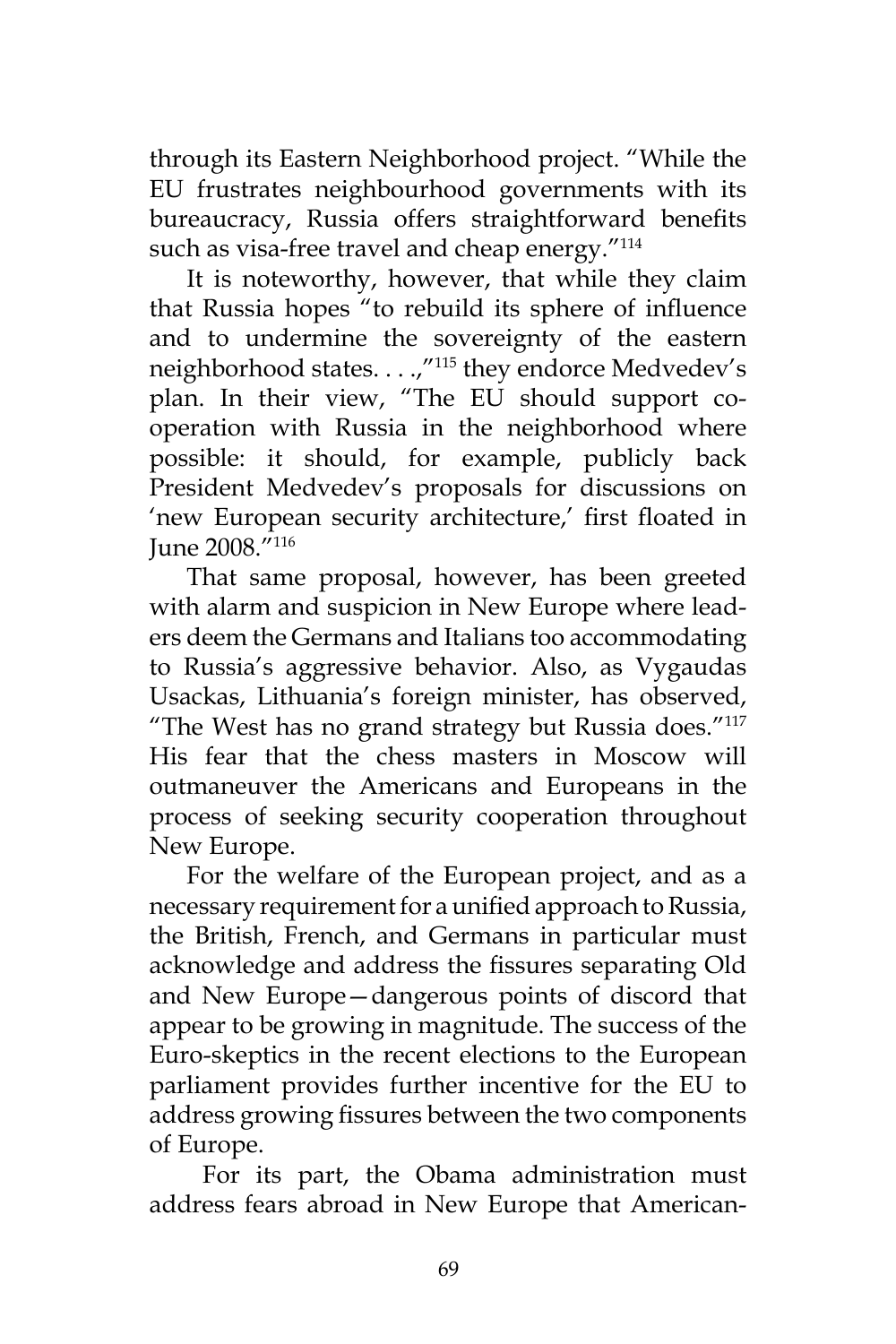Russian reconciliation suggests another Yalta is in the works. In a run-up to the July Moscow Summit, Obama received a letter from several iconic leaders from Eastern Europe—including Vaclav Havel and Lech Walesa—that expressed concerns about a reset of American-Russian relations. They said they welcomed them but warned against his making concessions to Moscow at their expense. "Our hopes that relations with Russia would improve and that Moscow would finally fully accept our complete sovereignty and independence after joining NATO and the EU have not been fulfilled. Instead, Russia is back on as a revisionist power pursuing a 19th century agenda with 21st century tactics and methods."118 They observed, "Today the concern is, for example, that the United States and the major European powers might embrace the Medvedev plan for a 'Concert of Powers' to replace the continent's existing, value-based security structure."119

The second institutional arrangement that includes all of the former Warsaw Pact countries and those in NATO is the CFE. NATO-Warsaw Pact negotiations regarding a conventional arms control agreement began with the Mutual and Balanced Force Reduction Talks (MBFR) in 1973, but they did not get anywhere until the 1990 CFE Treaty. Signed in November, it set equal limits on main battle tanks, armored combat vehicles (ACVs), artillery pieces, combat aircraft, and attack helicopters in several flank zones that covered territory running from the Atlantic to the Urals. Its purpose was to promote regional stability by placing limits on conventional weapons there and consequently promote trust on the part of all who signed it.

NATO has characterized CFE as the cornerstone of European security and holds that if relevant changes are made to update it, CFE can continue to do so.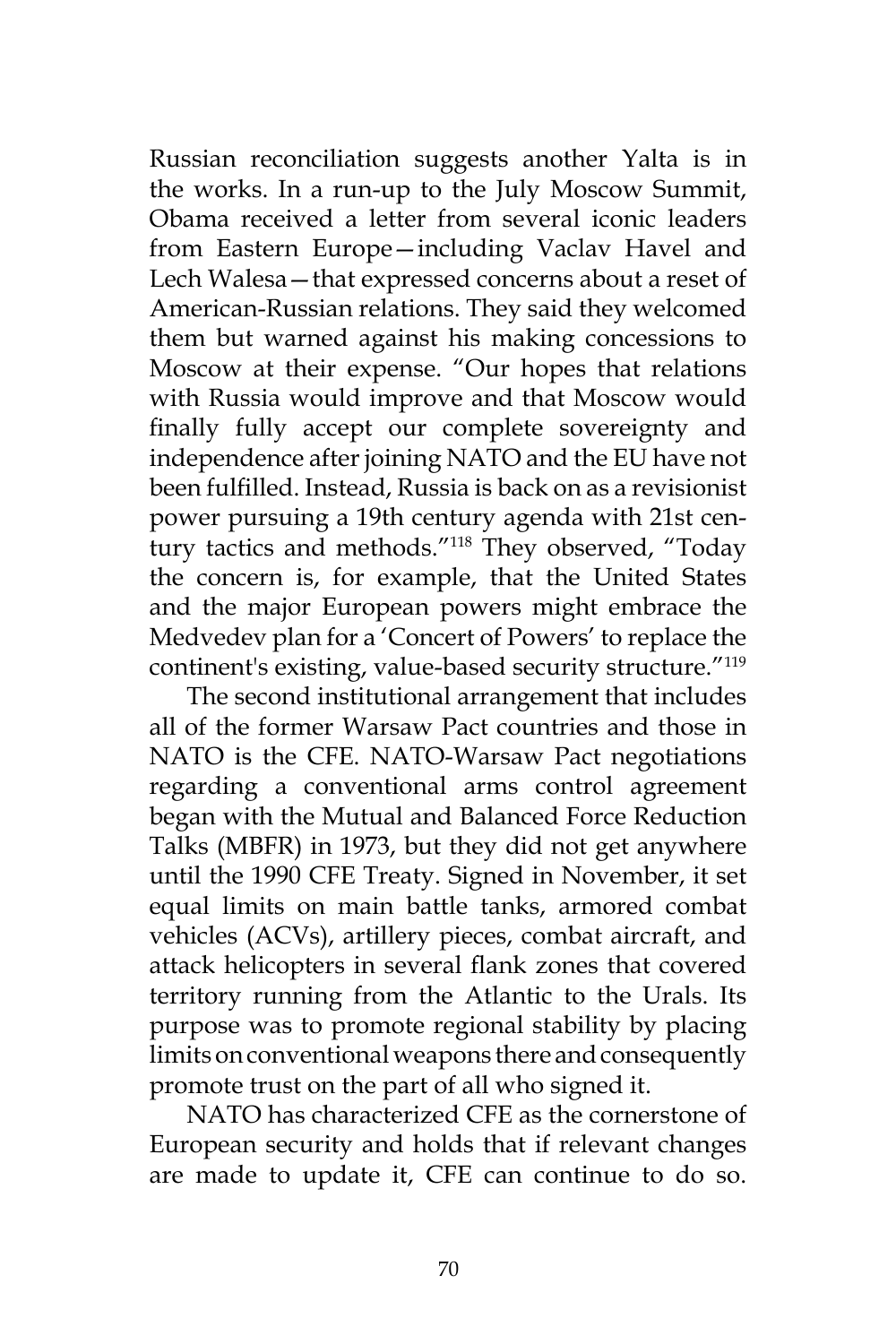It has reduced an arms race in Europe, increased transparency, enhanced conventional deterrence, and in the final analysis has resulted in the destruction of thousands of pieces of equipment.

Acknowledging the post-Cold War period necessitated revisions, all 30 CFE states in 1996 agreed to a review conference with the purpose in mind of reappraising the flank map. Many of Russia's complaints were addressed in 1999 when major changes were adopted at Istanbul. The adapted treaty replaced the bloc and zone weapons limits with national and territorial arms ceilings. They would be lowered, but actual deployments were already below allowed limits and Russia was permitted more ACVs in its Northern and Southern flanks than called for in the original treaty.

Some American analysts still believe that it is an important and relevant agreement and can be updated to meet the challenges of today's world. To date, 4,000 on-site visits have been conducted; vast amounts of data have been collected; 58,000 pieces of equipment have been destroyed, and limits for five major weapons remain in place, along with requirements to announce troop movements.120 Some say the treaty did more to promote crisis prevention than did actual reductions: for example, it helped assuage concerns about German reunification by providing for the transfer of Soviet forces from Eastern Europe in an open fashion. In 1995, under CFE provisions, Russian concerns about the ultimate goal of U.S. troop movements in the Balkans were reduced because Moscow had the opportunity to inspect them. Finally, it is no small thing that CFE provides for predictability and transparency in the troubled neighborhood of Europe.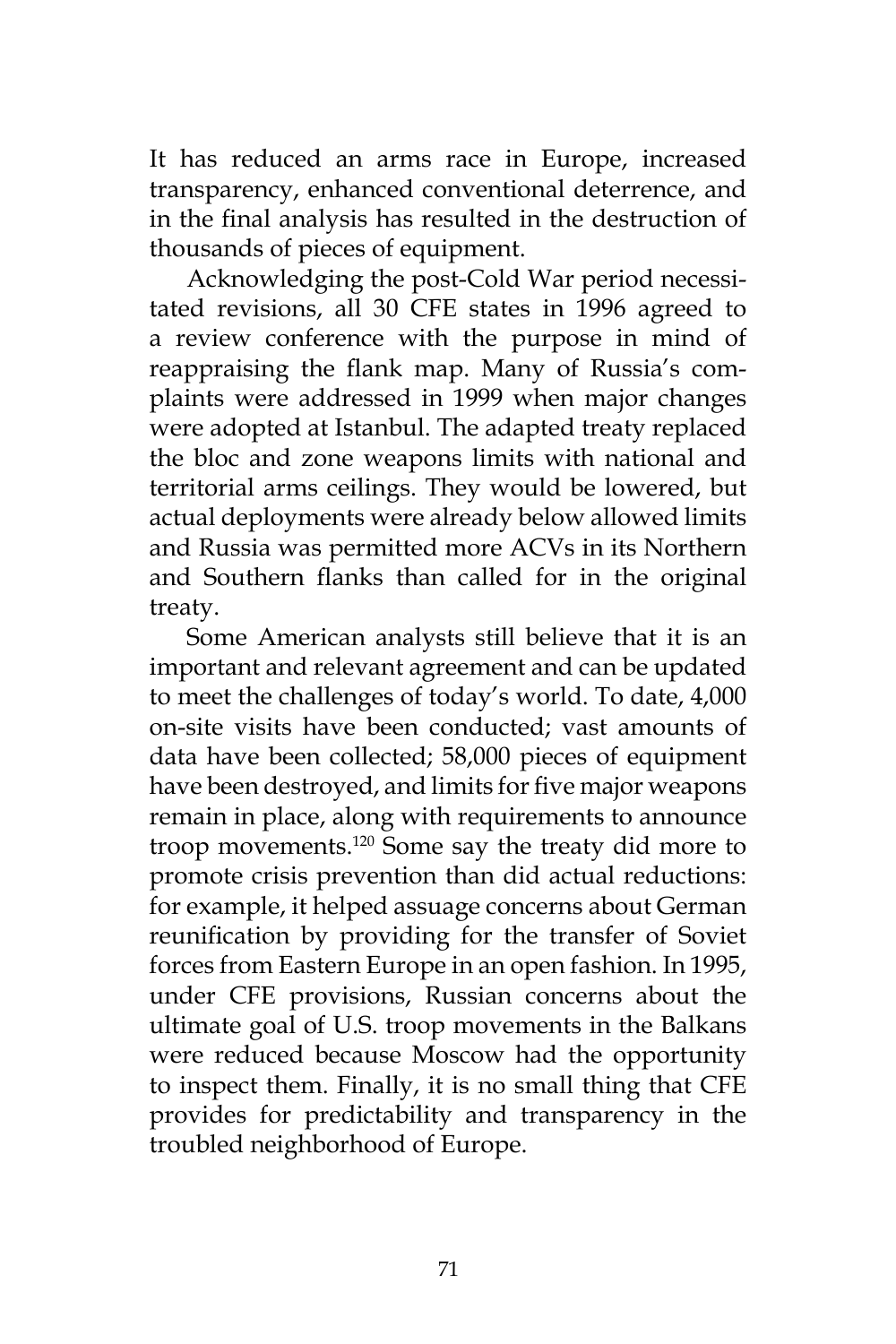To avoid the treaty's total collapse, NATO proposed in March 2008 to have its members ratify the process while Russia honored its commitments and withdrew troops from several restricted areas. Once the adapted treaty was in place, Russia's complaints would be met. Estonia, Latvia, and Lithuania would ratify it, and NATO would address Moscow's concerns about the three flank zones—the Baltic States, Turkey, and Norway—where it has problems under the CFE guidelines. Proponents of CFE had warned that without them, Europe's security would be undermined and new lines of division would be drawn.

Critics of CFE argue that it is a relic of the Cold War and no longer has a place in the existing environment. What is more, Vladimir Socor observes that Russia has not honored its obligations under CFE for years, while at the same time getting the West to accept its ongoing breaches. During the Chechen wars in the 1990s, Russia was granted a temporary exemption from CFE restrictions in the Northern Caucasus. Moscow also has violated the treaty in Transnistria and Armeniancontrolled areas of Azerbaijan with the deployment of heavy weapons and with disregard for verification procedures. It has illegally maintained troops in South Ossetia and Abkhazia.121

The Russian perspective on CFE has also been less than positive, and that explains why Putin formally withdrew from it in 2007. For years, Russia complained about flank limitations in Northwest Russia and the Caucasus and claimed the treaty placed Russia in a position of inferiority. More recently, it has observed that equipment limitations that were assigned to Warsaw Treaty Organization (WTO) countries now are allotted to those associated with NATO. Therefore Sergey Kislak, Russia's ambassador to the United States,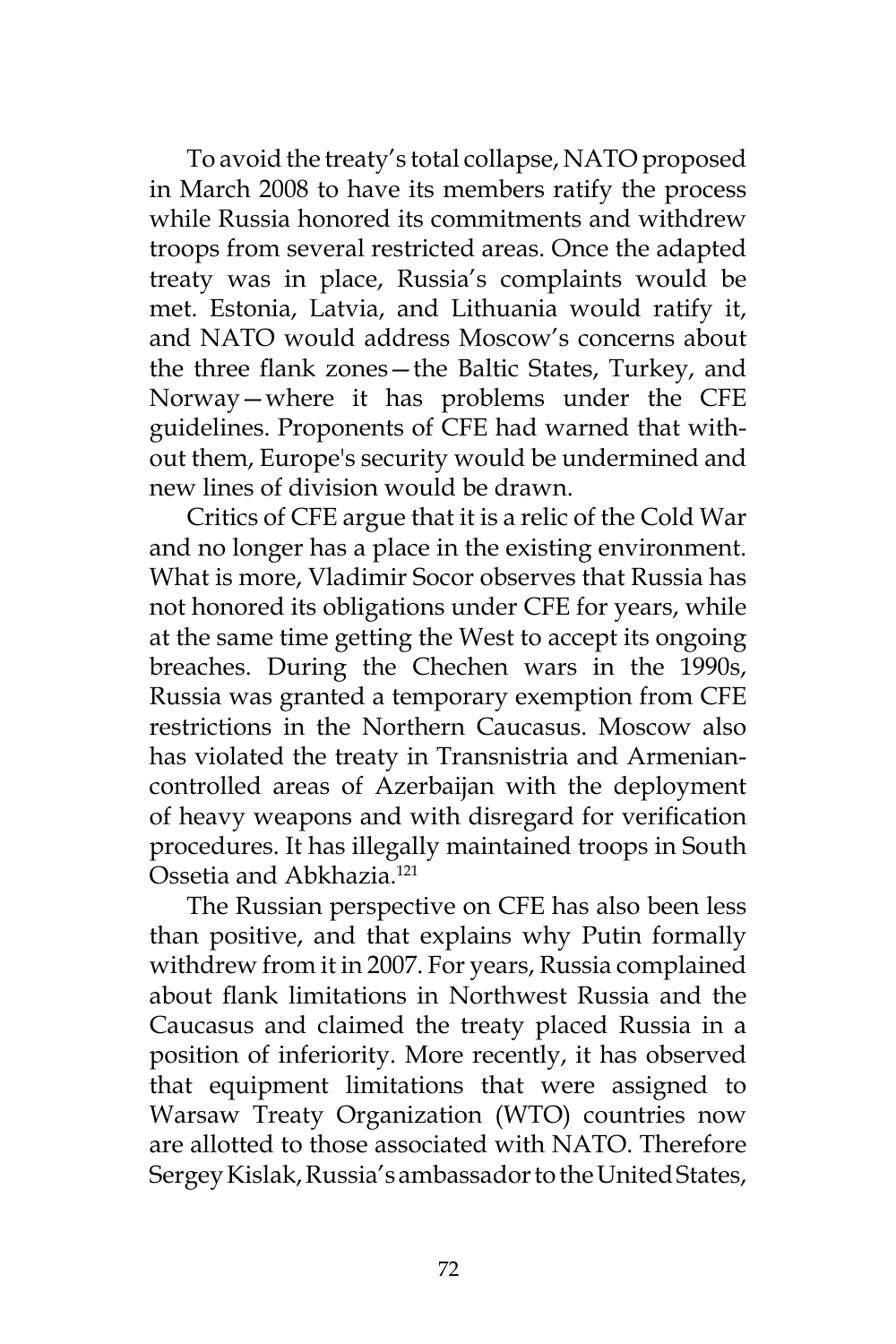contends that there is an imbalance in conventional assets. For example, none of the Baltic countries have signed the adaptive treaty and can do anything they want in the areas of weapons deployments—this is unfair. What is more, Kislak says that Russia has lived up to all of the provisions of the adapted treaty including the removal of all treaty limited equipment (TLE) from Moldova. And while it has removed its bases from Georgia, the Georgians have not lived up to the treaty.<sup>122</sup>

America's European allies were stunned in August 2008 when Russian forces crossed into Georgia. As a consequence, the cavalier attitude toward CFE was replaced by the thought that conventional war on the continent was not beyond the realm of possibility. Defense analysts, therefore, had to ask whether they were prepared to deal with that disturbing possibility.

A group of experts from America, Europe, and Russia under the auspices of the East-West Institute have released a report about CFE that concludes: "The treaty . . . remains a useful instrument for strengthening confidence in Europe. It is vitally necessary and beneficial to all parties involved to preserve the benefits of the CFE treaty."123 Also, "Russia and the United States have been working more than a year on a project of a 'package deal' for solving problems related to revival of conventional arms control regimes in Europe. This process should be radically accelerated."124

Some of the experts, however, conclude that the CFE Treaty has outlived its usefulness.125 And perhaps the time has come for a moratorium on this matter. Does it make any sense to talk about restoring CFE as long as the crises in Georgia and Ukraine are boiling? The same holds true for the frozen crises in Moldova, Nagorno-Karabakh, and Transnistria. Is it logical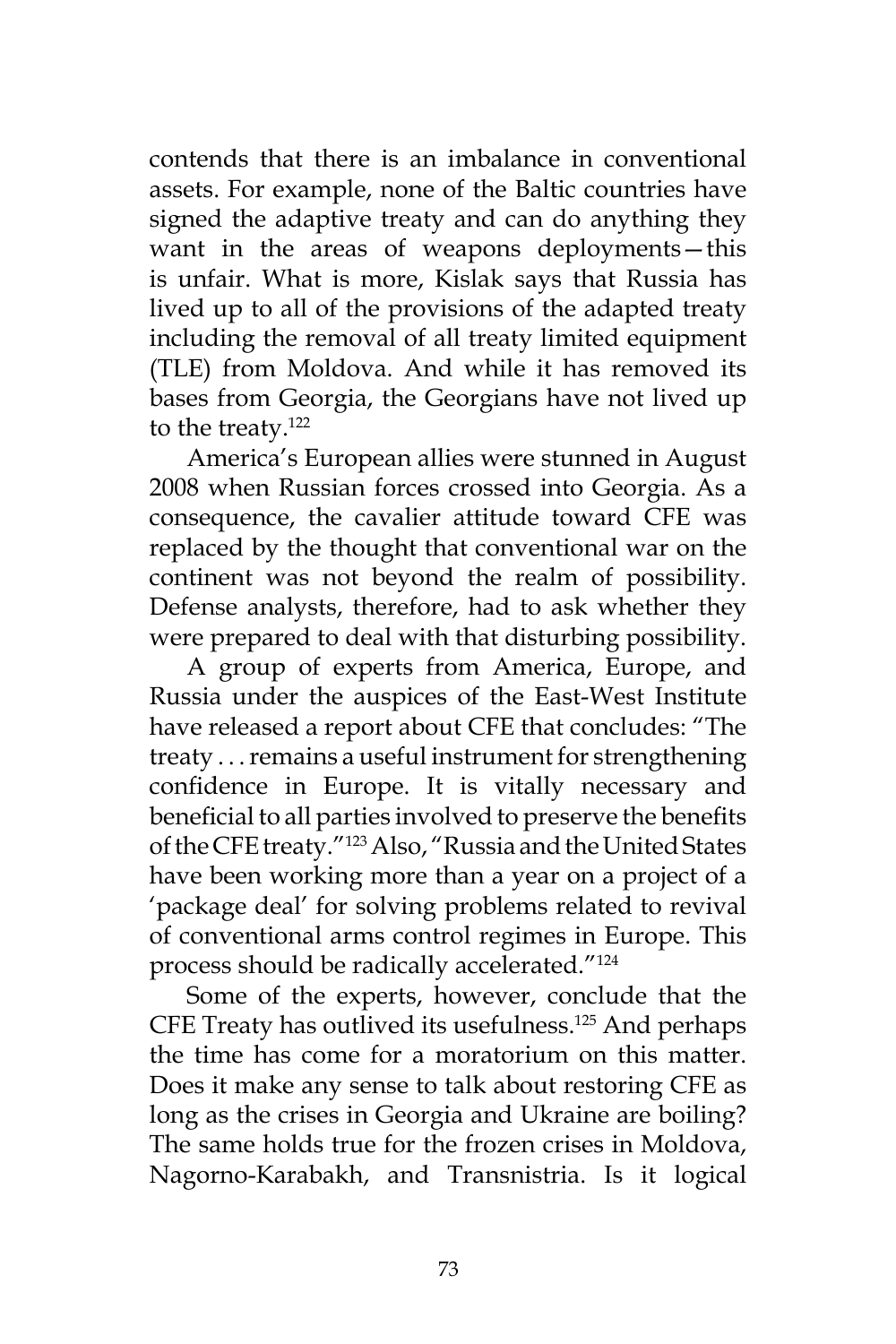to resurrect this treaty and cover the same area that was originally covered? How can the West go along with a new CFE if the Russians do not leave Moldova? And also, how can Russia truly abide by a revision of CFE when it faces mounting violence throughout the North Caucasus? Before efforts to revitalize CFE move forward, all of these points of friction must be resolved.

## **CONCLUDING REMARKS AND RECOMMENDATIONS**

The U.S. Government must help establish a new framework for security cooperation in Europe that includes Russia. It is a pathway to stability on the Continent and will advance America's vital global priorities: among other things, combating terrorism, and curbing the proliferation of nuclear weapons to rogue states and terrorist cells. It will promote cooperation in other vital areas that are beyond the purview of this monograph: energy security, climate change, a new global economic regime, the stabilization of Afghanistan and Pakistan, and encouraging North Korea to surrender its nuclear weapons in compliance with international resolutions.

That said, a pivotal question remains unanswered: How to provide Russia with a voice but not a veto in a new European security system? In contrast to Medvedev's proposal, this monograph has evaluated the relevant details bearing on the prospects of extensive West-Russian security cooperation. It concludes that the most likely pathway to success is not a Grand Summit along the lines of a 19th century Concert of Europe that appeared in the aftermath of the Napoleonic Wars. It is rather a step-by-step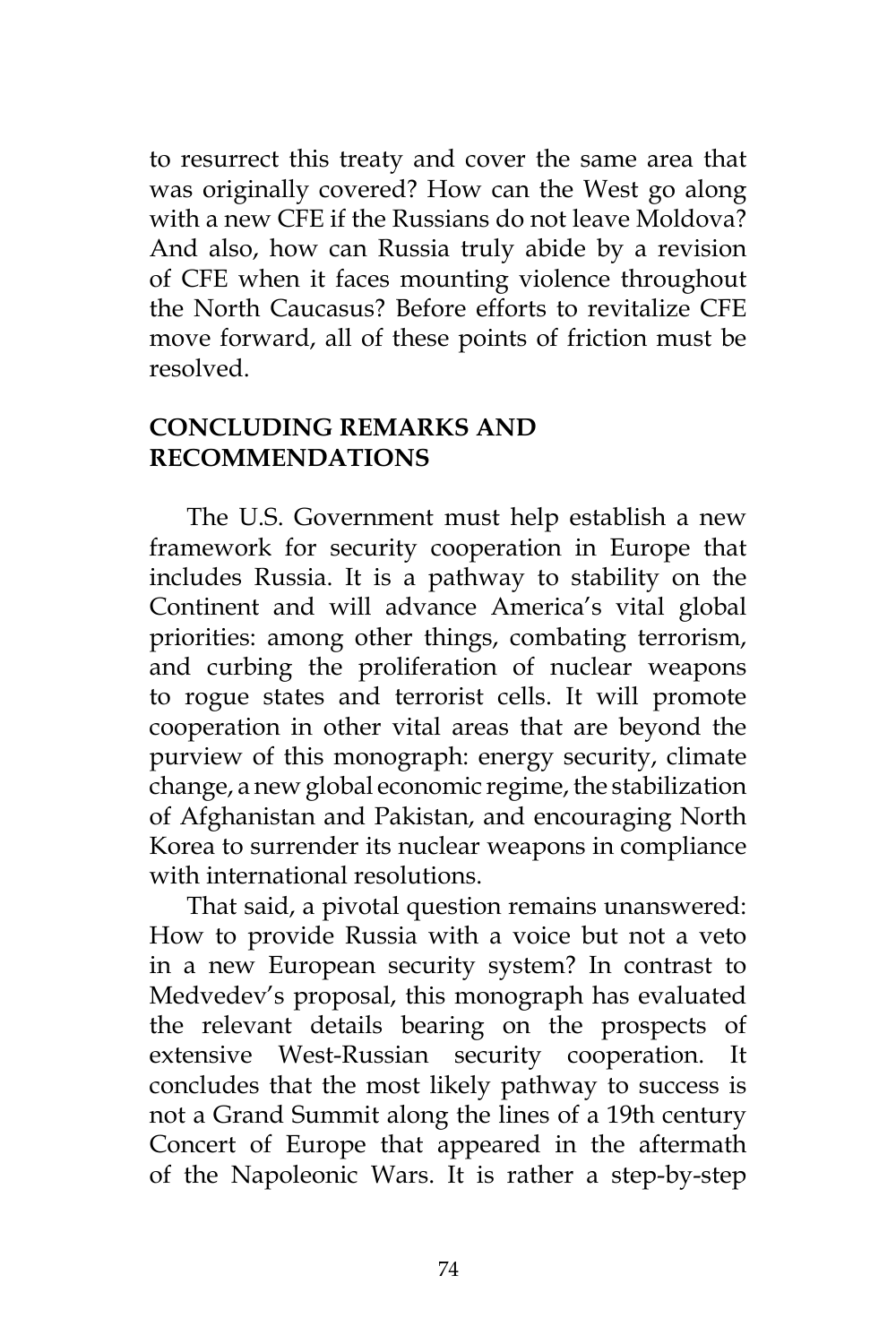approach that rests on the conviction that a successful outcome to the START negotiations will produce a thaw in West-Russian relations and inspire confidence to reconcile differences over critical points of friction. Toward this end, the time has come to think beyond Cold War stereotypes and provide Russia with a NATO Membership Action Plan.

# **START.**

In considering the U.S. position on reaffirming a strategic nuclear balance with Russia, the following are recommended:

- A concerted effort must be made to reach an agreement by the December 2009 deadline. It is true that START can be extended, but it is uncertain what the future will hold, so the two governments should move with alacrity to find a solution by the expiration date.
- Issues that are extraneous to START like NMD and space weapons should not be part of the negotiations because if they are, efforts to reach an agreement may be prolonged or even result in failure.
- The United States should accept Russia's preference for a law-based treaty and not a political arrangement. This is the position of Republican Senator Richard Lugar, one of the authentic nuclear arms experts in Congress, and it appears to be one that the Obama administration can live with.
- START verification procedures should be adopted albeit in a less complicated form. There appears to be little disagreement on this matter, although the Russian side has indicated that it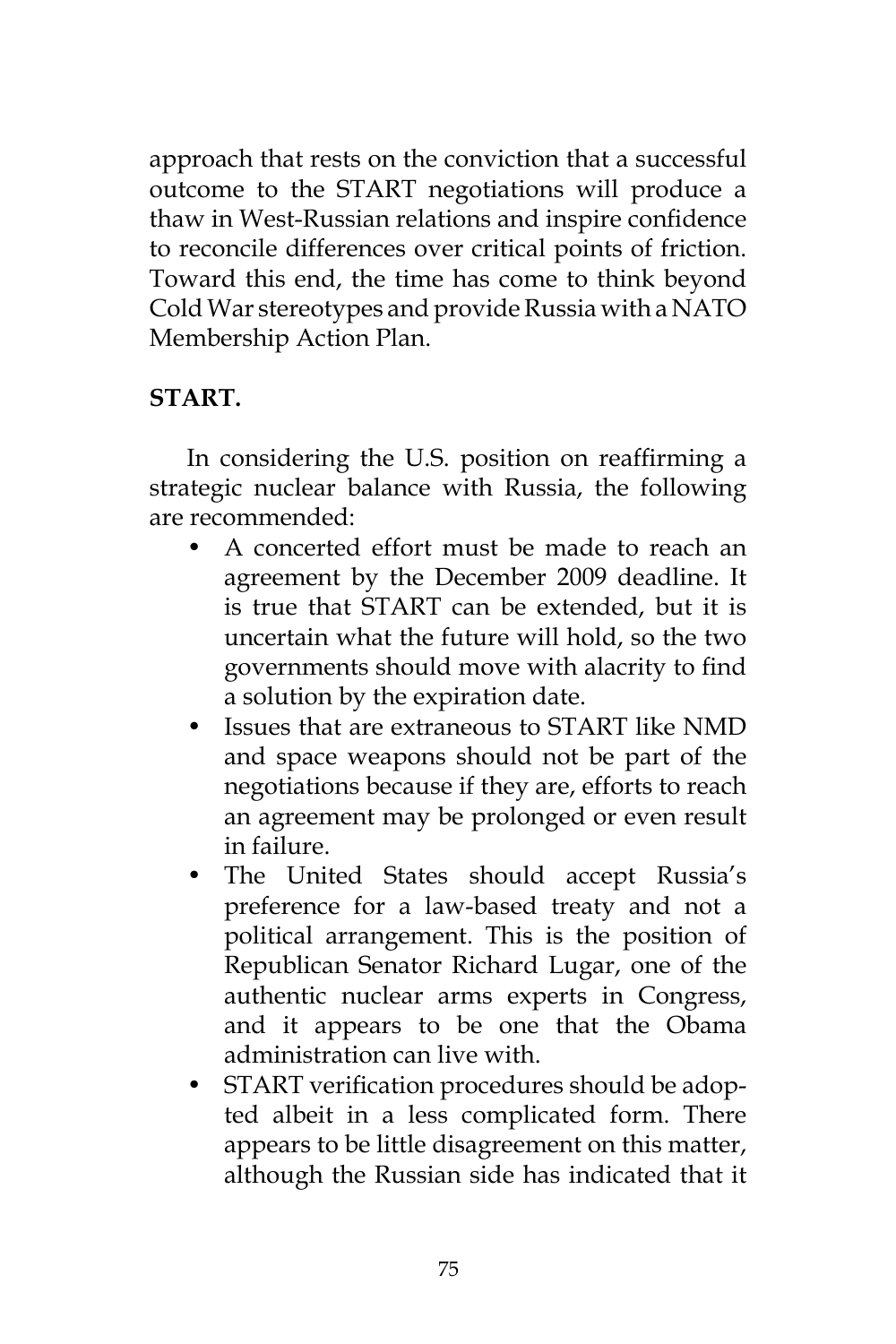has concerns about the meaning of transparency.

• Ambassador Linton Brooks, a leading expert on START, has observed that the United States should not tangle with Russia over the matter of conventional strategic forces, but simply count them.126 If Washington did so, one of the Russians' major areas of opposition would be taken off the table.

There are other outstanding issues that must be resolved, such as the number of delivery systems to be counted and differences over whether or not nuclear arms should be placed in storage or destroyed. Most observers believe they will be resolved, given the fact that a reaffirmation of the American-Russian strategic nuclear balance is in the vital interest of both sides. Also, measures to reduce the hair-trigger status of existing American and Russian nuclear systems must be adopted as soon as possible, and both sides must work toward the elimination of MIRVs in their arsenals.

Finally, the United States and Europe must address Moscow's concerns that neighbors outside of Europe are gaining an edge in intermediate-ranged missiles at Russia's expense, and it may be necessary to give the INF Treaty another look. But Russia, in turn, must join the United States in dramatically reducing the tactical nuclear weapons that both sides possess: in Russia's case, about 2,000 to 3,000 deployed weapons, while the United States has 1,000 of them in this configuration. Each side has many more in storage. One of the major roadblocks to the reduction of these weapons is that Moscow deems them insurance since its conventional capability has declined dramatically in the aftermath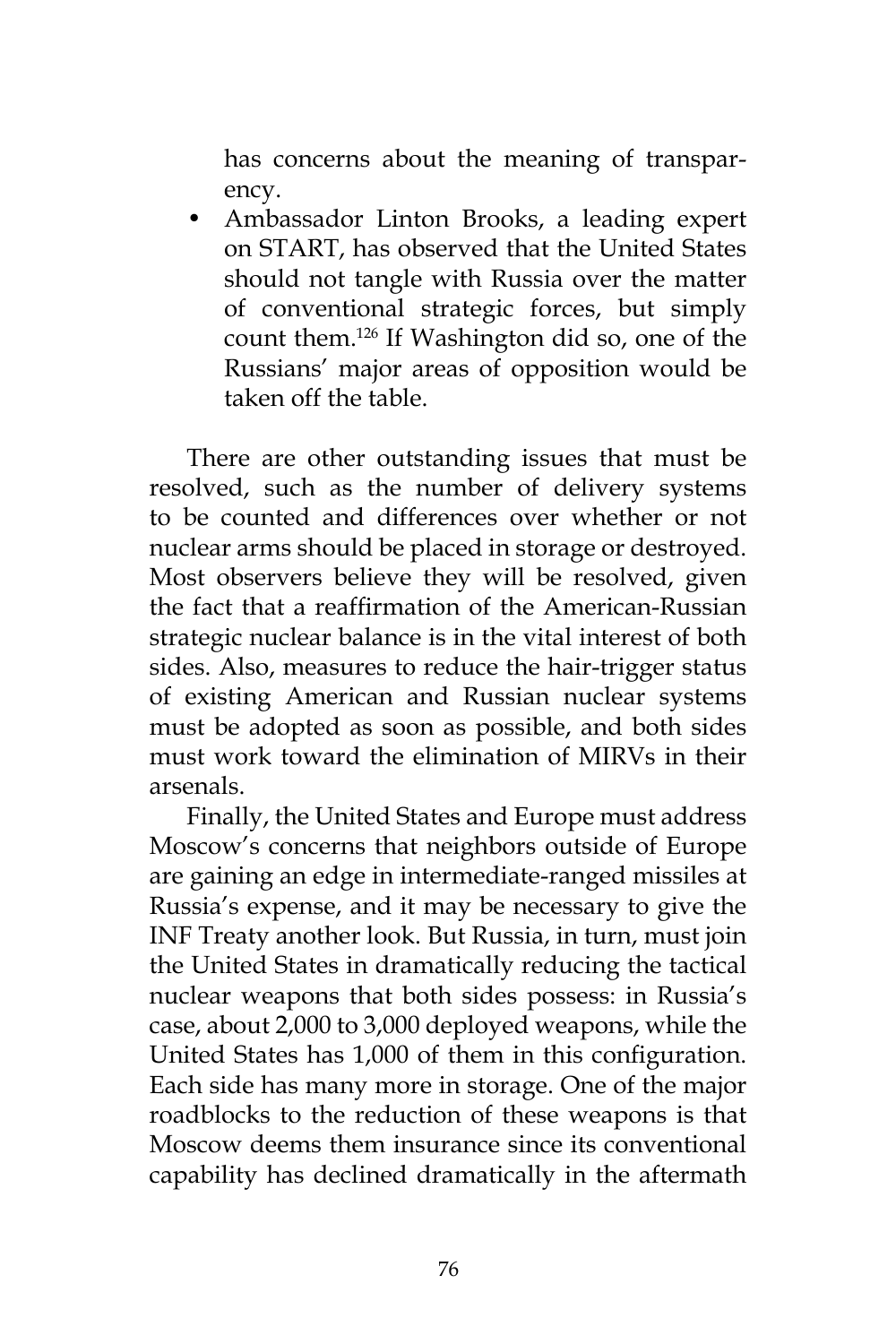of the USSR's demise. Another one is Russia's assertion that it will not reduce its tactical nuclear arsenal as long as the Americans do not withdraw their tactical nukes from Europe. The bottom line then is that both countries must place these weapons on the agenda when they meet in 2010 in Washington to discuss the future of their respective nuclear forces.<sup>127</sup>

If the START negotiations are a success, there will be a surge in trust that may provide pathways to cooperation on other existing points of discord between Russia and the West.

#### **The U.S. Missile Site in Eastern Europe**.

It is premature to assume that American-Russian differences over a Europe missile shield have disappeared with Obama's scrapping of Bush's project in Eastern Europe. On September 23, he announced that U.S. intelligence, in league with its British and French colleagues, had uncovered a secret Iranian uranium enrichment site outside of Qom. That gave new urgency to the campaign to address the Iran Question. Earlier that week in anticipation of that revelation, the Iranians had sent a letter to the International Atomic Energy Agency informing it of the installation, but said that it had nothing to do with nuclear weapons. American journalists first reported that the Russians were angry that they had been blindsided by their Iranian friends, and that Moscow was prepared to join the Americans, British, French and Germans in taking harsh measures against Tehran.128

But in a matter of hours Russian foreign minister Lavrov made a u-turn and scolded Russia's partners for not sharing the information with Moscow beforehand. The notion that the Kremlin would join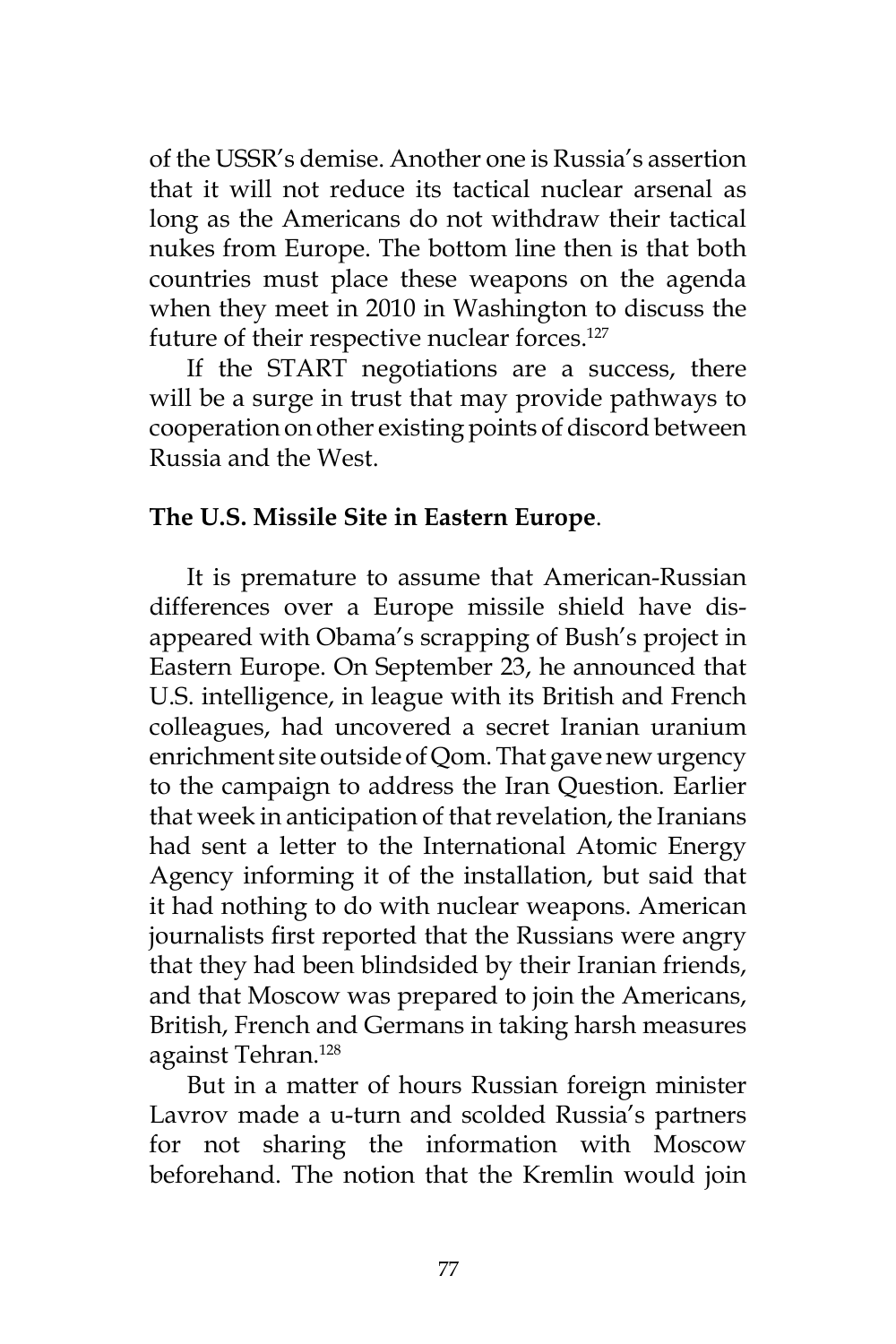the West in taking tough measures against Iran then was reconsidered. The October 1 meeting that took place between Iranian officials and the five permanent members of the UN Security Council plus Germany has left uncertainty in its wake. Only time will tell whether or not Tehran will ultimately halt its drive for nuclear weapons.

The prospect of East-West cooperating on a missile defense system as suggested by NATO Secretary General Anders Fogh Rasmussen also remains in doubt.129 In spite of this murky situation, and assuming Moscow accepts Obama's Aegis-based missile shield project, the issue of meeting the challenge of Iran's ICBMs remains to be addressed. Toward this end, the United States should welcome Russia's support in creating a missile defense system that protects all parties concerned from a rogue ICBM threat.

- Russia has gifted scientists and technicians that have achieved a solid record of space accomplishments. In recent years, American astronauts have relied heavily upon the Russian space station to conduct their work. The United States should explore the prospect of exploiting the Russian radars at Gabara in Russia and Armavir in Azerbaijan to develop an antiballistic missile system that protects America and Europe.
- Cooperation on this front would go a long way in reducing fears in Russia about America's developing an anti-missile system at its expense.
- Once Russia found that the Western nations were genuinely interested in such cooperation, it would be under mounting pressure to work with the international community in halting Tehran's drive for a nuclear arsenal.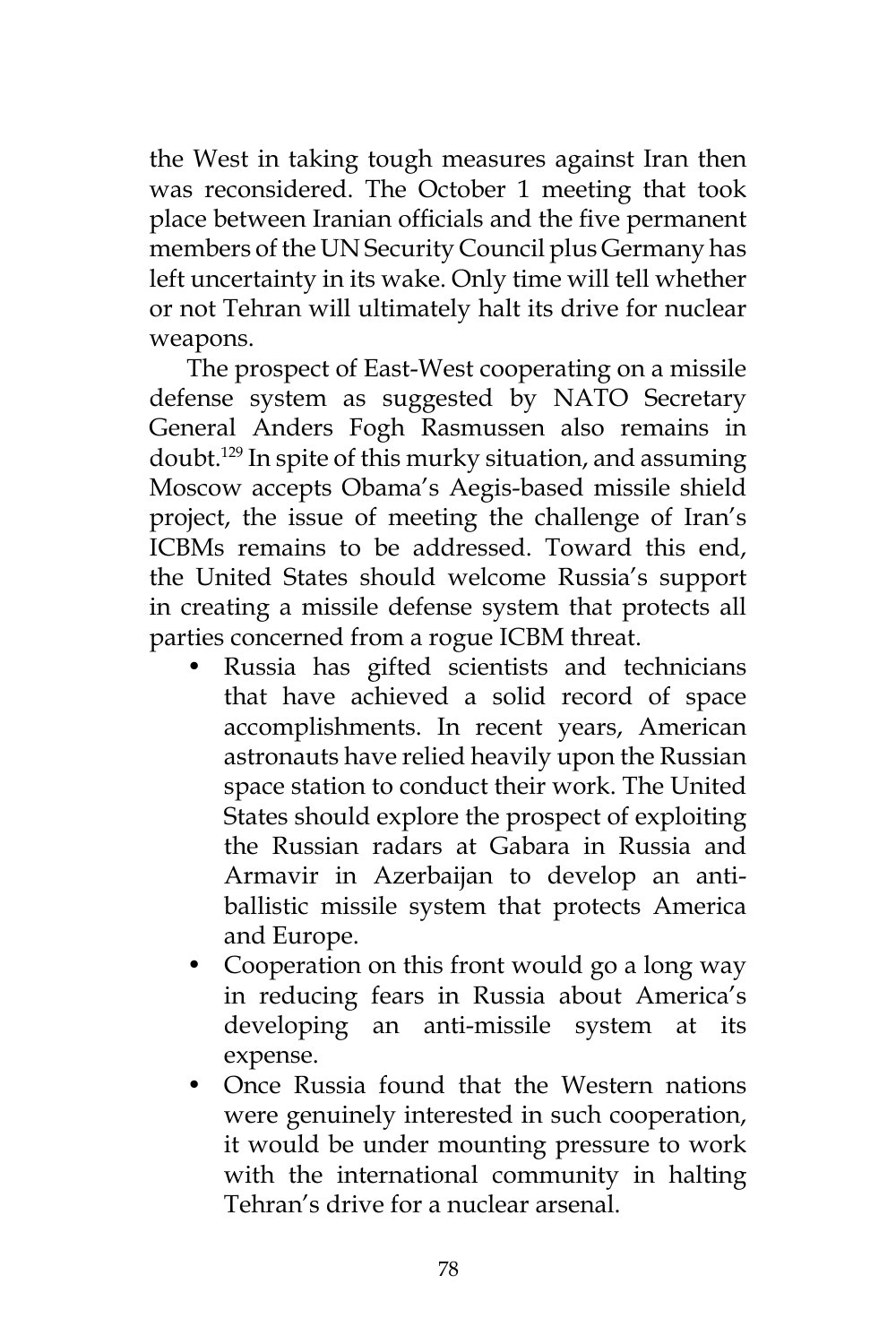• Should Russia reject participation, that move would provide new clarity to questions about the prospects of cooperating with Moscow on mutual security concerns.

Finally, the Obama administration must convince the New Europeans that reconciliation of the NMD dispute with Russia will not detract from their security. It does not presage a replay of Yalta, but instead promotes harmony between the West and Russia; that effort is in the vital national interest of all parties concerned. That said, Ann Applebaum blames the Obama administration for not adequately forewarning the New Europeans that it was renouncing the missile site in Eastern Europe. There was not strong support for the system in either the Czech Republic or Poland, but Washington's abrupt turn-about fed fears in both countries that the United States and Russia had cut a deal with little regard for their opinion.<sup>130</sup> In short, the new team in Washington was demonstrating the same kind of disregard for its European allies that was characteristic of the Bush administration. Clearly, the Obama administration must keep in mind that the concerns that the New Europeans express about their large neighbor to the East have a basis in fact and cannot be blithely ignored by Washington.

### **Europe's "Troubled Neighborhood": CFE and OSCE.**

The CFE has diminished in effectiveness since the USSR's demise: the dissolution of the Warsaw Pact and the enlargement of NATO, the Five Day War, and disputes over energy and the economic and political crises that afflict the former Soviet states. To talk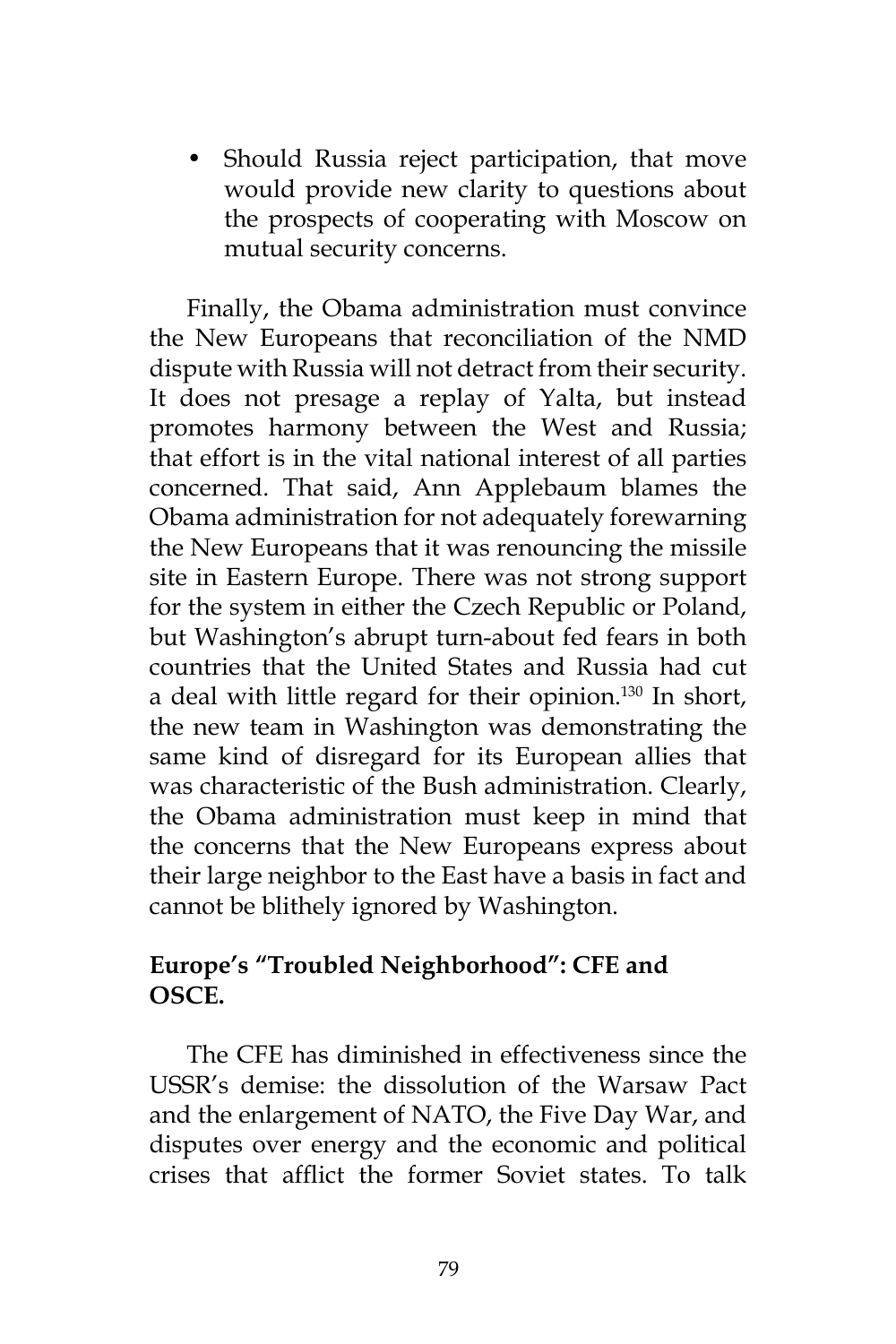about its resurrection then appears to be a walk in the dark. Perhaps over time more light will be shed on the myriad areas of confusion that are associated with CFE. A successful follow-up to START may be helpful since it promotes greater trust on all sides. Nonetheless, ongoing tensions between Russia and Georgia and friction between Moscow and Kiev, not to mention the upheaval that exists in the other countries that are part of the EU's Eastern Partnership program will serve as barriers to its resurrection. Still the U.S. Government and its allied partners, in conjunction with Russia, must work toward a conventional forces agreement that provides the kind of transparency and sharing of information that was a hallmark of CFE for years.

Russia has demonstrated its unhappiness with OSCE by expelling its personnel from the breakaway Georgian enclave of South Ossetia in violation of the September 7-8, 2008, agreement with the EU. In opposition to all of the other OSCE countries (56 in all), it has recognized Abkhazia as independent of Georgian sovereignty and has vetoed further UN operations in Abkhazia.

Nonetheless, given the existing tensions, the United States should encourage the EU, the UN, OSCE, and all parties concerned in the Georgian-Russian crisis "to take immediate measures to conclude legally binding agreements on nonuse of force between sides of the conflict; to exclude provocative military actions, and to resolve on a compromise basis the problem of monitoring the security and military situation."<sup>131</sup>

At the same time, "As NATO expansion into the region seems to be on the back-burner, the EU should step up its role in the region's many actual and potential security crises."<sup>132</sup> Under Sweden's EU presidency, one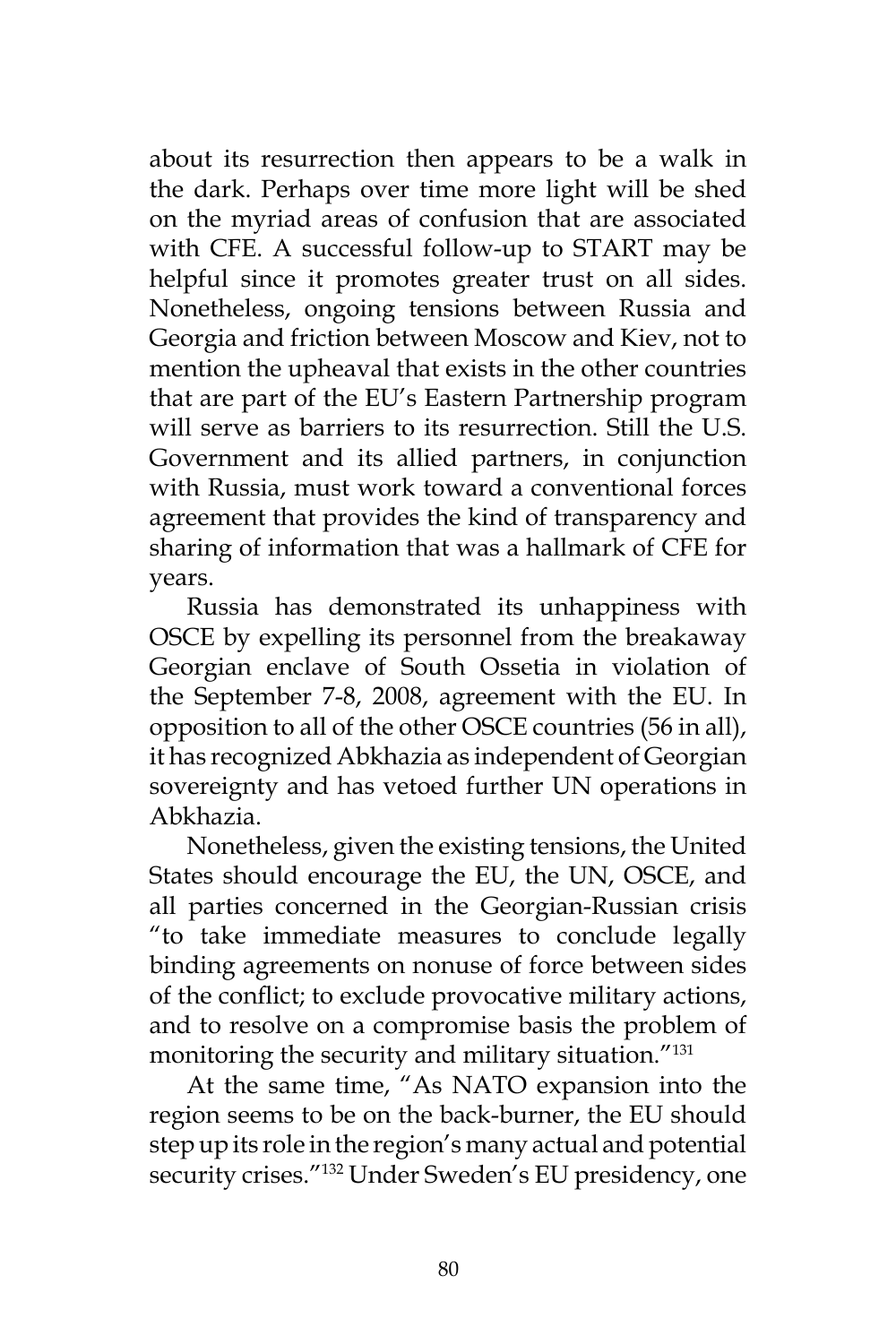can expect Stockholm to press for greater interaction between it and Europe's troubled neighborhood. Brussels should do so while seeking closer cooperation with Russia on a host of fronts that NATO is poorly designed to handle because they largely are diplomatic and political in nature. In line with this thinking, Germany has proposed that Russia be included in the EU's Eastern Neighborhood Project. For its part, Washington should welcome any effort that the EU embarks upon to work closely with Moscow. Many in the Kremlin favor this relationship since the U.S.- NATO combination signifies hard power, while the EU is seen in terms of soft power.

To a significant degree, whether or not the EU develops a common unified approach to Russia depends largely upon one country—Germany. American defense analysts do not spend much time thinking about Germany, but they should if they want to seriously study Europe's future. The Germans enjoy a special relationship with the Russians, and many observers believe that if its political leaders and industrial chiefs decided to adopt a common rather than a bilateral approach to relations with Russia, the EU's efforts to confront Moscow as a unified entity would be given a stiff shot in the arm. Ever since the energy shut-down early in 2009, however, the EU has been in a quandary on this matter.<sup>133</sup>

Meanwhile, the German government and business elite—the latter through the East Commission of German Business—have become even more assertive in developing closer commercial ties with Russia. In addition to Germany's dependence upon Russian energy, Russia has become an expanding market for German exports. This development has gained added significance in light of the current economic crisis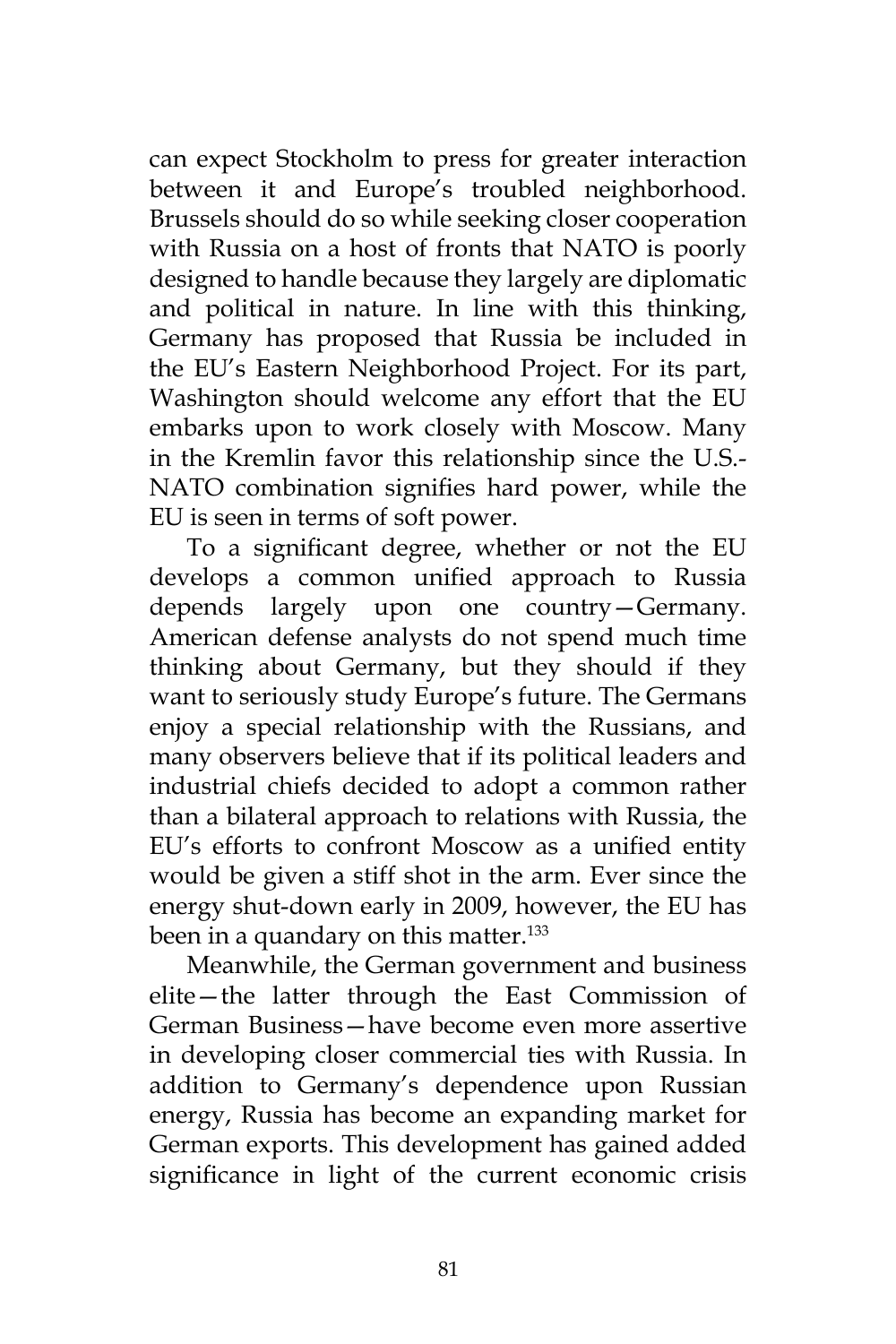that has hurt Germany as well as other European countries.

On July 16, at Munich, President Medvedev and Chancellor Merkel conducted their biannual talks to find ways to do even more profitable business, including "a credit of 500 million Euros to finance Russian purchases, mainly of German industrial installations and machinery."134 This special relationship has the capacity to advance or hamper a common EU approach to Russia. The same could be said for NATO and efforts to cement security cooperation between Moscow and the democracies.

But Washington must first press the reset button to improve relations with Berlin that have been sullied over differences associated with Iraq and Afghanistan, the proper response to the global economic crisis, as well as conflicting views regarding relations with Moscow. To promote more harmonious relations with the largest and richest country in Europe, the United States should develop a special working group with Germany to resolve—or at least mollify—outstanding differences between both countries. Washington, in short, must acknowledge that it must reengage Berlin at the same time that it resumes relations with Moscow.

A common Western approach to relations with Russia, of course, has been hampered by a profound value gap that divides the Europeans and Americans. Ironically, historians may one day observe that it was a rancorous struggle over universal health care in the United States that underscored the fact that the American and European models of democracy and social and economic justice are at odds in many pertinent areas. Europeans cannot fathom that the Americans still have not acknowledged that universal health care is a basic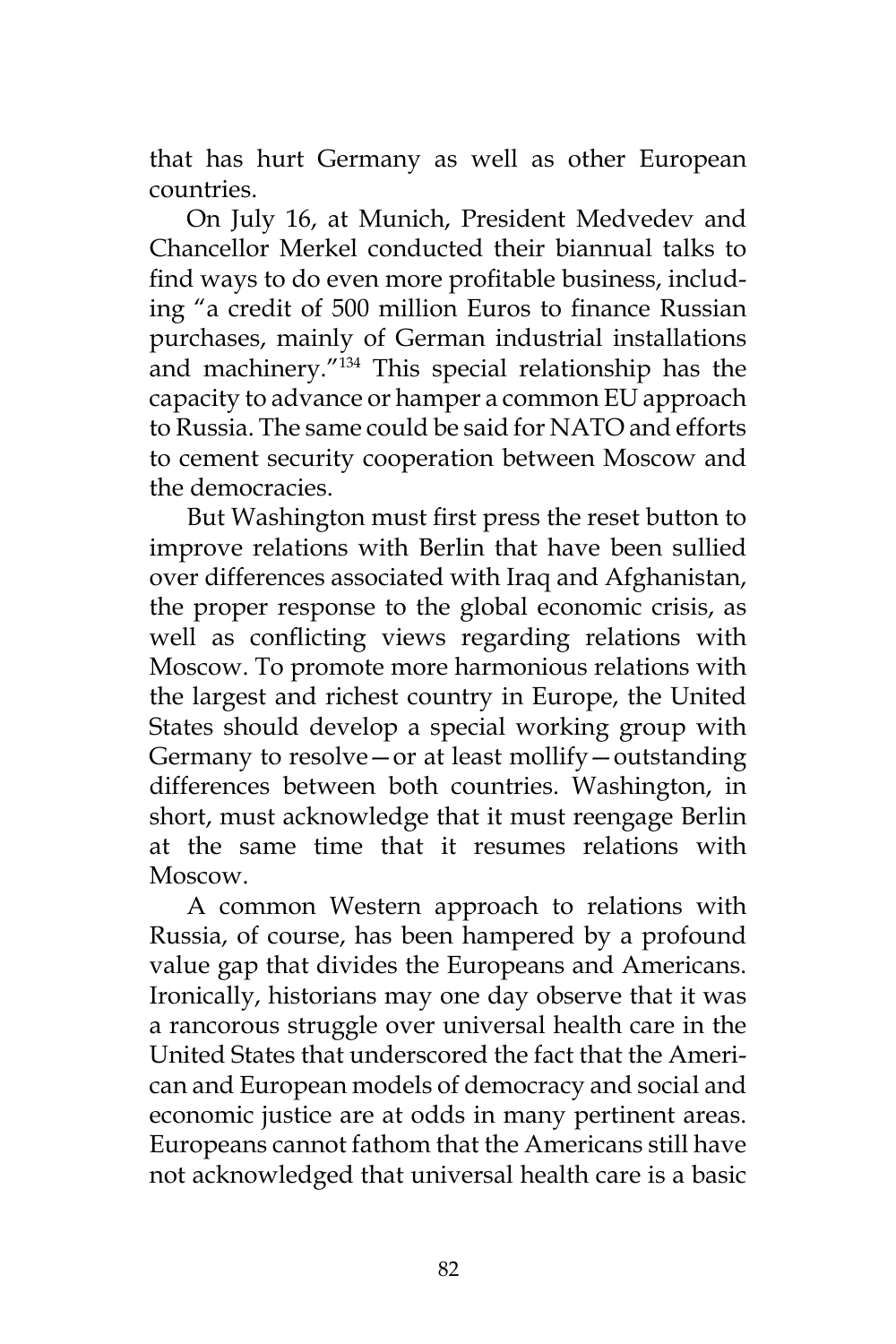human right, while they abhor the U.S. gun culture and cannot understand how prominent political leaders in the world's most scientifically advanced society can ignore the existential threat of global warming.

Meanwhile, a significant proportion of the American public characterizes the Europeans and their collectivist practices in similar unfavorable terms. It is the view through this prism of conflicting worldviews that has hampered the Americans and Europeans in their quest to find common ground on security matters now that the communist menace no longer provides them with a common threat around which to rally.

Another barrier to a uniform approach to Russia is the growing and ominous division between Old and New Europe regarding relations with Moscow. The Old Europeans dismiss the recalcitrance of the Poles, Balts *et al*. toward Russia as reason not to pay attention to their complaints that the EU has been caving into Moscow's demands. The latter, in turn, despair that their colleagues in Old Europe do not fathom that Russia has exploited its energy assets to compromise their very sovereignty. Moreover, they find it alarming that their French and Germans neighbors have so quickly dismissed Russian aggression in Georgia and have ignored their concern about Medvedev's observation that a vital element of Russian defense doctrine is to protect Russians who live in the near abroad. And when Moscow takes active measures to compromise the Ukrainian government, they deem that gross interference in the internal affairs of a neighboring democracy as cause for alarm. From the perspective of NATO's most recent members, then, it is not the time to promote more extensive cooperation with Moscow.

It is with these observations in mind that Old and New Europe will respond to Medvedev's security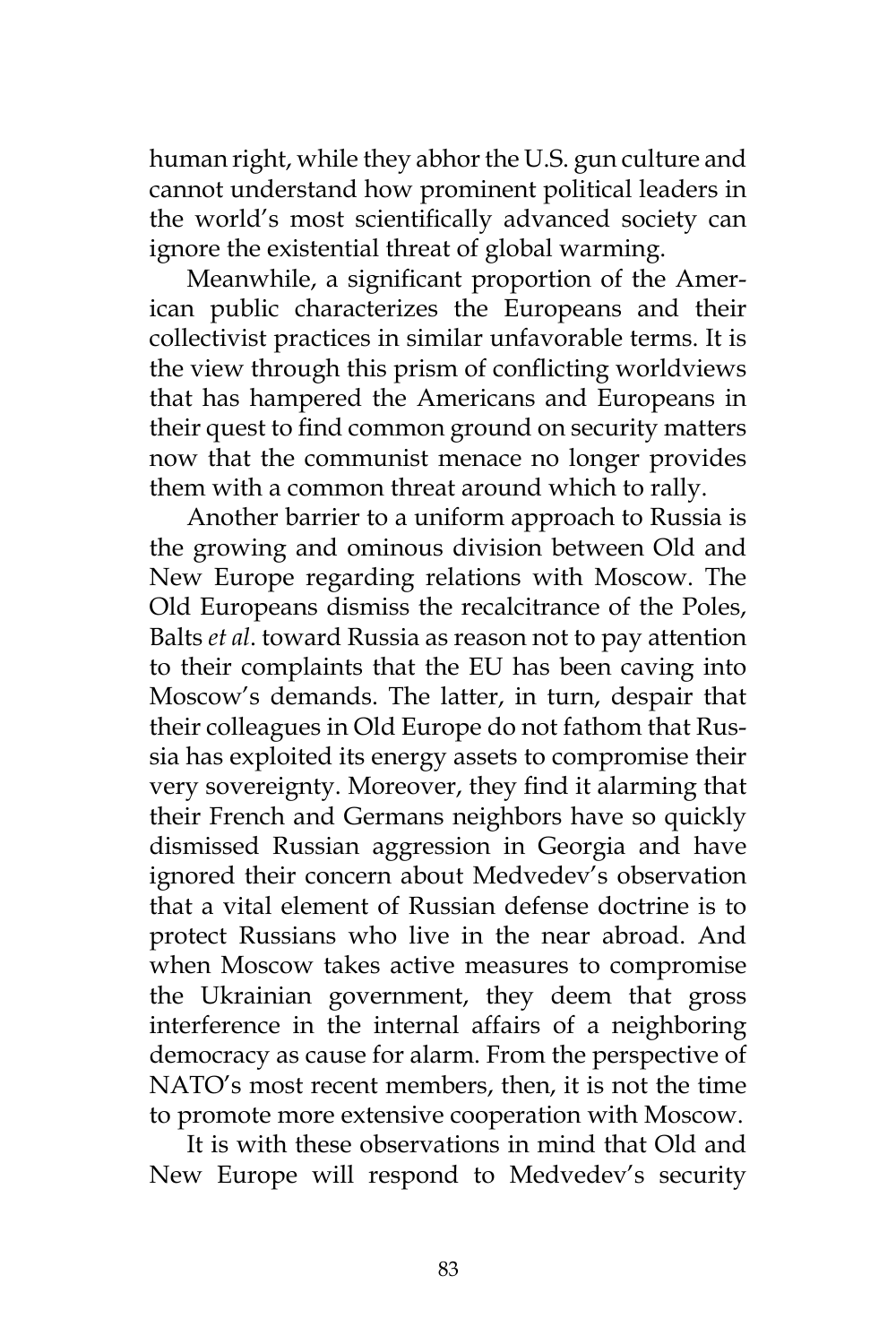proposal from conflicting perspectives. The EU countries must find a way to reconcile their differences on these important matters and confront Russia in a resolute united front. That effort will be complicated by growing divisions within the EU and the rise of Euroskeptics that challenge the viability of the European Project. Washington therefore should employ its influence to help bring about reconciliation between the warring factions in the EU. It may be limited, but failure to do so will encourage those in Moscow who believe that Russia should drive a wedge between the Americans and Europeans and between the Old and New Europeans. Under these circumstances, a new cold war could materialize.

### **NATO Enlargement**.

In considering the prospects for a new European Security System, the future of NATO must be the central focus of interest. Every country in Europe that wishes to join NATO—including Russia—should be given the opportunity to do so, assuming they meet the qualifications of membership. Indeed, through NATO we may find an answer to the question: How do we give Russia a voice and not a veto in European security affairs? Ever since Medvedev proclaimed last summer that it was time to craft a post-9-11 security architecture for Europe, this question has become a hot topic of debate. As yet, no one has answered it. It is obvious that the NATO-Russian Council does not offer one; something far more comprehensive and substantial is required.

At the same time, nothing that Medvedev has mentioned provides an answer. Clearly a Grand Summit along the lines of the 19th century Concert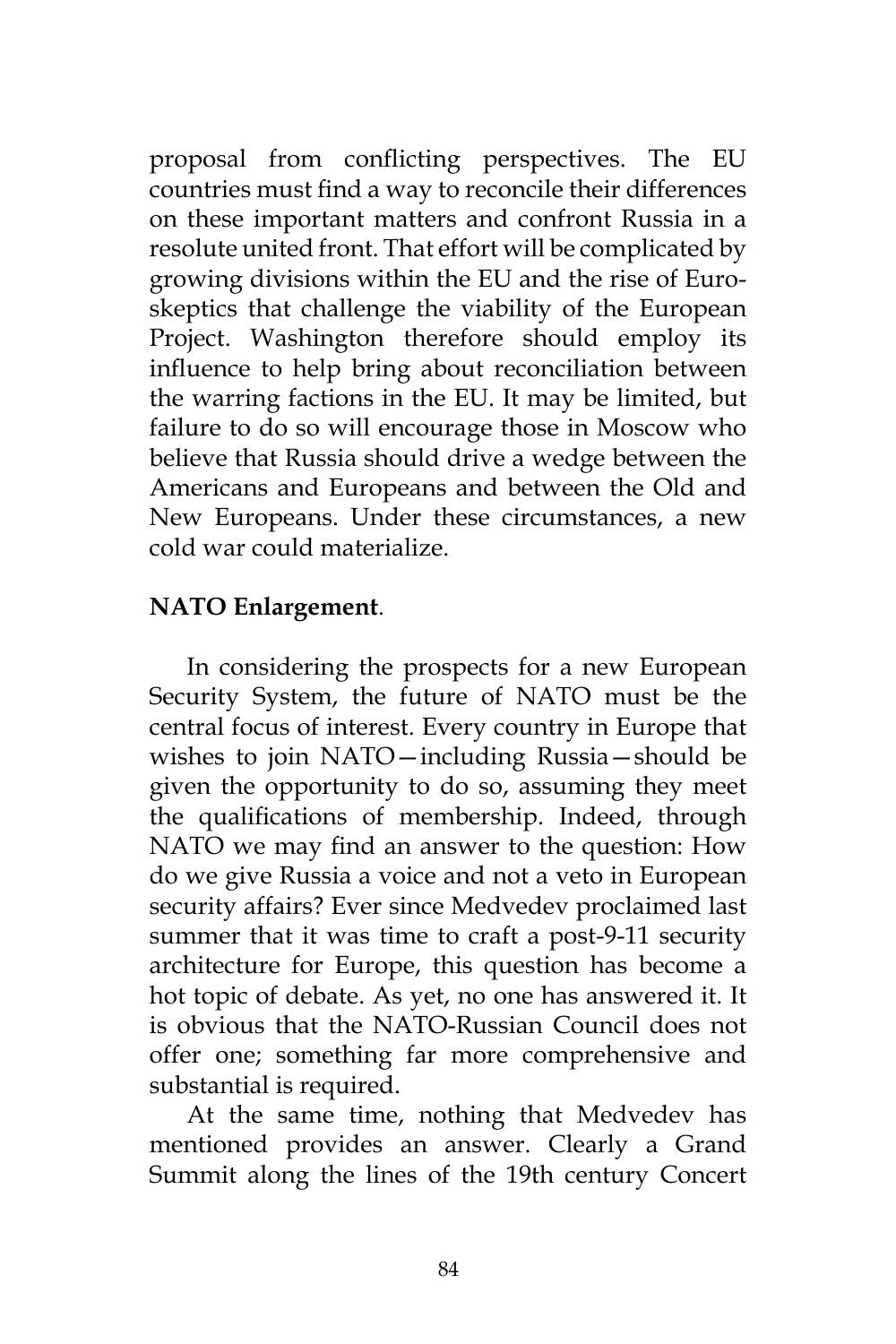of Europe that materialized in the aftermath of the Napoleonic Wars is out of the question. But there is a simple solution to the problem: Offer Russia a NATO MAP that is especially designed for it. It is obvious that Russia has the capacity to meet one of the MAPs most consequential goals: enhancing the alliance's ability to project its power. In short, unlike some countries that gained membership in the first and second round of enlargement, Russia has the means to be a security producer and not a security consumer. An intimate relationship between Russia and the democracies may surge in importance, moreover, should NATO fail to prevent a Taliban takeover of Afghanistan. That outcome could have a decidedly negative impact upon stability in the vital energy-rich Central Asian region, and it would provide a powerful incentive for NATO-Russian security cooperation there.

Not very long ago most Western analysts would consider a MAP for Russia unthinkable, but that is no longer the case as support for it is mounting. It is by no means overwhelming, but a range of prominent Western analysts and statesmen have endorsed the idea: In addition to scholars like Ash, Mandelbaum, Anders, and Kupchan, former U.S. Secretary of State James Baker is in this camp—albeit with some reservations—and so is former German Foreign Minister Joshka Fisher.

Fisher argues the time has come for Russia to be integrated into a European security system, but notes that Putin is sadly mistaken if he believes that goal will be accomplished with a rollback of NATO. Since NATO is indispensable for the vast majority of Europeans and for America, that option is out. What Russia should do instead is to work for NATO membership; Fisher observes that "such a bold step would transform NATO. But it would transform Russia even more."135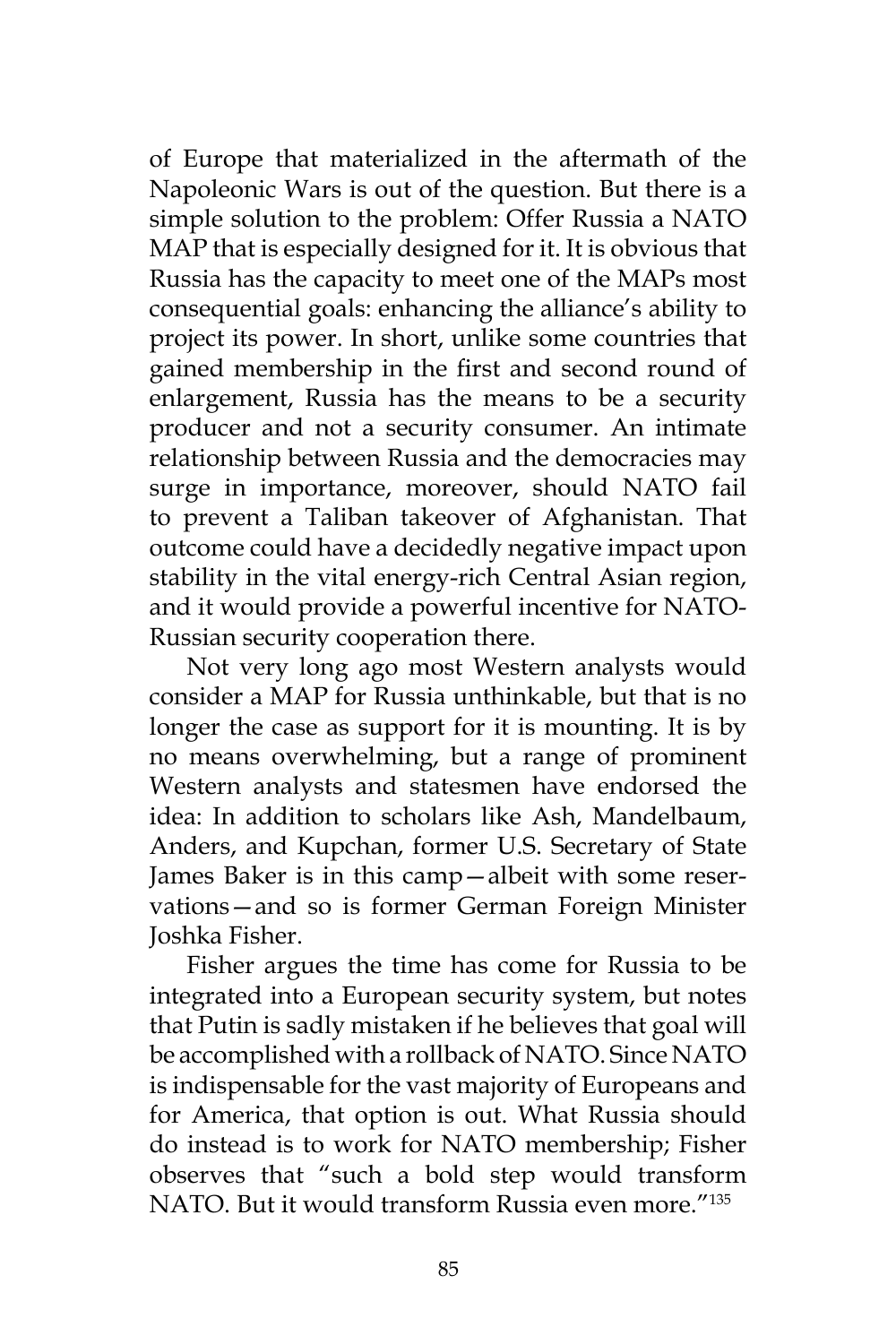NATO has the capacity to provide a venue for collective security and power-sharing, while at the same time resolving flash points of potential conflict in Europe's eastern neighborhood. Russia embedded in NATO would provide a framework to address all the other points of discord that have been the focus of this monograph—reconciling differences over missile defense and finding a replacement for, or the restoration of, CFE and OSCE. Membership would reduce Moscow's ardor for confrontation with Georgia. Indeed, Russia's and Georgia's memberships could represent a package deal.

Since Georgia has already been moving through the process, it would be expected to find a home in NATO before Russia did, but the promise of membership for Moscow might dampen its concerns about Georgia in NATO. Much the same could be said for Ukraine entering the alliance.

In considering NATO membership for Russia, the following observations are in order:

• Given Russia's size and complexity plus obvious barriers to membership, it will be some time before the process is completed. As things stand today, it is difficult to argue that it measures up to the democratic and human rights principles that are requirements for membership.136 But that should not prevent the process from beginning because, even if incomplete, it could produce some positive results. As indicated, there are compelling reasons to work with Russia in finding ways to stabilize Europe and assist NATO in its out of area operations. By allowing both lethal and nonlethal material to be transported through its territory to Afghanistan, Russia is providing a concrete example of how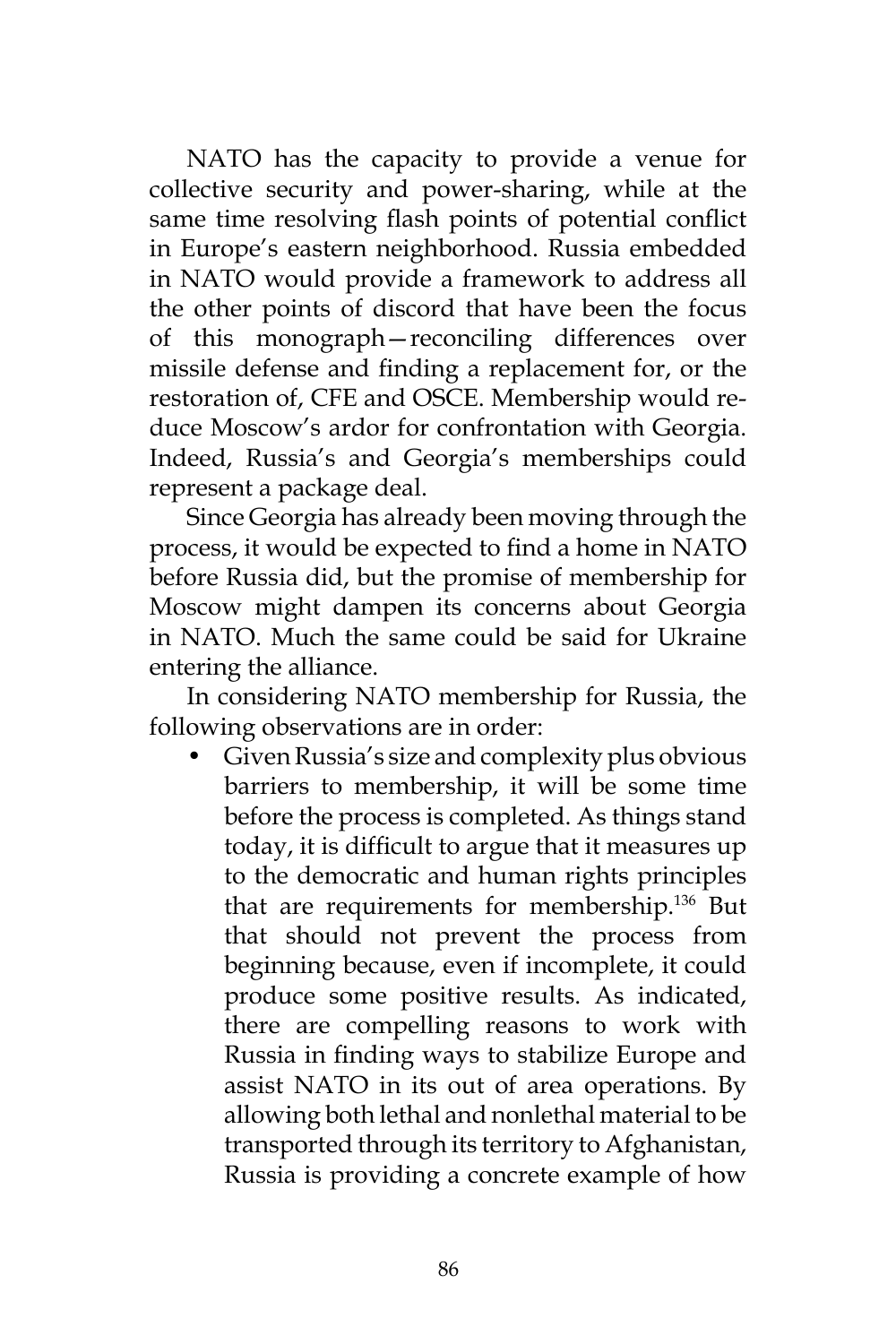it can enhance NATO security objectives, while saving it tens of millions of dollars and a safer route for resupply. Of course, Russia has real cause to fear a Taliban victory in Afghanistan since that outcome would cause trouble for its Central Asia neighbors and indirectly for itself as well.

- As part of a step-by-step process in meeting MAP requirements, Russia will have to remove its troops from areas where they were not stationed before the Five Day War, and EU peacekeepers and OSCE civilian monitors will replace or join them. Moscow also must resume relations with whoever is the legal authority in the Georgian government.
- Similar efforts will be undertaken to reduce tensions between Moscow and Kiev, and with the prospect of Russia in NATO, opinion in Ukraine may dramatically shift in favor of its membership as well. At the same time, as Russia complies with MAP requirements and tensions subside, that outcome may have a positive effect upon the political situation within Ukraine that is, help to stabilize the situation there. (One could anticipate the same bonus in Georgia.)
- With Russia on its way into NATO, the activities of CFE and OSCE may be assumed within the MAP process.
- With the EU playing a leading role but with the cooperation of NATO, measures will be undertaken to reconcile EU-Russian differences over the future of Armenia, Azerbaijan, Belarus, and Moldova.
- In the final stages of the process, steps will be taken to determine how NATO and Russian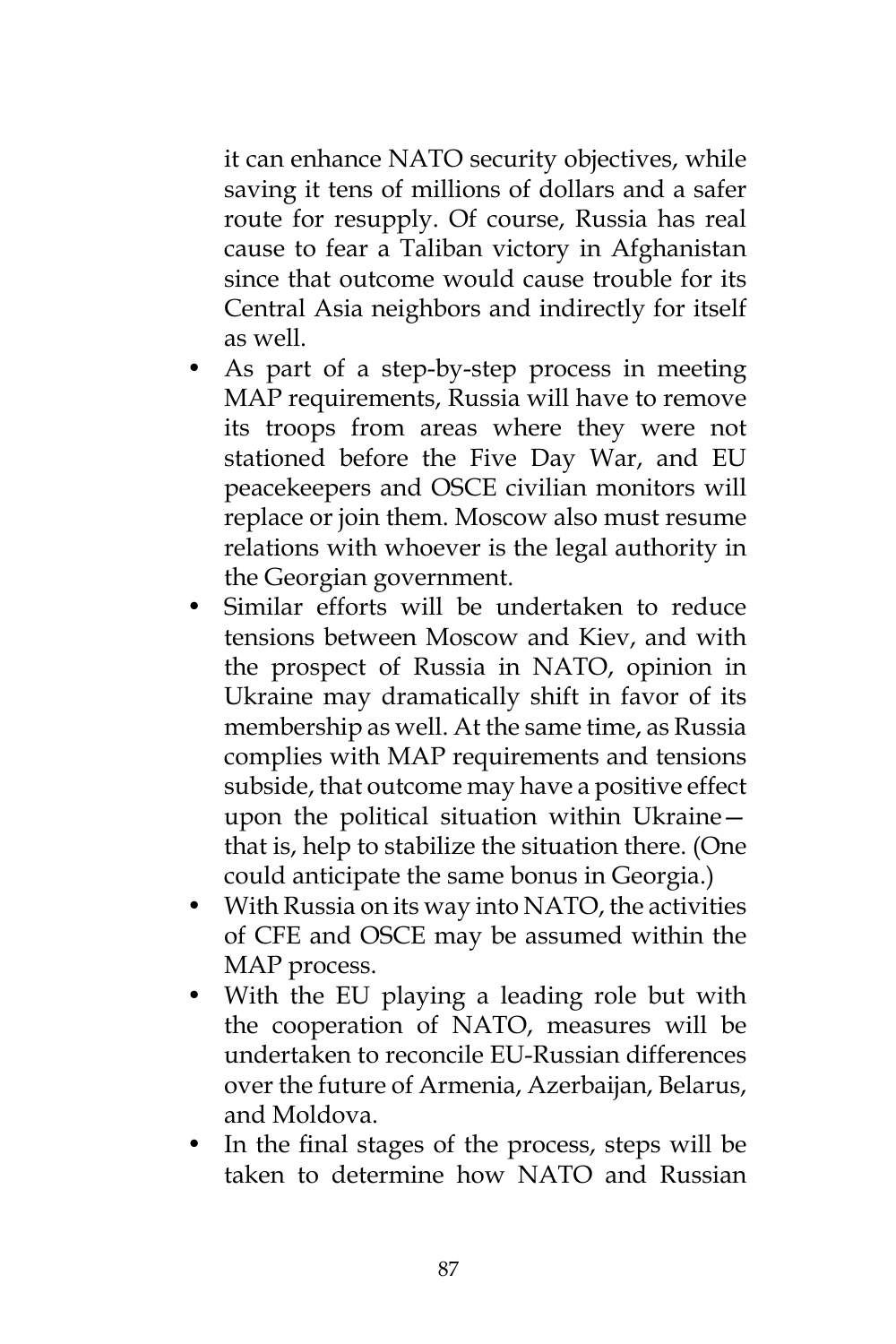forces may be placed under a common command structure, how they can develop a common strategic doctrine, and how they might resolve the problem of the interoperability of weapons.

Arranging for Russia to join NATO will be a difficult enterprise, and much preparation will be involved before the multitude of complex issues associated with it are resolved. Among other things, the New Europeans may block membership for their large Eastern neighbor. In this connection, they can cite the mounting tensions between Kiev and Moscow that were punctuated in the summer by President Medvedev's public denouncement of the Ukrainian government, claiming that it had adopted anti-Russian policies. Other Russian commentators reaffirmed the charge that members of the Ukrainian military had fought along side of the Georgians in the Five Day War and urged the Kremlin to endorse the separatist claims of Russians in the Crimea. Consequently, Washington will have a daunting job selling the MAP proposal to them $137$ 

The matter of a Russian veto will come up; conceivably it can be resolved by creating a voting system in NATO that rests on majority (weighted) voting. Russia, in short, will not have a veto, but the same will hold true for the other members. Without question, the issue of how other major powers may respond to this new alliance, such as China and India, must be addressed. And, of course, there will be serious concerns expressed among Western publics about an Article Five guarantee to Russia when it confronts so many threats to its security from within and outside of the country.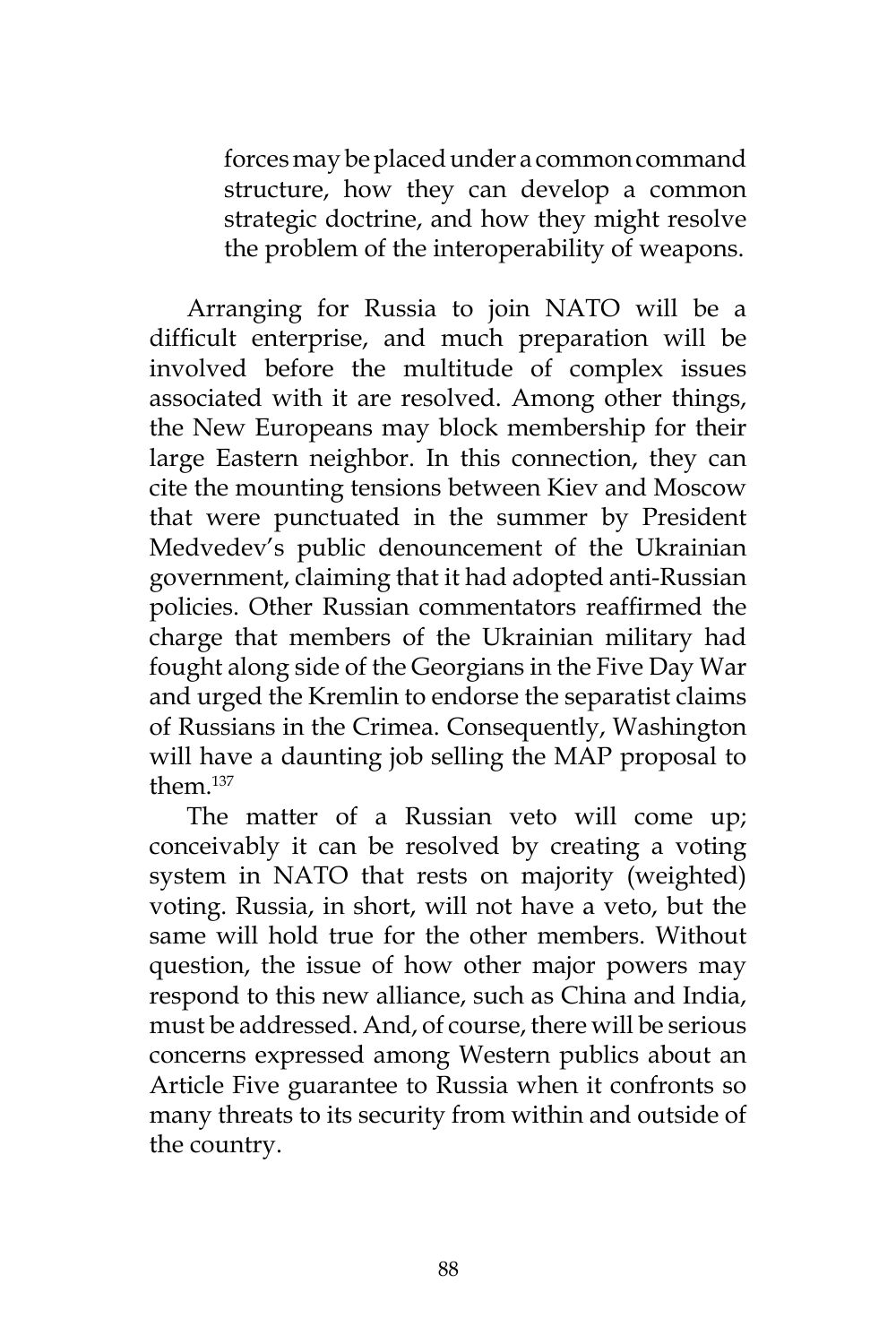Even if the NATO members reach a consensus, the Russian leadership may brusquely reject the offer, asserting that it is too big to share the same privileges, for example, as tiny Estonia. Moreover, it enjoys a unique position in the world: Its awesome nuclear arsenal comes to mind along with its strategic location and veto in the UN Security Council. The Russian military establishment will take the lead in opposing membership along with those hardliners who are entrenched in the Kremlin. All indications are that the present Kremlin leadership will say "thank you, but no thank you."138 That said, the following cannot be forgotten.

Late in 1991, Boris Yeltsin "stunned a NATO meeting by sending a letter with this unilateral declaration. 'Today we are raising a question of Russia's membership in NATO'."139 What is more, in his first interview with a foreign journalists in March 2000, Putin said, "We believe we can talk about more profound integration with NATO, but only if Russia is regarded as an equal partner."140 Later Putin changed his mind, presumably because he concluded that the West was not prepared to deal with Russia as an equal.

Here again, if the Kremlin rejects the offer, it will be difficult to complain that it has been denied a real voice in European security affairs. NATO membership will give Russia a louder voice in them than any other option under consideration. Also, Kremlin strategists cannot deny that closer cooperation with the West will enhance Russia's security, while further isolation will produce just the opposite outcome. Economic logic, geography, and shared cultural and ethnic bonds are in keeping with this conclusion, as well as recent dramatic changes in global affairs. Without dismissing Russia's commercial and other ties to the countries to its south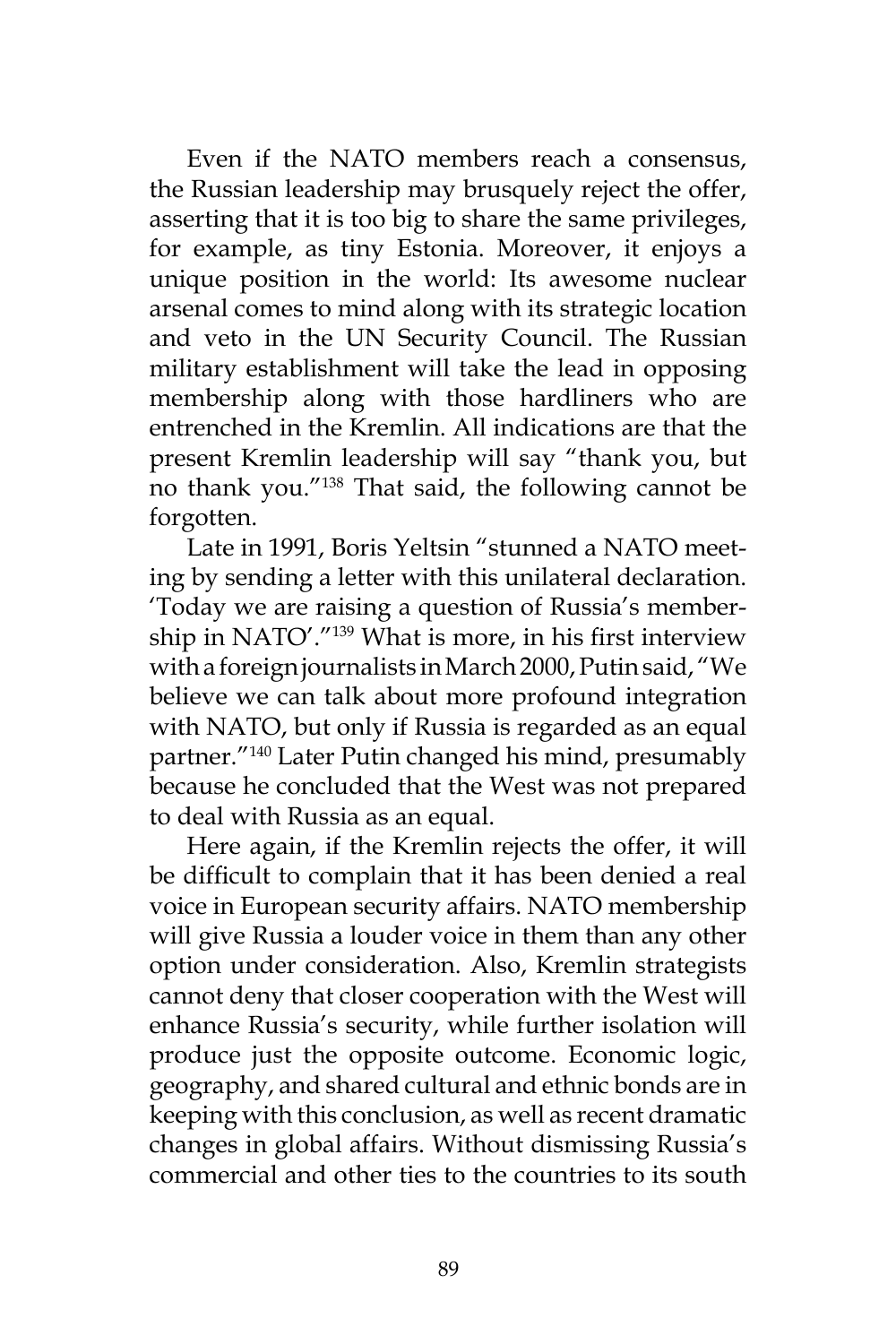and east, the recent economic shock has forced the Kremlin leadership to acknowledge that it cannot hope to achieve economic prosperity unless it diversifies its economy and, among other things, that means relying upon Europe for capital and technological know-how. Russia must acknowledge that NATO is really the only game in town when it comes to an existing security institution that can stabilize Europe. The CIS clearly cannot be relied upon to safeguard Russia's security interests. In Paul Gobles' words: "The economic crisis in the Russian Federation and other post-Soviet states may finally lead to the complete collapse of the Commonwealth of Independent States because, in the absence of agreement on a common plan of action, the number of conflicts among its members is growing. .

. ."141 It is noteworthy that none of the USSR's former republics have recognized the independence of South Ossetia and Abkhazia. Indeed, the Five Day War has made Russia's neighbors feel uneasy, and they have been looking toward the EU and NATO with a new sense of urgency. Not too long ago, Russian-watchers deemed it only a matter of time before Belarus' Alexander Lukashenko embraced his large neighbor in a union arrangement. But of late, the last dictator in Europe has been earnestly courting a close association with the West, and at times has been decidedly cool in his dealings with Moscow. In June, a U.S. congressional delegation met with him, and in August, Philip Gordon, the Assistant Secretary of State for European Affairs, did as well, demonstrating that a more harmonious relationship between Washington and Minsk may be in the offing. Equally disturbing to Moscow is that while it has been conventional wisdom for years that Armenia will always look to Russia to protect it against its Turkish and Azerbaijani neighbors, the Armenian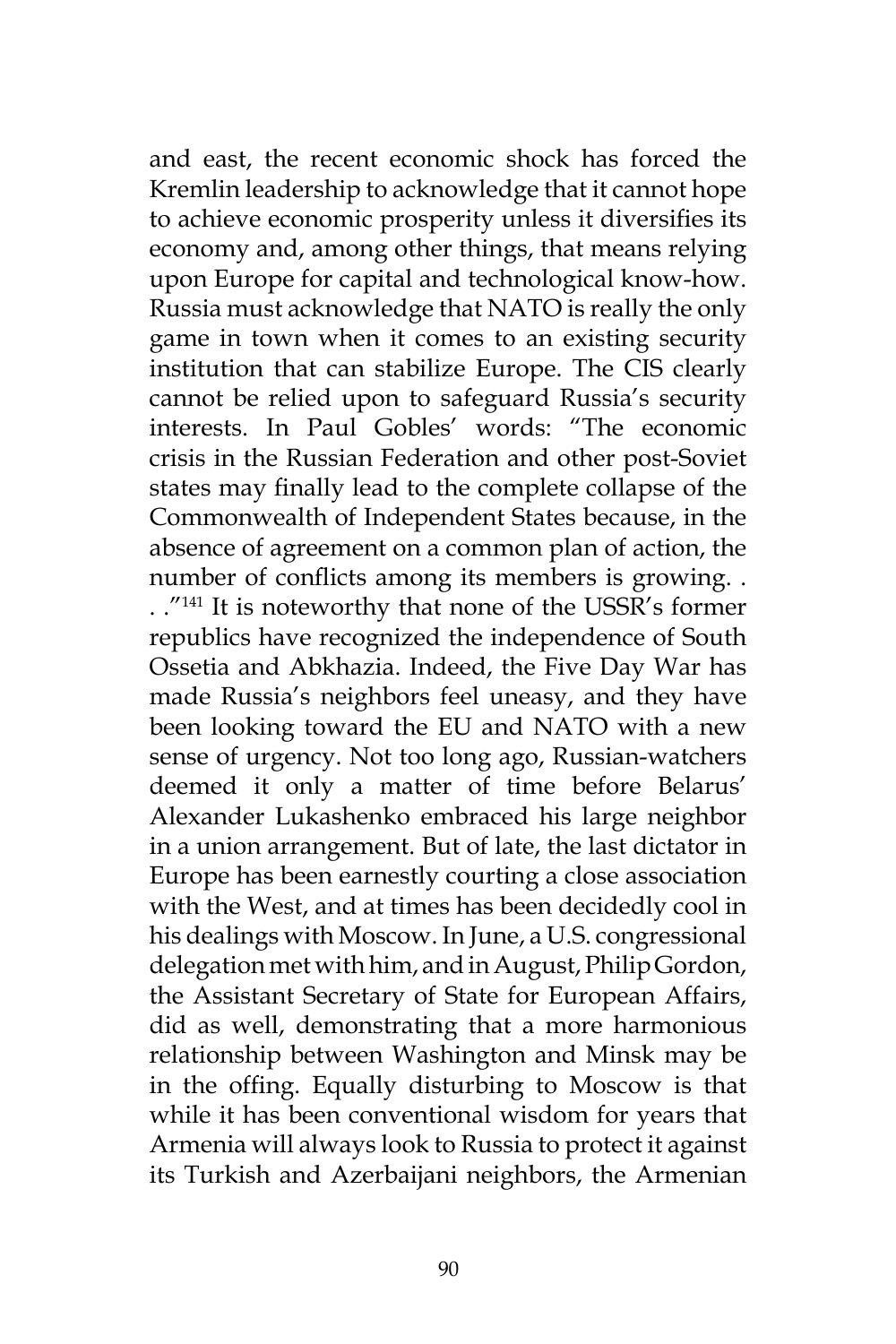government awarded Georgia's Saakashvilli with a Medal of Honor. When the CIS states snub a close association with the men in the Kremlin, Moscow must seek other ways to restore Russian power, and NATO may help in that quest. The unipolar American moment may be history, but so is the Russian imperial project.

During the long-MAP period, Russia can resolve difficulties that it has with its Far Eastern Neighbors that are linked to its NATO membership. Furthermore, that status will enhance its stature among all of its neighbors so that it has a stronger hand to play when it faces stiff pressure to make humiliating concessions to Beijing. Forward-looking Russian strategists cannot ignore the daunting prospect that, unless Russia fully engages the West, it may suffer territorial losses, much as the USSR did—for example, in its Far Eastern Territories. Whatever Moscow's relations with China, its national security community cannot ignore Beijing's potential for challenging Russia for influence in the Far East. This holds true even if some Western analysts may be engaging in fanciful thinking when they envisage a Sino-Russian war. Still Russia cannot rest easy as the Chinese economy surges ahead of its own. Unless Russia diversifies its economy, it will become, in the piquant words of Moscow University's Nikolai Svanidze, "a cheap Chinese gas station."142

Kremlin supporters note that Putin's and Medvedev's popularity remains high, but many ordinary Russians have begun to complain about their government's inability to provide them with economic stability. According to a 2008-09 survey of the Levada Center, the numbers of Russians who say, yes, Russia is on the right track, have slipped from 59 percent to 41 percent. With mounting economic bad news, the chorus of opposition to the status quo is growing, and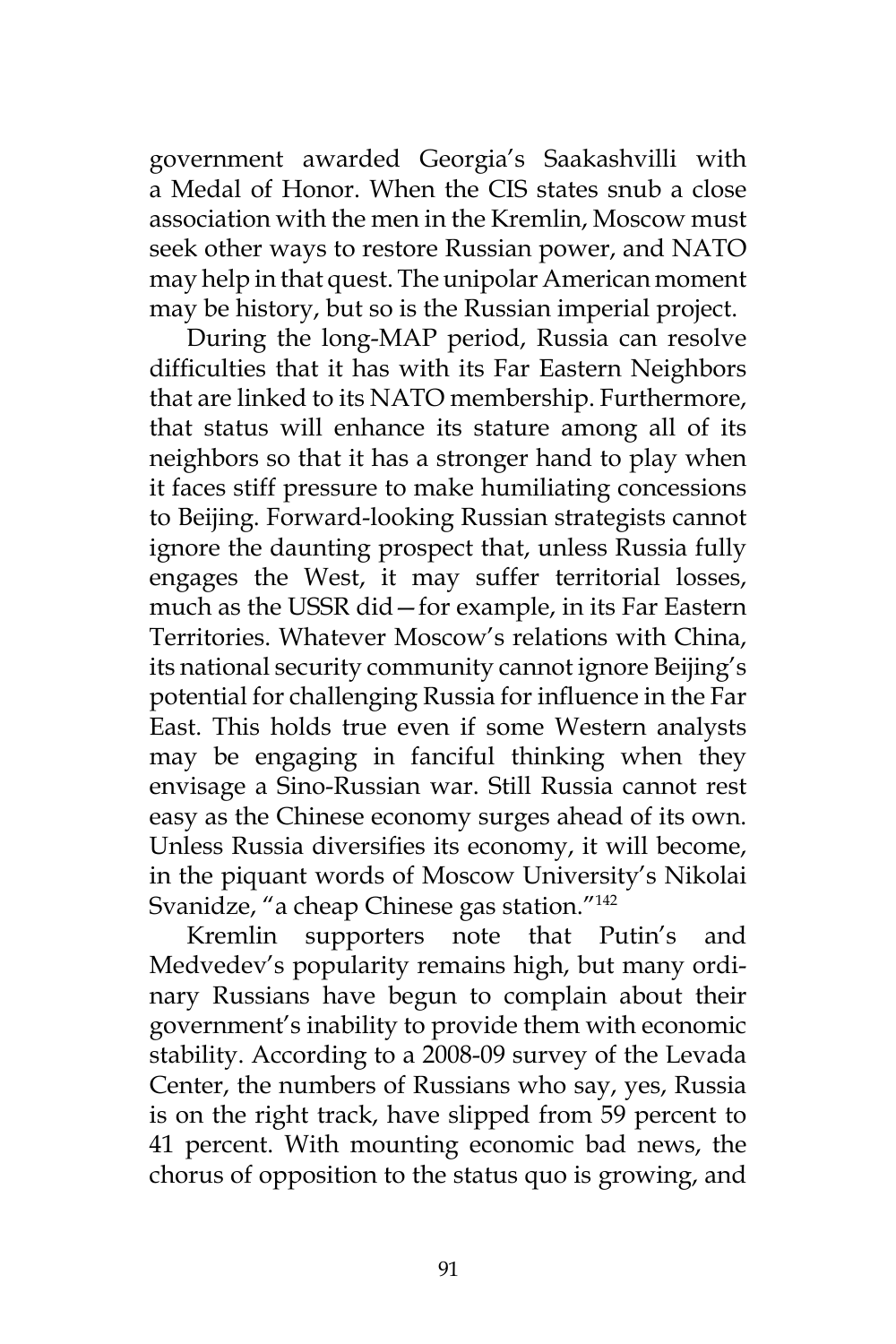the Kremlin now faces a fork in the road. One path is to dismiss the West, while the other is to take the road to greater integration with it. $143$ 

In face of real efforts at cooperation on the West's part, the Russian people will ultimately find the claims of the hardliners that the West is the enemy inconsistent with existing facts on the ground. Finding ways to cooperate with Russia will also indicate to those living under the existing autocracy—but who desire democracy—that the West has not forgotten them. Finally, in meeting MAP requirements, the Kremlin will ultimately be required to reduce the barriers to pluralism that presently exists in Russia if it wants to enter NATO as a full-blown member.

But what about the Western reaction to a MAP for Russia, in particular, concern about the persistence of wholesale anti-democratic practices? It would be foolhardy not to acknowledge the ability of the value-gap to hamper cooperation with Russia, but the West, including the United States, has not allowed China's sullied human rights record and contempt for democracy to halt cooperation with Beijing. In this connection, President Ronald Reagan demonstrated that Washington can press an opponent—in this instance the Soviet Union—on its dismal human rights record, while at the same time finding areas of cooperation with it. One might deem that practice as hypocritical, but in the final analysis it was good for the American and Soviet people and the world at large.

The United States must remain resolute in honoring its fundamental values. However, in the Hobbesian world of international politics, it is a mistake to adopt rigid positions that clash with the compulsion of vital interests. Yes, a world of democracies is preferable to the international system that exists today, but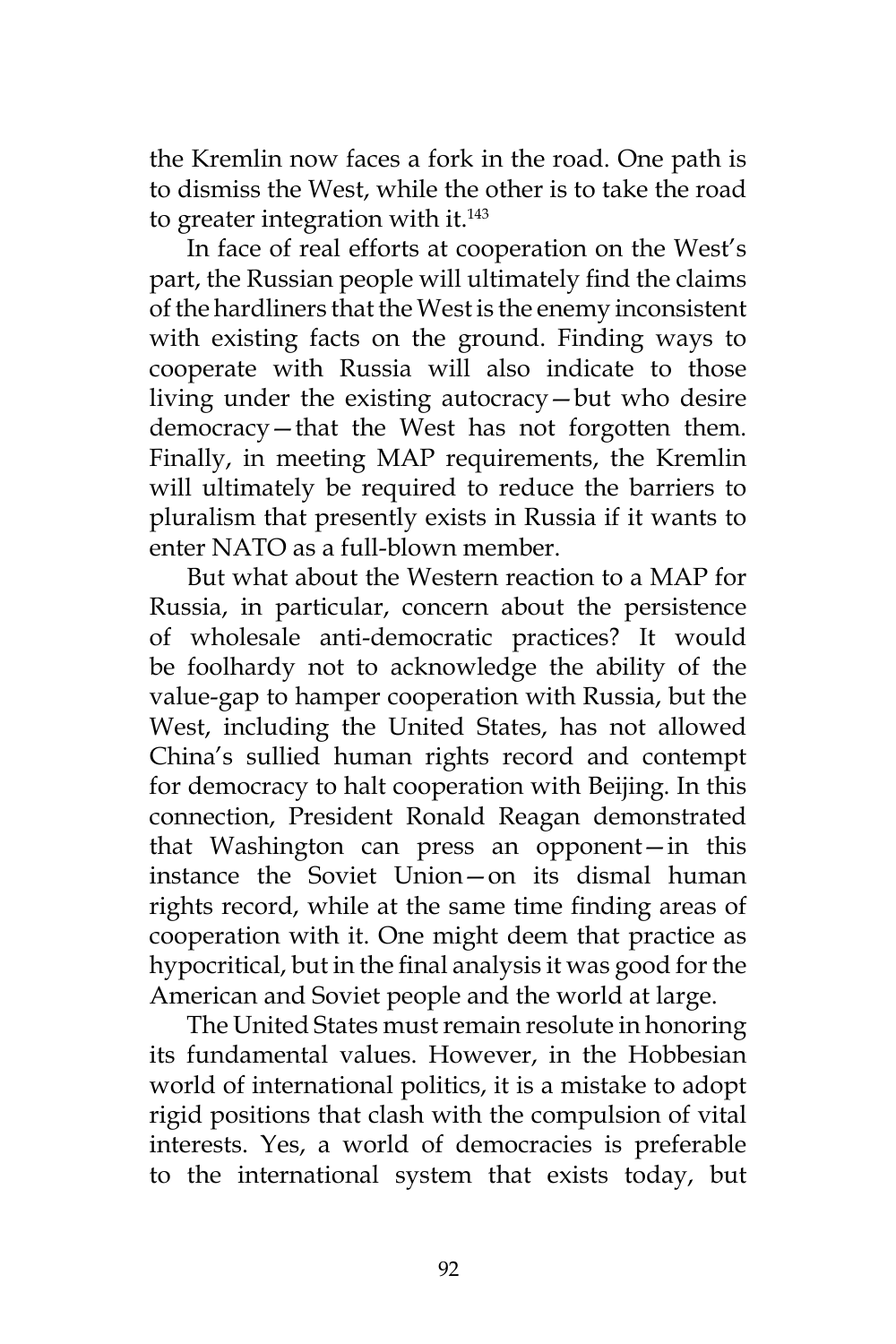America's vital interests cannot be safeguarded without the assistance of other major global powers, including those that do not subscribe to our democratic ideals. There is a consensus in Brussels and Washington that something must be done to find a new security balance in Europe. That will not happen if Russia is denied a role in this enterprise.

In conclusion, the U.S. defense community must consider the following three outcomes in assessing the problems and prospects of security cooperation with Russia:

- The first outcome takes two paths: The successful negotiation of the follow-up to START promotes a climate of trust that eventually leads to the reconciliation of other issues that divide the West and Russia—that is, NMD, NATO enlargement, and finding replacements for CFE and OSCE. This clearly is the best-case scenario, but it is unlikely to happen in one fell swoop. A companion outcome is that after the Americans and Russians succeed in finding a replacement for START, other avenues of cooperation will open up, such as cooperation on NMD. A MAP membership for Russia may be assessed against this second pathway to cooperation.
- A starker outcome involves the failure to achieve a successful follow-up to START that leaves all of the outstanding points of conflict between the West and Russia unresolved or even a greater source of contention than presently is the case. Some in New Europe fear that in contrast to the West, the Kremlin leaders are master chess players and have mapped out a grand strategy that will result in a favorable outcome for Russia at the expense of the democracies. But there is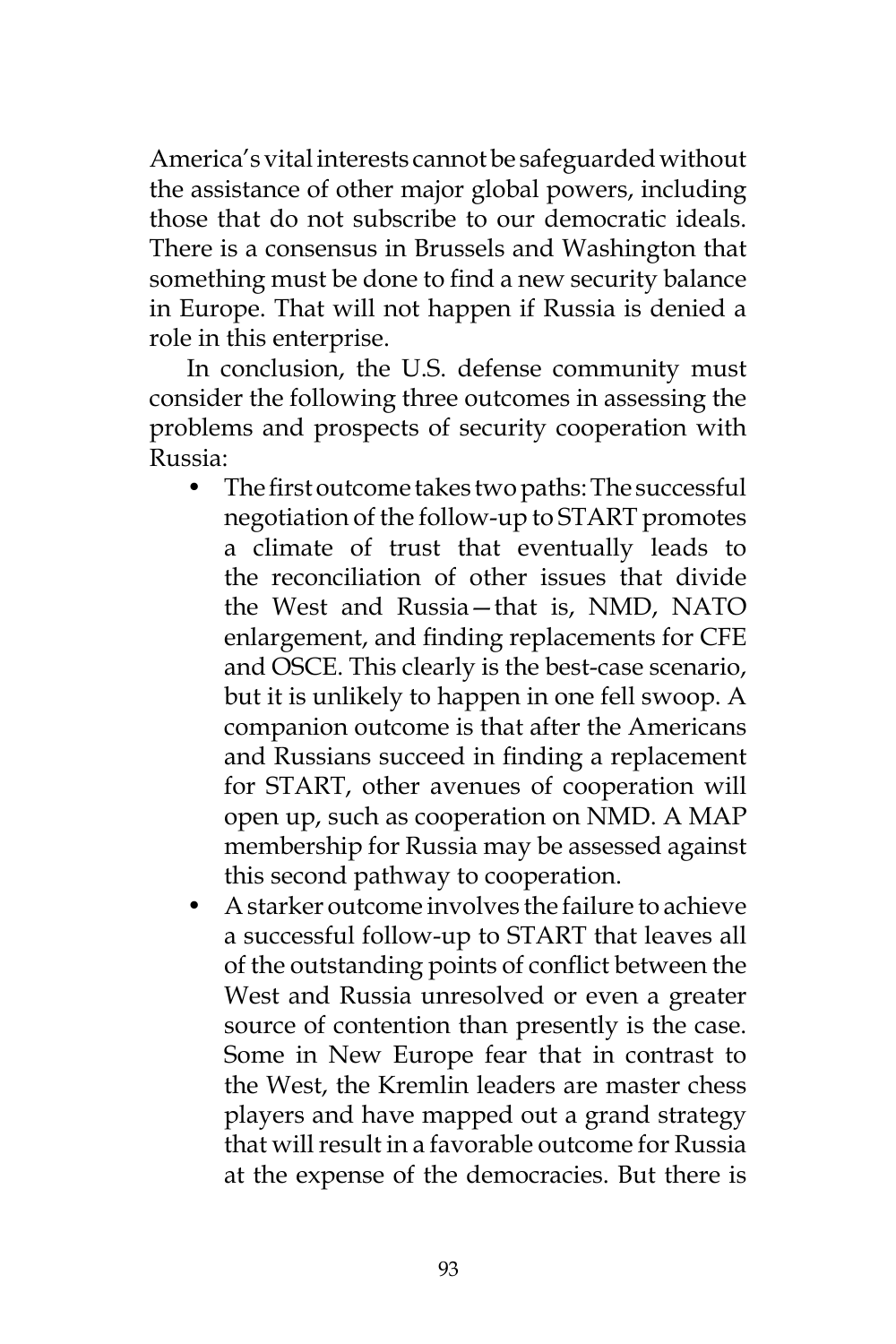reason, instead, to fear that Russia has no grand strategy that is based upon reality—rather what serves that purpose suffers from a disconnect between reality and fanciful thinking. If this debilitating condition persists, the outcome may be dangerous for the Russian people and their neighbors as well.

• The worst case scenario that some commentators in the West and Russia deem plausible is Russia's failure to sustain political stability and economic prosperity, leading to its loosing control of much of its territory, if not a total collapse of power. Here the template is the demise of the USSR. What we see is not only a Russia that finds it impossible to develop a meaningful security partnership with the West, much less accept a MAP, but one that is approaching a failed-state condition of anarchy or serious governmental dysfunction that results in Russia losing de facto, if not *de jure*, much of its territory.

It behooves the U.S. defense community, then, to consider future force structures, weapon systems procurement, and strategy and tactics with these three outcomes in mind. The wars in the Greater Middle East, of course, now preoccupy American strategists, but they cannot lose sight of the following observation: Russia is a country with a nuclear strike force that approaches that of the United States, and most of the world's population and resources exist in and around its territory. Changes that occur within it will have profound consequences for American global military planning, and they deserve our close attention.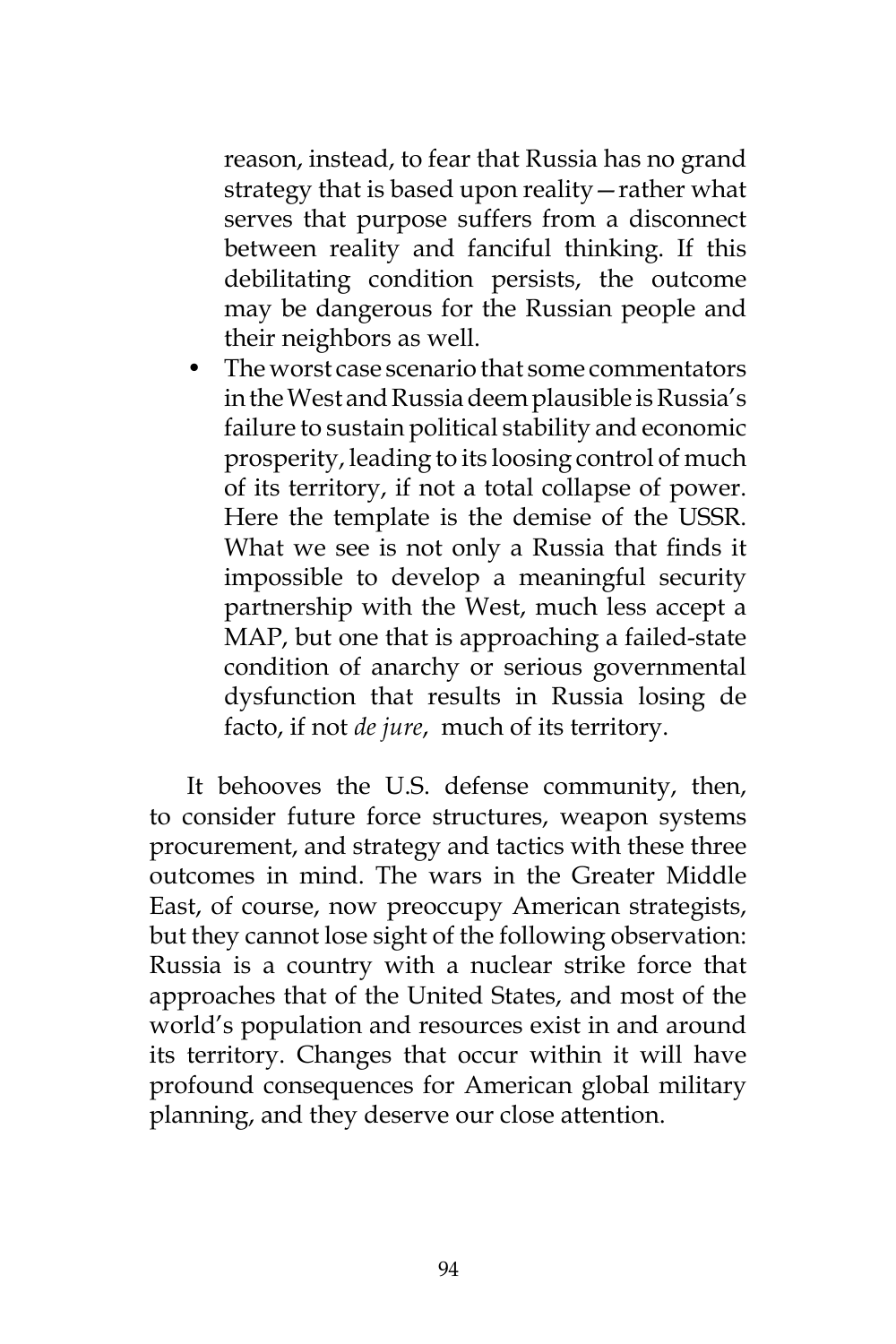#### **ENDNOTES**

1. Dmitry Medvedev kicked-off his campaign with an address in Germany. For example, see his Berlin Address, June 6, 2008, President's Office, Moscow, Russia. On October 8, 2008, he provided additional comments in a speech in France. See his "Speech At The World Policy Conference," Evian, France, President's Office, Moscow. The term "unipolar moment" is associated with the work of Charles Krauthammer, "The Unipolar Moment Revisited," *The National Interest*, Winter 2002/03, pp. 5-17.

2. During 2008, prominent American statesmen were writing op-eds in major American newspapers that supported U.S.-Russian cooperation on vital security matters. Also, think tanks like the Center for Strategic and International Studies (CSIS), in conjunction with the French Institut Francais des Relations Internationales, were conducting studies that explored the prospects for strategic cooperation between Europe, the United States, and Russia. Other research institutions on both sides of the Atlantic were conducting similar research projects. For a comprehensive assessment of Medvedev's proposal, see Marcel H. Van Herpen, "Medvedev's Proposal For A Pan-European Security Pact," Cicero Working Paper WP 08-03, October 2008. He points out that "The idea of a Eurasian security conference is, in itself, plausible if we take into account the important geopolitical shifts that have taken place the last 20 years. But the West should first remain united." (See p. 9.) Also see Marcin Kaczmarski, "The Russian Proposal for a New European Security System," CES Commentary, October 11, 2008, Centre for Eastern Studies. He writes that in addition to halting NATO enlargement, Russia's ". . . long-term objectives are to loosen trans-Atlantic ties, incapacitate NATO, and grant Moscow a de facto right to veto decisions concerning European security." p. 1.

3. The Georgian War was cited by many commentators as evidence that a new cold war had begun. For example, see Claire Bigg, "Georgia Woes Could Send Ripple Through Other Frozen Conflicts," RFE/RL, August 27, 2008; Edward Lucas, "Do not let Russia 'Finlandise' Western Europe," *The Financial Times*, October 9, 2008; and remarks of Valdas Adamkus, "Why Europe Must Keep Its Word," November 11, 2008, Embassy of Lithuania,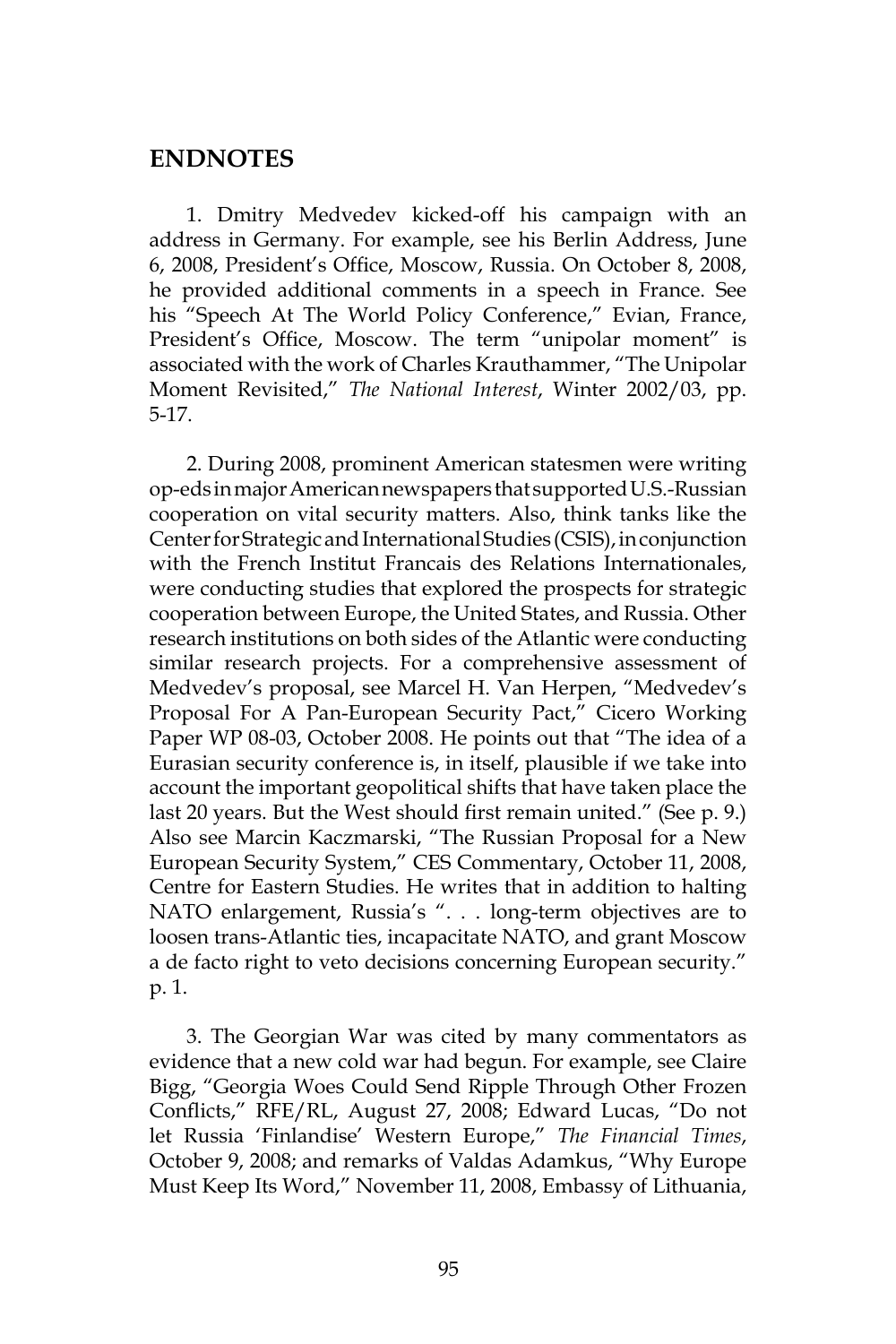Arlington, VA. For an analysis sympathetic to Russia's actions in Georgia, see Mark Almond, "Plucky little Georgia? No, the Cold War Reading Won't Wash: It is Crudely Simplistic to Cast Russia as the Sole Villain in the Clashes over South Ossetia. The West Would Be Wise to Stay Out," *The Guardian*, August 8, 2008. He accuses both Saakashvilli and his Georgian political opponents of having mafia links.

4. Wendell Steavenson, "Marching Through Georgia," *The New Yorker*, December 15, 2008, pp. 64-73.

5. John Vinocur, "The Disorder of Conferring With Russia," *New York Times*, March 30, 2009.

6. See Anita Urban, "Russian Energy and Foreign Policy: Beyond the Former Soviet Union," address at U.S.-Baltic Foundation, November 11, 2008. See also this writer's monograph *Iron Troikas: The New Threat From The East*, Carlisle, PA: Strategic Studies Institute, U.S. Army War College, March 2006. It shows how Moscow has exploited its energy assets in the East Baltic Sea region to compromise the democratic institutions and sovereignty of Poland and the three Baltic countries. Also consult Keith C. Smith, "Corruption Not Dependency Is The Risk To Western Europe From Russian Energy Trade," Washington, DC: Center For Strategic and International Studies, 2008.

7. See John McCain, "We Are All Georgians," *Wall Street Journal*, August 14, 2008.

8. "Text of U.S.-Russian Statement on Nuclear Arms," London, UK, White House Press Office, April 1, 2009, p. 1.

9. *Ibid*., p. 3.

10. Richard Pipes, "Why the Soviet Union Thinks It Can Fight and Win a Nuclear War," *Commentary*, July 1977, pp. 21-34.

11. Michael R. Beschloss and Strobe Talbott, *At The Highest Levels: The Inside Story of the Cold War*, Boston, MA: Little Brown, 1993, p. 113.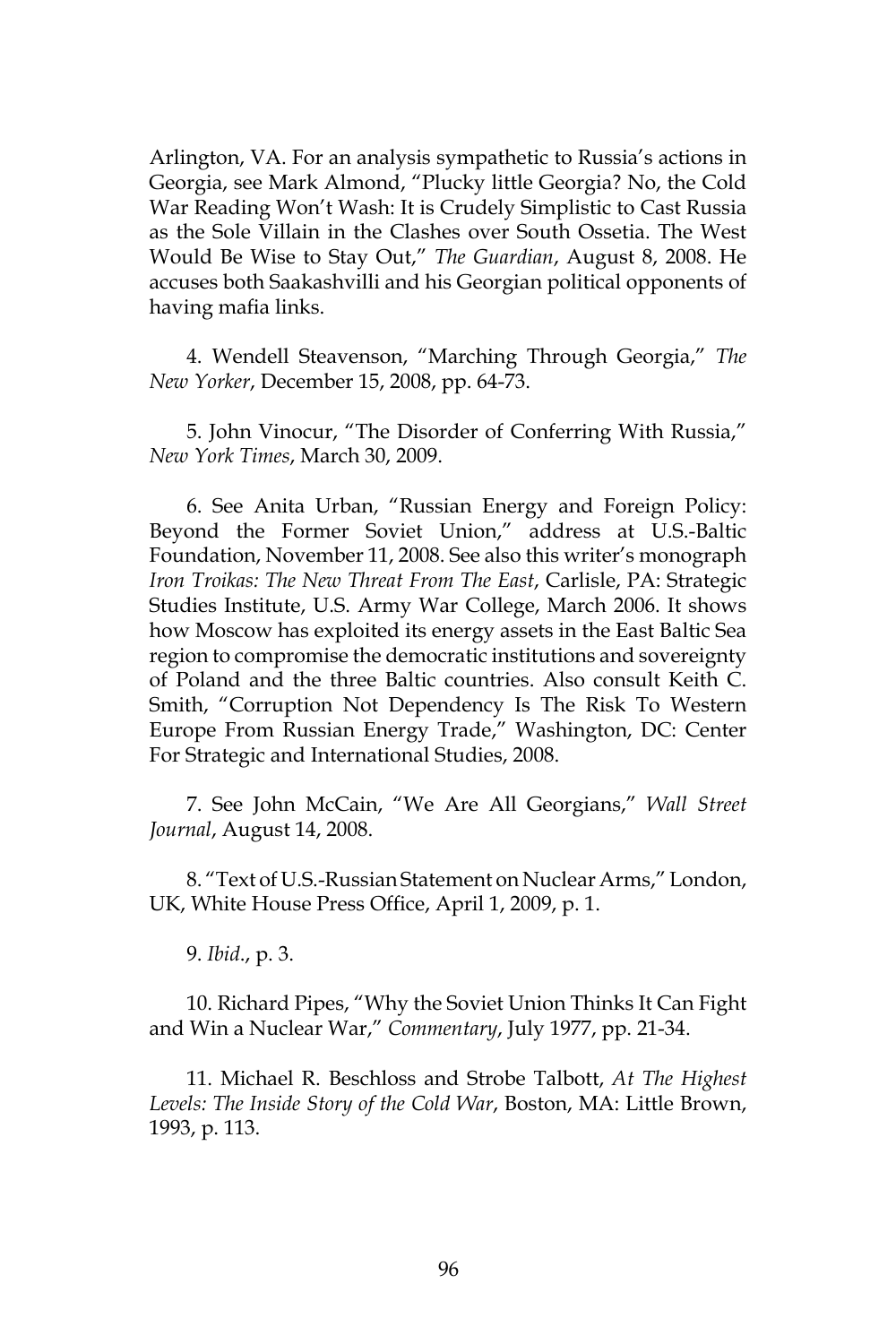12. The first intense assault on the prevailing European security system, however, began with Vladimir Putin's well-publicized remarks in Munich in 2007. See "Putin's Prepared Remarks at the 43rd Munich Conference on Security Policy," February 10, 2007, Munich, Germany, President's Office, Moscow, Russia, p. 3. (Hereafter "Putin's Prepared Remarks.")

13. Of course, Putin's brash remarks as indicated were perceived in a simple one-dimensional manner: Namely, the focus was upon his acid rhetoric while his words about welcoming an arms control agreement were ignored.

14. Dmitry Trenin, "Russia Leaves the West," *Foreign Affairs*, July/August, 2006, p. 89.

15. "Putin's Prepared Remarks."

16. Linda J. Bimes and Joseph E. Stiglitz, "The War Will Cost Us \$3 Trillion and Much More," May 9, 2008, available from *Washingtonpost.com*.

17. Dmitry Medvedev, "Berlin Address," June 6, 2008, President's Office, Moscow, Russia.

18. See Dmitry Medvedev's "Remarks at World Policy Conference," Evian, France, available from the President of Russia Official Web Portal, p. 2.

19. *Ibid*.

20. *Ibid*.

21. Russian officials said that a more detailed proposal would follow, but as of the date of this publication, they have not appeared.

22. Michael Mandelbaum, "Address by Michael Mandelbaum at Kennan Institute," Washington, DC: Woodrow Wilson Center, October 17, 2008, p. 1.

23. Janusz Bugajski, *Cold Peace*, Washington, DC: Center for Strategic and International Studies, 2004, pp. 219-220.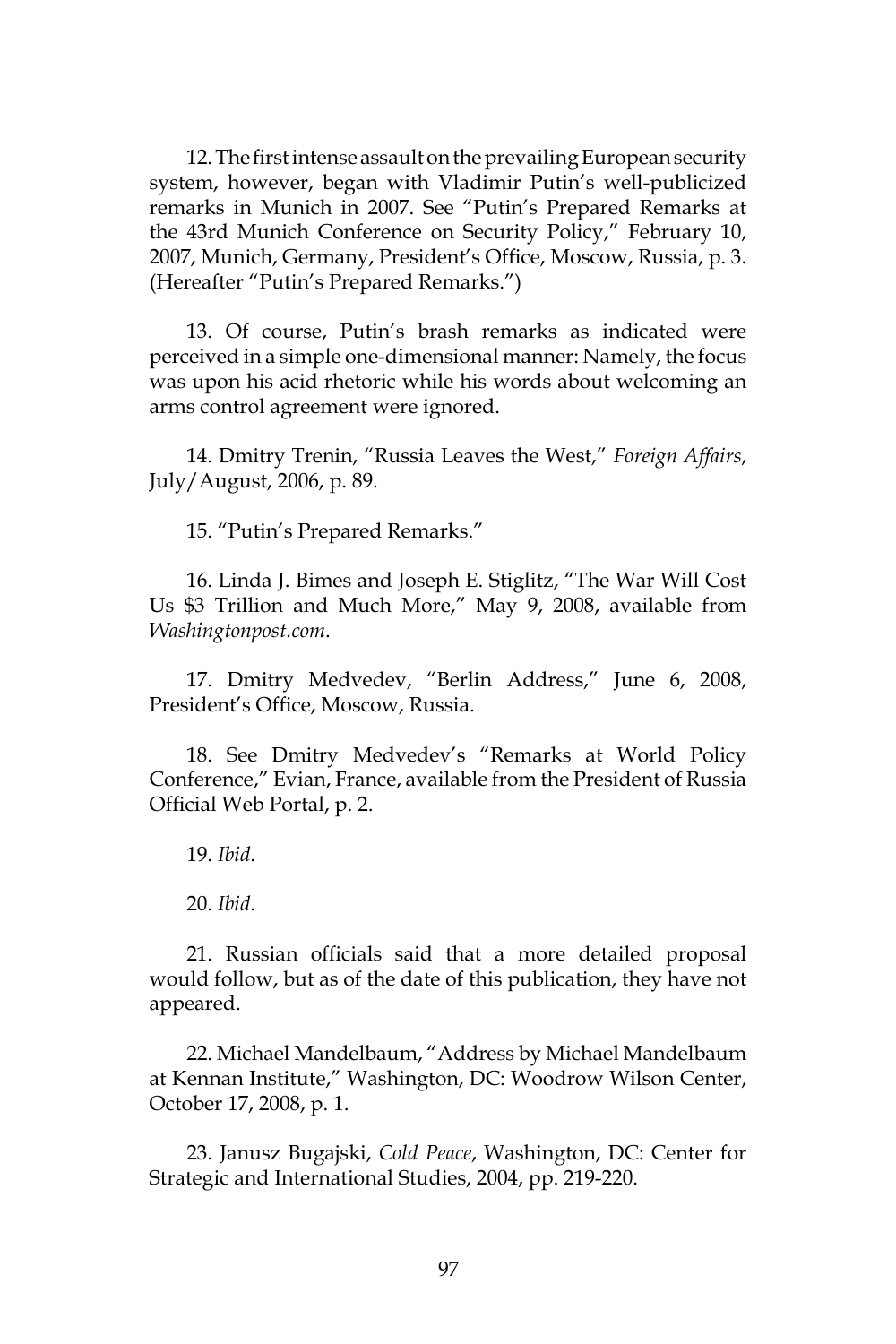24. Edward Lucas, *The New Cold War*, New York: Palgrave Macmillan, 2008, p. 6.

25. Lilya Shevtsova, "End Of Era: Antithesis To Gorbachev," *Vedomosti*, No. 175, September 17, 2008.

26. Henry Kissinger and George Shultz, "Building on Common Ground With Russia," *Washington Post*, October 8, 2008.

27. *Ibid*.

28. Angela Merkel and Nicolas Sarkozy, "La securite, notre mission commune" ("Our Common Security Mission"), *Le Monde*, March 5, 2009.

29. According to Dmitry Trenin " . . . I would not describe this as a proposal but as an idea." Also, "Even the word structure may not be appropriate. When I think about what a security compact for the Euro-Atlantic region could look like, I think more in terms of networks, arrangements, understandings, and less in terms of specific structures, treaties." Transcripts, "A Common European Security Space," Carnegie Europe, March 9, 2009, pp. 3-4.

30. Alexei Arbatov, "The New Start Begins," May 21, 2009, available from *Russia Today.com*.

31. "Reducing Nuclear Threat: Necessary Conditions," *RIA Novosti*, February 6, 2009, p. 2.

32. *Ibid*.

33. *Ibid*.

34. Alexei Arbatov, "Russia and the United States-Time to End the Strategic Deadlock," Moscow, Russia: Carnegie Moscow Center, June 2008, p. 1.

35. "Reducing Nuclear Threat: Necessary Conditions."

36. Arbatov, "Russia and the United States."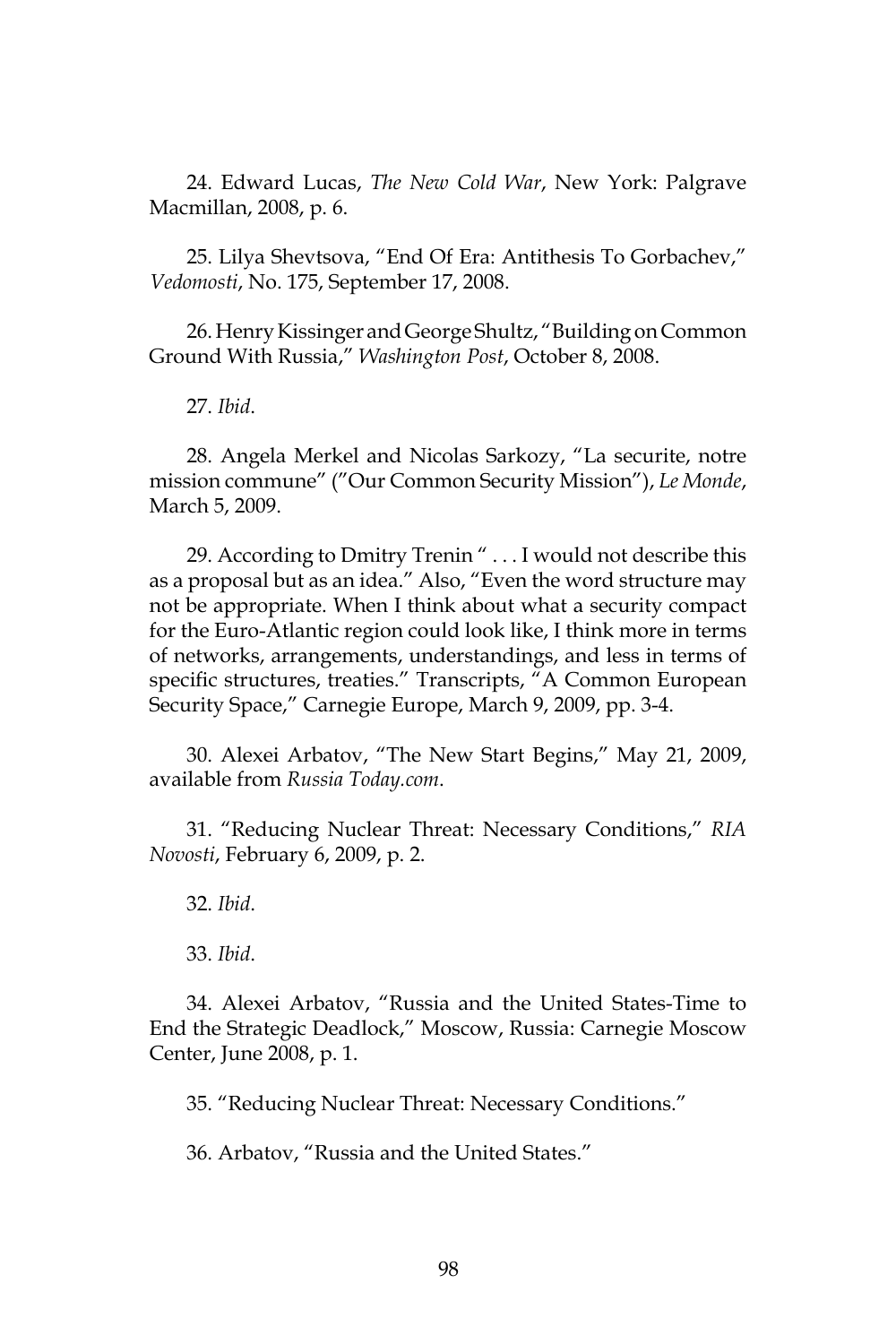37. George W. Bush, "Remarks by President on National Missile Defense," December 13, 2001. Meanwhile, members of the administration point out that it signed SORT which reduced a larger number of nuclear weapons than any other agreement. Stephan Rademaker, who formerly served in the administration as an arms control specialist, made these remarks at the Center for Strategic and International Studies, June 17, 2009 conference, "Towards the G8 Summit in Italy."

38. Stephen J. Blank, *Russia and Arms Control: Are There Opportunities for the Obama Administration?*" Carlisle, PA: Strategic Studies Institute, U.S. Army War College, March 2009, p. 112.

39. Stephen Young and Lisbeth Gronlund, "A Review of the 2002 US Nuclear Posture Review," Union of Concerned Scientists Working Paper, May 14, 2002.

40. Keir Lieber and Daryl Press, "The Rise of U.S. Nuclear Primacy," *Foreign Affairs*, March/April 2006, pp. 42-54. Their claim, however, was disputed by other analysts. See, for example, the responses in the September/October 2006 issue of *Foreign Affairs*, pp. 149-154.

41. U.S.-Russia Strategic Framework Declaration, Washington, DC: The White House, Office of the Press Secretary, April 7, 2008.

42. See Alexei Arbatov and Rose Goetmoeller, "New Presidents New Agreements? U.S.-Russian Strategic Arms Control," Arms Control Association Online, July 8, 2008, p. 1.

43. *Ibid*.

44. Confirmation Hearings, Hillary Clinton, U.S. Senate, CSPAN, January 13, 2009.

45. Interfax, "Most Russians Think Obama's Visit Means Better Relations," July 22, 2009.

46. Arbatov, "Russia and the United States."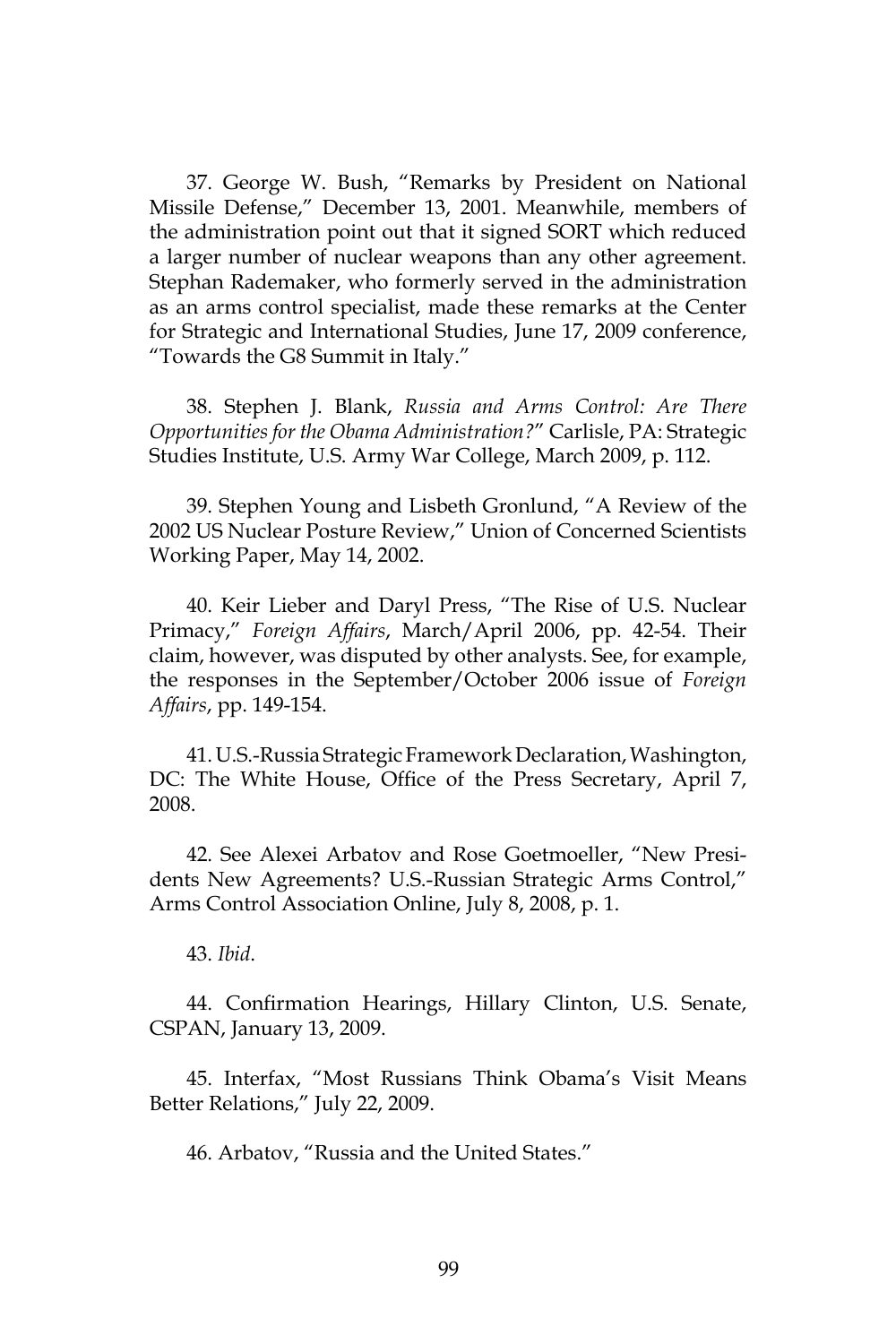47. *Ibid*.

48. See, for example, Michael Bohm, "Finished from the START," June 11, 2009, available from *The MoscowTimes.com*. Bohm predicted that the July summit in Moscow would fail because Obama cannot give up the U.S. missile system as Moscow demands, and the Kremlin will not agree to a START follow-up without this concession.

49. Philip P. Pan, "In Moscow, Obama to Focus on Arms Control," *Washington Post*, July 6, 2009.

50. Arbatov and Gottemoeller, pp. 4-5.

51. Peter Huessy "Letter to the Editor," *Foreign Affairs*, March/April 2009, pp. 171-202.

52. Here is a sample of opposition to START: Jon Kyl and Richard Perle, "Our Decaying Nuclear Deterrent," *Wall Street Journal*, June 30, 2009; Charles Krauthammer, "Plumage—But at A Price," *Washington Post*, July 10, 2009; Phillip Taubman, "Obama's Big Missile Test," *New York Times*, July 9, 2009.

53. Taubman sees strong opposition to Obama's flirtation with nuclear disarmament on the part of powerful members of the American military and their friends in the defense community public and private. "The view in these quarters is that the weapons cuts Mr. Obama envisions—deeper than the modest goals set in Moscow this week—would dangerously undermine the power of America's arsenal to deter attacks against the United States and its allies. Sentiment also favors building a new generation of warheads, a step Mr. Obama has rejected." Taubman believes that Obama's ability to influence the outcome of the 2009 Nuclear Posture Review will be important indicator of his control of the U.S. nuclear agenda.

54. John Isaacs and Kingston Reif, "Will the Senate Support New Nuclear Arms Reductions?" *Bulletin of the Atomic Scientists*, June 23, 2009.

55. See "Role of Nuclear Arms in Russia's National Security Effort Set to Fall-General," Interfax-Avn, May 20, 2009. General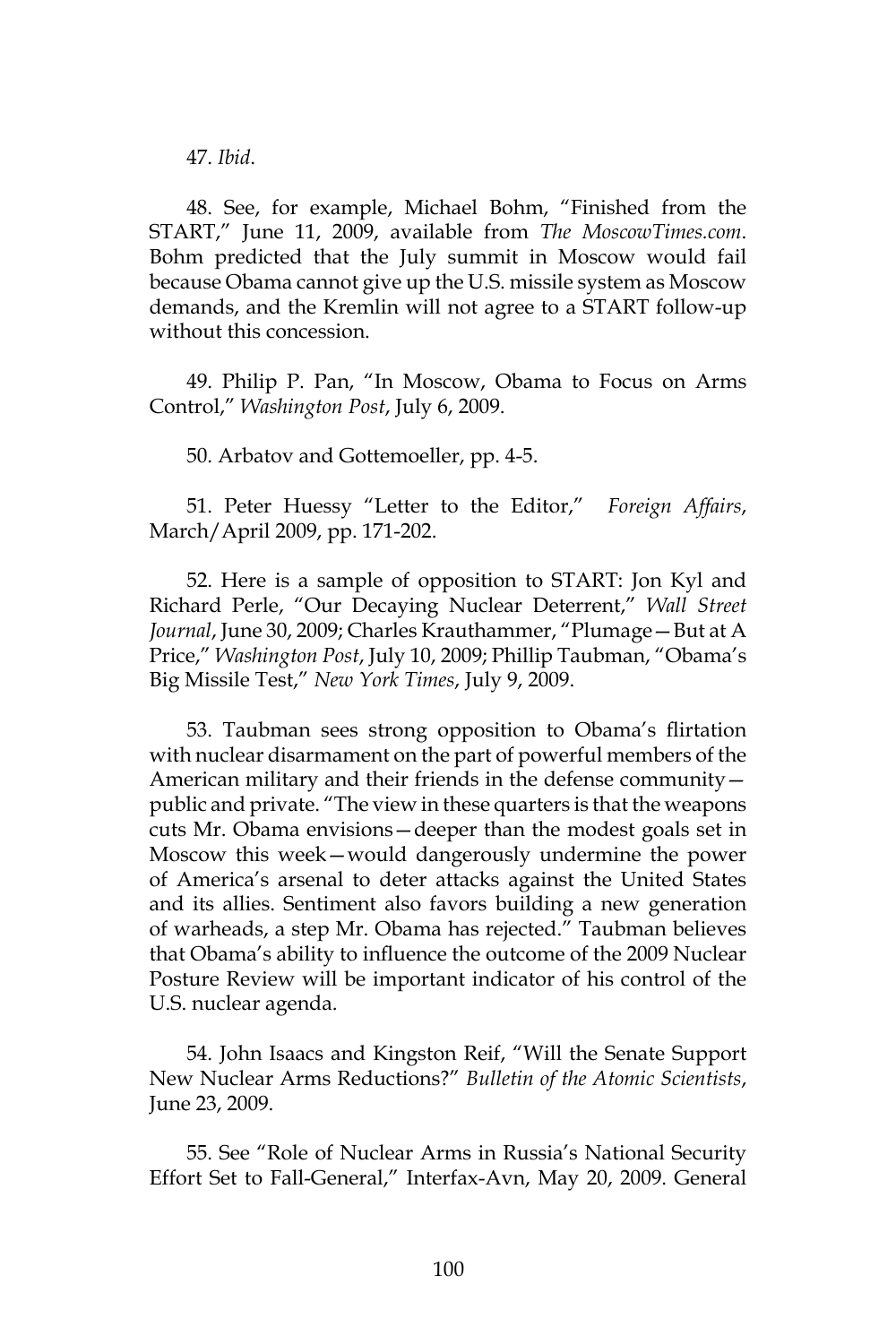Anatoly Kulikov says that Russia cannot hope to match the United States in this capacity. Arbatov and Gottemoeler address the complicated issue of shrinking U.S-Russian nuclear arsenals in the following terms:

The Russian triad has been shrinking and, regardless of any treaty will have no more than 1,800-2,000 warheads by 2012, of which about 70 percent will be deployed on obsolete delivery systems or launchers with an extended service life. Under an enhanced SORT, by 2012 Russia could have a more modern force with about 300 ICBMs (700 warheads), along with eight to nine submarines (600 warheads) and 50 bombers with 400 air-launched cruise missiles. As an option, Russia could make the transition to a more economically rational dyads that would include the same force structure at sea and 350 ICBMs (1,100 warheads) on land. In this case the bombers would be removed completely from the strategic nuclear arsenal and converted for regional missions.

Employing the same 1,700 warhead limit, the U.S. forces by 2011 "might include submarines with 336 Trident-2 missiles and approximately 1000 warheads (3 per missile); 300 ICBMs of the Minuteman III type, with one warhead per missile; and about 400 cruise missile warheads on 40 bombers." One could argue then that the U.S. might have a more difficult time sorting out its triad to comply with the lower figure.

See Arbatov and Gottemoeler, pp. 4-5.

56. Dmitry Trenin, "Russia Leaves the West," *Foreign Affairs*, July/August 2006, p. 89.

57. See Timothy Garton Ash, "Russia's Eventual Place in NATO," *New York Times*, July 22, 2001.

58. *Ibid*.

59. Richard J. Krickus, *Russia in NATO: Thinking about the Unthinkable*, Copenhagen: Danish Institute of International Affairs, 2002, p. 8.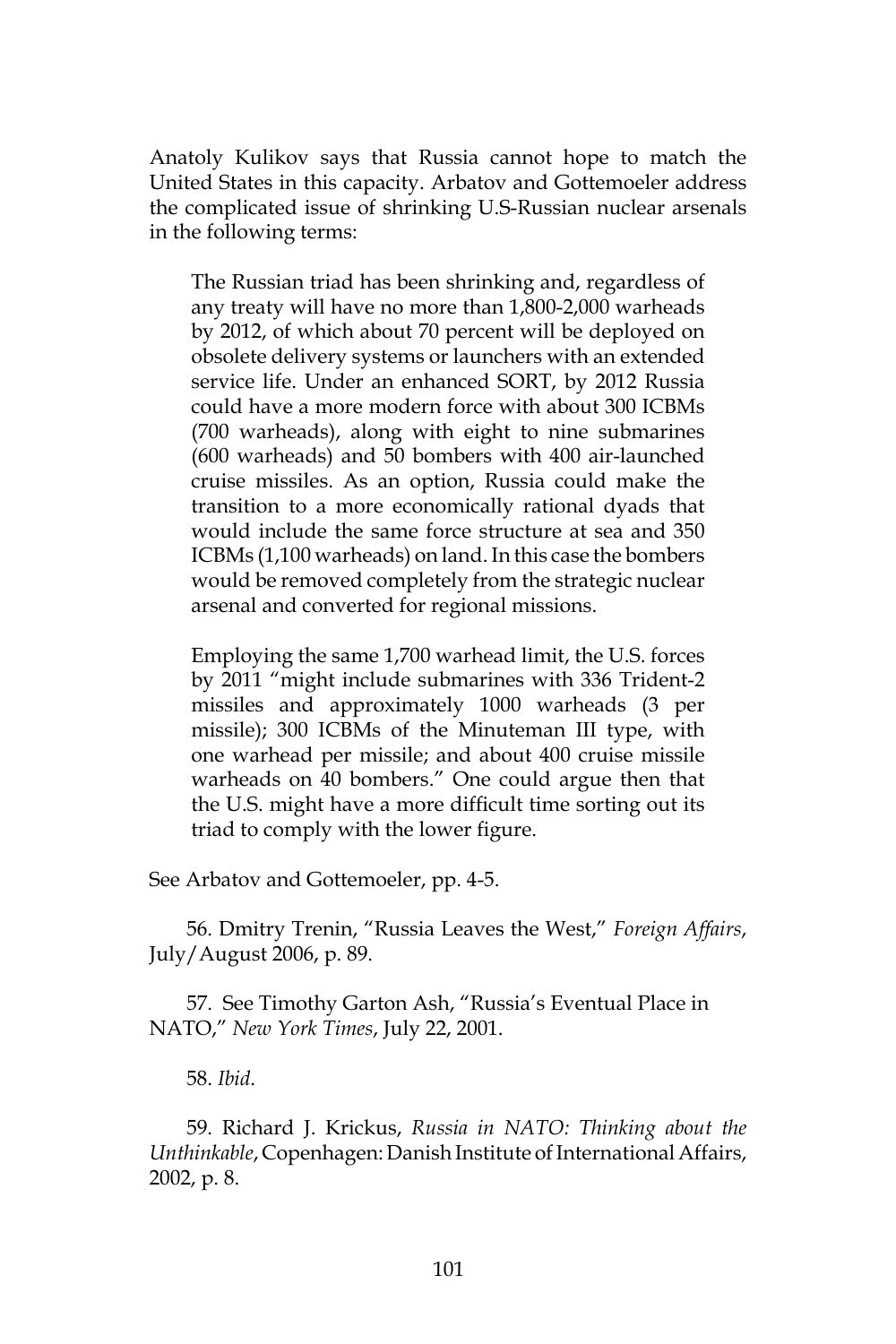60. *Ibid*.

61. Dmitry Rogozin, "How NATO Could Improve Its Relations with Russia," *Europe's World*, Spring 2009, p. 45.

62. *Ibid*., p. 46.

63. *Ibid*.

64. For a recent discussion of the Bush administration's constitutional and legal abuses and the Obama White House's reluctance to revisit them, see Carrie Johnson and Joby Warrick, "Bush Anti-Terror Policies Get Reluctant Revisit," *The Washington Post*, July 13, 2009.

65. Ahto Lobjakas, "U.S. Stamps Authority on NATO's Afghanistan Strategy," RFE/RL, June 12, 2009.

66. Dominique David, "Europe, between Folly and Russia," *Le Monde*, September 2008.

67. "Georgia A 'Coup' and Saakashvilli's Power Play," May 5, 2009, available from *Stratfor.com*.

68. Not for attribution comment of diplomat in the Baltic Sea region, spring 2009.

69. Clifford J. Levy, "Russian and Ukaine in Intensifying Standoff," *New York Times*, August 28, 2009.

70. Taras Kuzio, however, observes that this is "a reflection of media pluralism and the lack of state directed propaganda against Russia"—noting just the opposite state of affairs in Russia. See his "Russia's Ideological Crusade Against Ukraine," *Eurasia Daily Monitor*, June 12, 2009.

71. "Moscow Mayor Saves Money for Crimea," Kommersant. online, July 2, 2008.

72. Michael O'Hanlon, "Don't Rush Georgia and Ukraine Into NATO," *Washington Times*, December 2, 2008.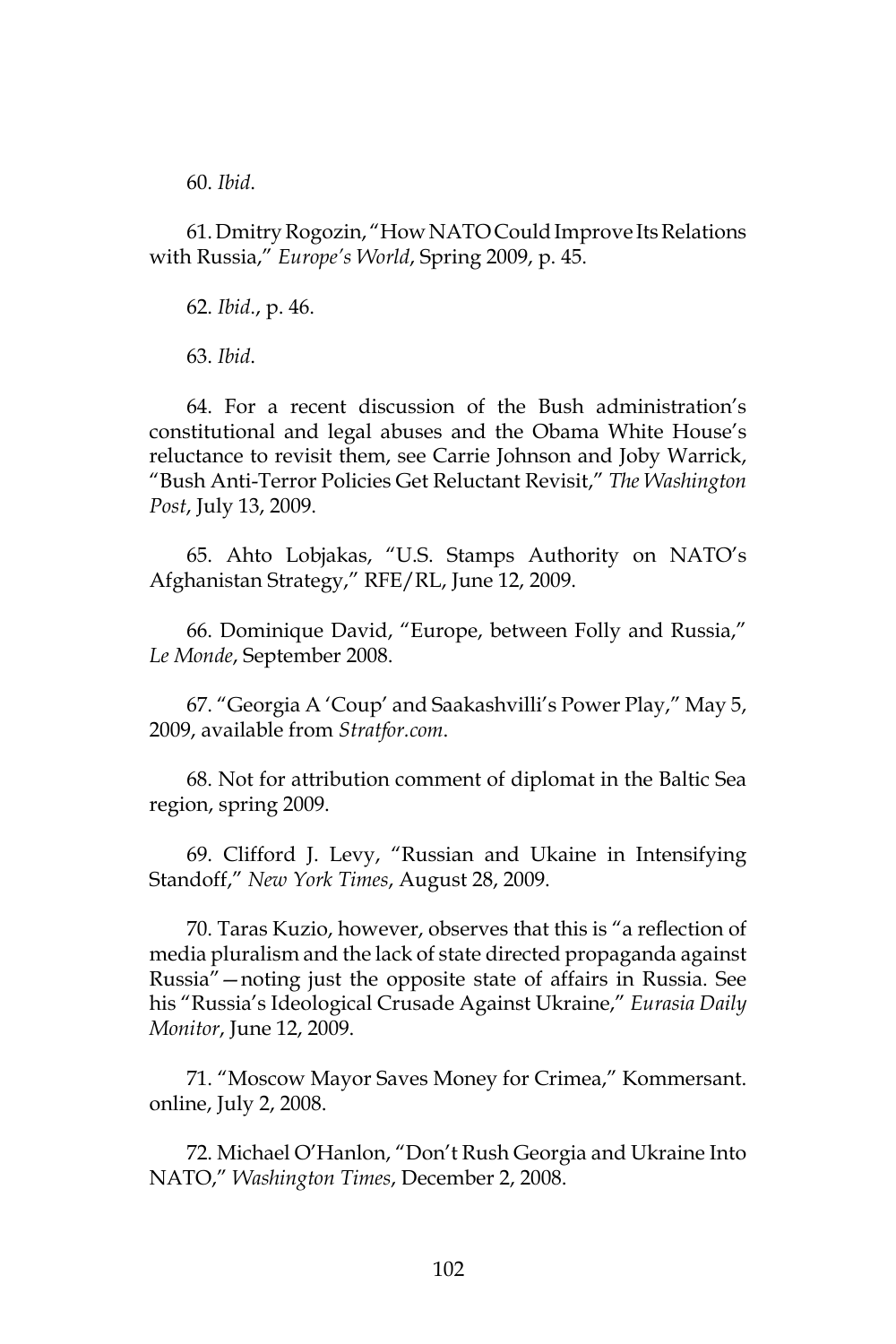73. See Pavel Felgengauer, "Russian Military Chief Accuses Georgia of Preparing Aggression," *Eurasia Daily Monitor*, Vol. 6, Issue 117, June 18, 2009. According to Felgengauer, Russian strategic objectives were threefold:

- "Regime change and the forceful demilitarization of Georgia, fully dismantling and disarming the regimeloyal Georgian army, border guards and special police forces.
- Establishing a secure land corridor linking Russia to its strategically important military base in Armenia.
- Transforming Georgia into a loose confederation of its many semi-independent regions with their regional king-pins, with a weak central government and without any national military-security forces. Russian military forces will be permanently stationed within the Georgian confederation, ensuring influence, control of energy supply corridors to the Caspian and Central Asia, and ending the country's aspirations to join NATO."

74. Citing the December 2008 EU report on European strategy, Simon Serfaty observes that the Americans and Europeans now have a more balanced view of their mutual strengths and weaknesses. But there is a significant clash of views about cooperation with the United States when opinion of elites are contrasted with ordinary Europeans. Three-fourths of EU leaders and members of the European Parliament assert that U.S. leadership is desirable, but the percentage for their publics represents a mere 36 percent. See his "An Opportune Moment for a Shared Euro-Atlantic Security Strategy," Washington, DC: Center for Strategic and International Studies, May 2009, pp. l-2.

75. Joschka Fischer, "Finding Russia's Place in Europe," *guardian.co.uk,* January 11, 2000.

76. Krickus, Russia in NATO, p. 23.

77. *Ibid*.

78. For an introduction to the issue of nuclear weapons and arms control during the Cold War, see *Living with Nuclear Weapons*, Cambridge, MA: The Harvard Study Groups, 1983.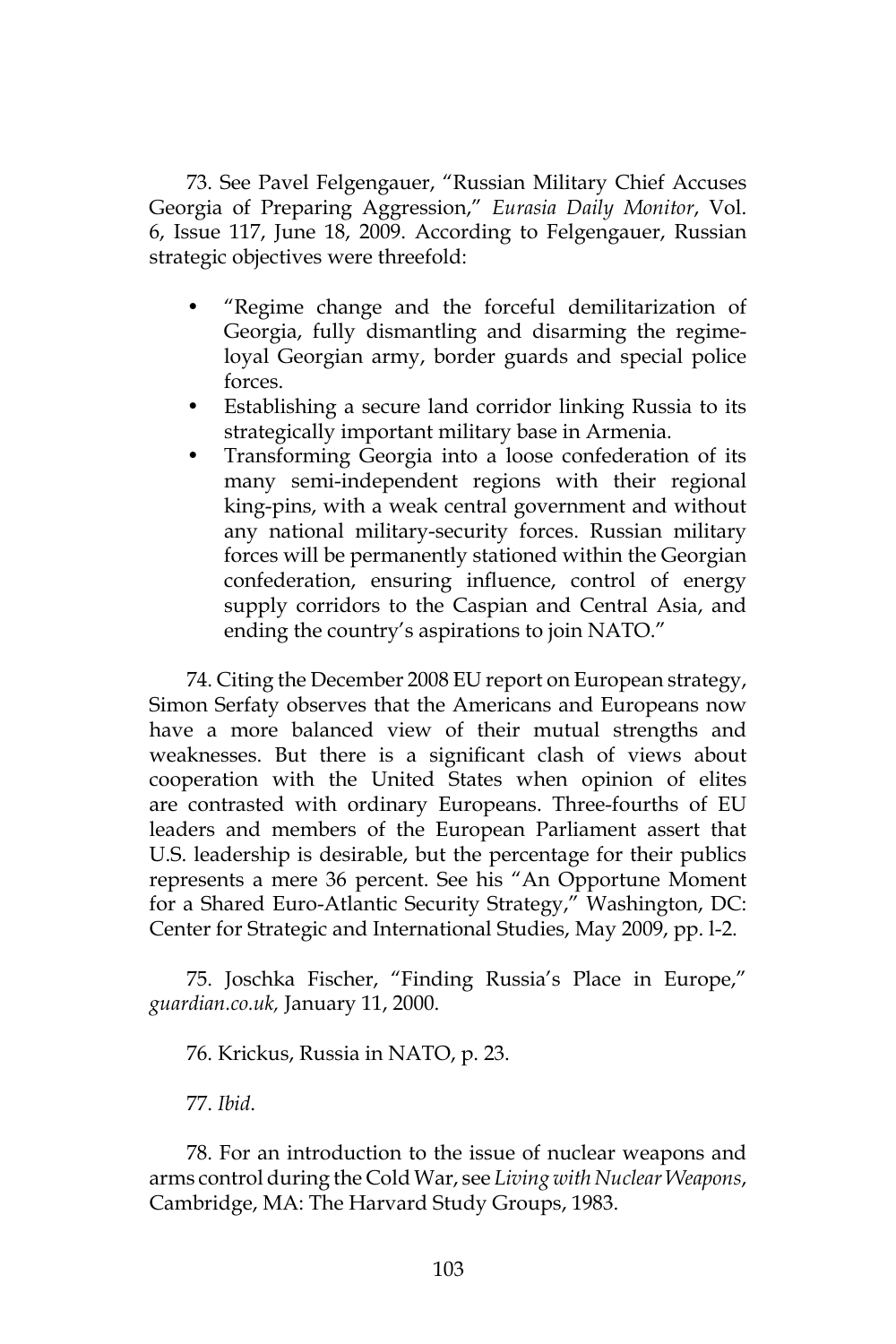79. This statement of the Naval Postgraduate School's Mikhail Tsypkin was cited in Stephen J. Blank, *Russia and Arms Control: Are There Opportunities for the Obama Administration?* Carlisle, PA: Strategic Studies Institute, U.S. Army War College, March 2009, p. 115.

80. "Special Briefing on the Visit by First Deputy of the Russian General Staff General-Colonel Yuriy Nikolayevich Baluyevskiy," United States Department of Defense, January 2002.

81. James Mann, *Rise Of The Vulcans*, New York: Penguin Books, 2004, p.199.

82. Fyodor Lukyanov, "The Real Issue Isn't a Shield in Central Europe," *Moscow Times*, November 19, 2008.

83. Quoted in Greg Bruno, "National Missile Defense System: A Status Report," New York: Council on Foreign Relations, March 18, 2009, p. 1.

84. Pavel Felgengauer, "Little Room For Compromise over Missile Defense," Washington, DC: Jamestown Foundation, December 11, 2008.

85. "Special Briefing on Bilateral Strategic Security Dialogue Talks," Washington, DC: U.S. Department of State, December 17, 2008.

86. Bruno, p. 1.

87. *Ibid*. John Isaacs, the Executive Director of the Center For Arms Control and Non-Proliferation, says, "There is no current U.S. missile defense system that can neutralize a ballistic missile threat that employs even simple decoys."

88. See W. Pal Dishu, "Discussion Forum on Missile Proliferations and Missile Defense," a report published by the EastWest Institute, June 5, 2009, in which excerpts from Postol's remarks are included.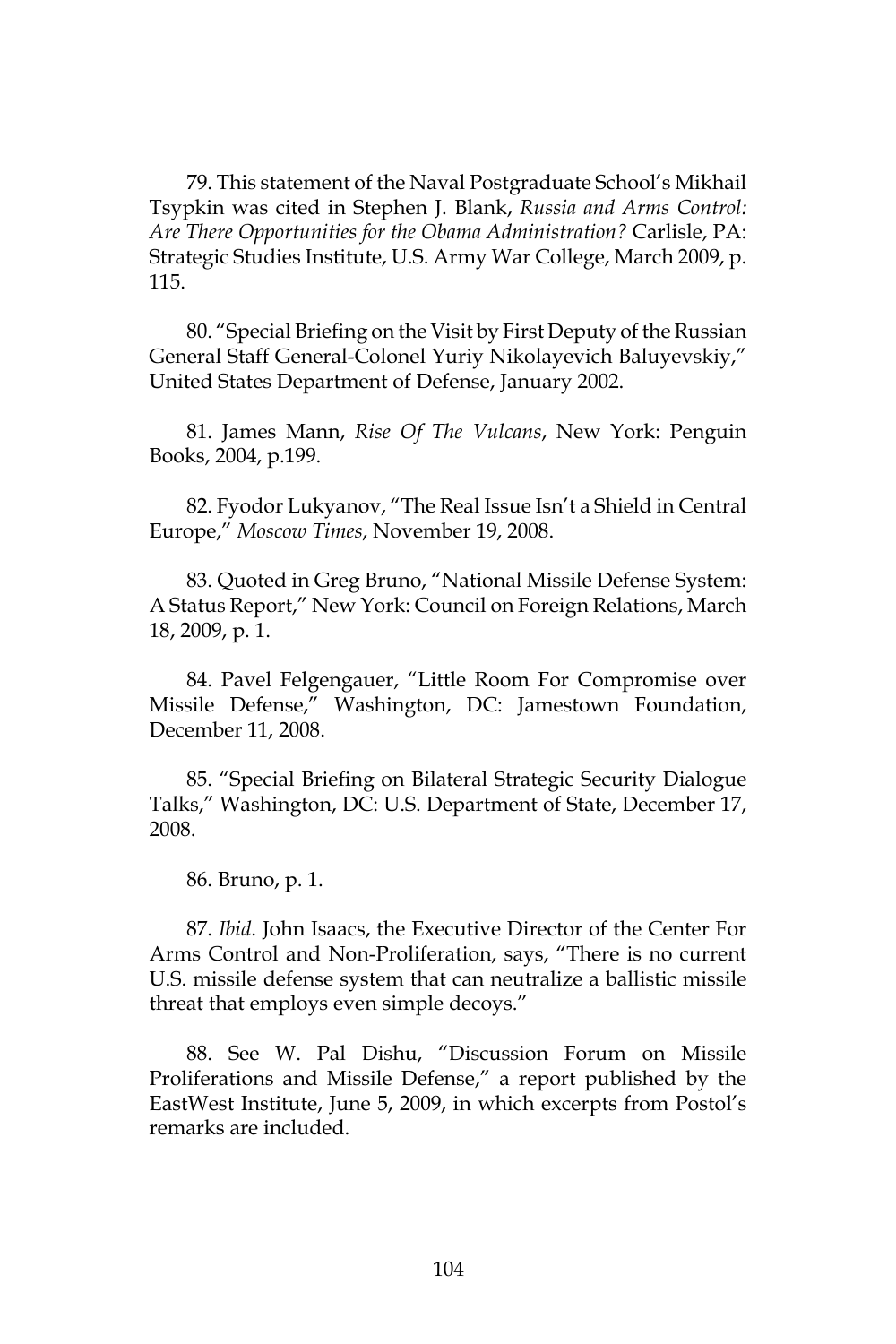89. Associated Press, "Sarkozy Says U.S. Missile Shield Won't Help Security," November 14, 2008. But then in Washington, the French president seemed to back-track when he said, "Every country is sovereign to decide whether it hosts an anti-missile shield or not." Renata Goldirov, "France 'Overstepped Mandate' on Missile Shield Moratorium," November 17, 2008, available from *euobserver.com*.

90. Radio Free Europe/Radio Liberty online, "Russian President Lashes Out At U.S. In First National Address," November 5, 2008.

91. At the same time, both Russian and Western defense analysts have characterized the Iskander missile that would be deployed in the Kaliningrad Oblast as possessing "more bark than bite." First, it could not reach the Czech Republic, and, second, it could not destroy the American missiles that were to be deployed in Poland in hardened silos. There were also questions about how many Iskanders the Russian military possessed and their state of readiness. Here was evidence that Medvedev still was not secure in his job, or that there were elements in the Russian powerstructure—the military and civilian hard-liners in particular who wanted no part of a security partnership with the West. See Radio Free Europe/Radio Liberty online, "Military Expert Says Russian Missiles More Bark Than Bite," November 6, 2008.

92. Bruno, p. 2.

93. Richard Weitz, "Global Insights: Russia, Iran and Washington Battle Over S-300s," March 10, 2009, p. 3, available from *World Policy Review.com*.

94. In a must read book on the triangular Israeli-Iranian-U.S. relationship, Trita Parsi writes that days prior to President Bush's appearance on the USS *Abraham Lincoln* proclaiming the end of the Iraq War, "Tehran felt it had to make one last attempt at reaching out to the United States. Figuring that the regimes very existence was at stake, the Iranians put everything on the table— Hezbollah; the Israeli-Palestinians conflict; including Hamas and Islamic Jihad; and Iran's nuclear program." Flynt Leverett, the senior director for Middle East Security Affairs at NSC, said that "The Iranians acknowledged that WMD and support for terror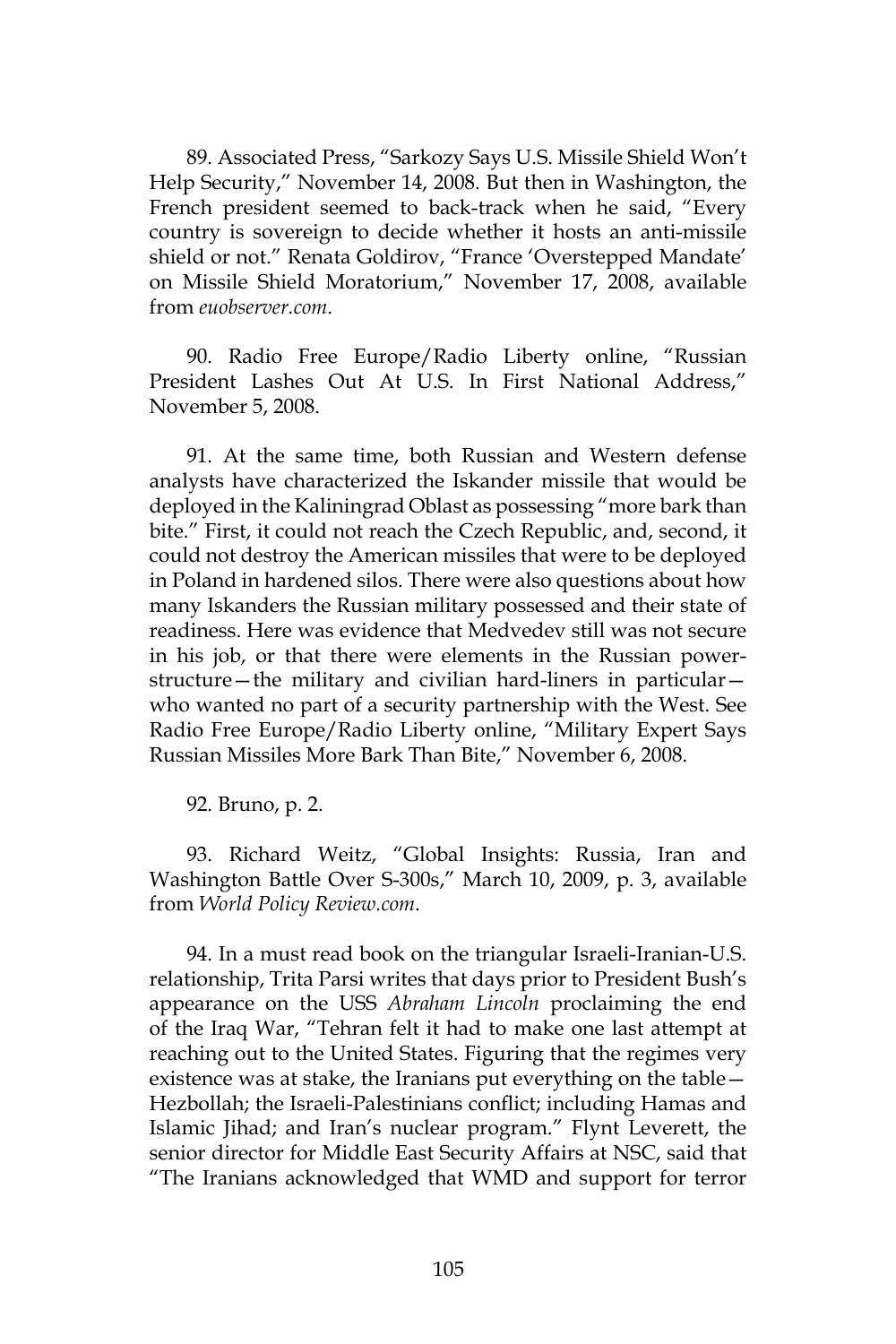were serious causes of concern for us, and they were willing to negotiate." But in the final analysis, the Bush administration rejected Iran's "Grand Bargain." See Trita Parsi, *Treacherous Alliance: the Secret Dealings of Israel, Iran, and the U.S.*, New Haven, CT: Yale University Press, 2007, pp. 243, 248.

95. For a detailed discussion of NMD from the Russian perspective, see Sergey Rogov, "Obama is Formulating a New American Strategy: A Priority of the US Missile Defense Program will be Development of a Regional Missile Defense System," *Nezavisimoye Voyennoye Obozreniye*, June 5, 2009.

96. *Ibid*.

97. Robert M. Gates, "A Better Missile Defense for Safer Europe," *New York Times*, September 20, 2009.

98. *Ibid*.

99. Ben Feller, "Obama Missile Defense Decision Not About Russia," Associated Press, September 20, 2009.

100. For a lively and insightful discussion of this region, see Janusz Bugajski, *Cold Peace*, Washington, DC, Center for Strategic and International Studies, 2004.

101. Vladimir Socor, "U.S. Foreign Policy Tested over Georgia," Washington, DC: Jamestown Foundation, July 15, 2009.

102. President of Russia Dmitry Medvedev, "Speech at Helsinki University and Answers to Questions from Audience," April 20, 2009, p. 1.

103. *Ibid*., p. 3. OSCE replaced the Conference on Security and Cooperation in Europe (CSCE). See The Vienna Document 1999 of the Negotiations on Confidence-and Security-Building Measures (VDOC99), Vienna, Germany: Organization for Security and Cooperation in Europe, 1999. In contrast to similar Cooperative and Security Building Measures (CSBN), it provided for wider constraints on military activities, enhanced transparency through site visits, and further cooperation between military forces. See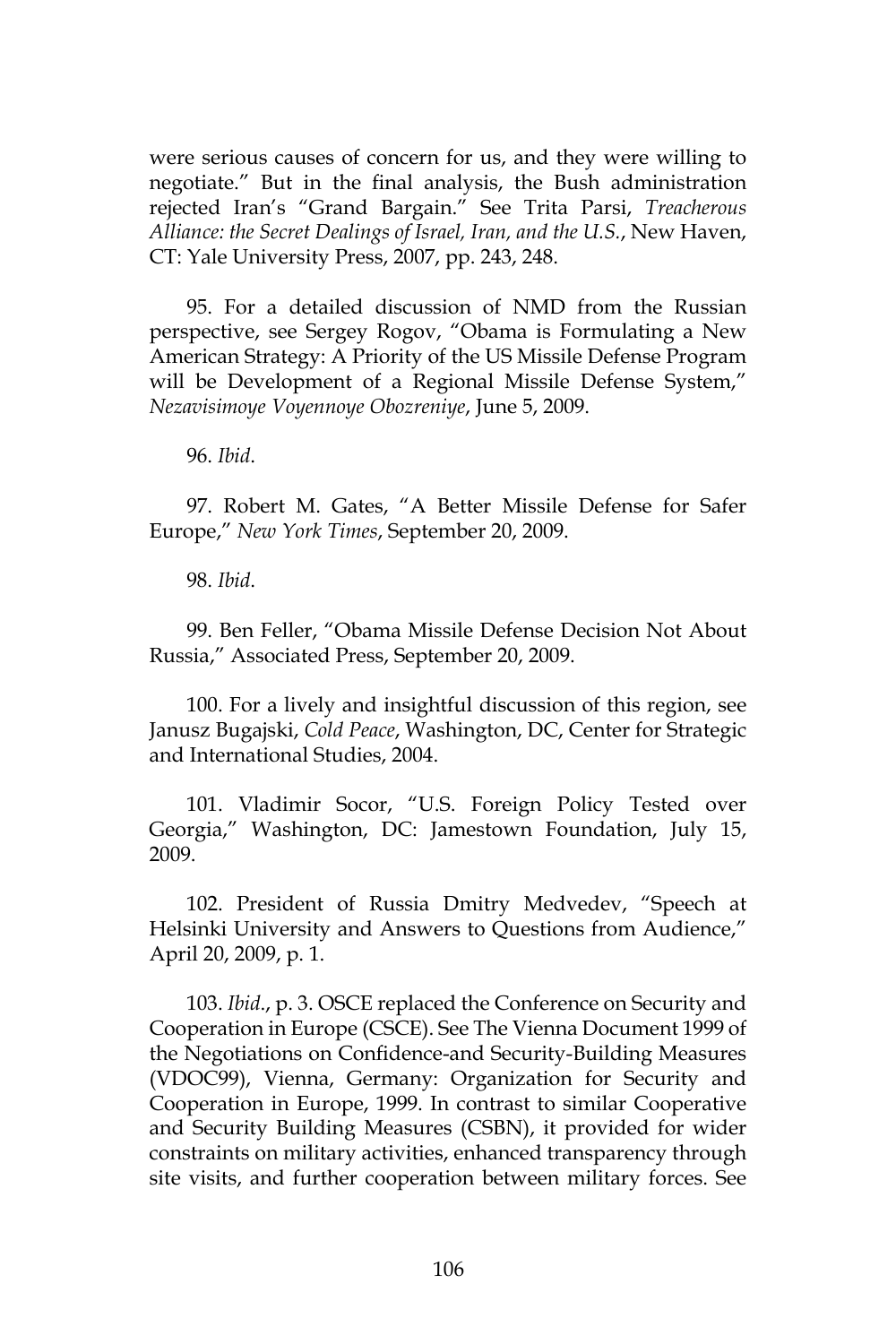"On-Site Inspections Operations: The Vienna Document, 17," Ft. Belvoir, VA: Defense Threat Reduction Agency, August 2004.

104. Members of the American foreign policy community would rather forget about the abuses in question, but until they concede them and hold those responsible accountable, their foreign colleagues may question their integrity.

105. Medvedev, "Speech at Helsinki."

106. *Ibid*.

107. *Ibid*.

108. For a discussion of how human rights contributed to the rise of the Sajudis popular front movement in Lithuania, see Richard J. Krickus, *Showdown: The Lithuanian Rebellion And The Break-Up Of The Soviet Empire*, Washington, DC: Brasseys, 1997.

109. Consider, for example, the comments of Fyodor Lukyanov, a Russian pundit, whose work finds its way into many Western media outlets. "Europe again needs a basic agreement on a conceptual framework which like the Helsinki Final Act of 1975 would include different baskets," including one that deals with democracy. For a Russian commentator to bring up the issue of democracy, of course, is a bit touchy. See his, "Europe Needs a New Security Architecture," *Russian Analytical Digest*, Vol. 55, No. 9, February 2009, p. 2.

110. Margarete Klein, "Russia's Plan for a New Pan-European Security Regime: A Serious Proposal or an Attempt at Division?" *Russian Analytical Digest*, Vol. 55, No. 9, February 2009, p. 7.

111. *Ibid*., p. 8.

112. *Ibid*.

113. See Keith C. Smith, the former American ambassador to Lithuania who has been closely tracking EU-Russian energy relations, laments, "Unfortunately, the European Commission has up to now failed to build an effective common EU-wide energy policy that would counter Moscow's use of oil and gas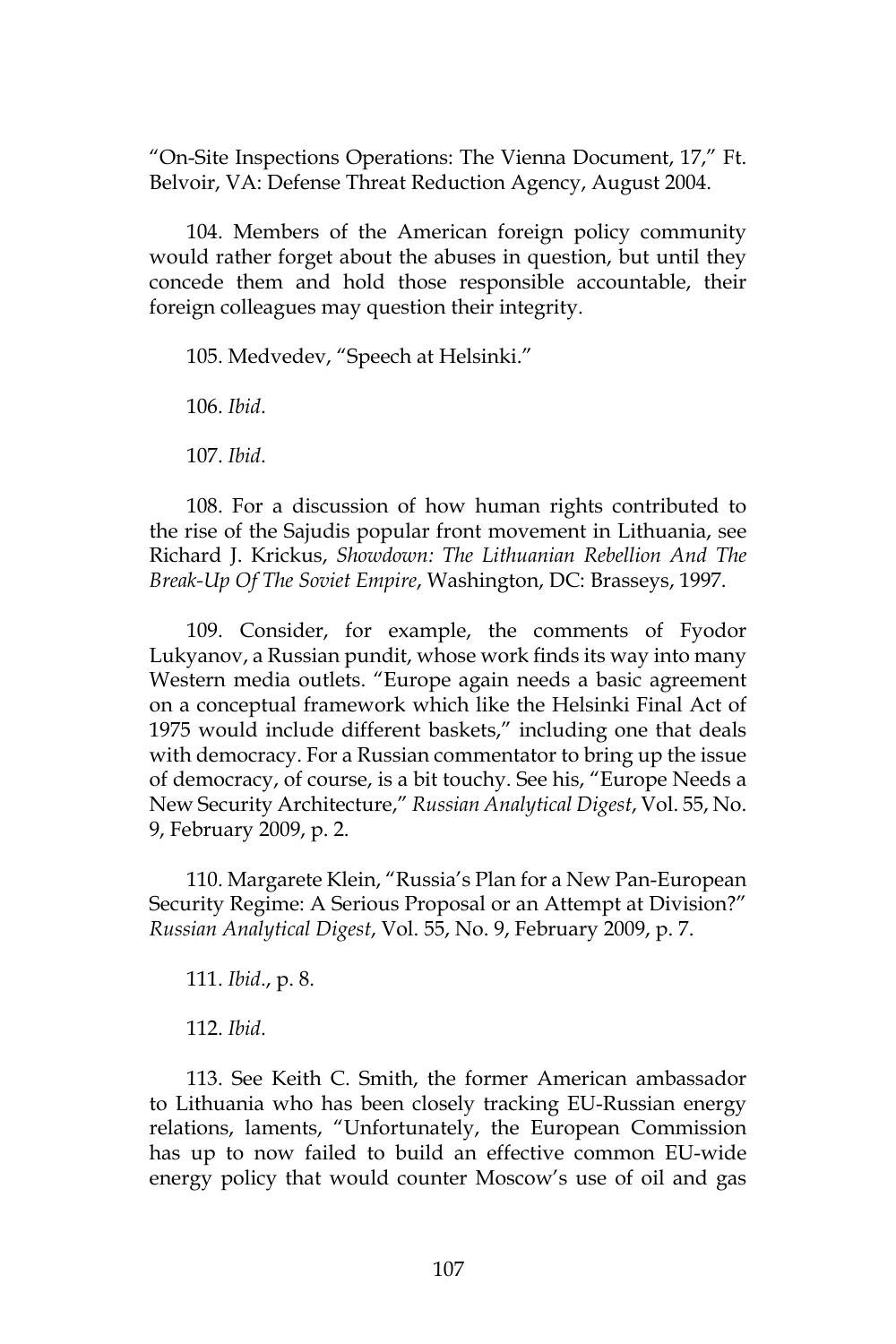exports as a foreign policy instrument." See his, "Russian Energy Dependency And The Conflicting Interests Of Old And New Europe," Washington, DC: Center For Strategic and International Studies, May 12, 2009, p. 2.

114. Nicu Popescu and Andrew Wilson, "The Limits of Enlargement-Lite: European and Russian Power in the Troubled Neighbourhood," Berlin, Germany: European Council on Foreign Relations, p. 2.

115. *Ibid*.

116. *Ibid*., pp. 2-3.

117. These comments were made on April 29, 2009, at Vytautas Magnus University, Kaunas, Lithuania. The author of this monograph, along with the Georgian and Lithuanian foreign ministers and the director of Radio Free Europe, served on a roundtable on "The Future of NATO."

118. See "An Open Letter to the Obama Administration from Central and Eastern Europe," July 17, 2009. A number of leaders from the region signed it, and it was hand carried to Washington by one of the letter's authors.

119. *Ibid*.

120. For a discussion of CFE, see Jeffrey D. McCausland, "The CFE Treaty: A Cold War Anachronism," Carlisle, PA: U.S. Army War College, February 15, 1998; and "The Potential of the CFE Treaty to Stabilize Security Relations of States Parties in a Regional Context," Berlin, Germany, Seminar on Arms Control, September 29-October 1, 2008.

121. See Vladimir Socor, "CFE Treaty Dead and Buried in Georgia," Washington, DC: Jamestown Foundation, Vol. 5, No. 202, October 22, 2008.

122. "An Interview with Russian Ambassador, Sergey Kislyak." Arms Control Association, December 2008.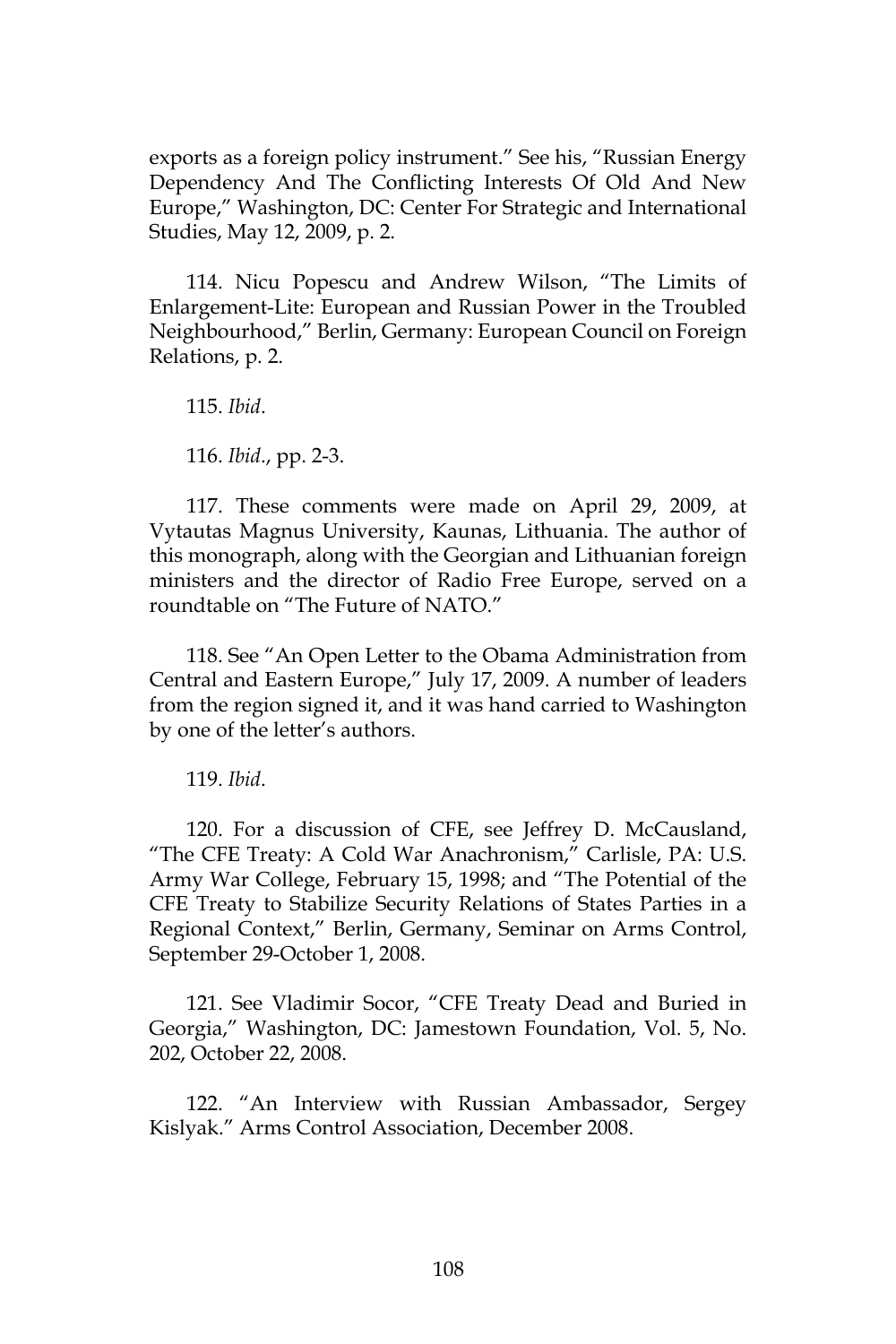123. See EastWest Institute, "Euro-Atlantic Security: One Vision Three Paths," Brussels-Moscow-New York, June 23, 2009, p. 11.

124. *Ibid*.

125. *Ibid*., p. 13.

126. See remarks of Linton Brooks at Conference of Arms Control Association, "Next Steps in U.S.-Russian Nuclear Arms Reductions: The START Follow-On Negotiations and Beyond," April 27, 2009, p. 8.

127. For an assessment of tactical nuclear weapons, see Simon Saradzhyan, "Tactical Nukes: A Strategic Asset or Future Liability?" available from www.isn.ethz.ch/isn/current-affairs/ security-watch/detail/?ing=en&id=103631, August 10, 2009.

128. See Glenn Kessler, "For Obama, Focus Shifts From Engagement To Pursuit of Concerted, Tough Measures"; and Karen De Youg and Michael D. Shear, "Britain, France Join in Demanding That Tehran Allow Inspections; Ahmadinejad Disputes Charge," *Washington Post*, September 26, 2009.

129. "NATOs Rasmussen Makes Warm Overture to Russia," Radio Free Europe/ Radio Liberty, September 18, 2009.

130. Ann Applebaum, "Letting Europe Drift," *Washington Post*, September 22, 2009. Applebaum has firsthand knowledge about this matter since she is married to Poland's foreign minister, Radek Sikorski.

131. International Crisis Group Policy Briefing, "Georgia-Russia: Still Insecure and Dangerous", June 22, 2009.

132. EastWest Institute Report, p. 5.

133. On May 21-22, 2009, EU officials met with their Russian counterparts in Khabarovsk to reconcile their energy relations, but the meeting did not produce results. This outcome clearly enhanced the position of those in Europe who have been urging the EU to look for energy sources other than those from Russia.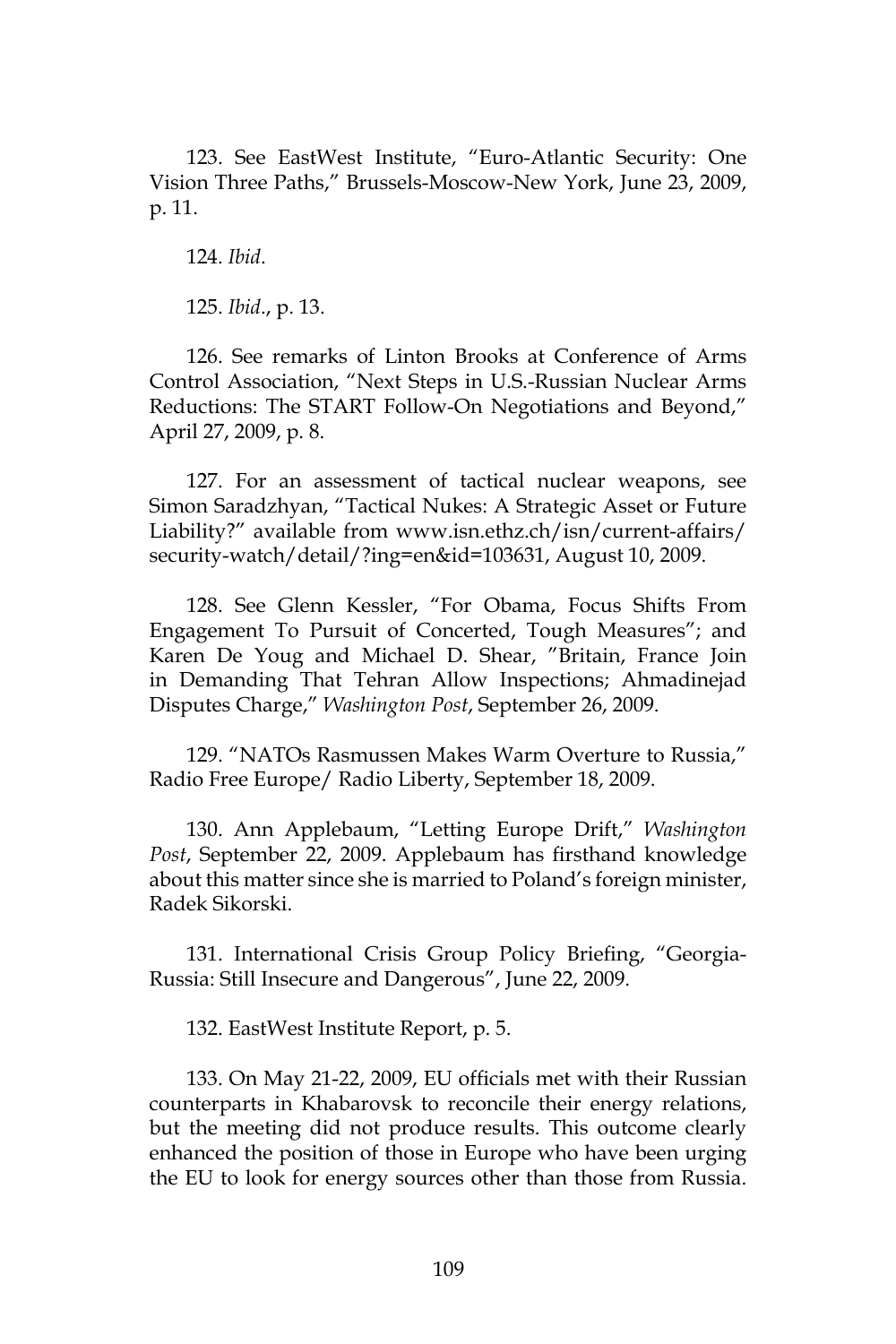This vitally important matter is not a focus of this monograph, but it is clear that energy cooperation between the EU and Russia serves the interest of both sides. Should they develop a fair and equitable energy-security relationship, it would go a long way in providing European support for security cooperation with Moscow. For a discussion of the EU-Russian dispute over energy, see Stefan Meister, "Crisis in Russia-EU energy relationship," *DGAPaktuell*, No. 4, June 2009. Conversely, failure to do so would certainly promote an atmosphere in which security cooperation was made more difficult. For a discussion of how the United States and the EU can cooperate in developing an eastern policy, see Kai-Olaf Lang, "Toward A Transatlantic Eastern Policy? The U.S., The EU, And The 'In-Between States'," *AicgsPolicyReport*, July 2009.

134. Vladimir Socor, "Russia-Germany: An Asymmetric Strategic Partnership," *Eurasia Daily Monitor*, July 24, 2009.

135. Joschka Fischer, "Finding Russia's Place in Europe," *guardian.com*, January 11, 2009.

136. There is a bitter dispute over whether or not the West should ignore the value gap between it and Russia and focus instead on shared interests. In an opinion editorial, four prominent Russian democrats reject the notion "that the worsening of Russian-American relations was mainly caused by Washington's insistence on 'tying policies to values.' The result, some American 'realists' argue, is that the United States needs to build a new relationship with Russia based on 'common interests and common threats.'" They point out that by ignoring internal developments in Russia, there can be no effective way to engage it, and they cite Strobe Talbot who has observed that the West, "should create conditions that will over time, convince the Russians that their post-Marxist, post-Soviet, Hobbesian experiment is, in fact, unrealistic. It simply won't work." See Lev Gudkov, Igor Klyamkin, Georgy Satarov, and Lilia Shevtsova, "False Choices for Russia," *Washington Post*, June 9, 2009.

137. Levy.

138. See Andrew Meier, "Let Russia Join NATO," *Los Angeles Times*, August 20, 2008.